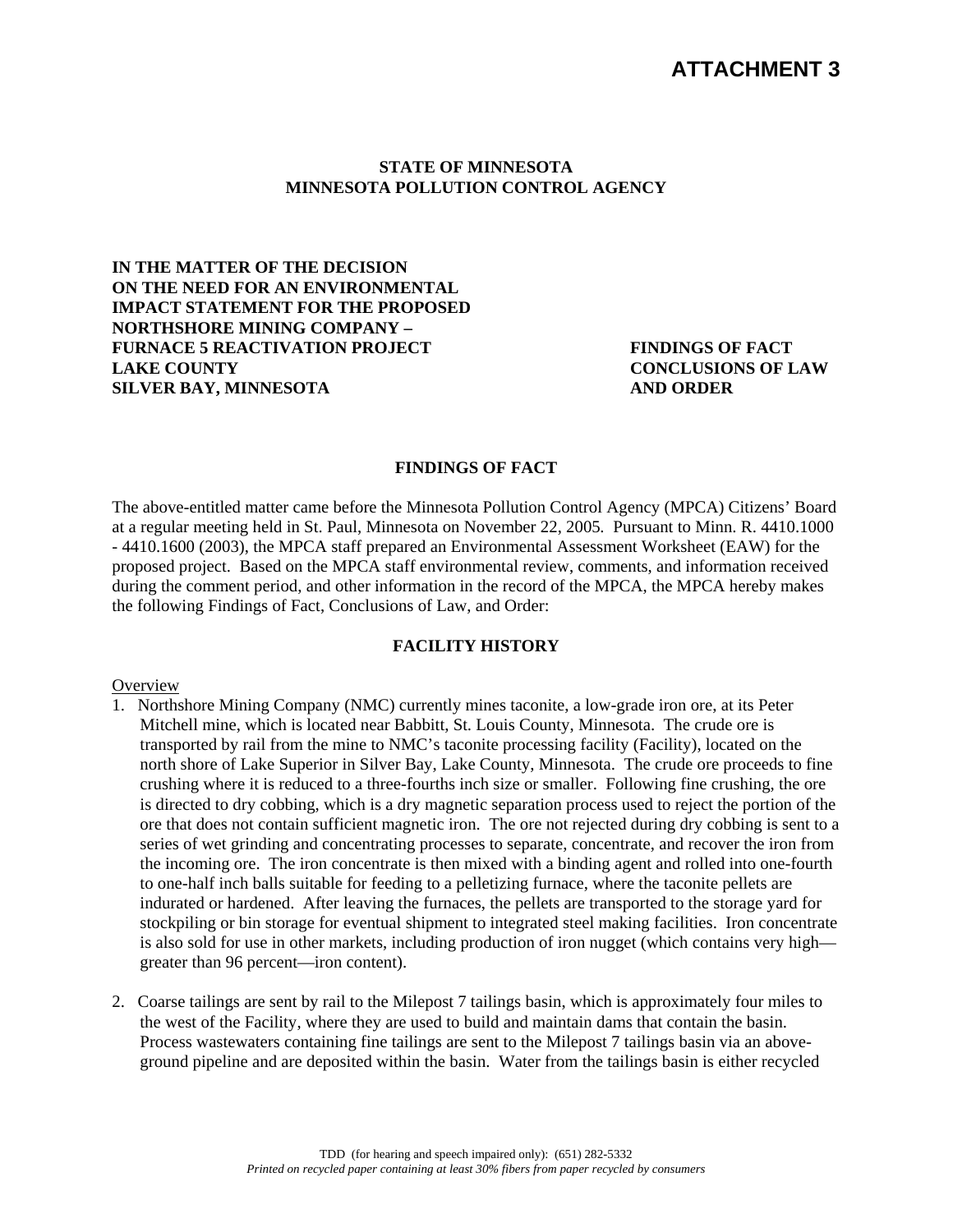to the Facility by an underground pipeline for use as process water or is sent to a wastewater treatment plant (WWTP) located at Milepost 7. Water sent to the WWTP is chemically treated and then filtered before it is discharged to the Beaver River, which is a tributary to Lake Superior.

The Silver Bay Power Company operates a power plant onsite that provides electricity for the NMC's taconite processing operations and for sale on the power grid as well. The Silver Bay Power Company is owned by Cleveland-Cliffs, Incorporated.

- 3. Reserve Mining Company built the Facility in the mid-1950s and operated it until it was shut down in 1986 due to bankruptcy. Cyprus Minerals acquired the Facility in August 1989 and resumed operations. Cleveland-Cliffs, Inc., purchased the Facility from Cyprus Minerals in 1994. NMC has operated it since then as a wholly-owned subsidiary of Cleveland-Cliffs, Inc.
- 4. Production of taconite pellets and concentrate has varied since Cyprus Minerals purchased the Facility in 1989. The currently operating equipment can produce 5 million long tons of concentrate per year and approximately 6.7 million long tons of pellets per year (one long ton equals 2,240 pounds). In 2004, the Facility produced 4.8 million long tons of concentrate and 4.9 million long tons of pellets. Of the 4.8 million long tons of concentrate, approximately 70,000 long tons was sold off-site, with the remainder used by NMC to produce taconite pellets.

### Permitting History

#### *Title V Air Emission Permit*

- 5. The Facility received its first air permit in 1972. It has been reissued and modified several times since then to accommodate additional processing units and control equipment.
- 6. The Title V operating permit application submitted by NMC in January 1995 and November 2002, includes, among the units for taconite processing operations, two power boilers, coal transfer and bunkers, and coal yard fugitive sources. The power boilers and associated units are also found in Air Emission Permit No. 27A-89-OT-1, issued originally to Cyprus Minerals Corporation and Cyprus Northshore Mining Corporation, August 17, 1989, for restarting the boilers and taconite facility after a temporary shutdown related to bankruptcy of Reserve Mining and one of its parent companies. The MPCA has not issued a separate Air Emission Permit to the Silver Bay Power Company for the power boilers and associated units.
- 7. The Title V Air Emission Permit (now No. 07500003) was recently issued on February 24, 2004, and has been modified once since then. The proposed project will require a major amendment of this Title V Air Emission Permit.
- 8. As mentioned previously, NMC operates the taconite processing plant in Silver Bay, Minnesota, using ore supplied by NMC's Peter Mitchell mine (located near Babbitt, Minnesota). The Silver Bay Power Company operates a power plant onsite that provides electricity for the NMC's taconite processing operations and for sale on the power grid. Cleveland-Cliffs, Inc., is the parent company of both NMC and Silver Bay Power Company. The Title V Air Emission Permit names all three companies as the Permittee.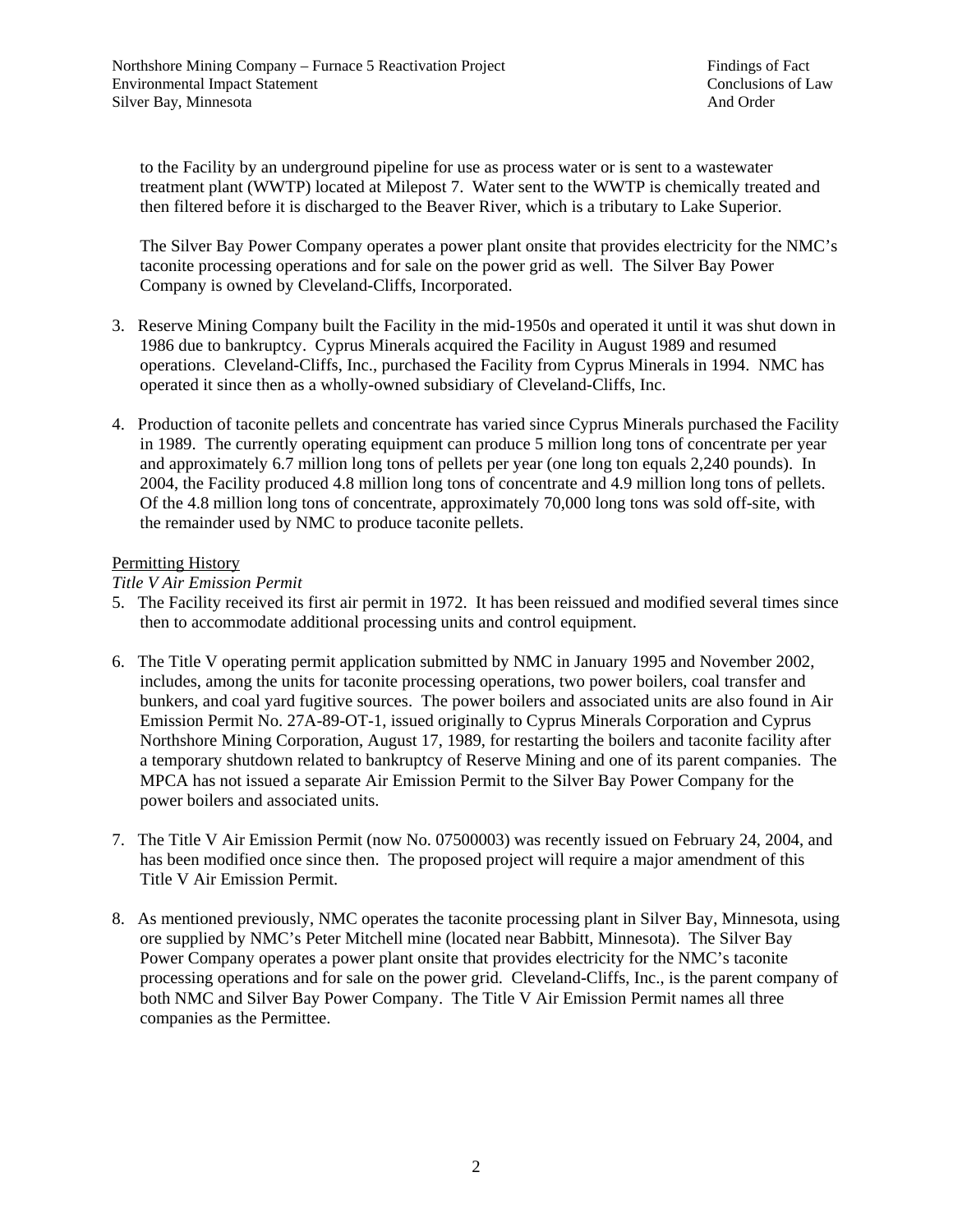### *National Pollutant Discharge Elimination System and State Disposal System (NPDES/SDS) Permit*

9. Originally, three separate permits regulated water resources at NMC's Facility: one for operation of the Mile Post 7 tailings basin disposal system; a second to regulate the Mile Post 7 WWTP and the discharge to the Beaver River; and a third to regulate the non-contact cooling water discharge to Lake Superior and the discharge of process wastewaters to the Mile Post 7 tailings basin from the Silver Bay Power Plant. On August 17, 1989, the permits were reissued and/or transferred to new ownership under Cyprus Mineral Company and Cyprus Northshore Mining Company jointly.

The three permits were combined into NPDES/SDS Permit No. MN 0055301, which was issued on September 26, 1996 and expired on July 31, 2001. This permit was reissued on January 26, 2004, and will expire on September 30, 2008.

10. In addition to these issuances/reissuances, these permits have undergone many modifications over the past nineteen years. The proposed project will require a major modification of this NPDES/SDS Permit.

#### Previous Environmental Review

11. The Facility has been in existence since the mid-1950s. Two other projects proposed in past years have required environmental review:

Cyprus Northshore Mining Company, previous owner of the Facility, proposed to install a Direct Reduced Iron (DRI) process at the Facility in the early 1990s. The MPCA prepared an EAW for the project and issued a negative declaration on the need for an EIS for the project on May 25, 1993. Before the Air Emission Permit was issued, the project economics changed, and the company decided not to pursue the project.

Several years ago, NMC proposed another DRI project, which differed in several respects from the proposal made in the early 1990s. Again, the MPCA prepared and public noticed an EAW for the project. Before the Findings of Fact was finalized, the project economics changed, and NMC decided not to pursue the project.

### Compliance/Enforcement History

- 12. NMC has been involved in a number of enforcement actions with the MPCA regarding this Facility over the past several years:
	- On March 22, 2000, a Stipulation Agreement was signed for six ambient total suspended particle (TSP) violations that occurred in 1999. NMC paid a penalty of \$37,000 and improved dust controls were installed.
	- On December 11, 2001, a Stipulation Agreement was signed for violations of the NPDES/SDS Permit effluent limits, non-reporting of required information and for violations associated with a tailings pipeline break that occurred in October 2000. NMC paid a penalty of \$200,000, with a Supplemental Environmental Project that required the expenditure of at least \$240,000. An additional \$47,000 in stipulated penalties were assessed for late completion of submittals/corrective actions required by the Stipulation Agreement. An additional penalty of \$7,500 was rolled into this Stipulation Agreement for an ambient TSP violation that occurred on May 5, 2000.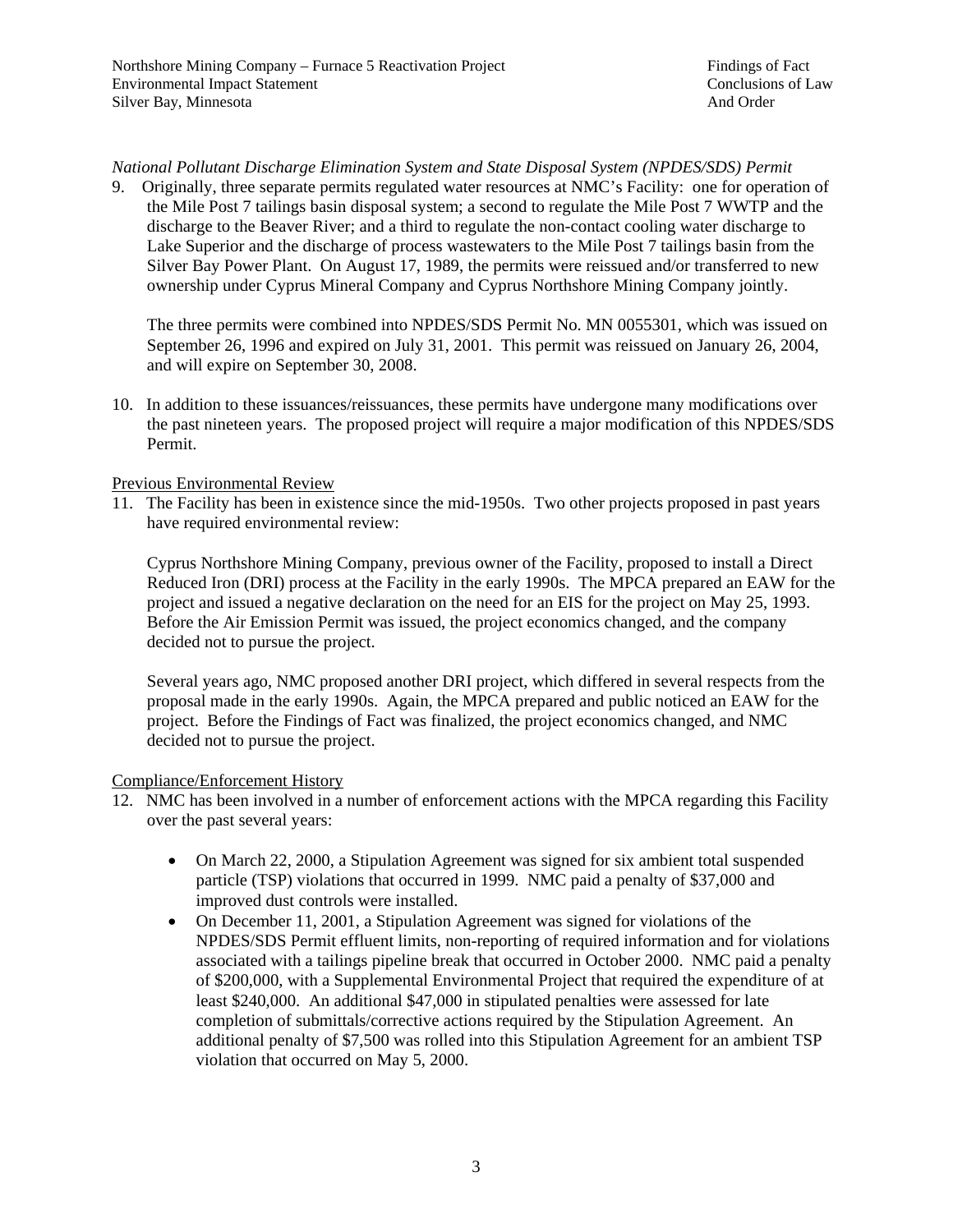- On October 30, 2003, a Stipulation Agreement was signed for five ambient TSP violations that occurred in 2002 and 2003. NMC paid a penalty of \$26,875 and improved dust controls were installed.
- In June 12, 2004, an Administrative Penalty Order was issued for an air quality test failure on the nugget pilot plant coal crusher bagfilter. NMC paid a penalty of \$2,850. A retest demonstrated compliance.
- On February 17, 2005, an Administrative Penalty Order was issued for an air quality test failure on a fine crusher bagfilter. NMC paid a penalty of \$4,200. A retest demonstrated compliance.
- On October 25, 2005, a Stipulation Agreement was signed for violations of the requirements to take daily parametric readings related to particulate matter from stack and fugitive dust sources during 2004 and the first half of 2005. NMC has agreed to pay a penalty of \$13,000 and to take corrective actions. The Agreement requires that additional penalties will be assessed if significant missed readings occur.
- On October 26, 2005, a Notice of Violation (NOV) was issued for petroleum spills associated with NMC's locomotive fueling activities in Silver Bay. The NOV requires corrective actions to investigate and clean up past spills as well as actions to prevent future spills.
- In November 2005, a Stipulation Agreement was signed for violations of NPDES/SDS permit requirements. The Agreement addresses 1) construction storm water requirements associated with a ditch relocation and railroad realignment project at the Mile Post 7 Tailings Basin, and 2) the operation of the Flouride Treatment System as required by NPDES/SDS Permit No. MN0055301. NMC has agreed to pay a penalty of \$37,750 and to take corrective actions. The Agreement requires additional penalties for future noncompliance.

# **PROPOSED PROJECT DESCRIPTION**

## Proposed Modification

- 13. NMC is proposing to reactivate equipment that is listed in its current Air Emission Permit, but has been idle for more than twenty years. Potential air emissions associated with the project after installation of pollution control equipment will increase by over 100 tons per year for nitrogen oxides  $(NO<sub>x</sub>)$ . It is the increase in potential air emissions for this pollutant that has triggered the need for a mandatory EAW under Minn. R. 4410.4300, subp 15(A).
- 14. In addition, this proposed project will require Prevention of Significant Deterioration (PSD) permitting and implementation of Best Available Control Technology (BACT) on reactivated equipment.
- 15. The specific changes will include the following:
	- Reactivating two fine crushing lines along with their corresponding existing permitted fabric filters;
	- Reactivating nine concentrator sections and upgrading multiclones on all nine with fabric filters as the sections are reactivated;
	- Replacing multiclones on all currently operating concentrator sections with new fabric filters;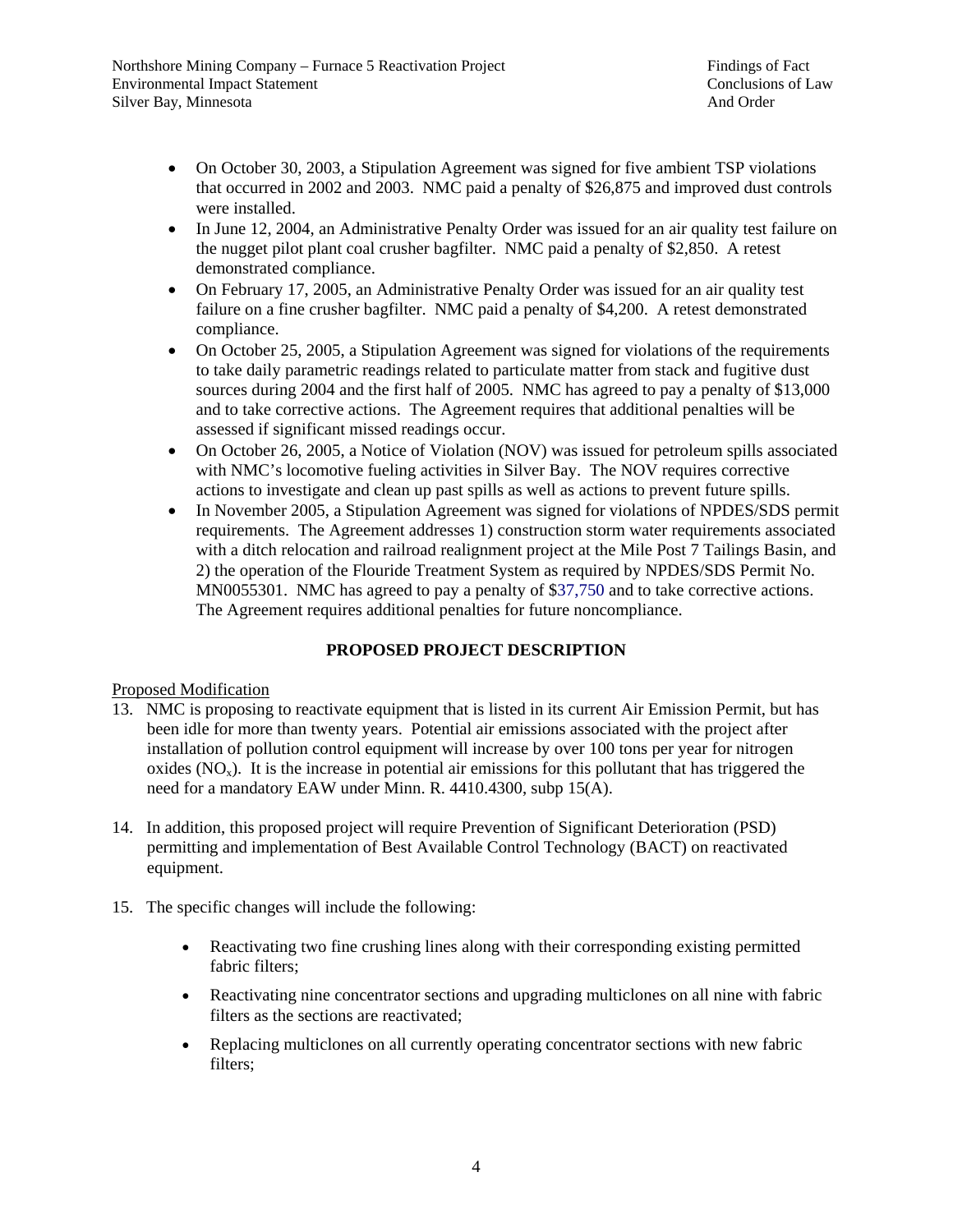- Constructing a concentrate handling system consisting of three conveyor belts and two concentrate storage silos;
- Reactivating pelletizing Furnace 5 along with three Wet-Walled Electrostatic Preciptators (WWESPs) for emission control;
- Rendering the Iron Nugget Pilot Demonstration Research and Development Plant, located onsite, inoperable;
- Adding two new filtration units to the Mile Post 7 WWTP and authorizing increased volumes of its associated discharge to the Beaver River to allow the discharge of accumulated precipitation within the tailings basin; and
- Modifying the effluent amphibole fiber limit in the NPDES/SDS Permit.
- 16. The currently operating concentrator sections can produce 5 million long tons of concentrate per year. Reactivation of the nine concentrator sections will allow the Facility to produce up to 8 million long tons of concentrate per year. The currently operating furnaces can produce approximately 6.7 million long tons per year of standard pellets. Reactivation of Furnace 5 will allow Facility production of up to 8.1 million long tons per year of standard pellets.
- 17. On September 27, 2005, NMC announced that it may not implement the entire project if changes in market conditions would make full implementation economically unfavorable for NMC. This sentiment has been confirmed in subsequent conversations with the MPCA. The modified Air Emission Permit will allow the company the flexibility to construct all or part of the proposed project. The MPCA finds that even partial construction of this project will not result in the potential for significant adverse environmental effects.

Environmental Concerns

18. Typical environmental concerns that may be expected from such a proposal include potential impacts to air and surface water quality and noise.

### Additional Concerns Described in Comment Letters

19. Commenters expressed concerns about the potential for cumulative impacts from the proposed project and other mining projects also proposed for northeastern Minnesota and for potential health impacts from the release of amphibole fibers (which are present in the ore that NMC processes) to the air and water. Commenters also expressed concern for potential visibility and acid deposition impacts to high quality natural resource areas that are located in northeastern Minnesota.

### Community Involvement in Process

- 20. NMC held an open house for the public at the Facility on May 16, 2005.
- 21. The MPCA held a public information meeting on June 7, 2005, in the auditorium of the William Kelley High School, 137 Banks Boulevard, Silver Bay, Minnesota. The meeting included an open house, followed by staff presentations on the environmental review process, and proposed modifications to the Air Emission and NPDES/SDS Permits. After the presentations, staff answered questions from meeting attendees.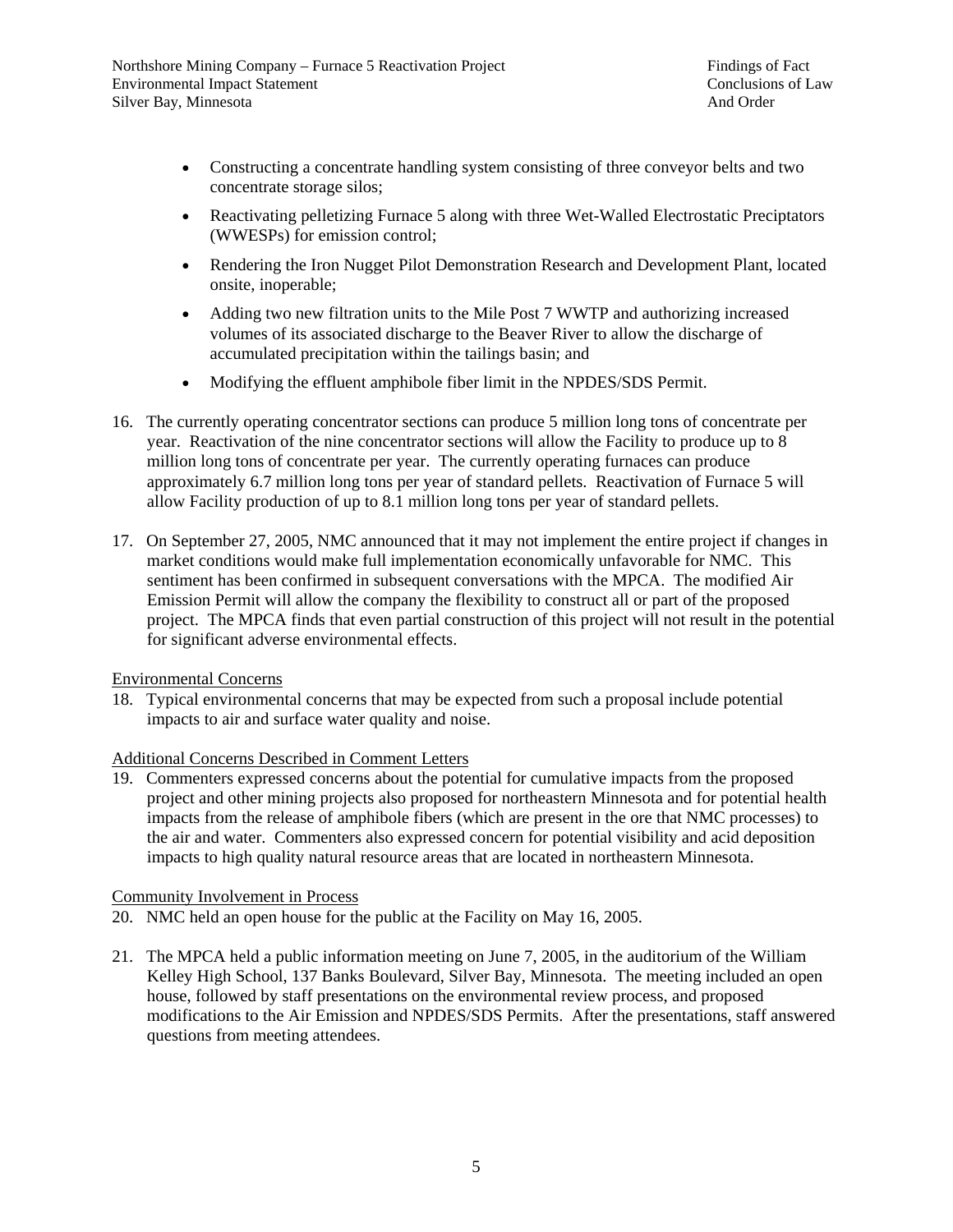### **PROCEDURAL HISTORY**

- 22. Pursuant to Minn. R. 4410.4300 subp. 15(A), an EAW was prepared by MPCA staff on the proposed project. Pursuant to Minn. R. 4410.1500 (2003), the EAW was distributed to the Environmental Quality Board (EQB) mailing list and other interested parties on May 23, 2005.
- 23. The MPCA notified the public of the availability of the EAW for public comment. A news release was provided to interested parties on May 24, 2005. In addition, the EAW was published in the *EQB Monitor* on May 23, 2005, and available for review on the MPCA Web site at http://www.pca.state.mn.us/news/eaw/index.html on May 24, 2005.
- 24. The public comment period for the EAW and for the draft Air Emission and NPDES/SDS Permits began on May 23, 2005, and ended on June 22, 2005. During the 30-day comment period, the MPCA received 10 comment letters from government agencies, 2 from Indian tribes, and 63 comment letters from citizens. An additional 9 comment letters were received after the end of the comment period from a mix of governmental agencies, Indian tribes and citizens.
- 25. The MPCA prepared responses to all comments received for the draft EAW and for the draft Air Emission and NPDES/SDS Permits. Comment letters received have been hereby incorporated by reference as Appendix A to these findings. The MPCA responses to comments received are hereby incorporated by reference as Attachment 6.

### **CRITERIA FOR DETERMINING THE POTENTIAL FOR SIGNIFICANT ENVIRONMENTAL EFFECTS**

- 26. Under Minn. R. 4410.1700 (2003), the MPCA must order an Environmental Impact Statement (EIS) for projects that have the potential for significant environmental effects that are reasonably expected to occur. In deciding whether a project has the potential for significant environmental effects, the MPCA must compare the impacts that may be reasonably expected to occur from the project with the criteria set forth in Minn. R. 4410.1700, subp. 7 (2003). These criteria are:
	- A. the type, extent, and reversibility of environmental effects;
	- B. cumulative potential effects of related or anticipated future projects;
	- C. the extent to which the environmental effects are subject to mitigation by ongoing public regulatory authority; and
	- D. the extent to which environmental effects can be anticipated and controlled as a result of other available environmental studies undertaken by public agencies or the project proposer, including other EISs.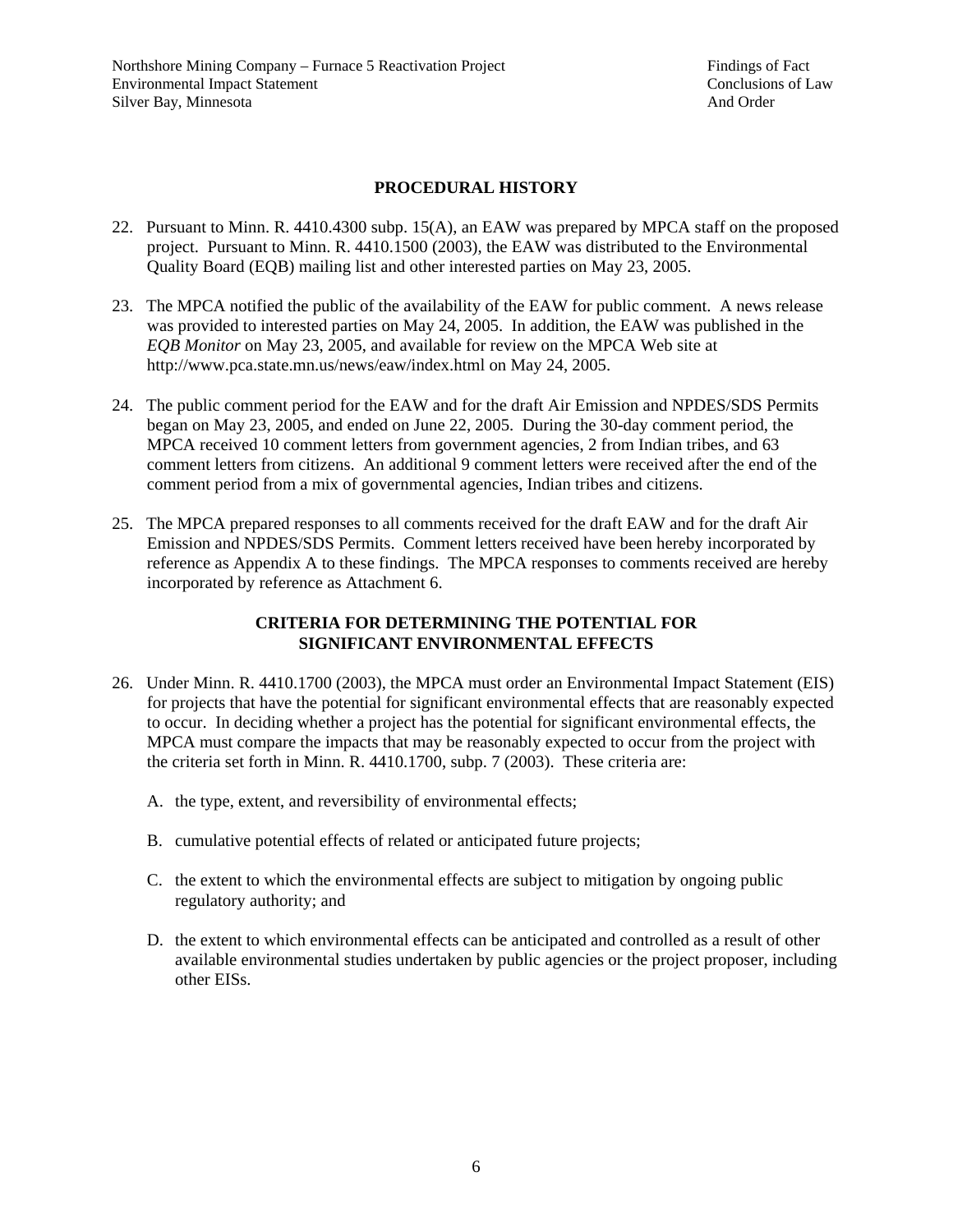### **THE MPCA FINDINGS WITH RESPECT TO EACH OF THESE CRITERIA ARE SET FORTH BELOW**

#### **Type, Extent, and Reversibility of Environmental Effects**

- 27. The first criterion that the MPCA must consider, when determining if a project has the potential for significant environmental effects that are reasonably expected to occur, is the "type, extent, and reversibility of environmental effects." Minn. R. 4410.1700, subp. 7.A (2003). The MPCA findings with respect to each of these factors are set forth below.
- 28. The MPCA has identified the following expected environmental effects of this project related to air quality:
	- A. Point source, or plant stack, air emissions;
	- B. Fugitive dust air emissions;
	- C. Mercury air emissions;
	- D. Fiber air emissions and
	- E. Noise
- 29. The MPCA has evaluated the following expected air quality environmental effects with regard to their extent:
	- A. Point source, or plant stack, air emissions

For determining applicability of PSD permitting, the project emissions of the new or modified units after installation of pollution control equipment have been calculated. The emissions surpassed PSD major modification thresholds for sulfur dioxide  $(SO<sub>2</sub>)$ , nitrogen oxides  $(NO<sub>x</sub>)$ , particulate matter (PM), and PM smaller than 10 microns in size (PM $_{10}$ ). A major modification subject to PSD review is required to ensure that BACT is used for each pollutant for which there is a significant net emissions increase. The Facility, with the proposed project factored in, has undergone air impact evaluations for ambient air quality standards, Class I and II PSD increment consumption, Air Quality Related Values (AQRVs – flora/fauna, acid deposition, and visibility) and an Air Risk Analysis. The evaluations are summarized below.

#### *1. Ambient Air Quality Standards*

As part of the air quality permit application, an air dispersion modeling assessment has been completed to determine compliance with National and Minnesota Ambient Air Quality Standards. The air dispersion modeling showed that no criteria pollutant ambient air quality standards would be violated by the reactivation of the units described in the EAW.

#### *2. Class I Increment Consumption*

Four areas, designated as having outstanding quality that must be protected, termed Class I areas, have been evaluated for Class I increment consumption and for impacts to AQRVs resulting from the proposed project. The Boundary Waters Canoe Area Wilderness (BWCAW) and the Rainbow Lakes Wilderness fall under the jurisdiction of the U.S. Department of Agriculture (U.S. Forest Service). The other two areas, Isle Royale National Park and Voyageurs National Park, fall under the jurisdiction of the U.S. Department of the Interior (National Park Service and Fish and Wildlife Service). The model-generated atmospheric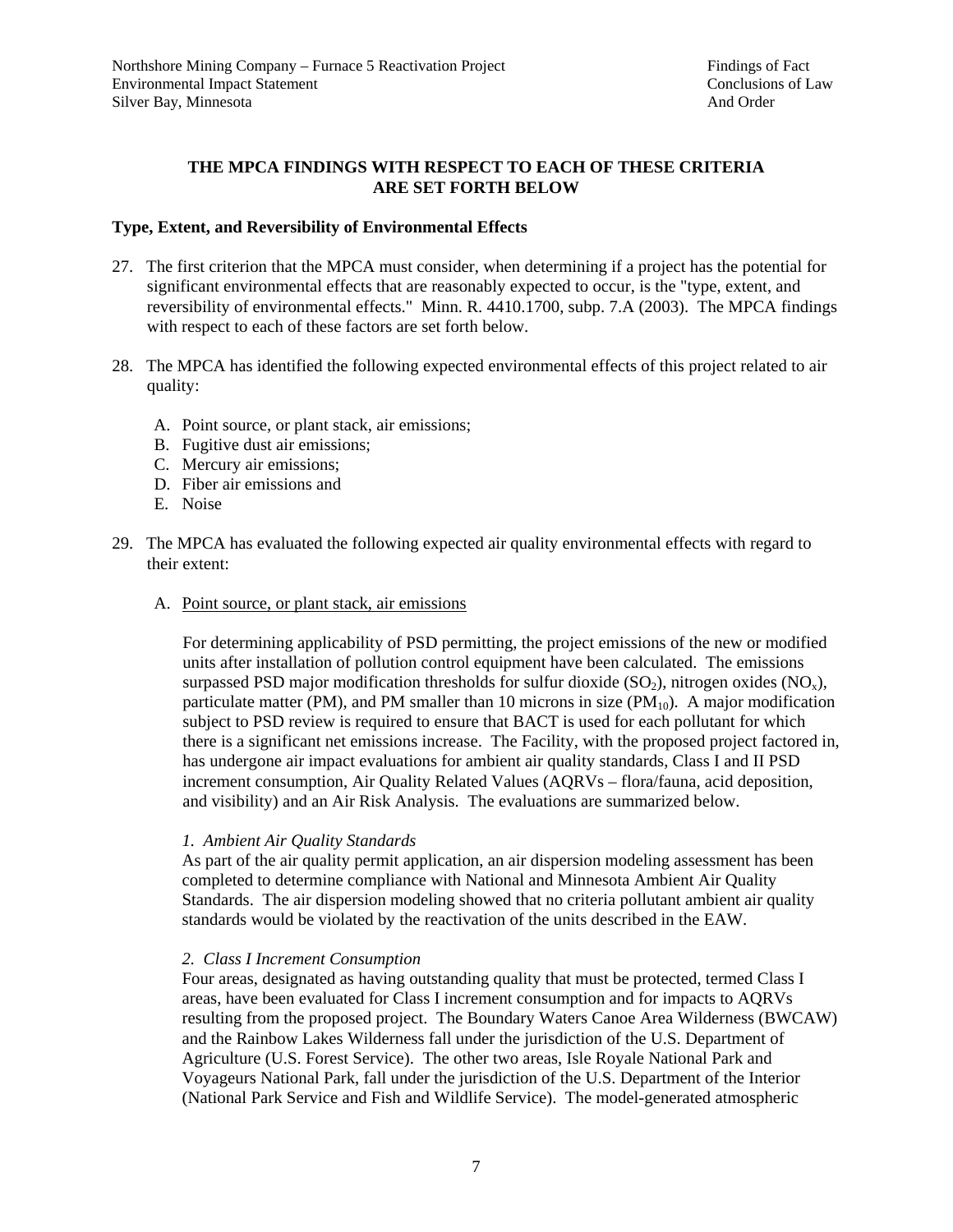concentrations of  $SO_2$ ,  $PM_{10}$ , and nitrogen dioxide  $(NO_2)$  are below the corresponding PSD Class I increments and the Significant Impact Levels (SILs) designated by the United States Environmental Protection Agency (USEPA). The SILs are used by USEPA and other regulatory agencies as a decision threshold and are set at four percent of the Class I area increment. USEPA's working assumption is that as long as no individual source contribution exceeds four percent of a Class I increment, it is unlikely that the accumulation of sources over time will exceed that increment. Therefore, the emissions associated with the proposed project are not expected to deteriorate the air quality significantly in the four modeled Class I areas. The U.S. Forest Service (USFS) and the National Park Service (NPS) were offered the opportunity to participate in the review and assessment of this project proposal.

### *3. Class II Increment Consumption*

Class II areas essentially comprise all areas in the country that are not classified as Class I. Three modeling scenarios were assessed and the analysis shows that the Facility, after implementation of the proposed project, will not exceed allowable increment consumption for the three criteria pollutants for which the PSD increment analysis applied:  $SO_2$ ,  $NO_2$ , and  $PM_{10}$ .

#### *4. Flora/Fauna*

When evaluating potential adverse effects to flora and fauna, lichen species are generally used as a "threshold" indicator of potential air pollution damage because they are especially susceptible to air pollution and show adverse effects before other plant and animal species. According to USFS guidance, if pollutant concentrations in a Class I area are sufficiently low that no damage occurs to native lichens, then it can reasonably be concluded that all other flora and fauna species are protected. The USFS has developed green-line thresholds for atmospheric concentrations of  $SO<sub>2</sub>$  for the protection of lichens and sensitive trees. A comparison of the modeled maximum  $SO<sub>2</sub>$  concentrations for the BWCAW and the Rainbow Lakes Wilderness to the USFS "green-line"  $SO_2$  concentrations shows that the green-line  $SO_2$ concentrations are not exceeded, suggesting that no adverse effects on lichens or tree foliage are expected from the proposed project.

The National Park Service does not have a screening threshold for potential impacts to foliage. Ozone monitoring has revealed no foliar damage in Voyageurs National Park or Isle Royale National Park, and the respective websites for each park did not identify ozone as a pollutant adversely impacting AQRVs when information was reviewed in September 2004. USEPA and the Federal Land Managers (FLMs) agree that modeling a single source for ozone impacts is not feasible at this time.

### *5. Acid Deposition*

The NPS and the U.S. Fish and Wildlife Service have developed Deposition Analysis Thresholds (DATs) for evaluating the contribution of additional nitrogen or sulfur to deposition within Class I areas. A DAT is the additional amount of nitrogen or sulfur deposition within a Class I area below which estimated impacts from a proposed new or modified source are considered insignificant. The maximum modeled sulfur and nitrogen deposition rates associated with the proposed project at the two national parks are below the corresponding DATs, which indicate that acidic deposition associated with the proposed project will be insignificant at the two parks. The acid deposition impact analysis for the BWCAW and Rainbow Lake Wilderness was conducted according to the "Green-Yellow-Red" screening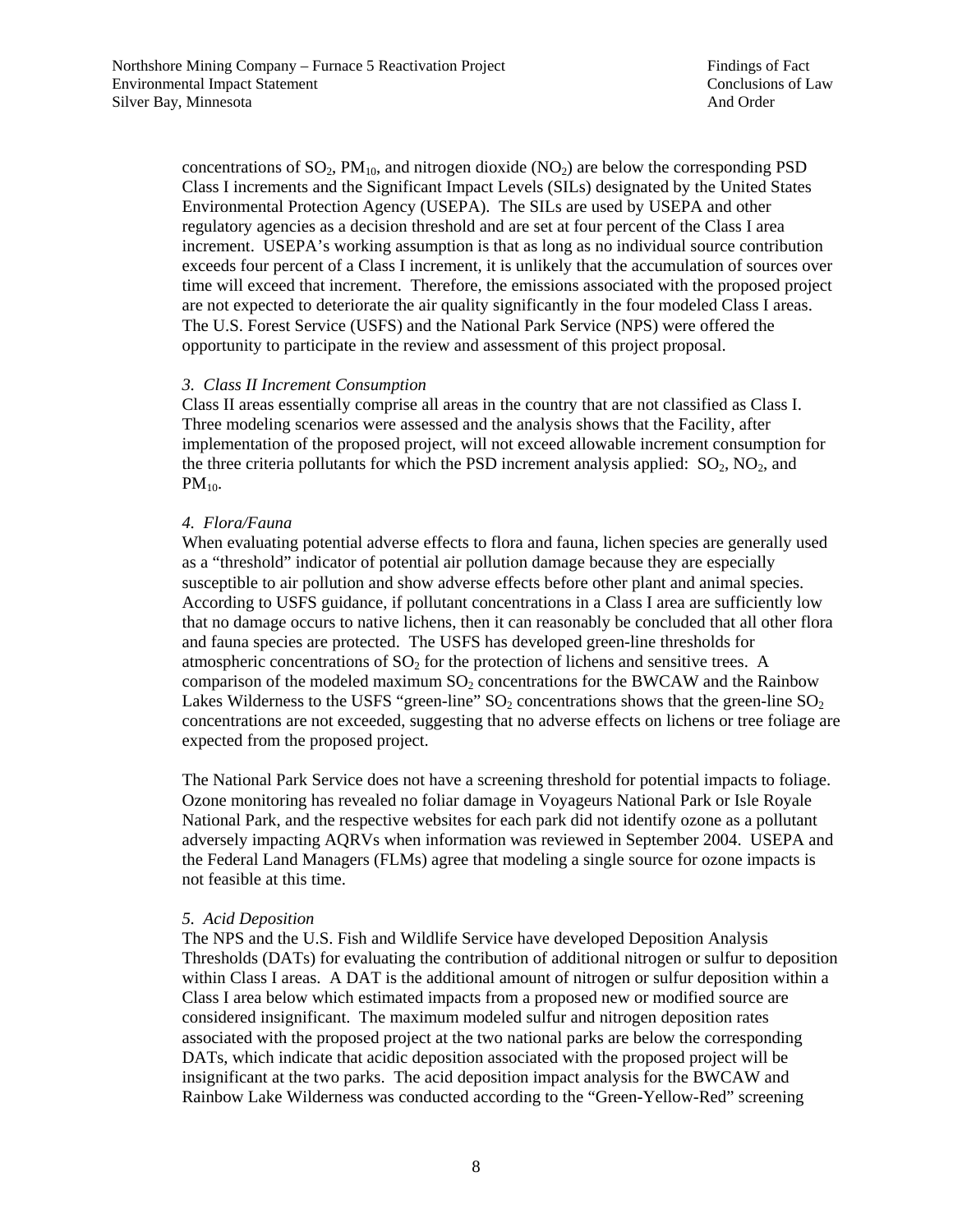procedure methodology outlined in the USFS publication entitled "Screening Procedures to Evaluate Effects of Air Pollution on Eastern Wildernesses Cited as Class I Air Quality Areas" (Adams et al., 1991). When the background deposition rates for the BWCAW and the Rainbow Lakes Wilderness are added to the project's deposition rates, the combined deposition rates (project + background) are below or within the green-line deposition range, which indicates that no adverse impacts due to acid deposition associated with the proposed project emissions are expected at the two wilderness areas.

#### *6. Visibility*

A visibility analysis was also completed to address the initial concerns of the FLMs. The potential for visibility impairment was assessed for the BWCAW, Voyageurs National Park, and Isle Royale National Park using the refined *CALPUFF* modeling system approach for regional haze. The USFS has determined that visibility is not an AQRV for the Rainbow Lake Wilderness. For decision-making purposes, the FLMs have identified the visibility thresholds of five and ten percent as a screening threshold with regard to a project's modeled potential impact; exceedences of the five and ten percent visibility thresholds are assessed for frequency, magnitude, and duration and are used to formulate FLM comments regarding a project's emissions, BACT applicability, and the need for additional air emission controls. No exceedences of the five percent visibility threshold were identified in the Class I areas when the modeled results were compared to existing background conditions. Additionally, no exceedences of the visibility thresholds for pristine background conditions were identified for Isle Royale and Voyageurs National Parks, respectively.

The modeling results did indicate the potential for the proposed project to exceed a five percent increase over the pristine background extinction coefficients for four days in three years modeled within the BWCAW. The USFS has reviewed the modeling protocol and the modeled results and believe that they are the best representation available of the impact of this project on visibility based on its current understanding of the pollutants emitted from the Facility. Anywhere from a two percent to a ten percent change in light extinction as compared to natural background is generally just noticeable in most landscapes. Due to the low frequency of the modeled impact (only four days in three years over five percent), low magnitude (a highest impact of 7.2 percent extinction and the impacted areas occur over a small geographical portion of the BWCAW for those days with receptors over 5 percent), and short duration (no consecutive days of impact and all impacts are focused during the time of the year that has low visitor use), the FLMs view these impacts to visibility as minor. Additionally, based on the NPS' review, the impacts of the proposed emissions on the AQRVs at Voyageurs and Isle Royale National Parks would be insignificant (see Comment 81-2 in Attachment 6).

### *7. Air Risk Analysis*

Hazardous air pollutants were analyzed in an Air Risk Analysis for the proposed project. The evaluation indicates that, with the exception of the acute hazard index threshold, all hazard indices and carcinogenic risks for the chemicals and pathways evaluated for the proposed project are below the recommended MPCA thresholds. Exceedence of the acute (hourly) threshold is primarily due to  $NO<sub>2</sub>$ , with a hazard quotient of 1.4. The maximum modeled hourly  $NO<sub>2</sub>$  concentration falls on Highway 61 where it is unlikely a person would be exposed continuously for an hour (the exposure time frame of concern).  $NO<sub>2</sub>$  concentrations generally decrease as distance from the highway increases. Locations of modeled concentrations greater than the threshold for the most part fall to the northeast of the Facility in an area zoned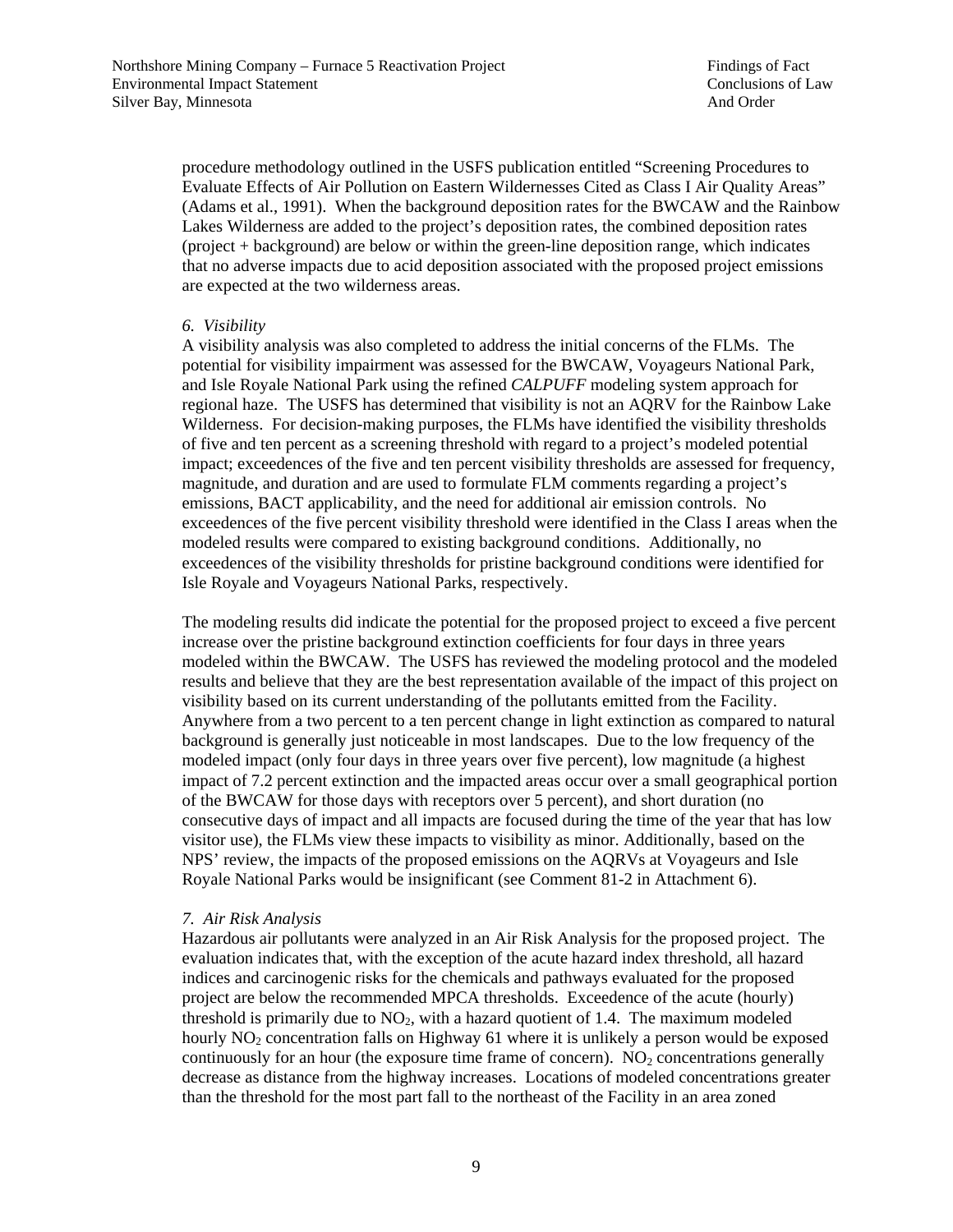industrial/commercial. One other is immediately west of the Facility near the property line. The proposed project is not expected to pose the potential for significant risks to the general public from the chemicals and exposure pathways assessed.

### B. Fugitive dust emissions

Fugitive dust (i.e.  $PM/PM_{10}$  emissions) is released from a variety of sources at the Facility. These sources include movement of material to and from raw material and finished product storage piles located outdoors, wind erosion of outdoor storage piles, pellet cooling and travel on unpaved roads. Some of this material, such as the concentrate, the coal and the pellets as they cool, have a moisture content that limits dust emissions; however, dust emissions are still released from these sources and from sources that do not have a natural moisture content. Although there have been no ambient air exceedences since April 2003, citizens in the area have complained about dust on their property that they attribute to the Facility. The MPCA has required NMC to develop a fugitive dust control plan to limit fugitive dust to respond to the concerns and to ensure continued compliance.

The actual construction phase of the proposed project should not result in the potential for significant dust. Most construction activities will be conducted indoors. The construction of the storage silos will occur outdoors, but the construction will be of short duration  $(-6-9)$ months).

The proposed project will require additional raw materials and will yield additional product. However, the additional concentrate that is expected to be produced will be stored within silos which will be equipped with fabric filter bin vents to control air flows within the silos. The Air Emission Permit, which has been modified in response to the proposed project but not yet issued, will require an improved fugitive dust control plan that will include increased dust suppression activity and improved recordkeeping, to better correlate complaints received from citizens to activities occurring at the Facility. There is no reason to believe that either the construction phase or the operation of the proposed project will have the potential for significant dust impacts.

#### C. Mercury air emissions

Mercury is contained within the ore that NMC mines and processes. Some of the mercury is emitted to the air when the taconite pellets are indurated in the pelletizing furnaces; most of the mercury is sent to the Mile Post 7 tailings disposal system in the tailings slurry. Mercury is also released when coal is combusted in the power plant boilers. Based on the MPCA's calculations, the Facility emitted an estimated 11 pounds of mercury to the air in 2004. There are no state or federal air standards for mercury emissions for the mining sector at this time.

The electricity usage rate is expected to increase by five to ten megawatts with the reactivation of Furnace 5 and the crushing and concentrating equipment. Currently, the power boilers at the Facility operate at full capacity and electricity not used by the Facility is sold on the grid. To accommodate the proposed project, the Facility will use more of the electricity that the power plant generates and sell less electricity for profit. Therefore, the project will not result in additional fuel combustion at the power plant.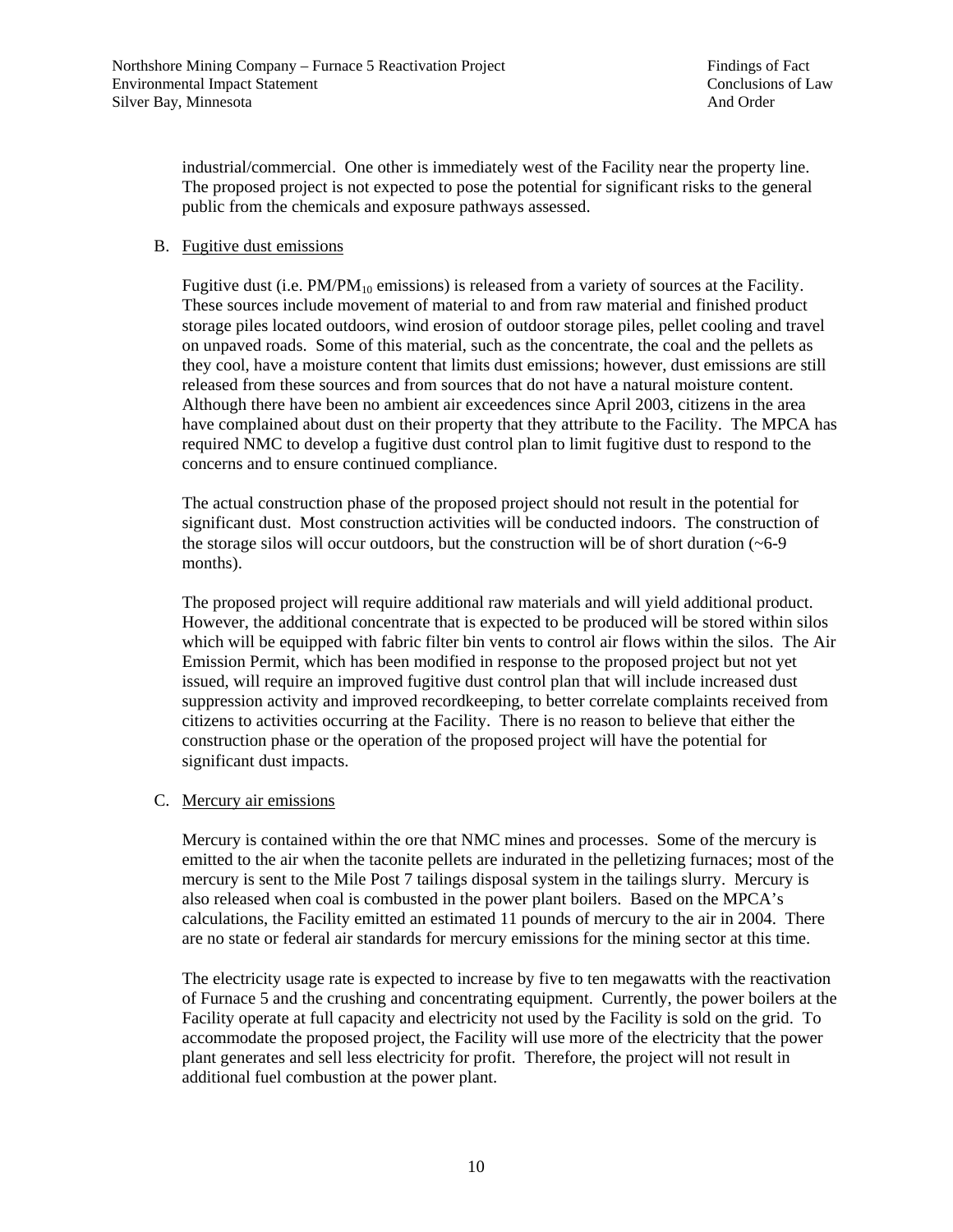Though the amount of coal burned in the power plant is not expected to increase as a result of the proposed project, the reactivation of Furnace 5 will mean that an increased number of pellets will be indurated. At maximum capacity and considering control equipment, the reactivation of this furnace has the potential to emit up to 1.5 pounds of mercury beyond what is currently released to the air each year.

The MPCA relied upon a conservative screening assessment conducted in 1999 of potential mercury deposition from taconite processing and fuel combustion to a number of receptor sites (including seven small lakes located west and northwest of the Facility) to evaluate potential impacts from this proposed project.

In 1999, NMC proposed to incorporate a new process at the Facility which was ultimately never implemented. Using the assumption that 50 percent of the mercury to be emitted is in a divalent form, which is a form more likely to be deposited locally than other forms of mercury, an estimated 2.3 additional pounds of mercury would have been emitted from the project proposed in 1999. The screening assessment determined that the proposed project would cause no measurable increases in local mercury deposition to nearby lakes.

Based on the method used for the 1999 study, and considering that the reactivation of Furnace 5 has the potential to emit less mercury than the 1999 project proposal, the MPCA has concluded that there will be no measurable increase in local mercury deposition to nearby lakes due to the proposed project.

From the information above, there is no reason to believe that the proposed project will result in the potential for significant increases in mercury air emissions or in the potential for significant accumulation of mercury in fish tissue.

### D. Fiber air emissions

The taconite ore processed at the Facility contains amphibole mineral fibers. The industrial activities at the Facility emit PM and  $PM_{10}$  to the atmosphere and these emissions contain amphibole mineral fibers. The MPCA has assessed potential air fiber emissions from the proposed project and has found that although additional equipment will be in operation after implementation of the proposed project, fiber air emissions from the facility will decrease because existing multiclone control equipment will be replaced with fabric filters, which are more efficient at removing particulate matter (including fibers) from the exhaust before venting to the atmosphere. As a result, no net increases in fiber air emissions are anticipated. Several commenters raised concerns that the fiber air emissions would cause health issues. Since the project, or any subset thereof, is not expected to increase fiber air emissions from their current levels, there should be no potential for significant health impacts from this project due to fiber air emissions. If, for example, only two concentrators were reactivated, this determination would remain unchanged.

## E. Noise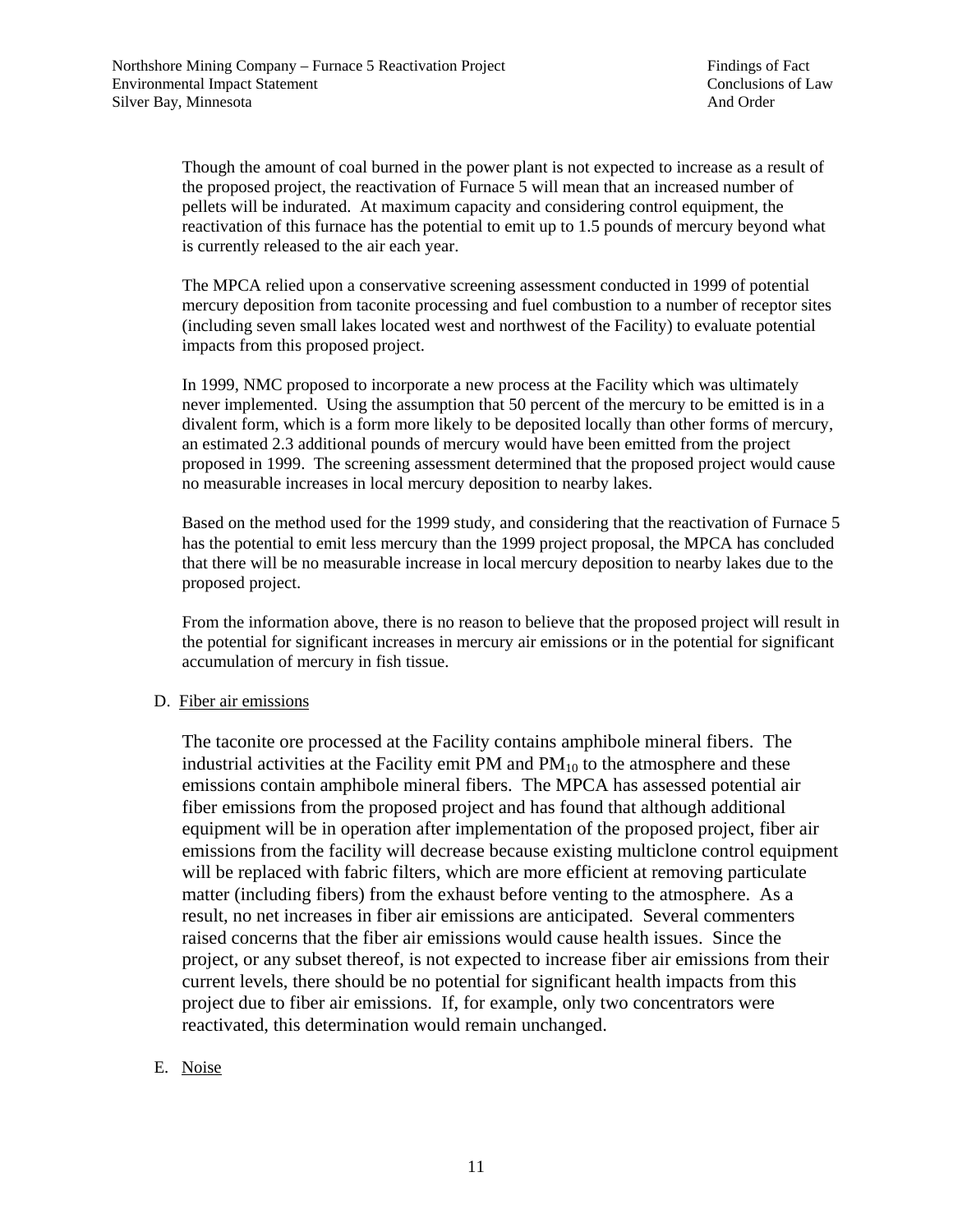The Facility currently emits noise consistent with industrial activities. Noise will be generated by the outdoor construction of the concentrate silos; other construction will occur indoors. Likewise, the operation of the equipment proposed for reactivation will create noise, but this equipment will be located indoors. The proposed project is expected to result in a negligible increase of noise.

- 30. The MPCA finds that any potential effect that is reasonably likely to occur from this project would be reversible. Any air emissions or noise released to the atmosphere would not be recovered, but further emissions or noise could be stopped, if necessary. However, as discussed above, there is no record evidence indicating that this project is reasonably expected to cause a potential for significant negative effect on air quality.
- 31. Some comment letters expressed a concern for fiber air emissions and their potential for health impacts, the potential increase in mercury accumulation in fish tissue resulting from the proposed project and a concern for increased air emissions that may resulting in haze and visibility impacts to scenic areas in the vicinity. Several of these same commenters expressed more general concerns about nuisance dust emissions. As discussed above, the MPCA finds that the effects on air quality that are reasonably expected to occur do not have the potential for significant effects.

All potential impacts to air quality that are reasonably expected to occur from the proposed project have been considered during the review process and methods to prevent any potential for significant impacts have been developed.

The MPCA finds that the project, as it is proposed, does not have the potential for significant environmental effects based on the type, extent, and reversibility of environmental effects reasonably expected to occur as a result of its air emissions.

- 32. The MPCA has identified the following expected environmental effects of this project related to water quality:
	- A. Water quality;
	- B. Presence of mercury in Mile Post 7 WWTP discharge; and
	- C. Presence of amphibole fibers in Mile Post 7 WWTP discharge.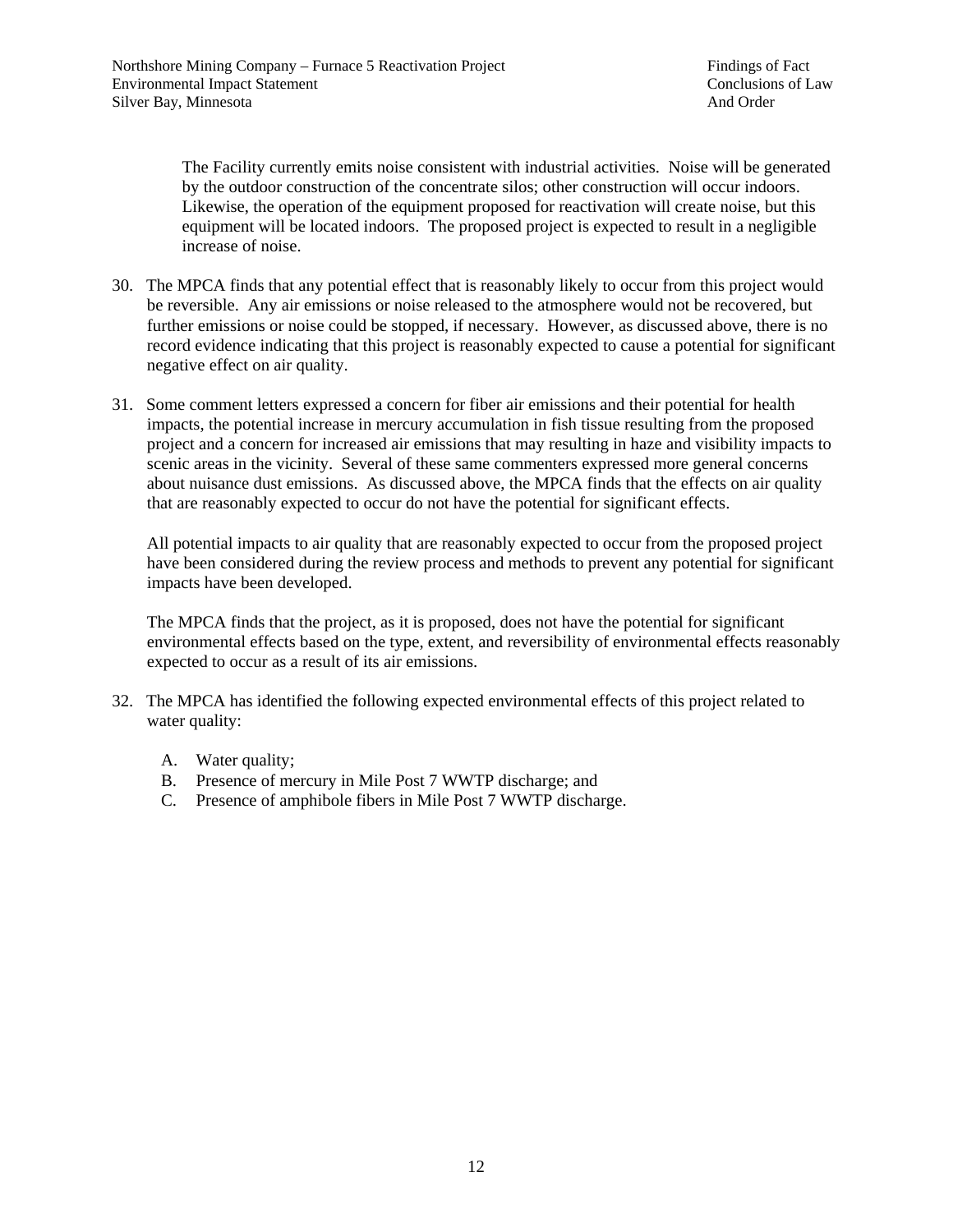33. The MPCA has evaluated the following expected water quality environmental effects with regard to their extent:

#### A. Water quality

The Beaver River, from its headwaters down to Lake Superior, is listed on Minnesota's 303(d) list of impaired waters for mercury, turbidity, and pH. Lake Superior is on the 303(d) list of impaired waters for mercury and polychlorinated biphenyls. A discussion of potential mercury impacts can be found in B of this Finding and in C of Finding 28. Potential water quality impacts from other parameters are summarized below.

#### *1. Turbidity*

Turbidity is a measure of water clarity. The existing discharge fully complies with the Facility's turbidity limits and is much less turbid than the receiving water. The proposed addition of two treatment units to the WWTP and resulting increased discharge flows will provide additional low-turbidity water to the Beaver River. It will not increase the river's turbidity and may even provide a benefit through dilution.

#### *2. pH*

In recent years, the pH of the discharge has remained within the acceptable range contained in the NPDES/SDS Permit (6.5-8.5). As mentioned previously, the Beaver River is listed as impaired for high pH. As long as the discharged effluent from the Mile Post 7 basin remains within the acceptable pH, the increased discharge will not increase the river's pH. There is no reason to believe that the proposed project will result in a pH imbalance of the effluent; and, thus, no river impact.

#### *3. Polychlorinated Biphenyls (PCBs)*

The Facility is not a source of PCBs and so the proposed project will not have the potential for significant environmental impacts with regard to that pollutant nor will it worsen the polychlorinated biphenyls-related impairment for Lake Superior.

#### *4. Fluoride*

The current NPDES/SDS Permit contains a compliance schedule for fluoride as a result of exceedences of the Facility's 2.5 milligrams per liter (mg/L) effluent fluoride limit. As part of that compliance schedule, a fluoride pretreatment system that reduces fluoride in water sent to the Mile Post 7 basin was installed and began operation in November 2004. The pretreatment system is designed to achieve effluent concentrations of 20 mg/L of the fluoride in the pelletizer air emission control equipment blowdown water before it is sent to the Mile Post 7 tailings basin. While the pretreatment system has demonstrated the ability to reduce fluoride concentrations, it has not yet achieved the 20 mg/L design criteria. To ensure that continued progress is made towards reducing fluoride concentrations in the basin, additional requirements have been added to the modified NPDES/SDS Permit and to the November 2005 Stipulation Agreement. The treated effluent must demonstrate compliance with an intermediate monthly average effluent fluoride limit of 4.8 mg/L within five years of the issuance of the NPDES/SDS Permit modification. If an evaluation of the basin's fluoride concentration completed prior to submittal of an application for permit reissuance indicates that the discharge is not on schedule to comply with the intermediate fluoride limits, the Facility will be required to include a request for a variance from the fluoride limit with the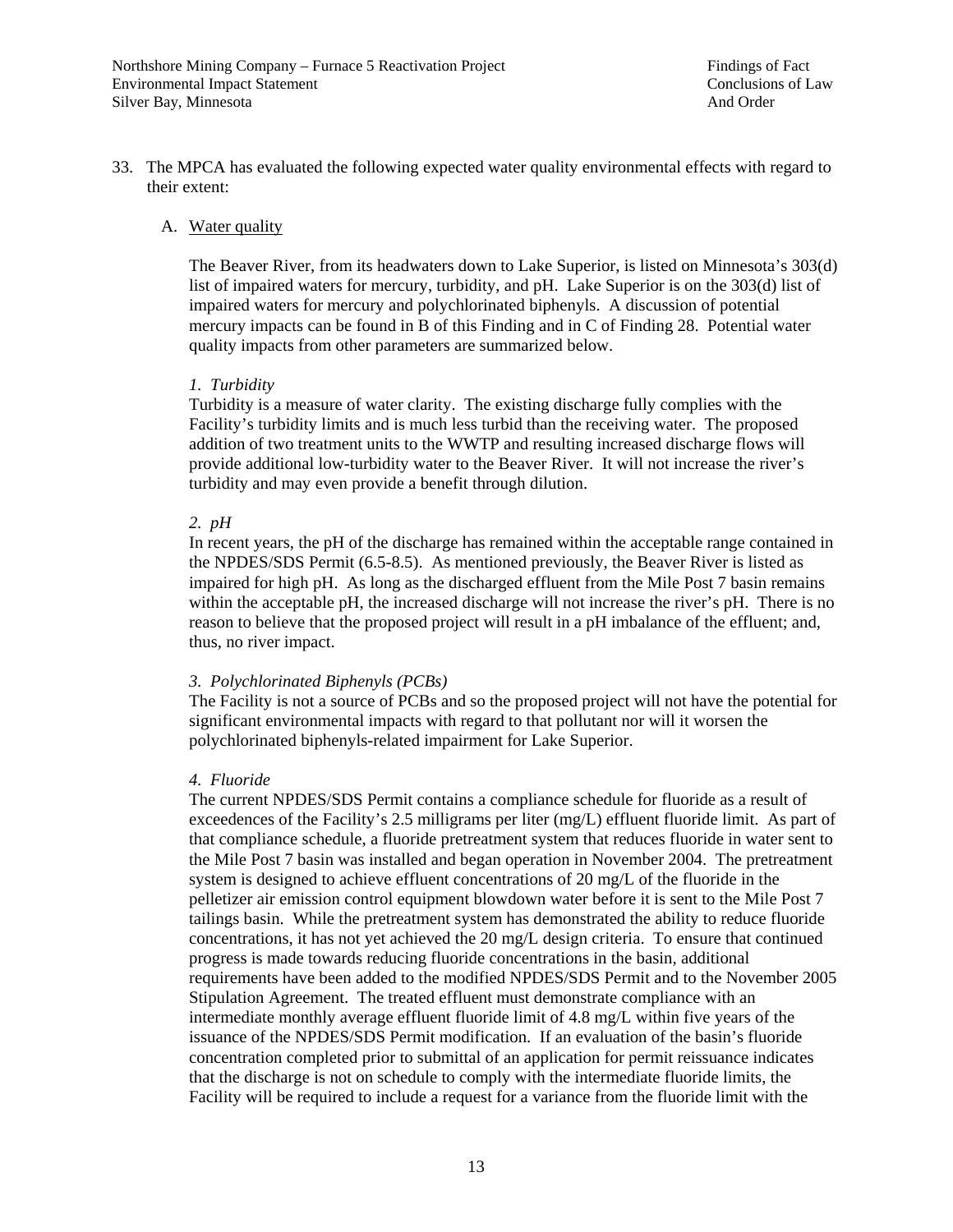application for NPDES/SDS Permit reissuance. These additional requirements will verify that reasonable progress is being made to reduce fluoride in the Mile Post 7 basin.

#### *5. Sulfate*

Currently, the sulfate concentration of water within the Mile Post 7 basin is at a sufficiently low level where there is no need for an effluent sulfate limit. The proposed project will reactivate three WWESPs, so more sulfate will be produced. The pretreatment system referenced in the fluoride discussion above was installed in 2004 primarily to remove fluoride, but it also removes sulfate. The pretreatment system's removal of sulfate is sufficient to offset increases that may be realized with the reactivation of the additional WWESPs. The concentration of sulfate within the basin is expected to remain steady or to decline (due to the increased discharge volumes) after the proposed project has become operational. Effluent sulfate monitoring is, and will continue to be, required by the NPDES/SDS Permit.

#### *6. Sodium*

Water in the Mile Post 7 basin contains sodium and since the proposed project will increase the use of caustic soda, the sodium concentration within the basin is also expected to increase. At this time, there is no receiving water data available for sodium so MPCA staff is unable to complete a reasonable potential analysis. Therefore, a requirement for quarterly instream monitoring will be added to the modified NPDES/SDS Permit. The data compiled will be assessed with the next NPDES/SDS Permit reissuance to determine if an effluent sodium limit is needed.

34. After consideration of the above information, the MPCA has concluded that the proposed project does not have the potential for significant water quality effects involving turbidity, pH, PCBs, fluoride, sulfate, or sodium, that are reasonably likely to occur.

#### B. Presence of mercury in Mile Post 7 WWTP discharge

As stated previously, mercury is present in the ore that NMC processes and so is also present in the tailings slurry sent to the Mile Post 7 tailings basin. A 1999 mercury mass balance study for the Facility found that an estimated 99.6 percent of the mercury input to the tailings basin is bound to the fine tailings particles and is permanently trapped in the basin. The Great Lakes Initiative (Minn. R. ch. 7052) water quality standard for mercury is 1.3 nanograms per liter (ng/L). Though no effluent mercury limit has been incorporated into the NPDES/SDS Permit, the Facility does monitor the effluent for low-level mercury. Monitoring data from the past year show that treated effluent discharged to the Beaver River contains less than 0.6 ng/L of mercury and is well below the mercury water quality standard. Monitoring for low-level mercury is, and will continue to be, required for this Facility to ensure the treated effluent does not exceed the mercury water quality standard. The MPCA has concluded that there is no reason to believe that the proposed project will result in a significant increase in mercury within the Mile Post 7 WWTP effluent.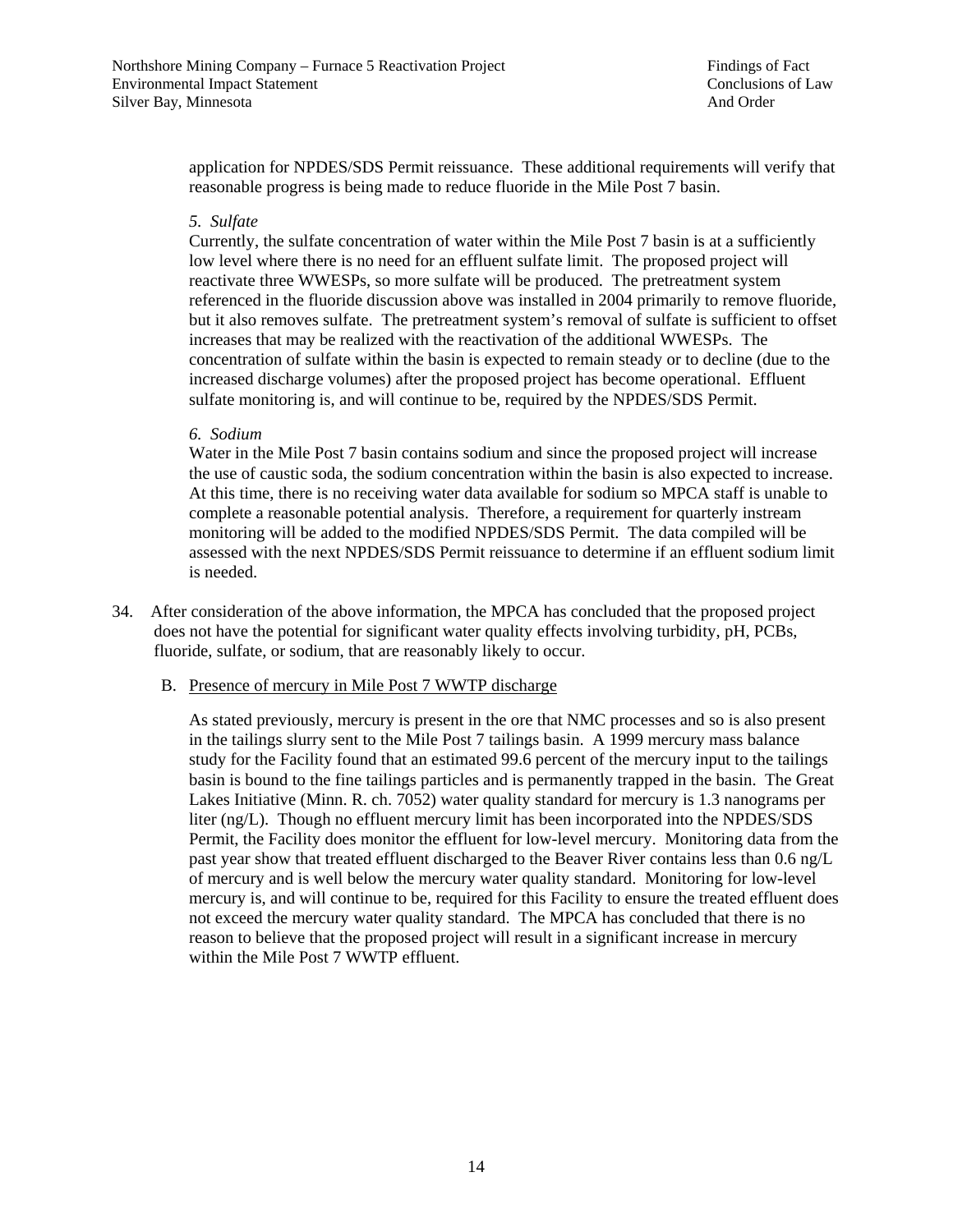#### C. Presence of amphibole fibers in Mile Post 7 WWTP discharge

The ore that NMC processes contains amphibole fibers. These fibers are released when the ore is processed and are present in the fine tailings slurry sent to the Mile Post 7 tailings basin. Consequently, they are also present within the effluent discharged to the Beaver River from the Milepost 7 WWTP. An effluent fiber limit of 1 million total fibers per liter (MF/L) determined by the MPCA based on the implementation of Best Available Technology (BAT), was set in the Facility's NPDES/SDS Permit in the 1980s. The limit was not a health-based or water quality-based limit; it was based on the application of similar technology at drinking water plants along the North Shore**.** The NPDES/SDS Permit also contained language (Chapter 11, Section 8.5 of the current permit) that stated that if this limit was being exceeded and the MPCA determined that the exceedences were not the result of failure by NMC to operate or maintain the treatment system according to the Facilities Operation requirements, this determination shall be cause for modifying the effluent total fiber limit.

Over the years, the effluent limits for turbidity, suspended solids, and amphibole fibers have been of great interest because the working assumption has been that keeping turbidity low will ensure a low fiber concentration in the discharged effluent. In actuality, though the treated effluent discharged to the Beaver River complies with the turbidity and Total Suspended Solids limits and removes 99.9+ percent of the fibers, the discharge nevertheless has often exceeded the 1 MF/L effluent fiber limit. A comparison of turbidity and fiber trends within the basin indicates that although there is some general correlation, the two parameters do not strictly follow the same trends. The fiber concentrations tend to be variable: between January 2004 and March 2005, the effluent fiber concentrations ranged between <1 MF/L to >5 MF/L. NMC has contended that the current effluent fiber limit of 1 MF/L is unachievable.

As a result of the project proposal, MPCA staff has reviewed actual performance data of BAT which has been operated and maintained properly for the WWTP. The MPCA has also considered the WWTP's hydraulic loading, filter efficiency, process, and turbidity control changes made from the original plant design proposed in the 1980s and the recent changes begun at the Mile Post 7 tailings basin described above. Based on a statistical analysis of effluent data, the MPCA has determined that an effluent fiber limit based on BAT would be 6.8 MF/L total amphibole fibers. Future performance will utilize continued operation of the WWTP to maintain BAT effluent turbidity limits, continued operation of filter dike bypass weir, continued addition of chemical flocculent addition at the bypass weir, and the reconstruction of the splitter dike. The monitoring frequency will remain unchanged at one sample every other month (January, March, May, July, September, November).

Some citizens have raised concerns that the increased discharge that would be realized by a WWTP expansion will also mean an increased load of fibers. These citizens express health concerns relative to these fibers. The MPCA staff does not expect the concentration of fibers in the discharge to increase from current levels. Although the revised effluent fiber limit is higher than the current effluent fiber limit, the revised limit is based on past fiber concentrations in the effluent. Statistically, there is no difference between past effluent concentrations and the revised daily and the revised daily maximum limit of 6.8 MF/L.

The MPCA staff acknowledges that with an increase in the discharge rate, there will be an increase in the "total count" of fibers released to the Beaver River and ultimately to Lake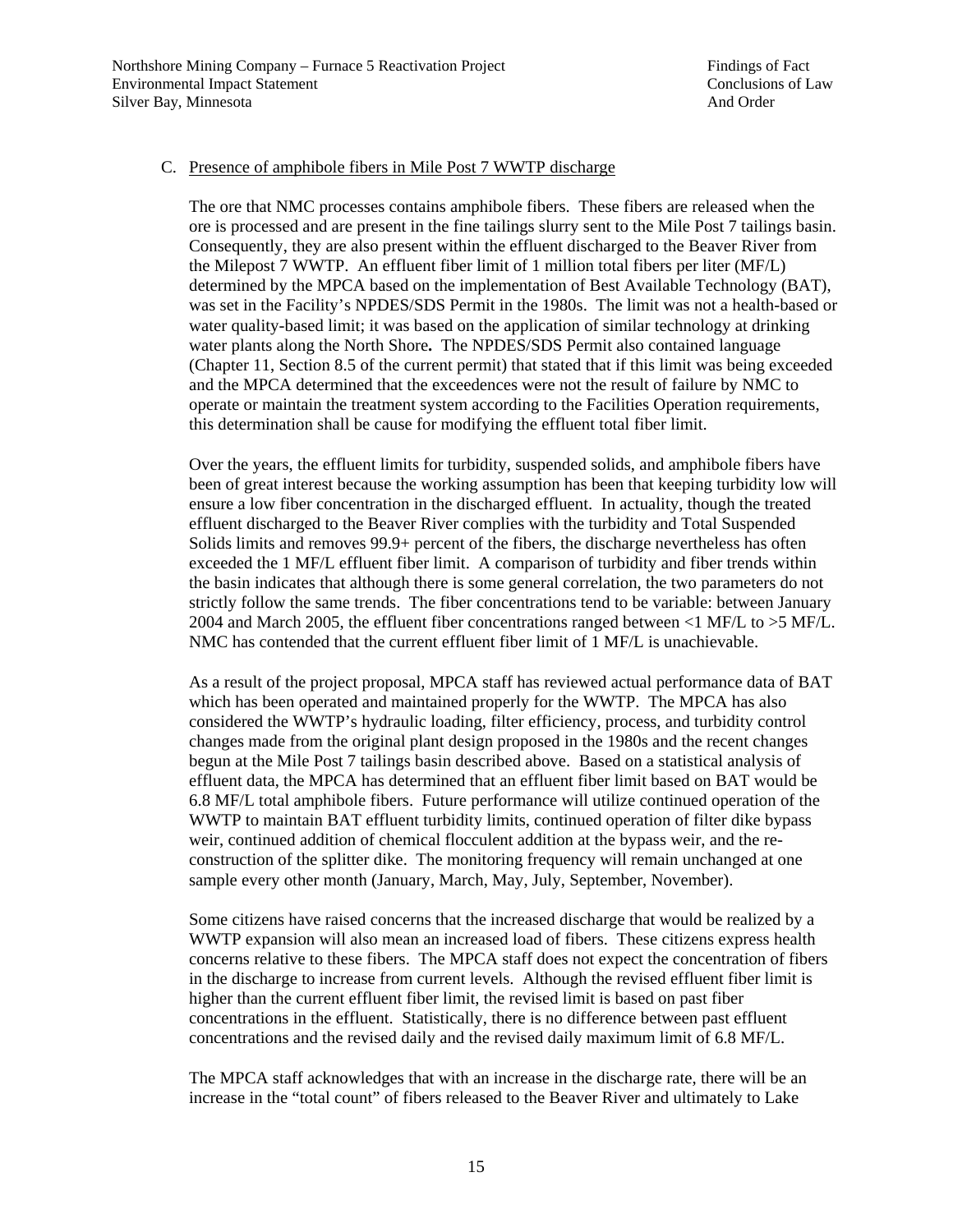Superior. The Minnesota Department of Health (MDH) was consulted during the MPCA's review of this proposed project. The MDH has determined that the information available for risk of disease following ingestion of asbestos fibers is inconsistent and cannot be used for a quantitative risk assessment. A qualitative examination of the available evidence led to a MDH staff determination that the proposed increase in the effluent fiber limit and the increased rate of discharge are unlikely to result in any health impacts to individuals' drinking water from Lake Superior. The MPCA does not believe the project will result in the potential for significant health or environmental impacts from the increased total count of fibers.

- 35. The MPCA finds that any potential effect that is reasonably likely to occur from this project would be reversible. There is no reason to believe that this project is reasonably expected to cause a potential for significant negative effect on water quality or quantity.
- 36. Some comment letters expressed a concern for the potential increased loading of amphibole fibers that may occur with an increased volume of discharge and their potential for health impacts and the potential increase in mercury loading to Beaver River and Lake Superior resulting from the proposed project. As discussed above in Findings 33 and 34, the analysis indicates that the effects on water quality that are reasonably expected to occur will not create the potential for significant environmental effects.
- 37. The MPCA finds that the environmental review is adequate to address the concerns because all potential impacts to water quality that are reasonably expected to occur from the proposed project have been considered during the review process and a method to prevent the potential for significant environmental impacts has been developed.
- 38. The MPCA finds that the project as it is proposed does not have the potential for significant environmental effects on water quality based on the type, extent, and reversibility of environmental effects reasonably expected to occur.

## **Cumulative Potential Effects of Related or Anticipated Future Projects**

- 39. The second criterion that the MPCA must consider, when determining if a project has the potential for significant environmental effects that are reasonably expected to occur, is the "cumulative potential effects of related or anticipated future projects." Minn. R. 4410.1700, subp. 7.B (2003). The MPCA findings with respect to this criterion are set forth below.
- 40. The EAW, public comments, and MPCA follow-up evaluation did not disclose any related or anticipated future projects that may interact with this project in such a way as to identify any potential cumulative environmental impacts that are reasonably expected to occur.
- 41. The MPCA received a number of comments from the public concerning the cumulative environmental impact of this project. These comments and the MPCA's response to these comments are set forth below.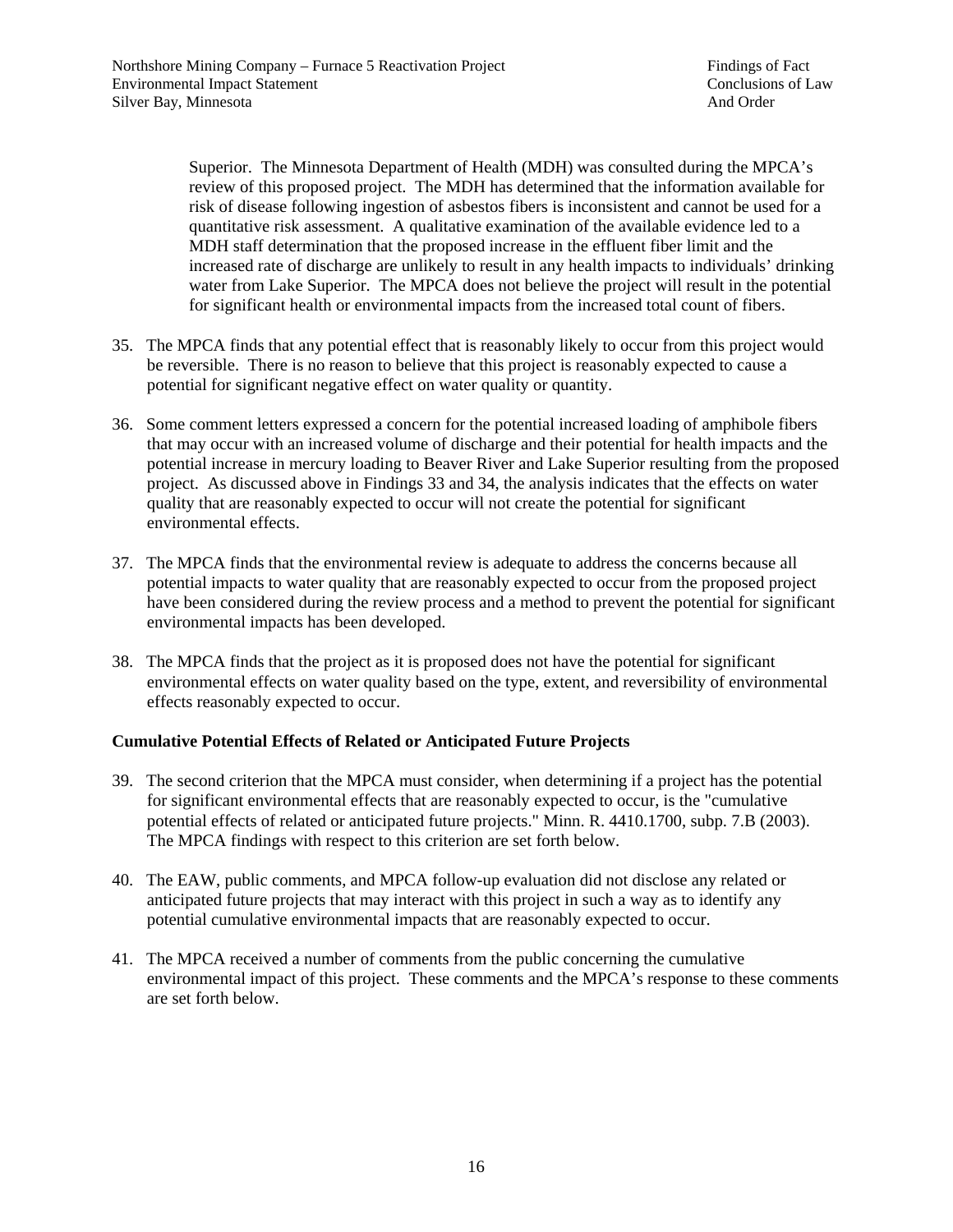#### A. Connection of project to mine progressions and potential cumulative impacts

Two commenters expressed a belief that the proposed project was a connected action to mine progressions that have been planned for NMC's Babbitt mines. These commenters believed that the cumulative impacts from these two projects may be significant.

As mentioned in Item 12 of the EAW, NMC was scheduled to deplete the mineable reserves in its Main and East Pits near Babbitt, Minnesota, by the end of 2004. In order to continue to meet its taconite production requirements, NMC has planned on extending the Main Pit by approximately 160 acres to the south and the East Pit by approximately 30 acres to the east and south. The MPCA has received information from NMC that these mine progressions would be necessary whether or not the proposed project described in the EAW proceeds. Conversations with Minnesota Department of Natural Resources (DNR) staff support the idea that the planned mine progressions have been fully anticipated.

Two projects are considered to be "connected actions" (as defined in Minn. R. 4410.0200, subp. 9b) if the responsible governmental unit (RGU) - the MPCA, in this case - determines the actions are related in any of the following ways: one project would directly induce the other, one project is a prerequisite for the other or if neither project is justified by itself. In this case, the proposed project is expected to increase mining and can be said to induce a mine progression at some unknown point in the future; however, the mine progressions that are currently being planned were known to be needed even without the project, so the project is not inducing these planned mine progressions. Since the planned mine progressions would be required even if the proposed project does not move forward, they are not considered a prerequisite for the proposed project and the mine progressions can be justified by themselves. Therefore, the planned mine progressions do not meet criteria that would define them as connected actions to the proposed project.

Two or more projects are considered to be phased actions (per Minn. R. 4410.0020, subp 60) if they are to be undertaken by the same proposer that the RGU determines will have environmental effects on the same geographic area and are substantially certain to be undertaken sequentially over a limited period of time. Since the Babbitt mine is located 45 miles away from the Silver Bay plant, the two projects will not have environmental effects on the same geographic area and they are not considered phased actions.

The impact of additional mining within the Babbitt mines with respect to fiber air emissions and PM emissions is discussed in Item 6b of the EAW and under C of this Findings.

#### B. Cumulative impacts from project and other proposed mining projects

Four commenters raised the concern that air emissions from the proposed project would combine with those of other projects proposed for northeastern Minnesota to create the potential for significant cumulative effects.

Item 29 of the EAW considers, in a quantitative and qualitative manner, the potential cumulative impacts that the project may have on air, water, traffic and on visual impacts on city, county, and regional scales. Regarding cumulative impacts between the proposed project and other mining projects proposed for northeastern Minnesota, concerns of regulatory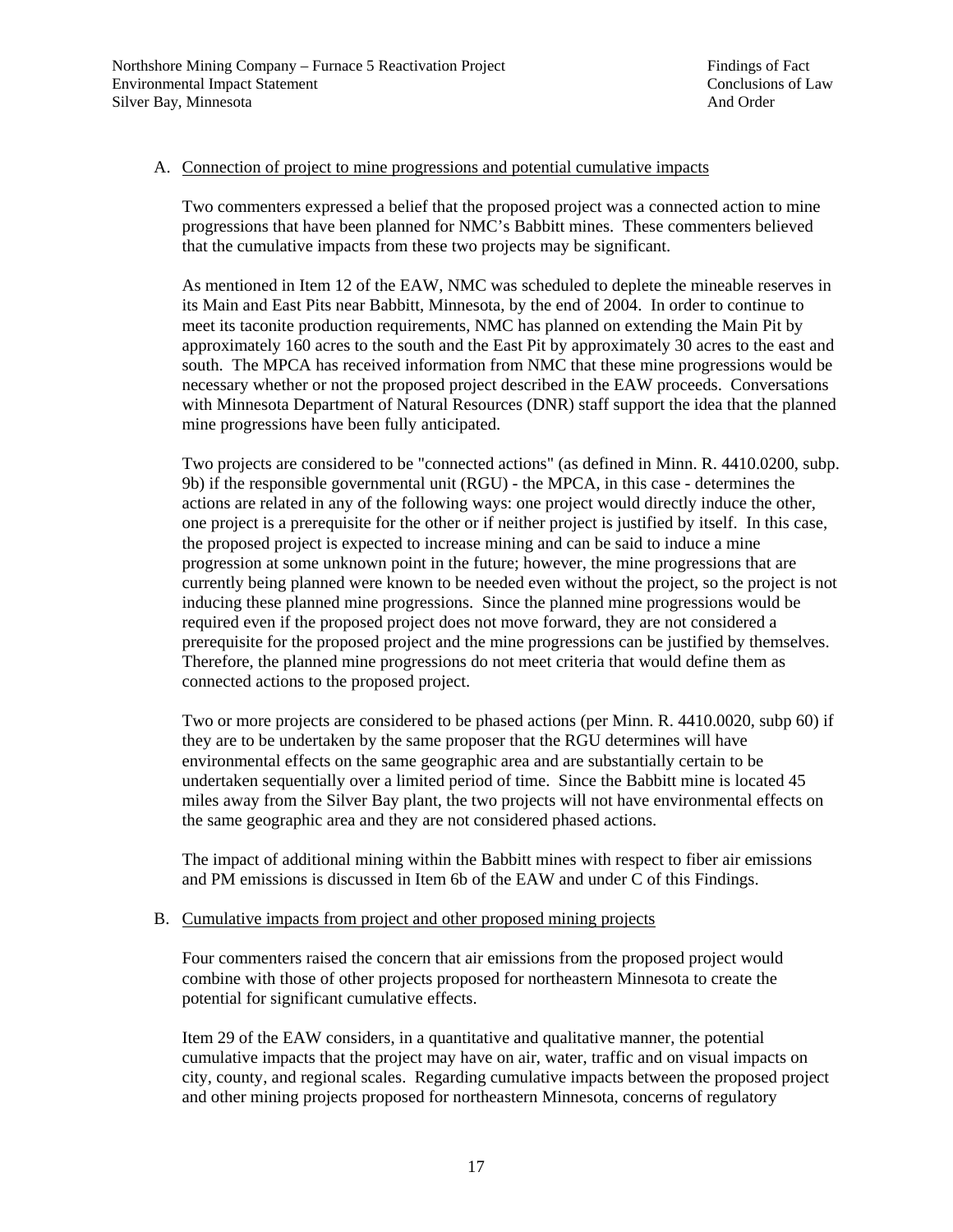authorities have centered on long-range transport of pollutants that may cause acid deposition or visibility impairments in the national parks and wilderness areas in the vicinity of the Silver Bay taconite processing facility. As described in Items 23 and 29 of the EAW, the modelgenerated atmospheric concentrations of  $SO_2$ ,  $NO_2$  and  $PM_{10}$ , from the proposed facility are below the applicable SILs and below the DATs for four nearby Class I areas: the BWCAW, the Rainbow Lakes Wilderness, Voyageurs National Park, and Isle Royale National Park. This indicates that there is reasonable assurance that cumulative impacts will not be a concern and that emissions associated with the proposed project are not expected to result in the potential for significant cumulative acid deposition impacts.

The proposed project has undergone a visibility analysis as described in Item 23 of the EAW. For decision-making purposes, the FLMs have identified the visibility thresholds of five and ten percent as a screening threshold with regard to a project's modeled potential impact. When the modeled visibility results were compared to existing background conditions, there were no exceedences of the five and ten percent visibility thresholds. Though the modeled visibility results when compared to pristine (i.e. presettlement) conditions did exceed the five percent threshold for the BWCAW, neither the USFS nor the NPS viewed this as significant and they did not request further assessment of potential visibility impacts.

Based on MPCA staff experience, available information on the other proposed projects and the results of the air analyses from the NMC – Furnace 5 Reactivation Project, there is no reason to believe that the proposed NMC project will result in the potential for significant cumulative impacts. The MPCA has relied on input from other authorities, such as the DNR, MDH, USFS, and NPS. None of these entities has indicated a concern regarding cumulative impacts from this proposed project or has requested a more detailed cumulative impact analysis.

Completion of an EIS will be required for three of the other mining projects proposed for northeastern Minnesota: PolyMet, Minnesota Steel Industries and Ispat Inland. The scoping EAWs for the PolyMet and Minnesota Steel Industries projects each include a comprehensive cumulative impact analysis. If these analyses identify potential for significant cumulative impact the matter will be managed through the EIS process.

### C. Cumulative fiber air emissions

Two commenters specified a concern that there would be cumulative impacts to human health from the release of fiber air emissions from the proposed project and from other mining projects.

Production at NMC's Babbitt mines will increase, but the crusher at the mine is equipped with a fabric filter, so actual air emissions from coarse crushing will be minor. Most of the fiber emissions are believed to be released during fine crushing and grinding, which takes place at the Silver Bay taconite processing plant. Potential fiber emissions at the Silver Bay plant were taken into consideration in calculating emissions from the facility reflecting the proposed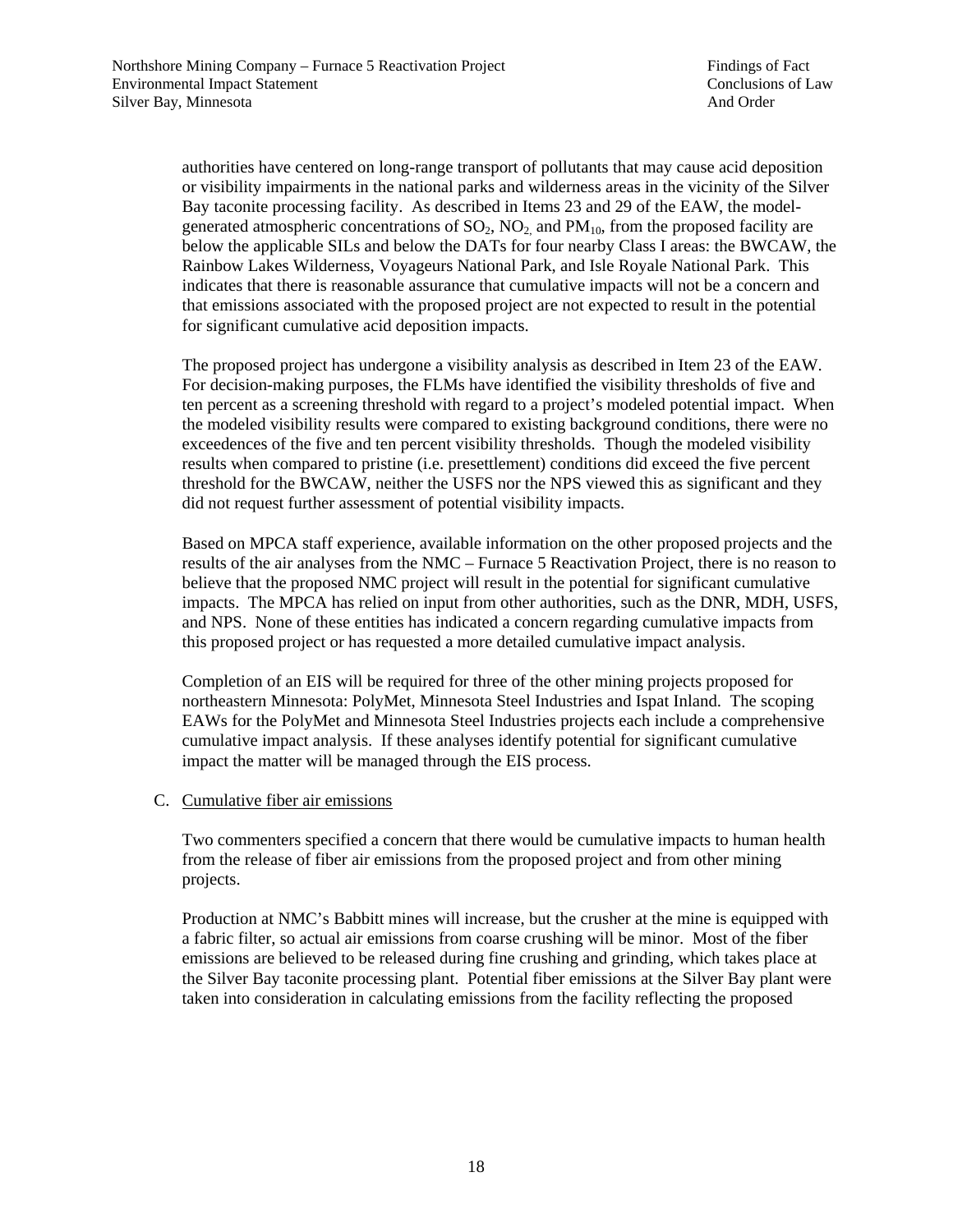project. As noted in Item 23 of the EAW, the emissions calculations indicate there will be no net increase of fiber air emissions from the NMC – Silver Bay plant as a result of the proposed project, or any subset thereof, due to the upgrade of several pieces of air pollution control equipment.

Fibers were considered during the development of effluent limitations for the proposed Mesabi Nugget project. The DNR and Minnesota Department of Transportation (MNDOT) have defined a line along the Iron Range which represents the boundary where contact metamorphic conditions associated with the emplacement of the Duluth Complex were conducive to the formation of fibrous amphibole minerals in the Biwabik Iron Formation. Any concentrate shipped to the Mesabi Nugget plant for use in the nugget process will be of sufficient moisture content to prevent release of fiber emissions in transit. The nugget process essentially melts the concentrate, trapping fibers inside the nugget.

The PolyMet pits will be located east of the DNR/MNDOT prescribed line and the DNR, in preparing the scoping EAW for this proposed project, did consider the possibility that fibers are present within the ore. The PolyMet deposit is also located in a different geologic formation from the Biwabik Iron Formation. Initial drill cores found no fibers, but this testing is considered preliminary and will be redone as a part of the EIS for the proposed PolyMet project. If fibers are present within the ore that PolyMet plans on processing, they will be assessed as part of the EIS. Based on what is known at this time, there is no reason to anticipate the potential for significant cumulative impacts due to fiber air emissions.

#### D. Cumulative fibers in effluent discharged to Beaver River

Three commenters identified a concern that there would be cumulative impacts to human health from the release of fibers in the Mile Post 7 WWTP effluent as a result of the increased discharge volume.

The MPCA staff does not expect the concentration of fibers in the discharge to increase from current levels. Although the revised fiber limit is higher than current limit, the revised limit is based on past fiber concentrations in the effluent. Statistically, there is no difference between past effluent concentrations and the revised daily maximum limit of 6.8 MF/L. The MPCA staff acknowledges that with an increase in the discharge rate, there will be an increase in the "total count" of fibers released to the Beaver River and ultimately to Lake Superior.

The MDH was consulted during the MPCA's review of this proposed project. The MDH has determined that the information available for risk of disease following ingestion of asbestos fibers is inconsistent and cannot be used for a quantitative risk assessment. A qualitative examination of the available evidence led to a MDH staff determination that the proposed increase in the effluent fiber limit and the increased discharge volume are unlikely to result in any health impacts to individuals' drinking water from Lake Superior. The MPCA does not believe the project has the potential for significant health impacts due to the cumulative impact of fibers.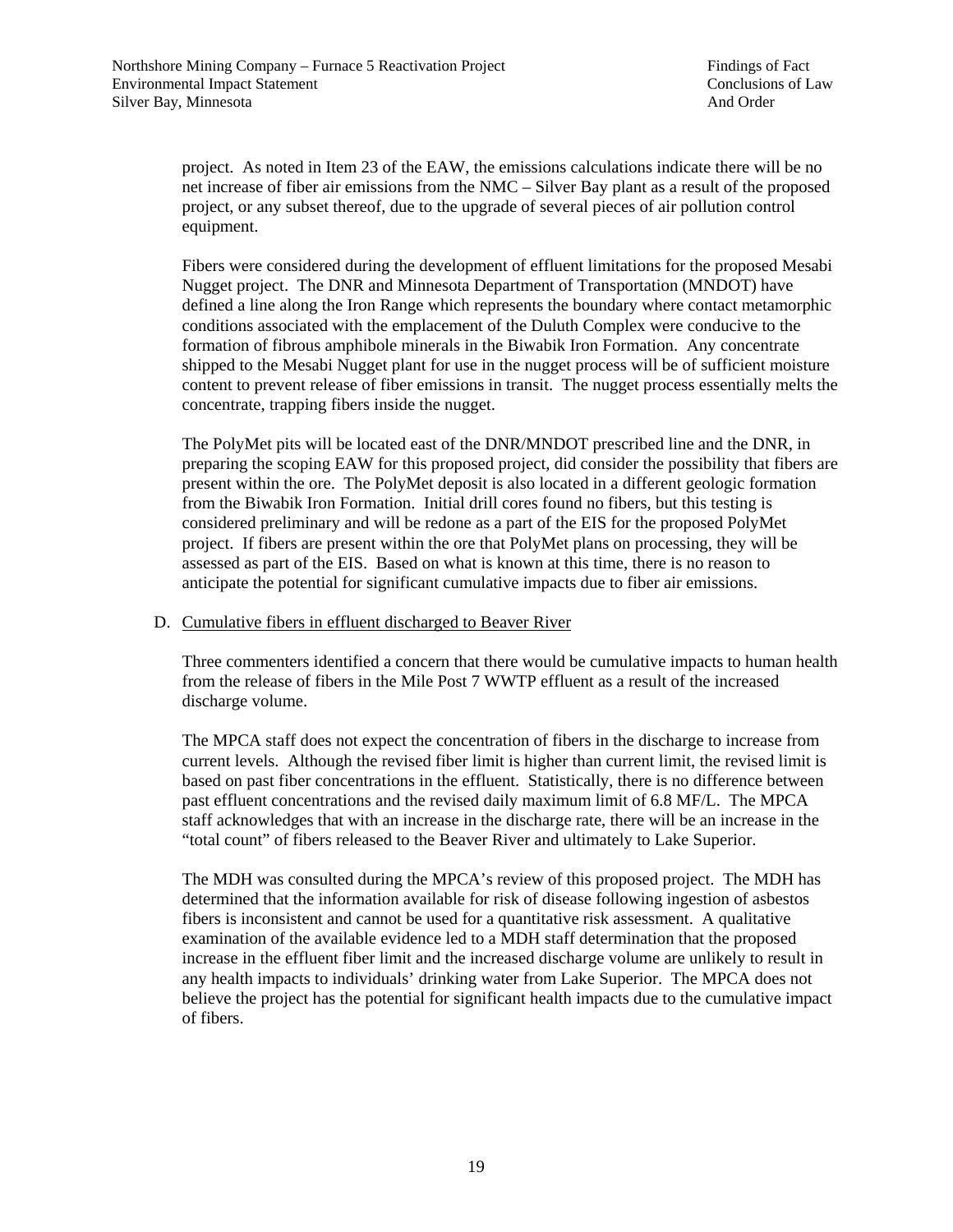#### E. Cumulative mercury within the Lake Superior Basin

Six commenters identified a concern that there would be cumulative impacts to human health from the release of mercury from the proposed project.

As described in Item 23 of the EAW, the proposed project will add a small amount (a maximum of 1.5 additional pounds per year) of mercury to the air through the reactivation of the Furnace 5 pelletizer. Other proposed projects may also release mercury due to the combustion of fossil fuels or through other industrial processes. Many lakes and streams in northeastern Minnesota are designated as impaired for mercury (i.e. there are fish consumption advisories due to mercury contamination). For past several years, the MPCA has been using Total Maximum Daily Load (TMDL) studies to manage regional water impairment issues. Such a study is a comprehensive look at all sources, point and nonpoint, that contribute to the designated impairment. The TMDL then seeks to develop an implementation plan to achieve needed pollution reductions.

The MPCA has developed a statewide mercury TMDL that, when implemented, is intended to reduce emissions from air sources of mercury by 93 percent from 1990 levels. The proposed statewide mercury TMDL is in draft form at this time and has completed a public notice period. The MPCA held public information meetings, as well, for the TMDL. There will be an extensive implementation planning effort that will occur as soon as the mercury TMDL is approved by USEPA. Since the TMDL process is a regulatory tool designed to manage regional water quality issues, it is most appropriate to address the commenters' concern through that process.

#### F. Cumulative impacts from movement of railroad and diversion ditch at Mile Post 7

During the public comment period for the EAW, the MPCA was made aware that the U.S. Army Corps of Engineers (USCOE) was planning on placing on public notice a Section 404 General Permit for NMC. The project that was the subject of the USCOE permit (ditch diversion project) entailed relocating an existing railroad and an existing diversion ditch that run parallel to each other along the northwestern edge of the Mile Post 7 tailings basin. This project was necessitated by rising water levels in the basin. This ditch diversion project was completed in September 2005 and would have been needed whether or not the Furnace 5 Reactivation Project moves forward.

The MPCA has considered whether or not this ditch diversion project is a phased or connected action to the proposed Furnace 5 Reactivation Project. Two projects are considered to be "connected actions" (as defined in Minn. R. 4410.0200, subp. 9b) if the RGU determines one project would directly induce the other, one project is a prerequisite for the other or if neither project is justified by itself. In this case, the proposed Furnace 5 Reactivation Project is expected to increase mining and could possibly induce ditch diversions at some unknown point in the future; however the ditch diversion project that has recently been completed was known to be needed and was even planned prior to conceptualizing the Furnace 5 Reactivation Project, so the Furnace 5 Reactivation Project has not induced the ditch diversion project. Since the ditch diversion project would be required even if the proposed Furnace 5 Reactivation Project does not move forward, it is not considered to be a prerequisite for the proposed Furnace 5 Reactivation Project and the ditch diversion can be justified by itself. Therefore, the planned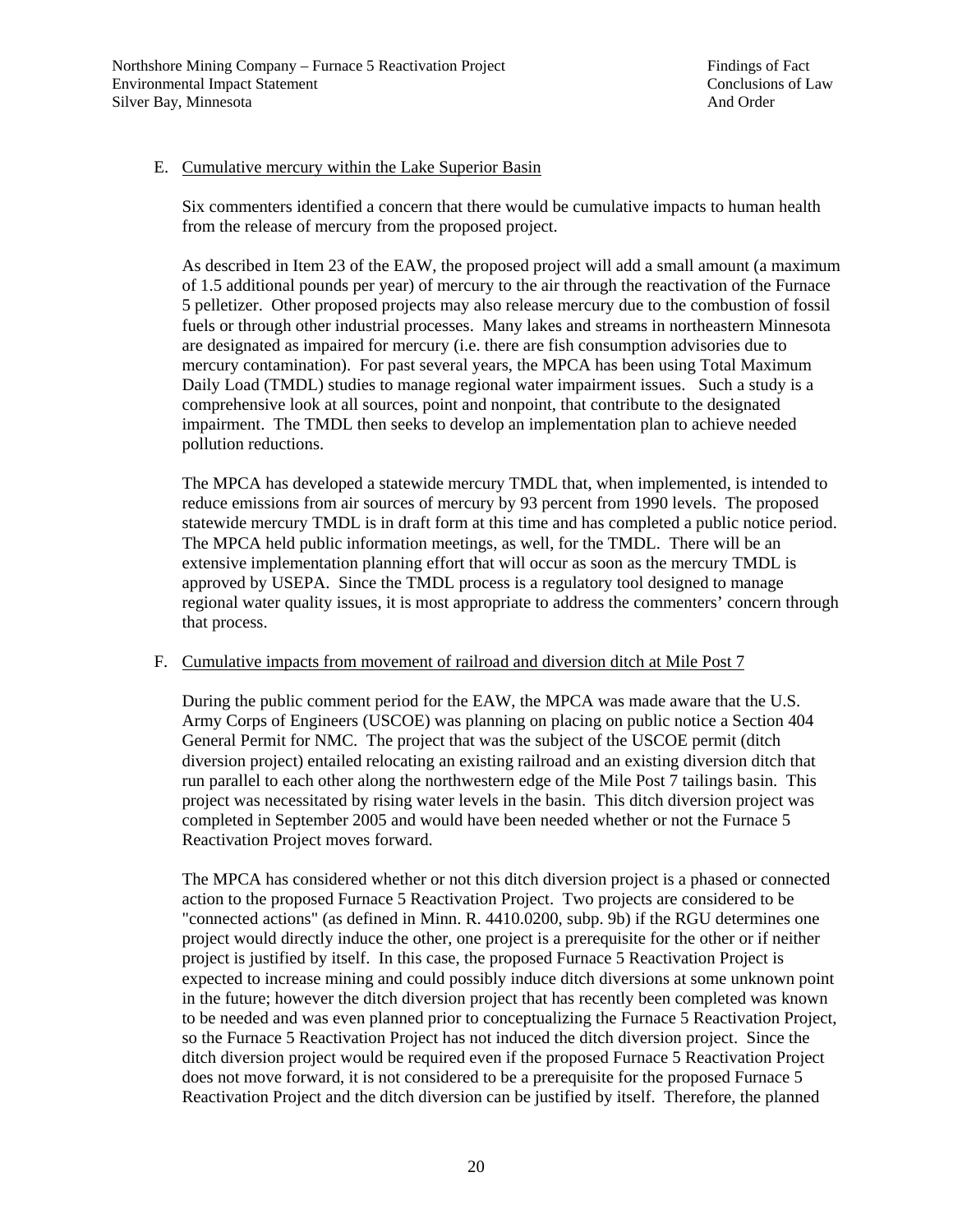ditch diversion project does not meet the criteria that would define it as a connected action to the proposed Furnace 5 Reactivation Project.

Minn. R. 4410.0020, subp 60 defines a phased action as two or more projects to be undertaken by the same proposer that the RGU determines will have environmental effects on the same geographic area and are substantially certain to be undertaken sequentially over a limited period of time. Though these conditions appear to have been met on first consideration, additional guidance is provided in the Guide to Minnesota Environmental Review Rules published per the EQB, which clarifies that phased actions are considered to be later stages of a proposed project. Since the ditch diversion project is not a stage of the Furnace 5 Reactivation Project, the MPCA does not believe that it qualifies as a phased action to the proposed Furnace 5 Reactivation Project.

The MPCA also has reviewed the ditch diversion project to determine whether it had any potential for cumulative impacts. Because the ditch diversion project does not change the flow of water into the East Branch of the Beaver River, the MPCA finds that it does not pose the potential for cumulative impacts with regard to discharges related to the WWTP modification at Milepost 7. Impacts from the project related to wetlands should be mitigated by the mitigation plan agreed upon by the USCOE and the DNR. To the extent that the ditch diversion project has caused impacts to the Beaver River and other downstream waters as a result of noncompliance with the MPCA's Stormwater Construction Permit Program, the MPCA anticipates that corrective actions undertaken by the company will mitigate future impacts.

42. In considering the cumulative potential effects of related or anticipated future projects, the MPCA finds that the reasonably expected effects from this project do not have the potential to be significant.

### **The Extent to Which the Environmental Effects Are Subject To Mitigation by Ongoing Public Regulatory Authority**

- 43. The third criterion that the MPCA must consider, when determining if a project has the potential for significant environmental effects that are reasonably expected to occur, is "the extent to which the environmental effects are subject to mitigation by ongoing public regulatory authority." Minn. R. 4410.1700, subp. 7.C (2003). The MPCA findings with respect to this criterion are set forth below.
- 44. The following permits or approvals will be required for the project:

| <b>Unit of Government</b> | <b>Permit or Approval Required</b> | <b>Status</b>                   |
|---------------------------|------------------------------------|---------------------------------|
| A. MPCA                   | Air Emission Permit                | Modification application        |
|                           |                                    | submitted; draft permit noticed |
|                           |                                    | concurrent with draft EAW       |
| B. MPCA                   | NPDES/SDS Permit                   | Modification application        |
|                           |                                    | submitted; draft permit noticed |
|                           |                                    | concurrent with draft EAW       |

45.

A. MPCA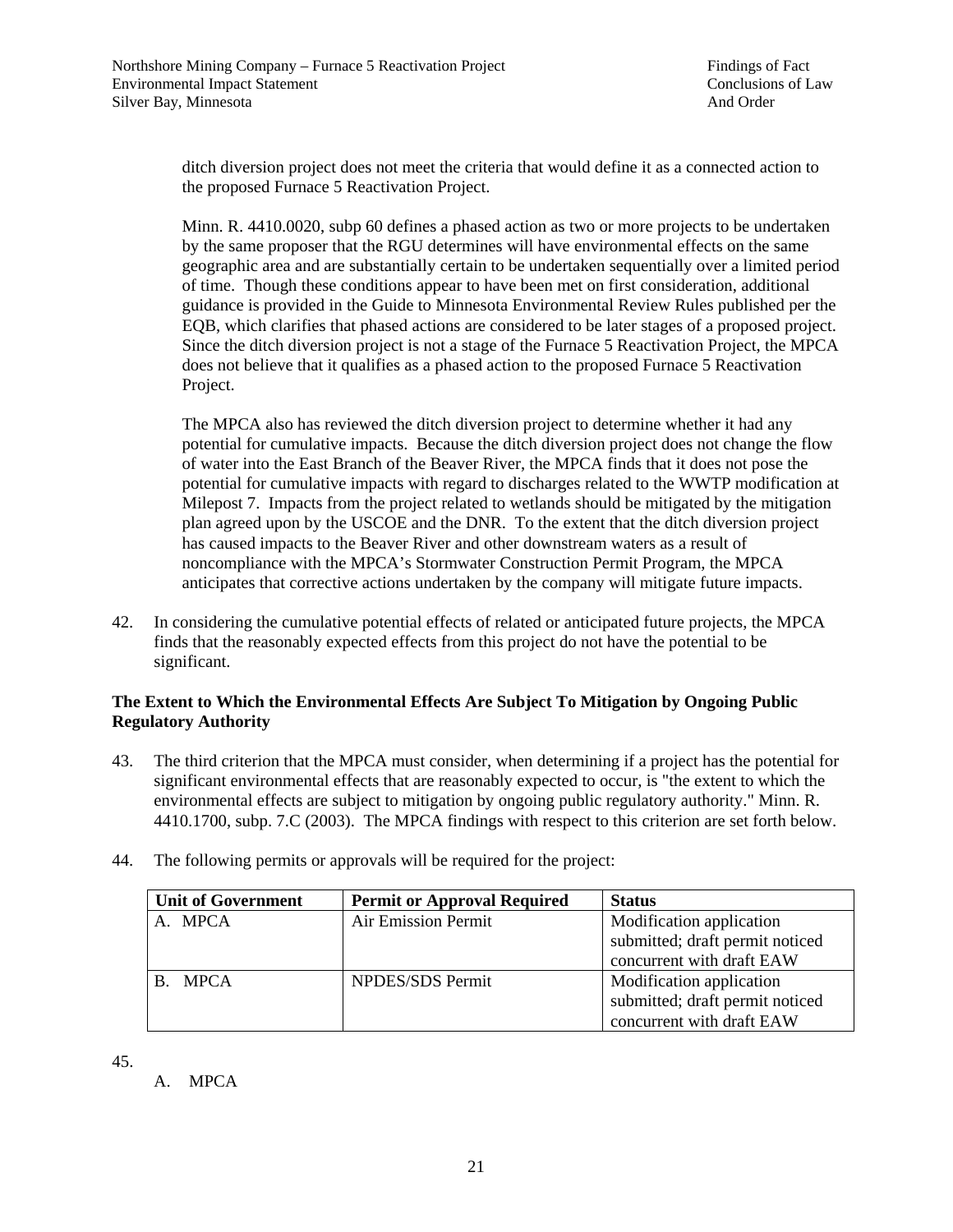## Air Emission Permit

The Air Emission Permit for the facility will contain operational and emission limits, including requirements for use of control equipment, that will help prevent or minimize the potential for significant environmental effects.

B. MPCA

### NPDES/SDS Permit

The NPDES/SDS Permit authorizes a maximum discharge flow and pollutant loading allowed from the Facility to a surface water. Effluent limitations established within the NPDES/SDS Permit ensure that water quality in the receiving water is protected.

46. The MPCA has considered NMC's enforcement history as listed in Finding 12. Although the company has a number of enforcement actions, the MPCA finds that ongoing public regulatory authority will ensure that the Facility will be operated in compliance with these permits.

#### **The Extent to Which Environmental Effects can be Anticipated and Controlled as a Result of Other Available Environmental Studies Undertaken by Public Agencies or the Project Proposer, Including Other EISs.**

- 47. The fourth criterion that the MPCA must consider is "the extent to which environmental effects can be anticipated and controlled as a result of other available environmental studies undertaken by public agencies or the project proposer, including other EISs." Minn. R. 4410.1700, subp. 7.D (2003). The MPCA findings with respect to this criterion are set forth below.
- 48. The following documents were reviewed by MPCA staff as part of the potential environmental impact analysis for the proposed reactivation of idled equipment at the Northshore Mining Company – Silver Bay facility and the proposed modification of the Mile Post 7 WWTP to add treatment capacity. This list is not intended to be exhaustive. The MPCA also relies on information provided by the project proposer, commentors, staff experience, and other available information.
	- EAW;
	- Air Emission and NPDES/SDS Permit applications and draft permits;
	- Technical support Document (for the Air Emission Permit);
	- Fact Sheet (for the NPDES/SDS Permit); and
	- Air Risk Analysis.
- 49. There are no elements of the project that pose the potential for significant environmental effects that cannot be addressed in the project design and permit development processes, or by regional and local plans.

Based on the environmental review, previous environmental studies, and MPCA staff expertise on similar projects, the MPCA finds that the environmental effects of the project that are reasonably expected to occur can be anticipated and controlled.

### **CONCLUSIONS OF LAW**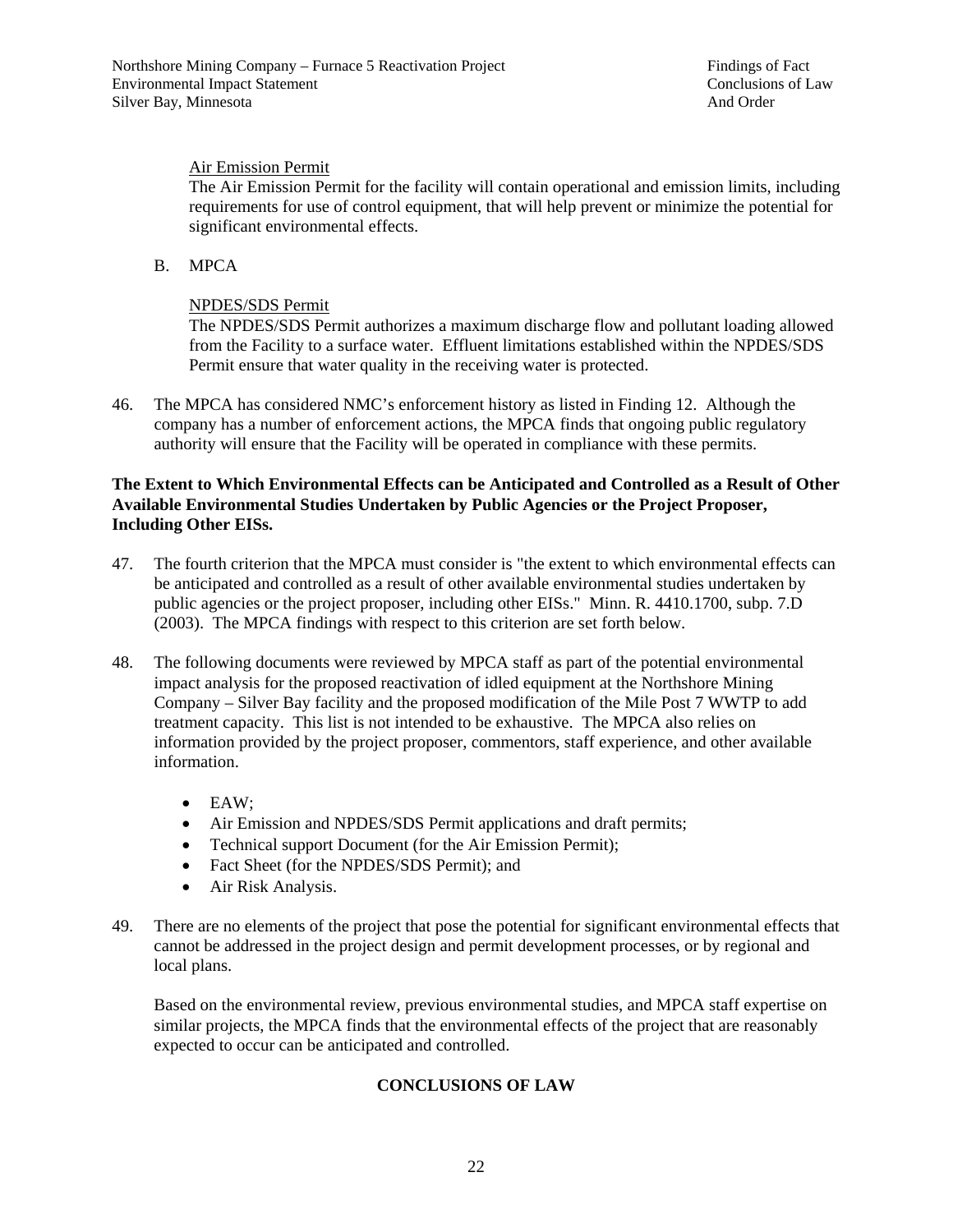- 50. The MPCA has jurisdiction in determining the need for an EIS for this project. The EAW, the permit development process, the facility planning process, responses prepared by MPCA staff in response to comments on the Northshore Mining Company – Furnace 5 Reactivation Project EAW, and the evidence in the record are adequate to support a reasoned decision regarding the potential significant environmental effects that are reasonably expected to occur from this project.
- 51. Areas where the potential for significant environmental effects may have existed have been identified and appropriate mitigation measures have been incorporated into the project design and permits. The project is expected to comply with all MPCA standards.
- 52. Based on the criteria established in Minn. R. 4410.1700 (2003), there are no potential significant environmental effects reasonably expected to occur from the project.
- 53. An EIS is not required.
- 54. All necessary procedures required under Minn. R. ch. 4410 and the rules of the MPCA have been followed.
- 55. Any findings that might properly be termed conclusions and any conclusions that might properly be termed findings are hereby adopted as such.

#### **ORDER**

The Minnesota Pollution Control Agency determines that there are no potential significant environmental effects reasonably expected to occur from the Northshore Mining Company – Furnace 5 Reactivation Project and that there is no need for an Environmental Impact Statement.

## **IT IS SO ORDERED**

 Commissioner Sheryl A. Corrigan Chair, Citizens' Board Minnesota Pollution Control Agency

 $\overline{\phantom{a}}$  , and the contract of the contract of the contract of the contract of the contract of the contract of the contract of the contract of the contract of the contract of the contract of the contract of the contrac **Date** 

 $\overline{\phantom{a}}$  , and the contract of the contract of the contract of the contract of the contract of the contract of the contract of the contract of the contract of the contract of the contract of the contract of the contrac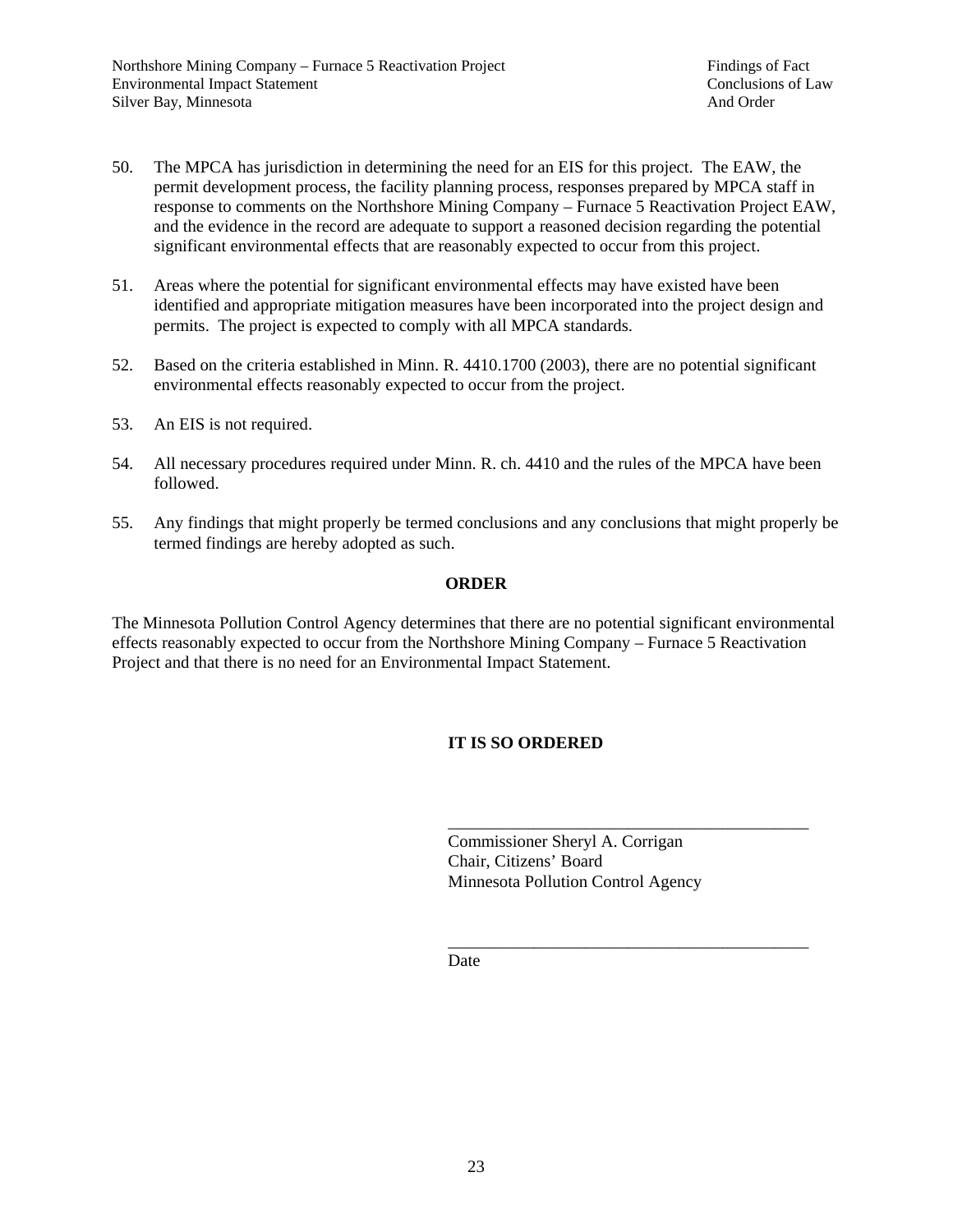#### **STATE OF MINNESOTA MINNESOTA POLLUTION CONTROL AGENCY**

**IN THE MATTER OF THE PROPOSAL FOR MODIFICATION OF NPDES/SDS PERMIT NO. MN0055301 TO NORTHSHORE MINING COMPANY, SILVER BAY POWER COMPANY, AND CLEVELAND-CLIFFS, INC. SILVER BAY, MINNESOTA** 

**FINDINGS OF FACT CONCLUSIONS OF LAW AND ORDER** 

The above-entitled matter came before the Minnesota Pollution Control Agency (MPCA) at an MPCA Citizens' Board (Board) Meeting held in St. Paul, Minnesota, on November 22, 2005. After reviewing the record before it and allowing opportunity for public comment, the MPCA finds, concludes, and orders as follows:

#### **FINDINGS OF FACT**

This matter involves the application of Northshore Mining Company, along with Silver Bay Power Company and Cleveland-Cliffs, Inc., for modification of National Pollutant Discharge Elimination System (NPDES)/State Disposal System (SDS) Permit No. MN0055301. For the purposes of these Findings, Conclusions of Law and Order, Northshore Mining Company, Silver Bay Power Company and Cleveland-Cliffs, Inc. are referred to jointly as NMC or the Permittee. The permit modification includes: 1) a modified effluent limit for total amphibole fibers and intermediate effluent limits for fluoride at the discharge of the Mile Post 7 tailings basin; 2) an increase in the design discharge capacity of the Mile Post 7 Wastewater Treatment Plant (WWTP); and 3) authorization to discharge accumulated precipitation from the Mile Post 7 tailings basin (Project). The MPCA must decide whether, under applicable statutes and rules, it should modify the permit and issue the modified permit.

#### **DESCRIPTION OF THE PROJECT**

- 1. The Project is the reactivation of idled equipment including a pelletizing furnace (known as Furnace 5), two fine crushing units, and nine ore concentrator sections at the NMC taconite processing facility (Facility) located at 10 Outer Drive, Silver Bay, Lake County, Minnesota. The Project also entails construction of a concentrate handling system consisting of three conveyors and two concentrate silos, increasing the capacity of the WWTP located at the Mile Post 7 tailings basin, and a revision of the current one million fibers per liter (MFL) total amphibole fiber (fiber) effluent limit at the discharge of the Mile Post 7 tailings basin.
- 2. All process wastewater generated at the Facility, which includes fine tailings in a slurry, blowdown water from the furnace Wet-Walled Electrostatic Precipitators, boiler blowdown, and Facility-area stormwater runoff, are combined and routed to four, 400-foot diameter clarifiers. The clarifier overflow is recycled through a common sump to the Facility as process water. Remaining process wastewater containing the fine tailings is transported via pipeline to the Mile Post 7 tailings basin for final settling and treatment. On average, 205 million gallons per day (MGD) of process wastewater is recycled to the Facility as process water from the clarifiers and 10.8 MGD of process wastewater is sent through the pipeline to the Mile Post 7 tailings basin.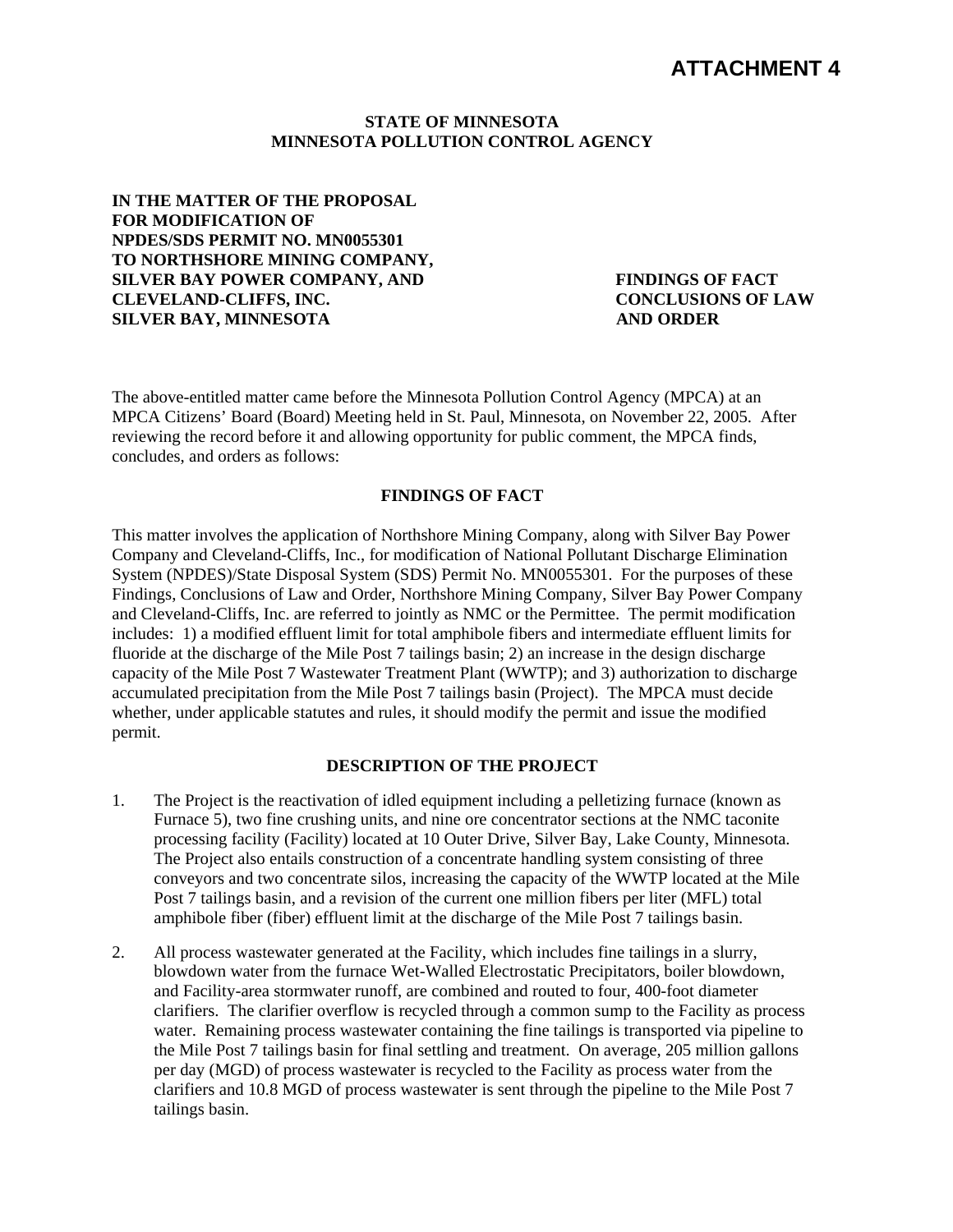- 3. The fine tailings slurry that enters the Mile Post 7 tailings basin is allowed to settle within the basin. The partially treated water then enters the Reclaim Pond, which is a portion of the basin separated from the main basin by a coarse tailings filter dike, via a bypass weir. Water in the Reclaim Pond is either recycled back to the Facility for use as process water, or sent to the Mile Post 7 WWTP for further treatment and discharge.
- 4. The Mile Post 7 WWTP currently consists of chemical flocculation, four dual media filtration units (operated in parallel), and related equipment, for the removal of suspended solids, including fibers. The technology applied for the removal of fibers is considered Best Available Technology. The treatment plant is designed for average and maximum discharge rates of 4.0 and 5.0 MGD, respectively. The Project provides two additional dual media filtration units and related equipment, which increases the design average and maximum discharge rates to 6.0 and 7.5 MGD, respectively. The WWTP discharges to the Beaver River, which flows to Lake Superior.
- 5. The Beaver River is a Class 1B, 2A, 3B, 3C, 4A, 4B, 5 and 6 water under Minn. R. 7050.0410, Listed Waters, and is classified for domestic consumption, the protection of aquatic life and recreation, industrial consumption, agriculture and wildlife, aesthetic enjoyment and navigation, and other uses, and is an Outstanding International Resource Water under Minn. R. Ch. 7052. The Beaver River is listed on the MPCA Clean Water Act Section 303(d) Total Maximum Daily Load (TMDL) List of Impaired Waters for mercury, pH, and turbidity.
- 6. The Mile Post 7 WWTP discharge has consistently complied with the water quality standards for mercury, pH, and turbidity. An increase in the treatment plant capacity, using the same technology currently in operation, will not cause or contribute to the impairment of the receiving water.
- 7. The Permittee has been unable to consistently achieve the current 1 MFL fiber limit. The Project includes the MPCA determination that 6.8 million fibers per liter (MFL) is the appropriate technology-based effluent limit for fibers based on site-specific past performance of Best Available Technology for the removal of suspended solids, including fibers.
- 8. The proposed modification of the NPDES/SDS Permit requires MPCA Board action due to the revision of the total amphibole fiber effluent limit. This matter of a fiber limit came before the MPCA Board in 1985. The Findings of Fact, Conclusions of Law, and Order from the Board's 1985 decision stated that the MPCA Board would make the final decision regarding any modification of the permit concerning the fiber effluent limitation.
- 9. In accordance with the requirements of Minn. R. 7001.0190, the MPCA Commissioner prepared a draft permit modification for the Project, NPDES/SDS Draft Permit No. MN0055301, which was placed on 30-day public notice on May 23, 2005, with the comment period extending until 4:30 p.m. on June 22, 2005. The draft NPDES/SDS Permit was conoticed with the proposed Air Emission Permit No. 07500003-003 and the Environmental Assessment Worksheet for the Project.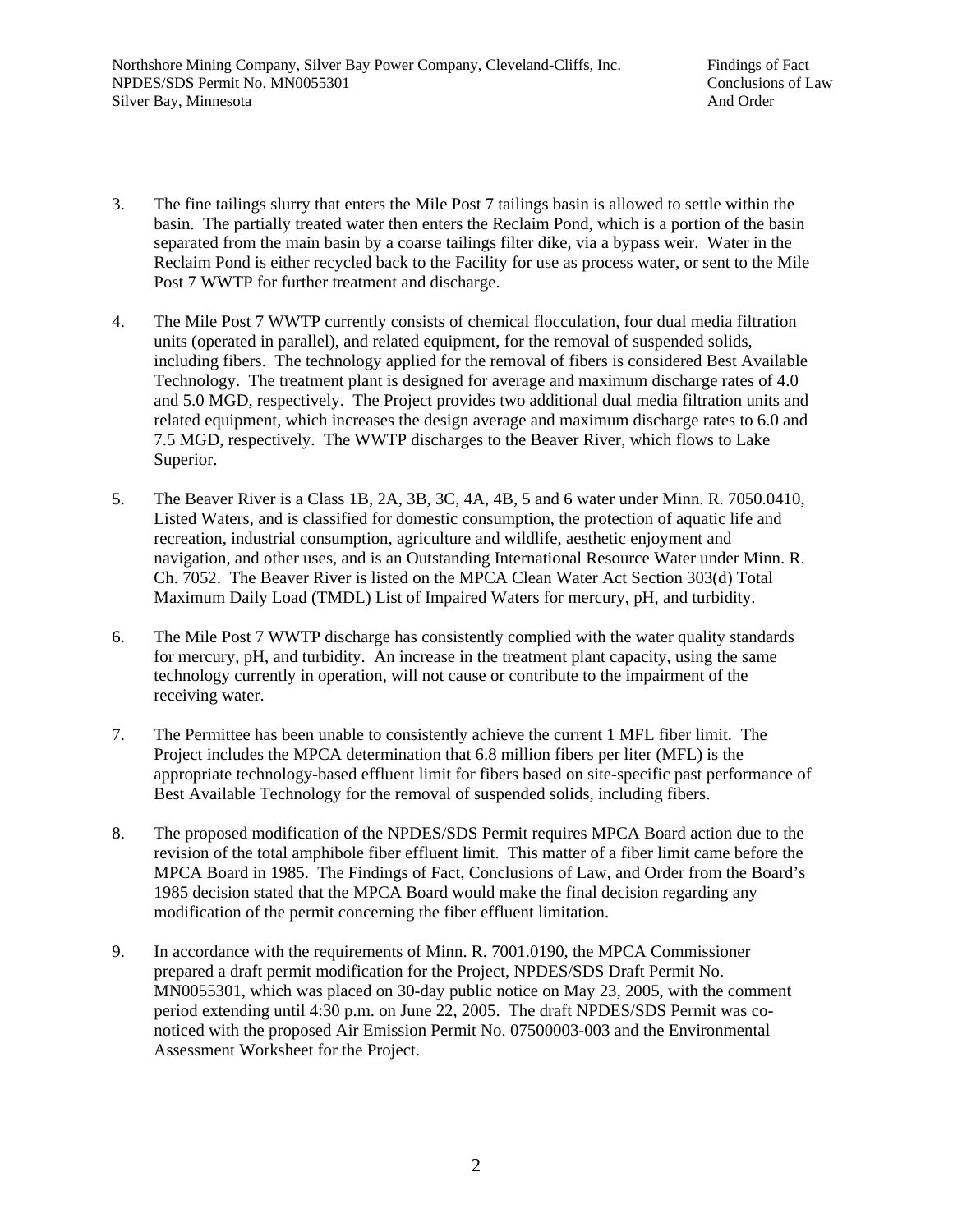### **REVISED FIBER EFFLUENT LIMIT**

- 10. On April 27, 1984, the MPCA public noticed the draft NPDES/SDS Permit No. MN0055301 that authorized construction of a WWTP at the Mile Post 7 tailings basin and a discharge from the WWTP into the Beaver River. The notice stated that the WWTP was required to implement Best Available Technology (BAT) to comply with water quality standards. BAT was defined as chemical flocculation followed by dual media filtration as determined through an evaluation and review of technologies available to remove amphibole fibers. The draft permit included an effluent limitation for total amphibole fibers of 15 MFL on a daily maximum basis and 10 MFL on a 30-day consecutive average. The proposed effluent limits were based on nondegradation of the Beaver River.
- 11. The MPCA Board rejected the MPCA staff's proposed effluent limitations for amphibole fibers and concluded that the permit should contain an amphibole fiber effluent limitation based upon implementation and operation of BAT, rather than nondegradation of the receiving water. The amphibole fiber limitation based on BAT was determined to be 1 MFL on a daily maximum basis. The 1 MFL limit was based, in part, on fiber removal efficiencies achieved by other treatment systems utilizing the same or similar treatment technology as proposed by Reserve Mining Company ( herein, Reserve, the former Facility owner), which were the Duluth, Two Harbors, and Silver Bay drinking water plants.
- 12. Reserve petitioned the Minnesota Court of Appeals for judicial review of MPCA's decision to issue to Reserve the NPDES/SDS Permit that included the 1 MFL amphibole fiber limit. The Court of Appeals vacated MPCA's limit decision because the Court found that MPCA did not adopt findings and reasons supporting its position. The matter was resolved through a Stipulation Agreement dated May 6, 1985, between the Minnesota Pollution Control Agency and Reserve Mining Company.
- 13. In accordance with the Stipulation Agreement mentioned above, permit language has been included in all permit actions since 1985 outlining cause for modification of the 1 MFL fiber limit. The permit language states:

*The fiber effluent limit in the Limits and Monitoring Requirements of this permit has been determined by the MPCA to be a limit based on the implementation of BAT. If the effluent limit for total amphibole fibers is exceeded resulting from failure of the Permittee to operate or maintain the treatment system according to the Total Facility Requirements, Facilities Operation section of this permit, this discharge will be found to be in noncompliance with the terms of this permit and subject to enforcement by the MPCA. If the MPCA determines that the limit being exceeded is not the result of failure by the Permittee to operate or maintain the treatment system according to the Facilities Operation requirements, this determination shall be cause for modifying the total amphibole fiber effluent discharge limit. Any modification of the fiber limit shall be made by the MPCA according to the permit modification requirements of this permit.*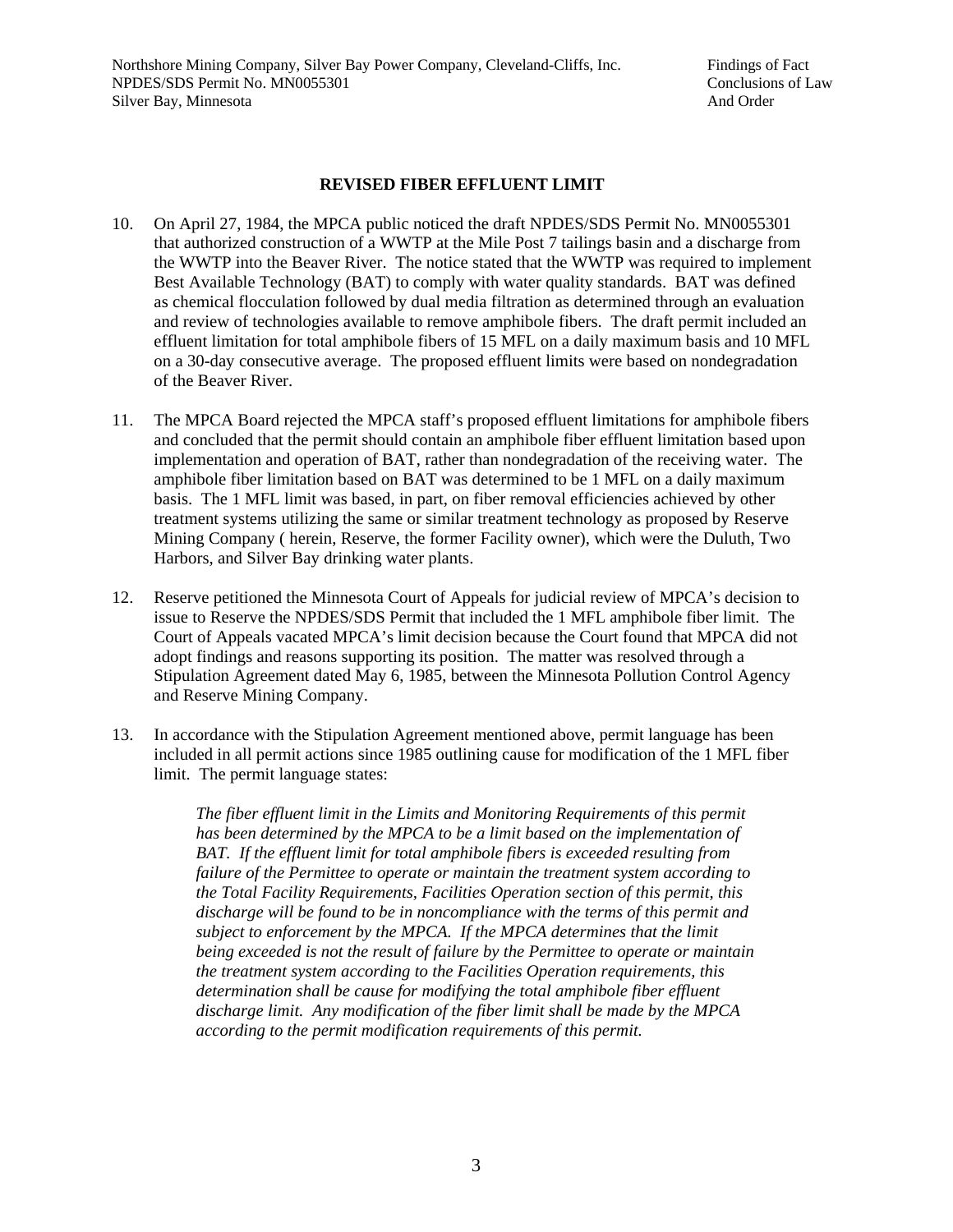- 14. The MPCA has determined that NMC has properly installed, operated, and maintained the treatment system according to the Facilities operation requirements and has been unable to comply with the 1 MFL effluent fiber limit. According to the above permit term, this is a basis for modification of the effluent limit.
- 15. The MPCA determined that the modification of the fiber limit is allowed under the state and federal anti-backsliding rules, Minn. R. 7050.0212, Subp. 3(A) and Section 402 (o) of the Clean Water Act. Specifically, exception  $(E)$  under Section  $402(0)(2)$  of the Clean Water Act states in part:

*The permittee has installed the treatment facilities required to meet the effluent limitations in the previous permit and has properly operated and maintained the facilities but has nevertheless been unable to achieve the previous effluent limitations, in which case the limitations in the reviewed, reissued, or modified permit may reflect the level of pollutant control actually achieved.* 

- 16. The MPCA determined the appropriate treatment facilities were installed. The WWTP was constructed in accordance with the BAT requirements and the system was approved for initiation of operation on July 26, 1985.
- 17. The MPCA determined that the wastewater treatment facility has been operated and maintained properly. This determination is based, in part, on 1) compliance with the BAT-based turbidity limits for the removal of suspended solids (including fibers); 2) fiber removal efficiencies meeting or exceeding the initial design estimates; 3) operations within the hydraulic design parameters for flocculation, filtration, and chemical addition; and 4) routine maintenance practices.
- 18. The MPCA determined that the Permittee has been unable to comply with the current 1 MFL fiber limit. The current NPDES/SDS Permit states that the Permittee shall comply with the 1 MFL fiber limit for 95 percent of the samples collected. Effluent fiber data from January of 1989 through March 2005, the overall compliance percentage is 56 percent (110 total data points, 48 are over 1 MFL). This is well under the 95 percent compliance as listed in the permit. Data prior to January 1989 (initiation of discharge) was not included in this analysis since this time period included periods of initial WWTP start-up and plant optimization, as well as the taconite plant shutdown due to the Reserve bankruptcy. These factors make this time period not representative of actual operating conditions.
- 19. The MPCA determined the appropriate technology-based effluent limit for fibers is 6.8 MFL. The technology-based limit was determined using applicable past performance according to Minn. R. 7050.0212, subp. 3(B)(1) and statistical methods outlined in U.S. Environmental Protection Agency's (EPA) *Technical Support Document for Water Quality-Based Toxics Control (EPA/505/2-90-001)*, Appendix E titled "Lognormal Distribution and Permit Limit Derivations." The effluent limit was derived from the  $95<sup>th</sup>$  percentile assuming a lognormal distribution of the applicable past fiber data.
- 20. The MPCA determined the past effluent fiber data that best represents future performance is the timeframe from January 2004 through March 2005. Although NMC has operated the WWTP at Mile Post 7 in a consistent fashion over the past 20 years, there have been significant changes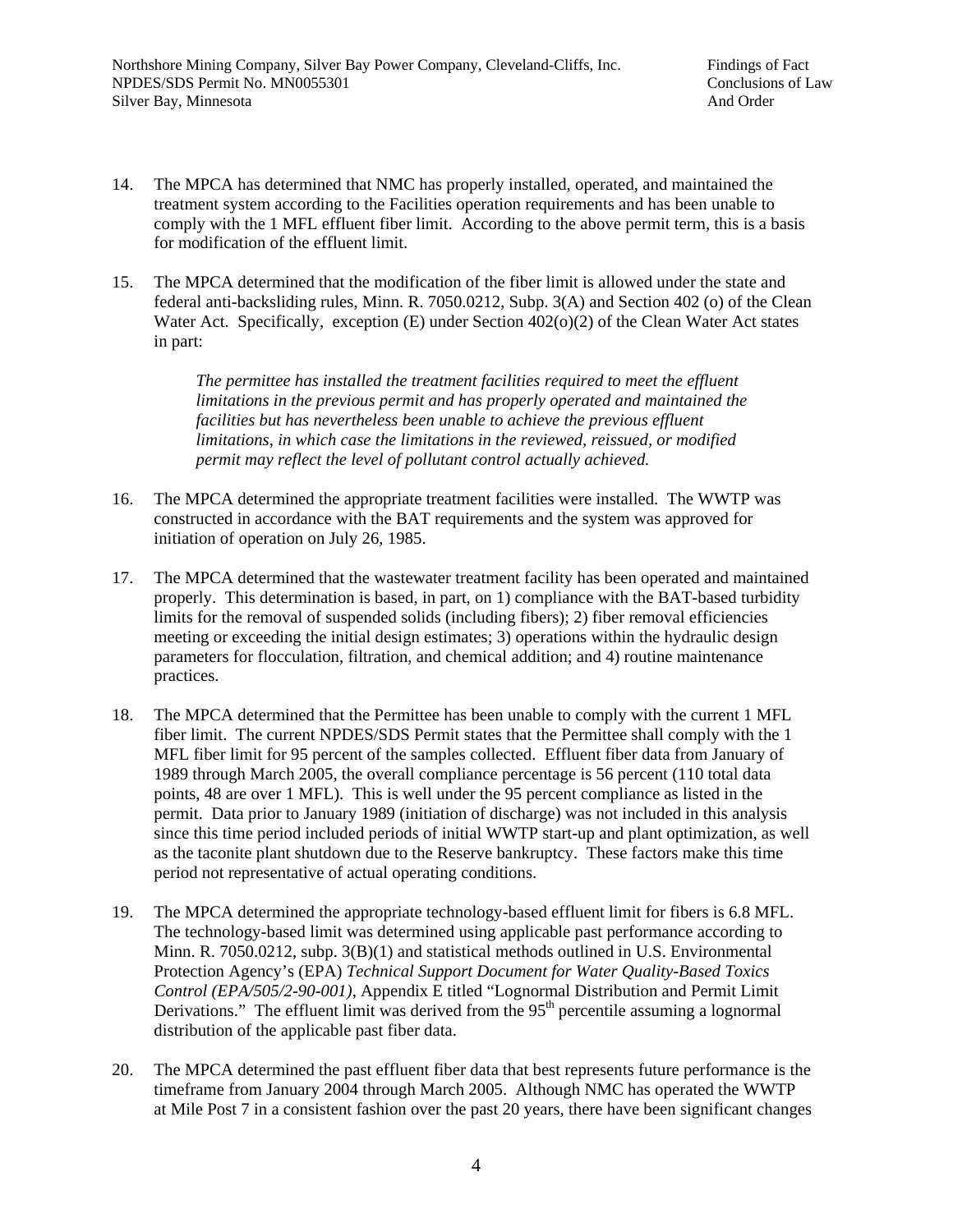in the operation of the tailings basin. Significant operational changes include the discontinuation of the splitter dikes within the tailings basin, the installation and subsequent bypassing of the filter dike with the installation of a bypass weir, and the addition of chemical flocculant at the filter dike bypass weir for additional turbidity removal prior to the WWTP. NMC has proposed that future treatment plant and basin operations will include: (1) continued operation of all WWTP units to maintain BAT effluent turbidity limits; (2) continued operation of the filter dike bypass weir; (3) continued addition of chemical flocculant at the bypass weir; and 4) the re-construction of splitter dike #2, to be completed in 2008. The effluent fiber data from January 2004 through March 2005 best represents the above operating conditions.

- 21. The Minnesota Department of Health (MDH) was consulted during the MPCA's review of the Project, specifically in regard to the proposed increase to the fiber effluent limit. The MDH has determined that the information available for risk of disease following ingestion of asbestos fibers is inconsistent and cannot be used for a quantitative risk assessment. A qualitative examination of the available evidence led to a MDH determination that the increase in the effluent fiber limit and the proposed increased rate of discharge are unlikely to result in any health impacts to individuals drinking water from Lake Superior.
- 22. No water quality criteria or standard exists for amphibole fibers. Therefore, the technologybased limit of 6.8 MFL is the appropriate limit. The MPCA has determined that this limit and the proposed increased rate of discharge will not significantly increase the risk of impacts to human health or the environment.
- 23. The required fiber analysis shall be conducted in accordance with Chapter 11, Requirement 2.3 of the modified permit, which states:

*"Fiber analyses shall be quantitative including fiber concentrations as amphibole, chrysotile, non-amphibole/non-chrysotile, ambiguous, and shall also include a mineralogical breakdown of the fibers found and the range of concentrations, consistent with Minnesota Department of Health (MDH) statistical procedures. Monitoring for fibers required by this permit shall be performed according to MDH Method Code 851, "Transmission Electron Microscope Analysis for Asbestos in Water" (March 19, 1991). The Permittee, at its own discretion, may perform fiber monitoring according to U.S. Environmental Protection Agency (EPA) Method EPA-600/4-83-043, "Analytical Method for Determination of Asbestos Fibers in Water" (September 1983), but such monitoring shall not substitute for monitoring according to MDH Method Code 851. Nothing herein shall be considered a waiver by the Permittee of its right to contest data or conclusions derived from the analytical methods acceptable to the MDH and the MPCA."* 

24. Although there are other currently available analytical techniques available for the analysis of fibers in water, the MDH's well-established Transmission Electron Microscopy (TEM)-based Method 851 for analysis of fibers in water provides a number of advantages. over other currently available analytical techniques. The most critical element of MDH's method is the flexibility to count fibers shorter than five microns in length. Fibers shorter than five microns in length constitute the majority of fibers currently being discharged at the Facility. Therefore, the MDH method allows for a more accurate quantification of the fibers associated with the Facility's taconite processing operation. The use of TEM allows for both the visualization of thinner fibers and the differentiation of fiber types. This in turn allows the positive identification of asbestos and related amphibole fibers. An additional advantage is that there is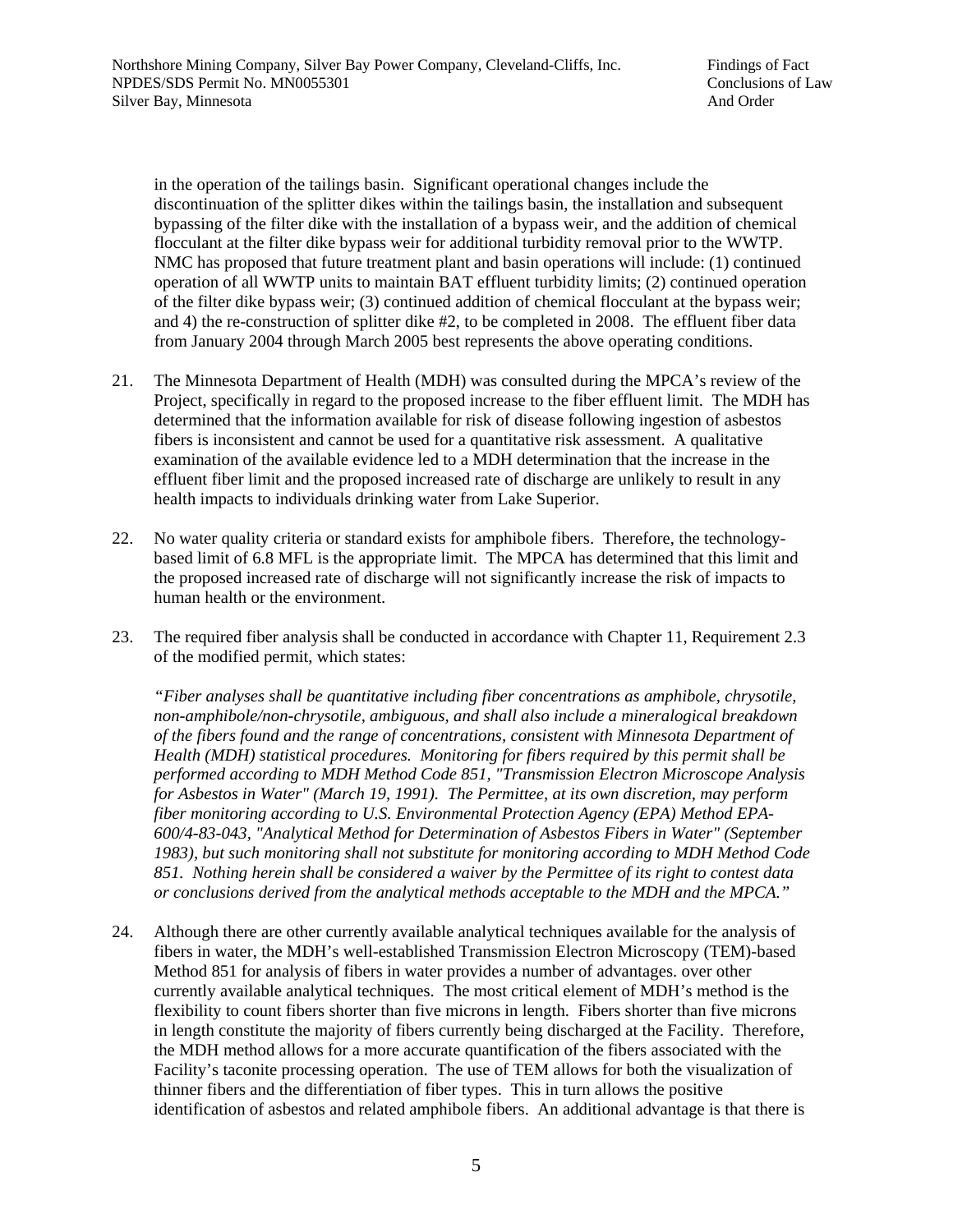a long history with the MDH method and it has been used to generate a relatively large dataset that can be used for comparisons. The ability to compare current data to a large historical database provides a clear advantage because such comparisons add to the validity and credibility of any new data being collected.

### **FLUORIDE**

- 25. The NPDES/SDS Permit issued to NMC on January 26, 2004, contains fluoride effluent limitations and a compliance schedule to meet the secondary drinking water standard for flouride of 2.0 milligrams per liter (mg/L) in the receiving water as applicable in Minn. R. 7050.0221 for Class 1 waters. The compliance schedule was not changed in the permit modification for the Project.
- 26. In addition to the secondary drinking water standard for fluoride, the discharge is required to comply with the primary drinking water standard affecting human health (skeletal fluorosis) applicable in Minn. R. Ch. 7050. The basin concentrations also exceed the primary drinking water standard of 4.0 mg/L. Therefore, a reasonable potential analysis was completed to determine appropriate limits.
- 27. Based on the outcome of the reasonable potential analysis, the modified permit includes intermediate effluent limits for fluoride of 5.8 mg/L daily maximum and 4.8 mg/L monthly average based on compliance with the primary drinking water standard of 4.0 mg/L in the receiving water. The purpose of the intermediate fluoride limits and compliance schedule is to bring the discharge into compliance with the fluoride water quality standards as soon as is reasonably possible.
- 28. Compliance with the intermediate fluoride limits is required within five years of the date of permit modification in accordance with Minn. R. 7052.0260, subp. 3. Fluoride is listed as a pollutant of initial focus in the Great Lakes Initiative (GLI) Guidance. Since fluoride is listed in the GLI Guidance, compliance schedule provisions of Minn. R. 7052.0260 apply. An estimate and evaluation by MPCA of fluoride concentrations discharged from the basin provides reasonable assurance that compliance with the limits based on the primary drinking water standard can be achieved within five years.
- 29. The modified permit requires NMC to evaluate the fluoride data from the Mile Post 7 discharge over the next three years. If it is determined that the discharge will not comply with the intermediate fluoride effluent limits for fluoride within five years from the date of permit modification, NMC shall submit a request for a variance with the application for permit reissuance.

## **DESIGN CAPACITY AND DISCHARGE RATE**

30. The tailings basin discharge volume is regulated under 40 CFR 440.14 $(c)(2)$  which states:

*In the event that the annual precipitation falling on the treatment facility and the drainage area contributing surface runoff to the treatment facility exceeds the annual evaporation, a volume of water equivalent to the difference between*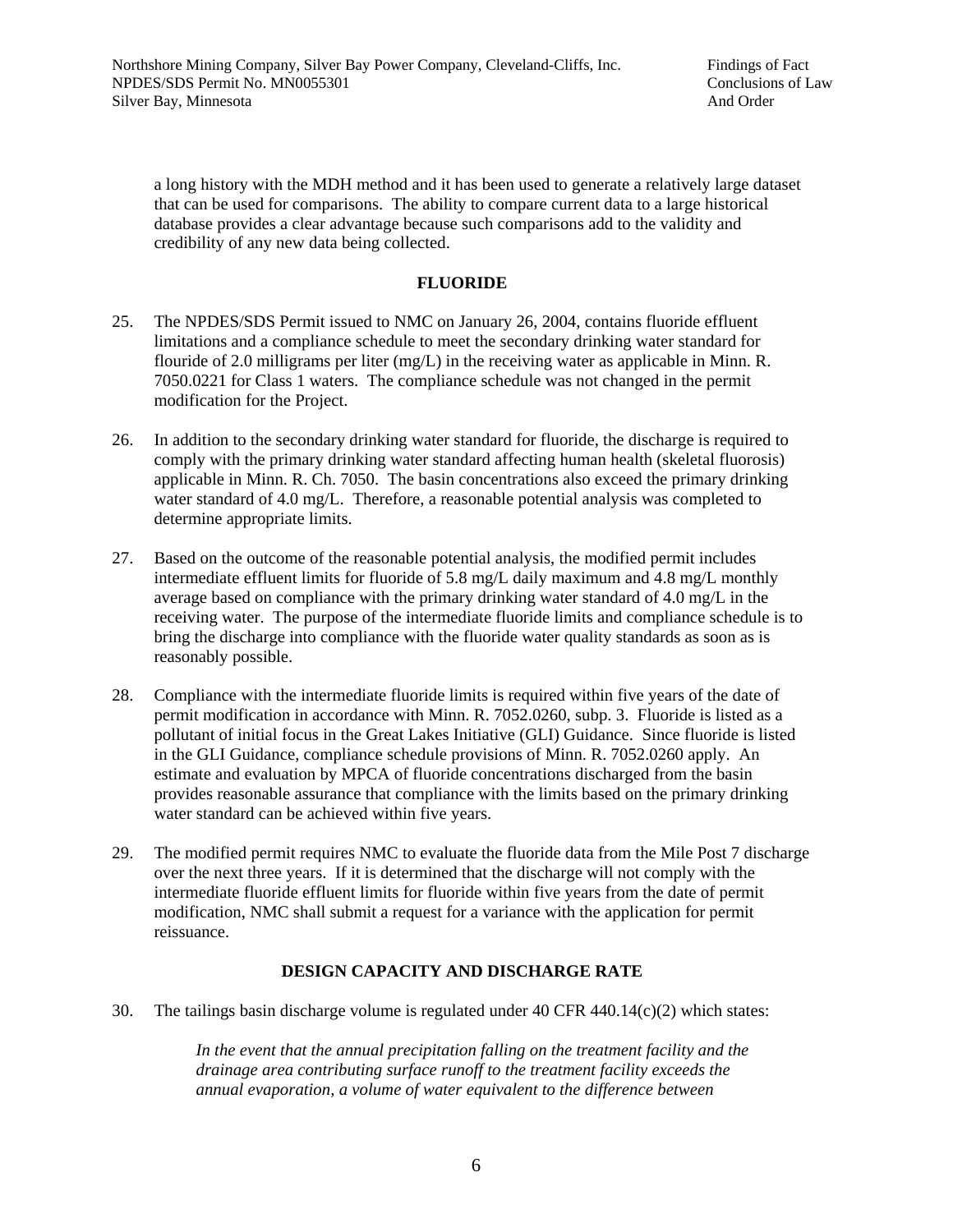*annual precipitation falling on the treatment facility and the drainage area contributing surface runoff to the treatment facility and annual evaporation may be discharged subject to the limitations set forth in paragraph (a) of this section.* 

- 31. In addition, past NPDES/SDS Permit language allowed the Permittee to carry discharge volume "credits" from a previous year if the actual discharge volume was less than the allowed discharge volume under federal regulations.
- 32. The MPCA determined that NMC has been unable to discharge the volume of net precipitation allowed under federal regulations due to the capacity of the wastewater treatment plant. Based on annual reports submitted by NMC, the volume of accumulated precipitation during the years 1985 to 2004 is approximately 57,938 acre-feet, or 18,879 million gallons.
- 33. The MPCA staff consulted with EPA staff to determine the allowable discharge volume of historical accumulated precipitation. EPA determined that the discharge of accumulated precipitation from past years is allowed according to 40 CFR 440.14(c)(2).
- 34. The modified permit allows the Permittee to discharge, in addition to the annual net precipitation, the volume of net precipitation that has accumulated within the tailings basin from 1985-2004. The accumulated volume, determined to be 18,879 million gallons, is to be released in a controlled manner, distributed over a number of years subsequent to permit modification.
- 35. Based on the need to discharge accumulated precipitation to address operational and dam safety needs, NMC also proposed the increased design capacity of the Mile Post 7 WWTP. The maximum design discharge rate would increase from 5.0 MGD to 7.5 MGD. The increased design capacity will be accomplished with the installation of two additional filtration units (for a total of six) and associated equipment in compliance with BAT requirements. The increased discharge capacity is contingent on MPCA approval of the engineering report, plans and specifications, and construction completion.
- 36. The modified permit also states that the discharge of accumulated precipitation will be reviewed prior to any subsequent permit reissuances or modifications to verify that this practice is still justified for proper facility operation and dam safety. If the MPCA Commissioner determines this practice is no longer justified, the permit may be modified.

### **NONDEGRADATION**

37. The Project involves restarting idled equipment, including Furnace 5 and concentrators, and the Project does not increase the existing Facility's production capability. The current NPDES/SDS Permit covers the operation and associated production capacity of the existing, idled equipment. Consequently, the restarting falls under the provisions of Minn. R. 7052.0310, subp. 5, Item A.4, (within existing capacity - increases in the rate of production). Based on these facts, the Project does not trigger a nondegradation demonstration for mercury, a Bioaccumulative Substance of Immediate Concern covered under this nondegradation implementation provision.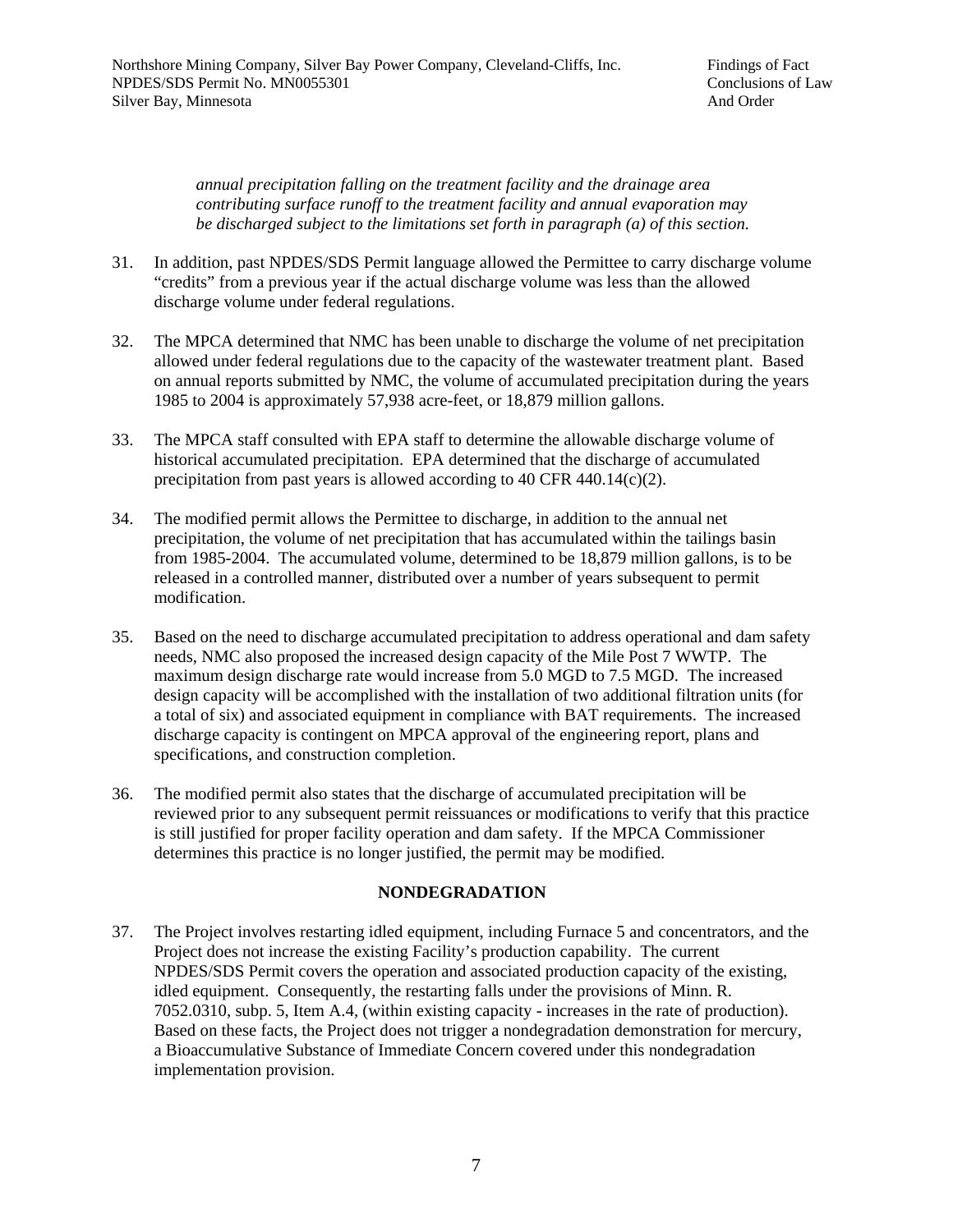- 38. Moreover, the increase in the discharge flow rate is subject to the provisions of 40 CFR  $440.14(c)(2)$ , which allows the facility to discharge the accumulated precipitation from the basin. The discharge authorization is included in Part I.C.4. of the 1984 NPDES/SDS permit that included the initial discharge from the basin (originally authorized at 40 CFR 440.12.a.3). The highest volume of annual net precipitation calculated for the basin is 3.16 billion gallons in 1985. If released on a constant daily basis for a year, as is currently the practice, the allowed discharge rate would be 8.64 MGD, compared to the requested treatment plant flow increase to 7.5 MGD. The nondegradation design flow becomes 8.64 MGD. Also, the concentration of mercury, fluoride and fibers will remain the same or decrease within the range currently observed. Therefore, there will be no mass loading increase calculated from the baseline authorized discharge rate. Based on these facts, the flow increase to 7.5 MGD allowed under the modified permit does not trigger a nondegradation analysis.
- 39. The Project would serve to increase the rate of loading over the current discharge rate, but remain less than the loading allowed at 8.64 MGD. The increase in the rate of release of basin water is especially important for fluoride because of the need to attain the water quality standard as quickly as possible.
- 40. These two provisions, Minn. R. 7052.0310 and 40 CFR 440.14, indicate that mercury, fibers, and fluoride are not subject to a nondegradation review under either Minn. R. ch. 7050 or 7052 because there is no mass increase above allowable loadings under these provisions.

### **PUBLIC COMMENTS - GENERAL**

41. During the public notice period for the draft NPDES/SDS Permit, members of the public expressed a variety of opinions and concerns about the Project, ranging from full support of the Project and the desire for immediate modification of the permit to significant concerns. Significant comments were received in the following areas: 1) whether appropriate methodologies for statistical analysis were used in the determination of the revised fiber effluent limit; 2) whether there are potential health effects from fibers in the discharge; 3) concerns about fluoride concentrations in the tailings basin and the discharge exceeding water quality standards; 4) whether the need for an increased discharge volume from the Mile Post 7 tailings basin is justified; 5) whether there would be degradation of water quality in the Beaver River and Lake Superior due to the increased discharge volume and pollutant loading; 6) whether there is the need for a health-based standard for amphibole fibers: 7) concerns about the lack of correlation between turbidity and fiber concentrations in the discharge; and 8) concerns about the application and determination of BAT for the removal of fibers.

## **MPCA CONSIDERATION OF PUBLIC COMMENTS**

- 42. The MPCA reviewed each of the comments and provided a detailed response to each. The responses of MPCA staff are set out in the Responses to Comments document (Attachment 6).
- 43. Some specific comments are itemized below, along with the MPCA response for each comment.
- 44. The MPCA concurs with the reasoning of MPCA staff in its Responses to Comments document (Attachment 6) and adopts that reasoning by reference in these Findings.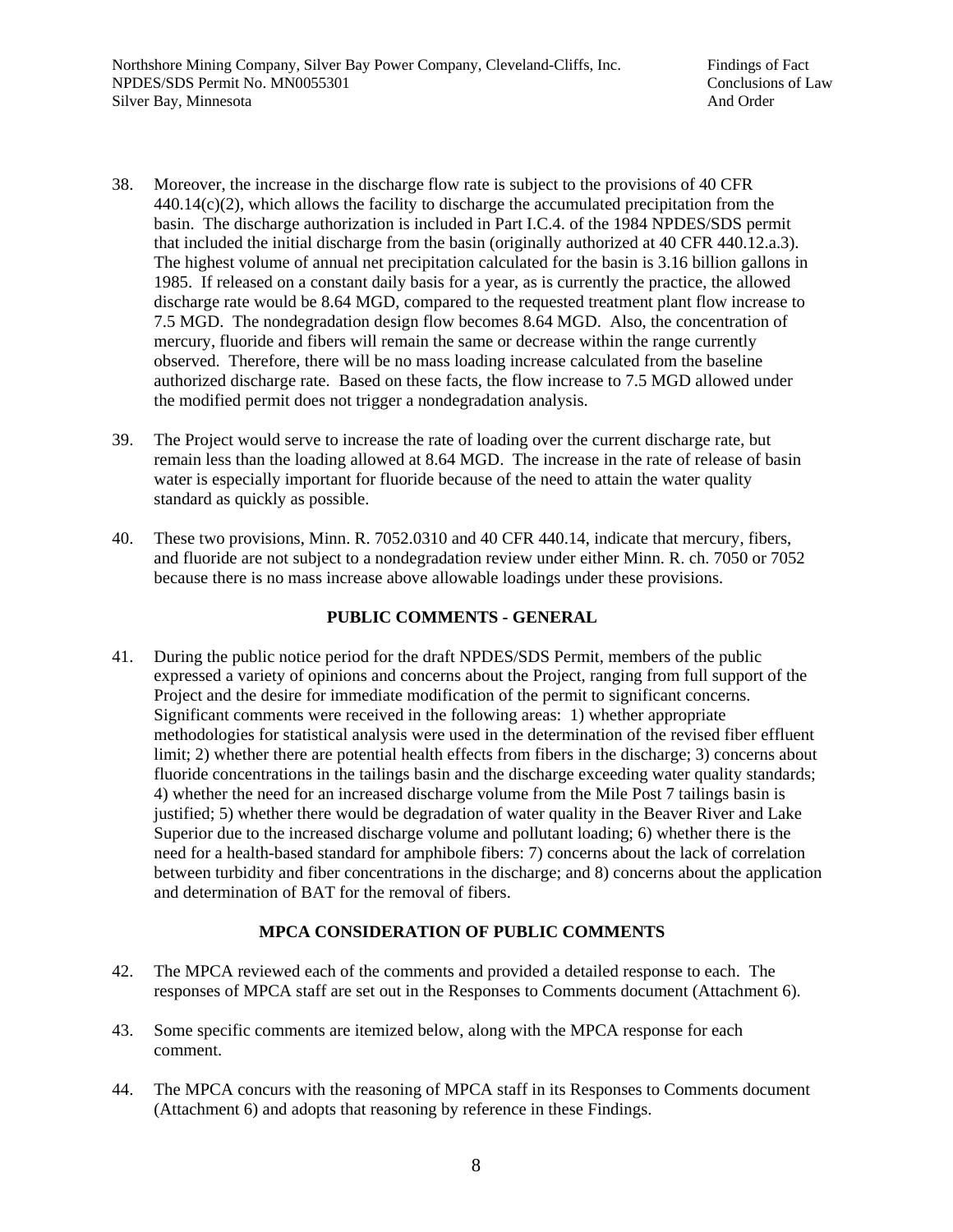### **SELECTED PUBLIC COMMENTS AND MPCA RESPONSES**

- 45. One commenter expressed concern regarding the statistical analysis completed for the determination of the technology-based effluent limit for fibers. The commenter disagreed with the determination that based the daily maximum fiber limit on the  $95<sup>th</sup>$  percentile calculated from the lognormal distribution of the applicable past performance data. The commenter believes the correct limit should be based on the  $99<sup>th</sup>$  percentile, which would result in a limit of 14.0 MFL instead of 6.8 MFL.
- 46. The MPCA finds that the use of the  $95<sup>th</sup>$  percentile of the lognormal distribution is appropriate for determining the daily maximum fiber effluent limit. The EPA Technical Support Document for Water Quality-Based Toxics Control (EPA/505/2-90-001), March 1991 is the basis for the statistical procedures used in the limit determination. Typically, the maximum daily permit limit is based on the 99th percentile and an average monthly limit is based on the 95th percentile level of the lognormal distribution of data. According to the EPA document cited above, "in certain cases, the 95th percentile value may be allowable" as a daily maximum limit. MPCA, in consultation with EPA Region 5 staff, determined that the fiber limit is one of those certain cases where the use of the 95th percentile value is technically appropriate. Justification for this determination includes: 1) the variability is substantial within the data since the standard deviation of the effluent data approximates the mean; 2) there is uncertainty about whether or not the conditions being estimated actually are lognormally distributed; 3) the present sampling (and historical data relied upon) requires bimonthly sampling and thus provides at best a bimonthly average, more closely resembling a monthly average than a daily maximum; and 4) the current permit requires compliance for 95 percent of the samples, which is essentially the 95th percentile. Therefore, the use of a 95th percentile daily maximum limit based on sampling once every two months is reasonable and justified.
- 47. Several comments expressed concern regarding the potential increase in fiber concentrations to both the Beaver River and Lake Superior.
- 48. The concentration of fibers in the discharge is not expected to increase from current levels. Although the revised fiber limit is higher than the current limit, the revised limit is based on past fiber concentrations in the effluent per Minn. R. 7050.0212, subp. 3(B)(1). Statistically, there is no difference between past effluent concentrations and the revised daily maximum limit of 6.8 MFL. The MPCA acknowledges that with an increase in the discharge rate, there will be an increase in the "total count" of fibers released to the Beaver River and ultimately to Lake Superior.
- 49. Several comments expressed concern regarding potential health impacts from the discharge of fibers, specifically to persons drinking water from Lake Superior.
- 50. The MPCA finds that the MDH determined that the proposed increase in the effluent fiber limit and the proposed increased rate of discharge are unlikely to result in any health impacts to individuals drinking water from Lake Superior.
- 51. A comment expressed concern on the selection and application of Best Available Technology at the Mile Post 7 WWTP.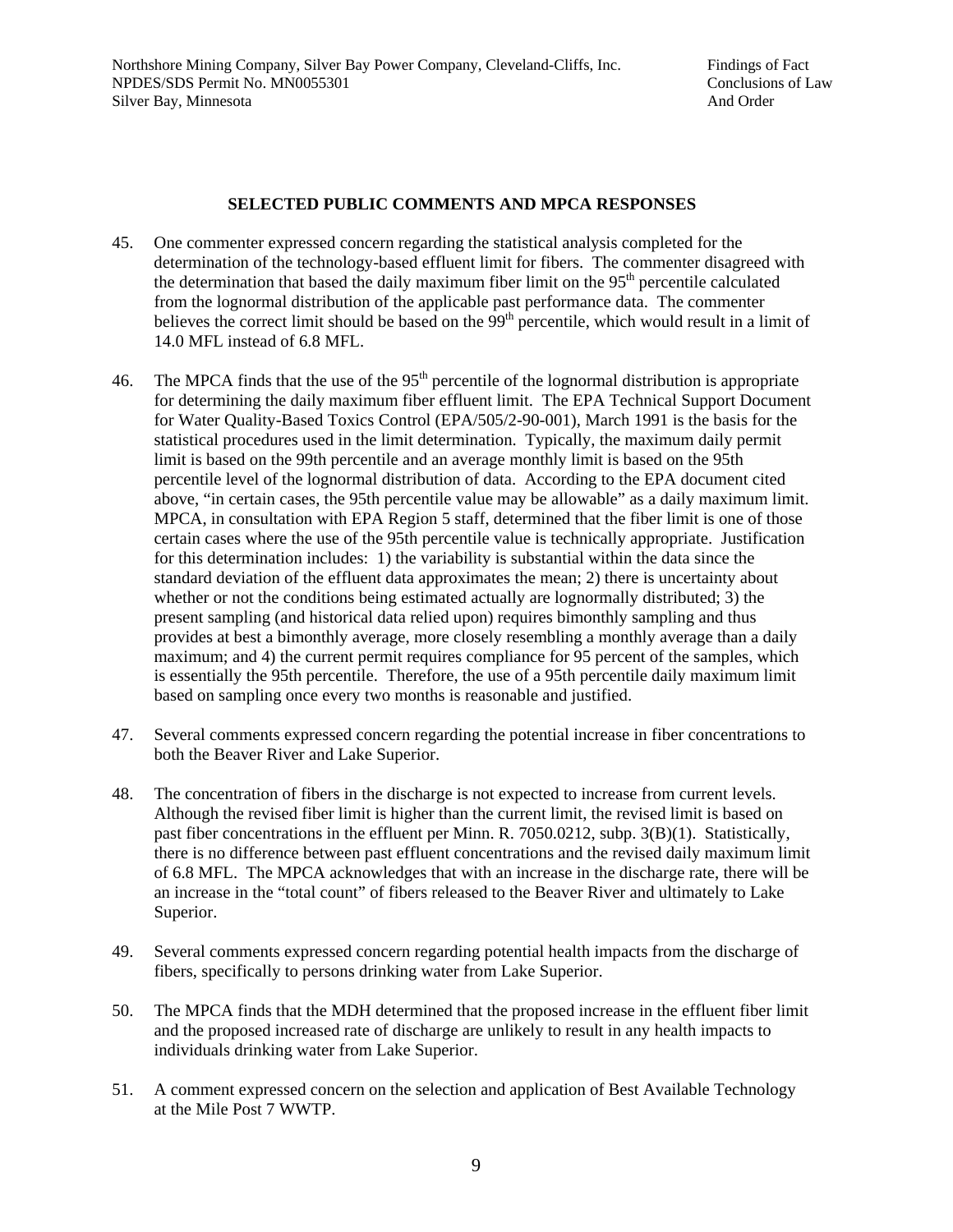- 52. The BAT for the removal of amphibole fibers was originally determined by an independent consultant, Black and Veatch Engineers of Kansas City, Missouri, hired by the MPCA prior to the issuance of the NPDES/SDS Permit for the Mile Post 7 tailings basin in 1984. Black and Veatch conducted a review of technical literature dealing with treatment technologies that had been applied to the removal of asbestiform fibers from water or that had been applied to the removal of pollutants of similar size, shape, or chemical characteristics that would be transferable to the removal of asbestiform fibers. Treatment technologies found to be applicable included chemical coagulation and flocculation, sedimentation, and filtration. Of these technologies, BAT was determined to be chemical flocculation followed by dual-media filtration, similar to the treatment being employed at drinking water plants in Duluth, Two Harbors, and Silver Bay. This BAT was to be applied at end-of-pipe, or prior to the discharge from the Mile Post 7 tailings basin. A review of asbestiform removal technologies completed today, some 20 years after the original BAT determination, would provide similar results.
- 53. Several comments questioned the correlation between production levels and water usage from the basin, as well as the legality of discharging accumulated precipitation.
- 54. Based on data provided by NMC, the consumption of basin water is directly correlated with production levels. Therefore, as production increases, the volume of water consumed in the process increases. The Mile Post 7 tailings basin was designed for full production, or approximately 9.0 million tons of pellets per year. At 65 percent of full production (approximately 6 million tons per year), NMC has estimated that the taconite process consumes water at rates equal to the flow into the basin (process water plus precipitation). At production levels below 65 percent, water consumption becomes appreciably lower than the flow rates into the basin. Reduced production levels also reduce the volume of tailings available for ongoing construction of the required dams and dikes. The current WWTP was designed to remove a maximum of 5.0 MGD from the basin. At the time of the design, it was believed that these discharge flow rates would maintain basin water levels, taking into account precipitation, evaporation and estimated production levels. The annual production has been below full production since the discharge was initiated in 1985, and more importantly, has been below the 65 percent production value for this time period. This time period also includes three years of no production. Therefore, there has been significant net accumulation occurring within the basin that the current treatment plant simply cannot remove in a timely manner. Assuming production increases as proposed and remains at the proposed levels, the future net accumulation of precipitation will be reduced based on the water balance, but a significant volume of existing accumulated water still exists. The discharge from the tailings basin is in accordance with federal regulations, specifically 40 CFR 440.14 $(c)(2)$ , for this industry type.
- 55. The commenter notes that the water intake of Duluth, Minnesota, has been analyzed and shows evidence of fibers. The commenter believes the NPDES/SDS Permit should contain provisions for the analysis of the drinking water in the cities of Silver Bay, Beaver Bay, Two Harbors and other cities along the North Shore of Lake Superior on a regular basis for a long term period of time. The commenter also believes that local schools should be added to the list of sites monitored.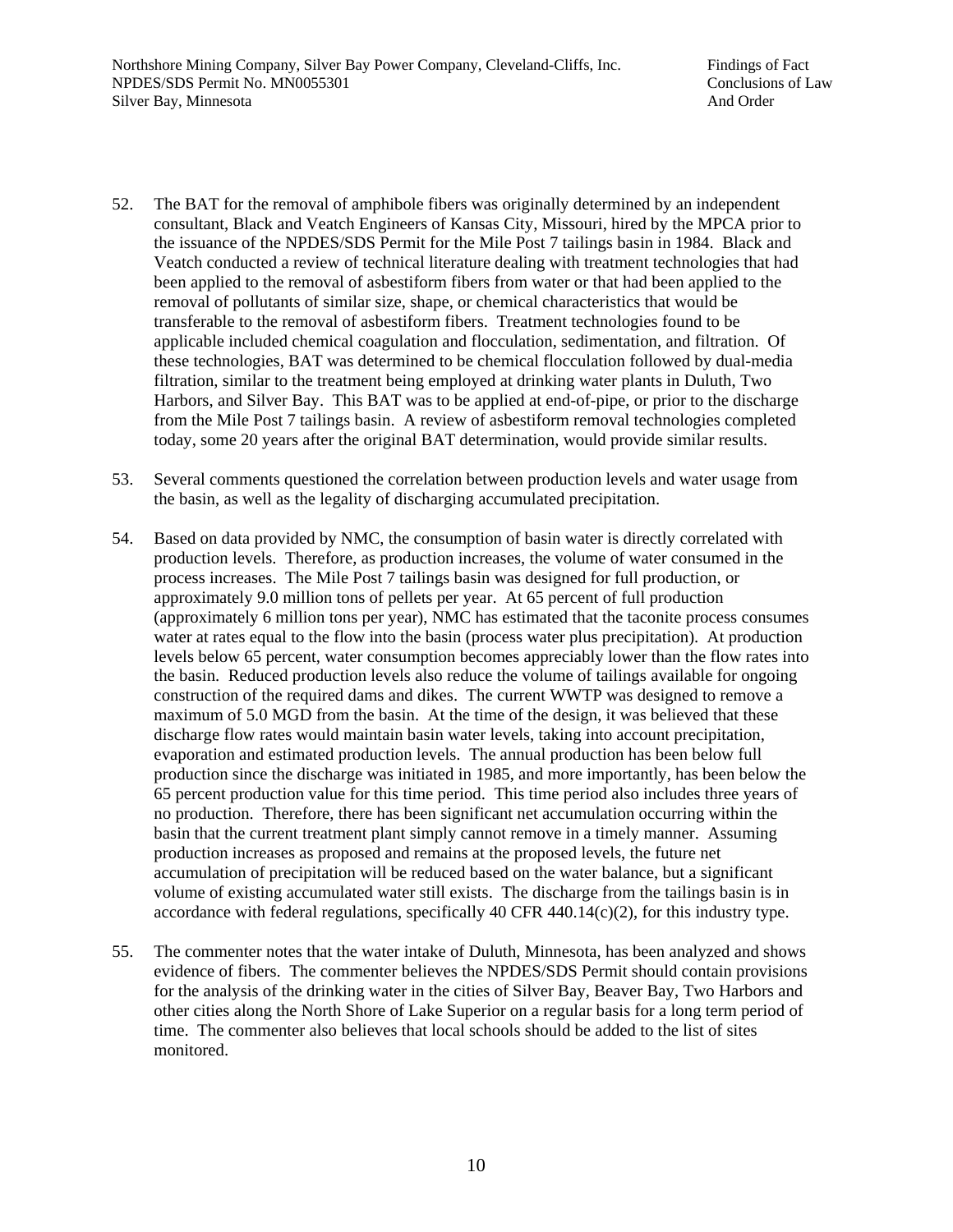- 56. The MPCA staff contacted the MDH regarding historical fiber analysis completed at drinking water facilities in Duluth, Two Harbors, and Silver Bay. MDH staff indicated that fiber analysis at these drinking water plants was discontinued in the early 1990s due to consistently low fiber results. Since the revised fiber limit is based on past performance and since MDH determined that the proposed modified limit and the proposed increased rate of discharge would not significantly increase the risk to human health, the MPCA has determined there is no current basis to request additional monitoring, beyond monitoring as required by MDH, of drinking water in the cities of Silver Bay, Beaver Bay, Two Harbors, and other cities along the North Shore.
- 57. The commenter feels that the MPCA is uninterested in the use of precautionary measures as a public health policy. The commenter believes that irreversible health damage, especially to young children unable to afford bottled, filtered water is a good reason for precautionary measures. The commenter also feels that this is also good reason for further unbiased scientific research by the MDH and the taconite mining industry.
- 58. The MPCA finds that a conservative and sound approach was used in the determination of the revised effluent fiber limit, which is based on the application of BAT. Information from the MDH indicated that the revised limit and the proposed increased rate of discharge would not significantly increase risk to human health.
- 59. The commenter believes that the NPDES/SDS Permit should require that the size and efficiency of the Milepost 7 WWTP be increased to reduce the discharged fiber concentration to the court-ordered one MFL. The commenter believes that the current fiber effluent limit should remain in place until NMC can demonstrate with unbiased scientific evidence that the ingestion of the current levels of fiber and the expected cumulative increase in fibers are not harmful to public health, especially that of children who will be carrying these fibers throughout there lives.
- 60. Based on data provided by NMC, it appears that the current treatment plant efficiency for fiber removal is consistently greater than 99 percent. The current data indicates that removal efficiencies are routinely above 99.9 percent, which exceeds the efficiencies estimated in the BAT review completed in 1984 by Black and Veatch Engineers. Increasing the size of the current treatment plant would increase the hydraulic capacity of the WWTP, but would not increase the efficiency due to the nature of filtration. The MPCA has determined that the current treatment plant is unable to meet the 1 MFL limit. Therefore, in accordance with the permit language in Chapter 11, Requirement 8.5 of the current permit and the anti-backsliding determination in accordance with Minn. R. 7050.0212, subp. 3, the fiber effluent limit was modified.
- 61. The commenter further states that the environmental effects of an increased volume of water to be discharged and of increased loads of chemical parameters are unclear and notes that both the Beaver River and Lake Superior are on the 303(d) list of impaired waters. The commenter believes that increased releases from the tailings basin may further harm the system and related natural resources.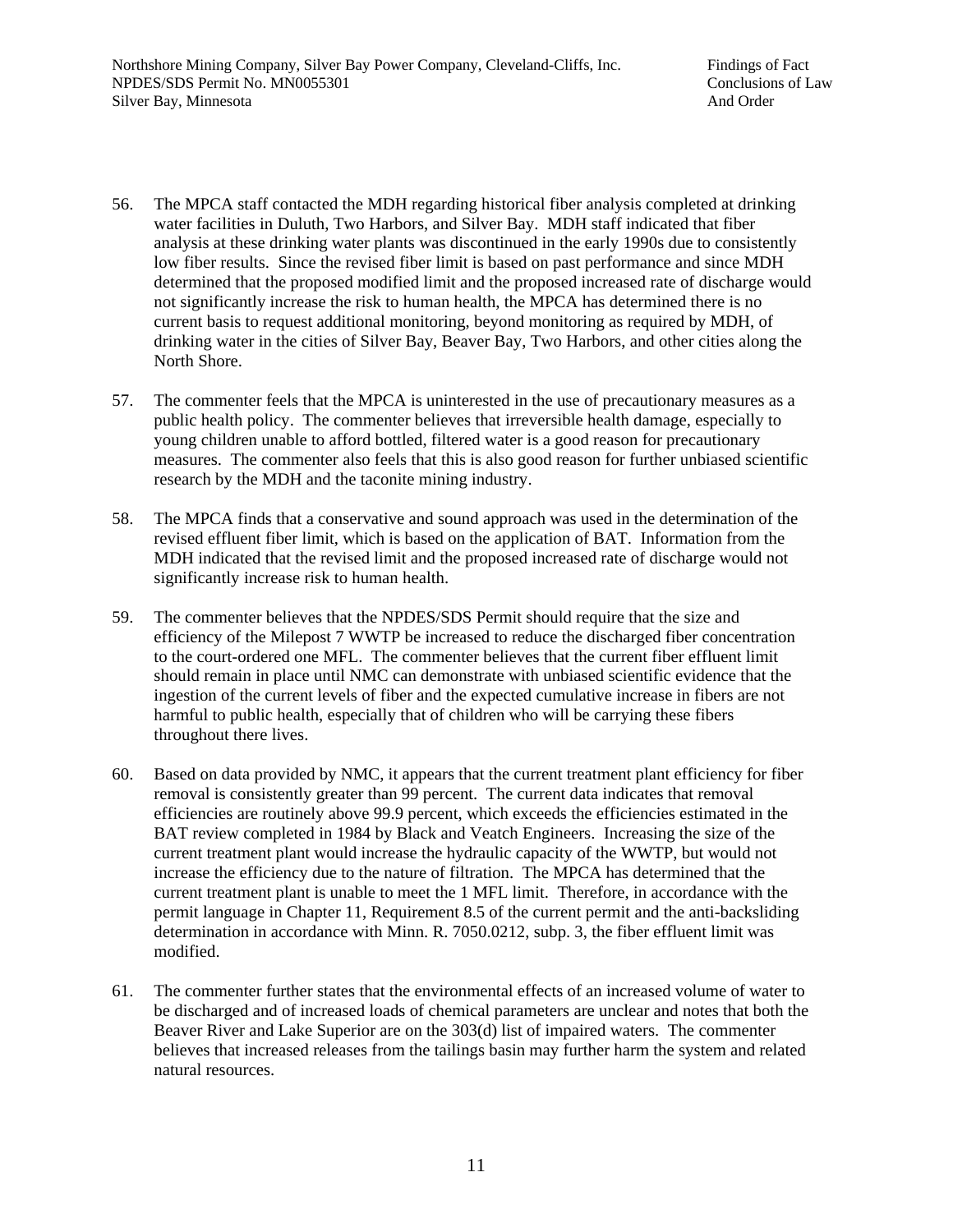62. The Beaver River is currently listed as impaired for mercury, pH, and turbidity. Water column measurements for mercury in the Beaver River are above the 1.3 nanograms per liter (ng/L) water quality standard. The limited amount of mercury effluent monitoring data to date for the basin discharge is averaging less than 0.6 ng/L, which is well below the applicable mercury water quality standard. Monitoring will continue for mercury in the NPDES/SDS Permit in order to gather adequate data to determine if a reasonable potential exists to violate water quality standards. Limits for pH in the current permit reflect the lower and upper bound water quality standards for the receiving water. The cause of the pH impairment is not from the Facility since the Facility is in compliance with current permit limitations for pH. The limit for turbidity in the current permit (3 NTU) is lower than the water quality standard for the receiving water (10 NTU). The cause of the turbidity impairment is not from the Facility since the Facility is in compliance with current permit limitations for turbidity.

## **FINAL DETERMINATION ON WHETHER TO MODIFY PERMIT**

63. The MPCA finds there is justification for the NMC's NPDES/SDS permit modifications in accordance with Minn. R. 7001.0170, item A which states:

> *A. alterations or modifications to the permitted facility or activity that will result in or have the potential to result in significant alteration in the nature or quantity of permitted materials to be stored, processed, discharged, emitted, or disposed of by the permittee.*

- 64. The MPCA has followed the procedures for the modification of the NPDES/SDS Permit according to the provisions in Minn. R. ch. 7001, including Minn. R. 7001.0190.
- 65. The MPCA's decision to issue the modified NPDES/SDS Permit is governed by its permit rule, Minn. R. 7001.0140, which, in part, provides:

*Subpart 1. Agency action. Except as provided in subpart 2, the agency shall issue, reissue, revoke and reissue, or modify a permit if the agency determines that the proposed permittee or permittees will, with respect to the facility or activity to be permitted, comply or will undertake a schedule of compliance to achieve compliance with all applicable state and federal pollution control statutes and rules administered by the agency, and conditions of the permit and that all applicable requirements of chapter 116D and the rules adopted under chapter 116D have been fulfilled.*

### **CONCLUSIONS OF LAW**

- 66. The MPCA has jurisdiction over the NPDES/SDS Permit for the Project.
- 67. A draft permit for the Project was prepared and public noticed in accordance with the requirements of Minn. R. 7001.0100 and public comments on the draft permit were addressed in accordance with MPCA rule requirements.
- 68. The requirements of Minn. R. ch. 7001, including Minn. R. 7001.0140 and 7001.0190 for issuance of a modified NPDES/SDS Permit, have been met including all applicable provisions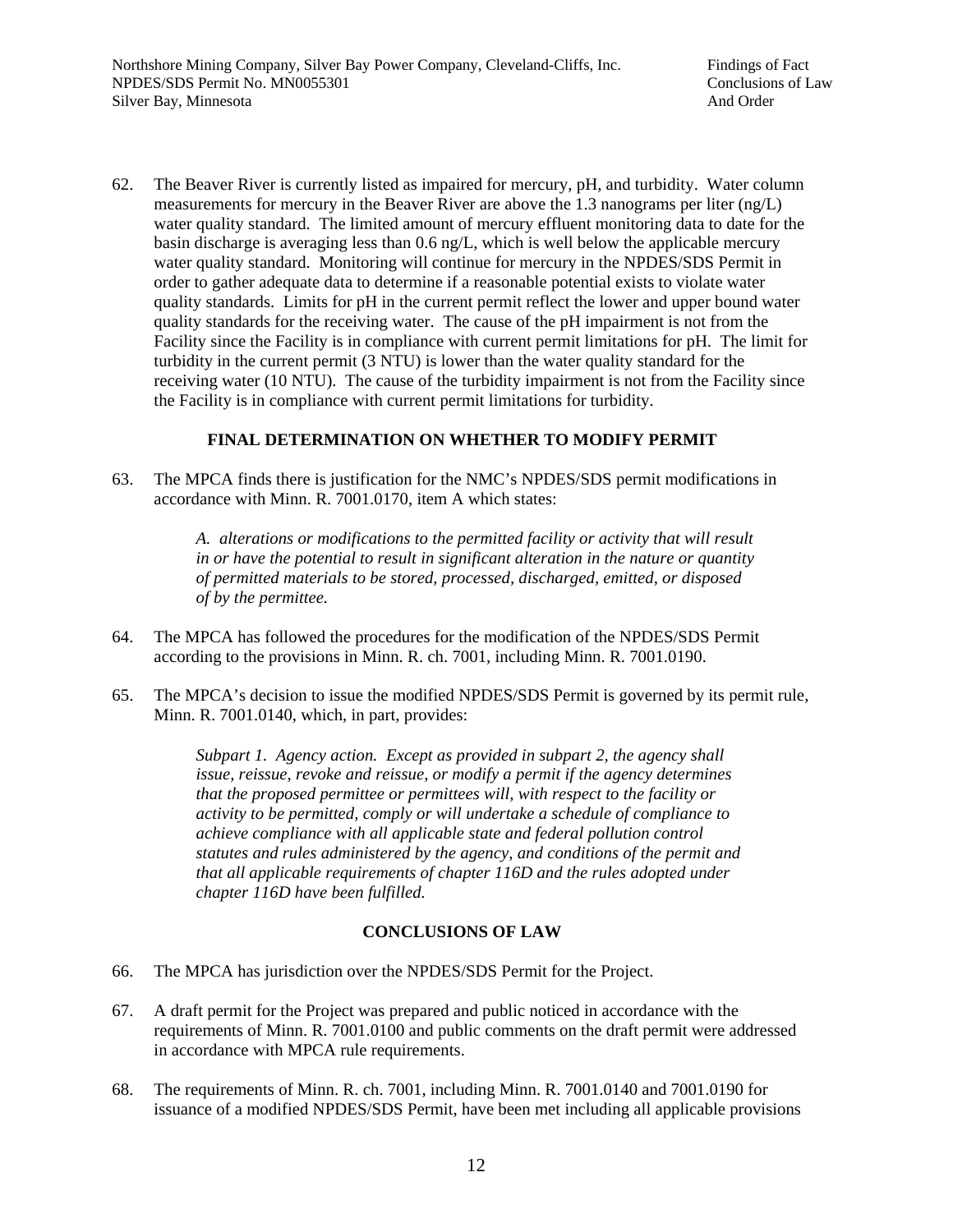of Minn. Stat. ch. 116D and Minn. R. ch. 4410. The MPCA determines that the Permittee will comply and will undertake the schedules of compliance to achieve compliance with all applicable state and federal pollution control statutes and rules administered by the MPCA, and conditions of the modified NPDES/SDS Permit.

- 69. The NPDES/SDS Permit contains effluent limitations and requirements that are protective of the environment and human health.
- 70. The findings of the MPCA justify issuance of the modified NPDES/SDS Permit and do not support denial of the permit.
- 71. Any finding more properly considered a conclusion shall be considered a conclusion, and any conclusion more properly considered a finding shall be considered a finding.

### **ORDER**

Based on the foregoing Findings of Fact and Conclusions of Law, it is ordered:

The Minnesota Pollution Control Agency authorizes the issuance of the modified National Pollutant Discharge Elimination System/State Disposal System Permit No. MN0055301 to Northshore Mining Company, Silver Bay Power Company, and Cleveland-Cliffs, Inc.

# **IT IS SO ORDERED**

 Commissioner Sheryl A. Corrigan Chair, Citizens' Board Minnesota Pollution Control Agency

\_\_\_\_\_\_\_\_\_\_\_\_\_\_\_\_\_\_\_\_\_\_\_\_\_\_\_\_\_\_\_\_

**Date Date** 

 $\frac{1}{\sqrt{2\pi}}$  , which is a set of the set of the set of the set of the set of the set of the set of the set of the set of the set of the set of the set of the set of the set of the set of the set of the set of the set of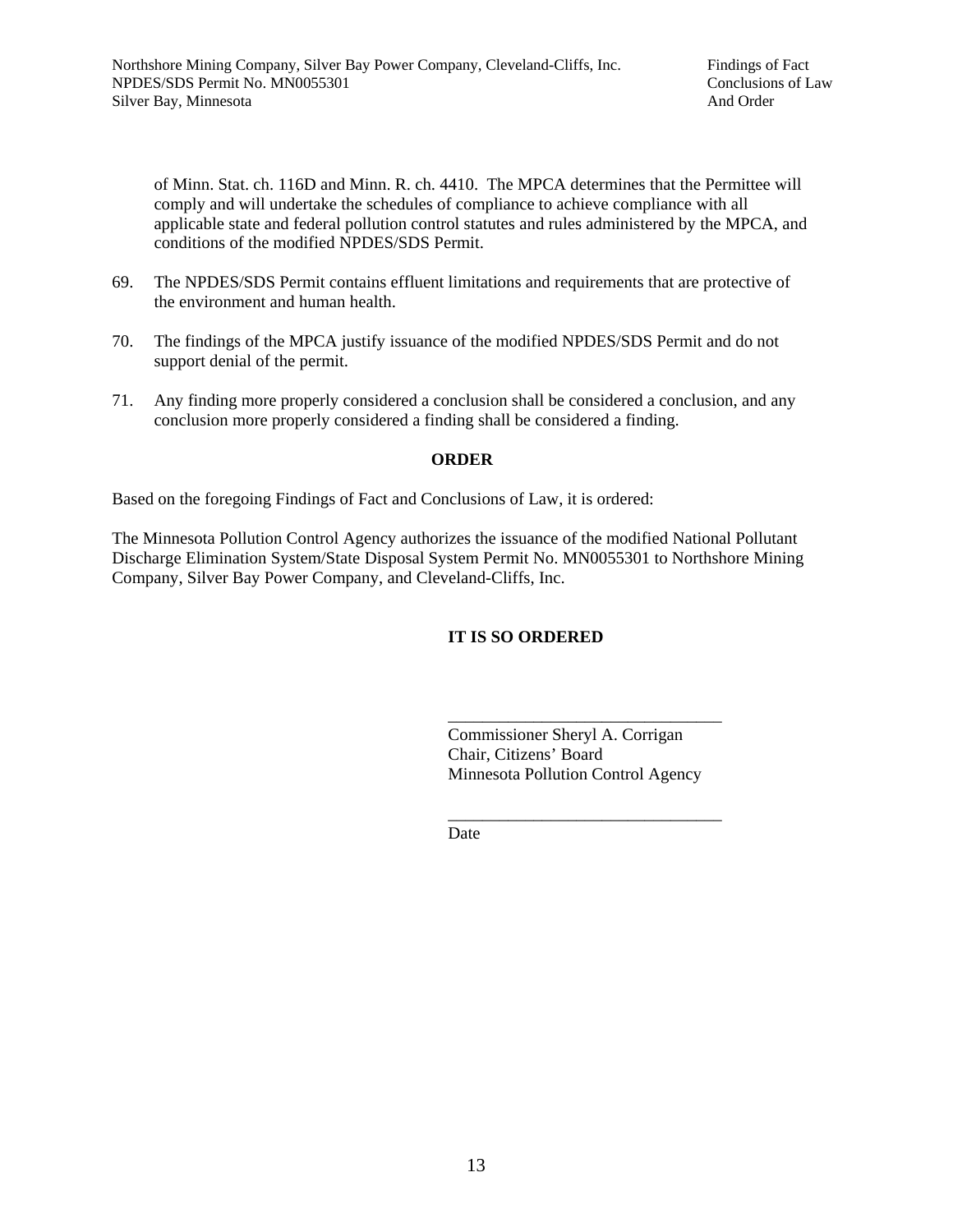# **STATE OF MINNESOTA MINNESOTA POLLUTION CONTROL AGENCY**

**IN THE MATTER OF THE PROPOSAL TO ISSUE AIR EMISSION PERMIT NO. 07500003-003 TO NORTHSHORE MINING COMPANY FOR ITS FURNACE 5 REACTIVATION PROJECT AT ITS TACONITE PRODUCTION FACILITY SILVER BAY, MINNESOTA** 

**FINDINGS OF FACT CONCLUSIONS OF LAW AND ORDER** 

The above-entitled matter came before the Minnesota Pollution Control Agency (MPCA) at an MPCA Citizens' Board Meeting held in St. Paul, Minnesota, on November 22, 2005. After reviewing the record before it and allowing opportunity for public comment, the MPCA finds, concludes, and orders as follows:

# **FINDINGS OF FACT**

This matter involves the application of Northshore Mining Company, along with Silver Bay Power Company and Cleveland-Cliffs, Inc. (jointly referred to herein as NMC or Permittee), for issuance of an amended Air Emission Permit No. 07500003-003 authorizing construction to reactivate an idled taconite pellet indurating furnace (Furnace 5) and associated processing equipment (the Project) at its taconite plant in Silver Bay, Minnesota. The MPCA must decide whether, under applicable statutes and rules, it should issue the amended permit and, if so, under what terms and conditions.

# **DESCRIPTION OF THE PROJECT**

- 1. Cleveland-Cliffs, Inc. is the parent company of both Northshore Mining Company and Silver Bay Power Company. Northshore Mining Company operates a taconite processing plant at the Silver Bay facility. Silver Bay Power Company operates a power plant at the Silver Bay facility to provide electricity for use at the Northshore taconite processing operations and for sale on the electric power grid. The three companies are the Permittee for the air emission total facility operating permit for the Silver Bay facility, issued by MPCA on February 24, 2004.
- 2. The Silver Bay facility was originally built in the mid-1950s by Reserve Mining Company and was briefly owned by Cyprus Minerals from 1989 to 1994. The Silver Bay facility was purchased in 1994 by Cleveland-Cliffs, Inc. The Silver Bay facility is located on the north shore of Lake Superior.
- 3. Through a company owned, 47-mile railroad, NMC receives crushed ore that has been processed in the primary and secondary crushers at the Peter Mitchell Mine, near Babbitt, Minnesota. The taconite plant further crushes the ore in tertiary crushers, dry cobs the ore (removes the larger nonmetallic chunks of ore with magnetic separation of the un-concentrated ore), and then concentrates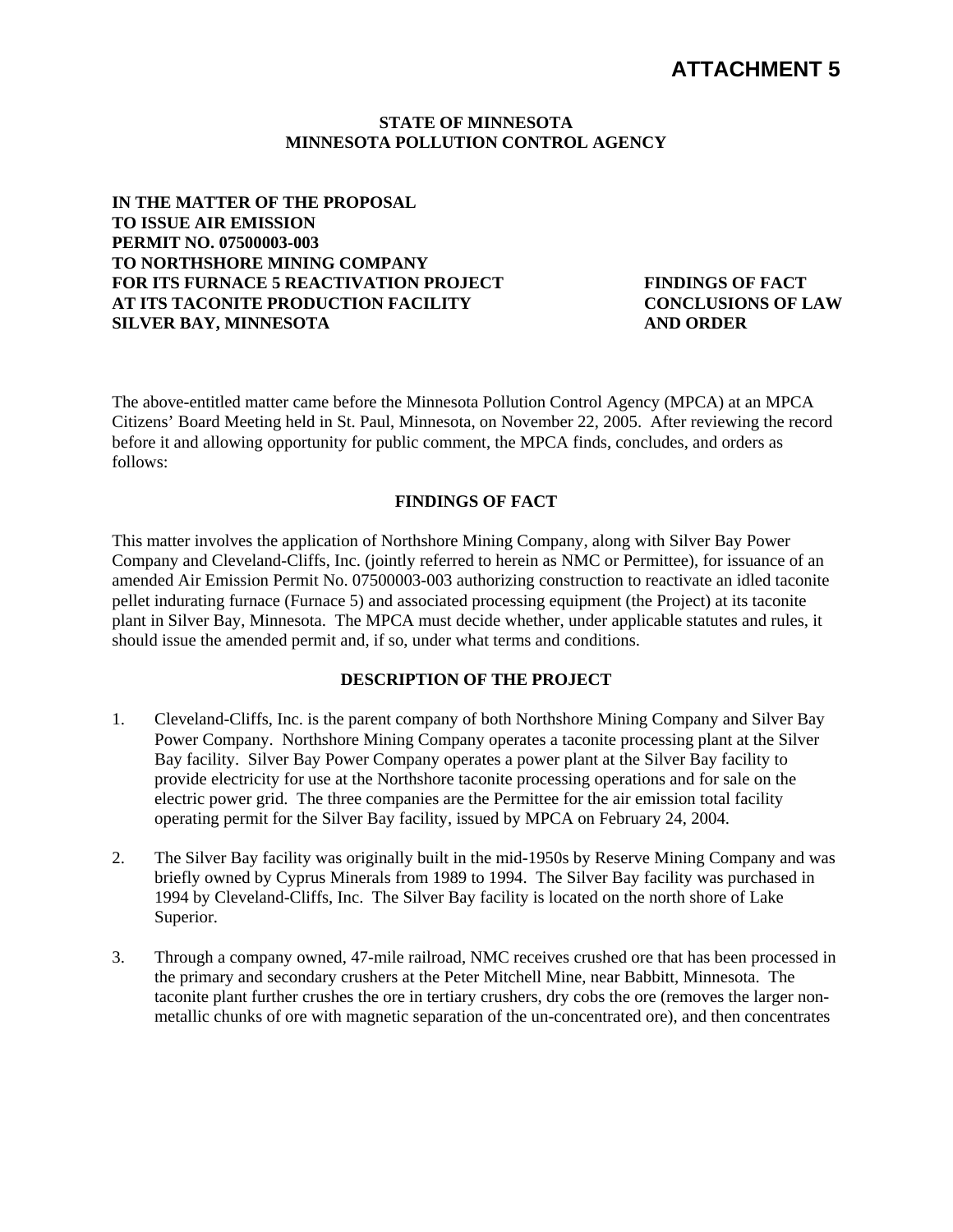the iron content from roughly 25 percent to 65 percent in a series of ball mills, rod mills, magnetic concentrators and froth flotation cells. The iron concentrate is mixed with a variety of binders and fluxing agents (i.e., limestone/dolomite mixture) and formed into small balls referred to as green balls. The green balls are fired in traveling grate furnaces and indurated into taconite pellets. The pellets are shipped through the Great Lakes system to blast furnaces in the lower Great Lakes and made into a variety of steel products.

- 4. Air emission sources at the Silver Bay facility (taconite plant and power plant) consist of electric generating boilers, steam heating boilers, rail car unloading operations, crushed ore storage bins, tertiary crushers, dry cobbers, coarse tailings handling operations, additive storage and handling operations, indurating furnaces, and fired pellet handling and screening. In addition, there are fugitive emission sources at the plant that consist of haul roads, concentrate storage piles, taconite pellet cooling piles, taconite pellet storage piles, pellet transfer operations, pellet ship loadout operations, coal piles, fluxstone piles, coal/fluxstone handling operations, coal ash handling operations, and tailings basin operations.
- 5. Fabric filters are used to control particulate matter emissions from the two large power boilers. Fabric filter dust collectors are used to collect particulate matter emissions from the rail car unloading operations, tertiary crushers, dry cobbers, coarse tailings handling operations, pellet screening for the hearth layer, and the additive storage and handling operations. The various crushed ore storage bins are controlled with either fabric filters or multiclones. The indurating furnaces are controlled with wet-walled electrostatic precipitators to collect particulate matter as well as sulfur dioxide, acid gases, and various other air pollutants. Furnace discharges and indoor pellet screening are controlled with rotoclones. Particulate emissions from storage piles and roads are controlled according to a fugitive dust control plan.
- 6. The amended permit will, with respect to this Project, authorize reactivation of process equipment that was contained in the Permittee's Part 70 operating permit, but has been idle for more than twenty years. This Project is subject to Prevention of Significant Deterioration (PSD) permitting and implementation of Best Available Control Technology (BACT) on the reactivated equipment. The specific changes include:
	- Authorize reactivation of two fine crushers along with their corresponding existing fabric filters;
	- Authorize reactivation of nine concentrator sections and upgrading particulate matter controls on all nine concentrator sections from multiclones to fabric filters as the sections are reactivated;
	- Replace multiclones on all currently operating concentrator sections with new fabric filters, by no later than December 31, 2006;
	- Authorize construction of a concentrate handling system consisting of conveyor belts and two concentrate storage silos**;**
	- Authorize reactivation of pelletizing Furnace 5 along with existing wet electrostatic precipitators for pollution control, and upgrading the pollution control equipment on the Furnace 5 discharge from the rotoclone to a wet scrubber; and
	- Render the iron nugget pilot plant inoperable.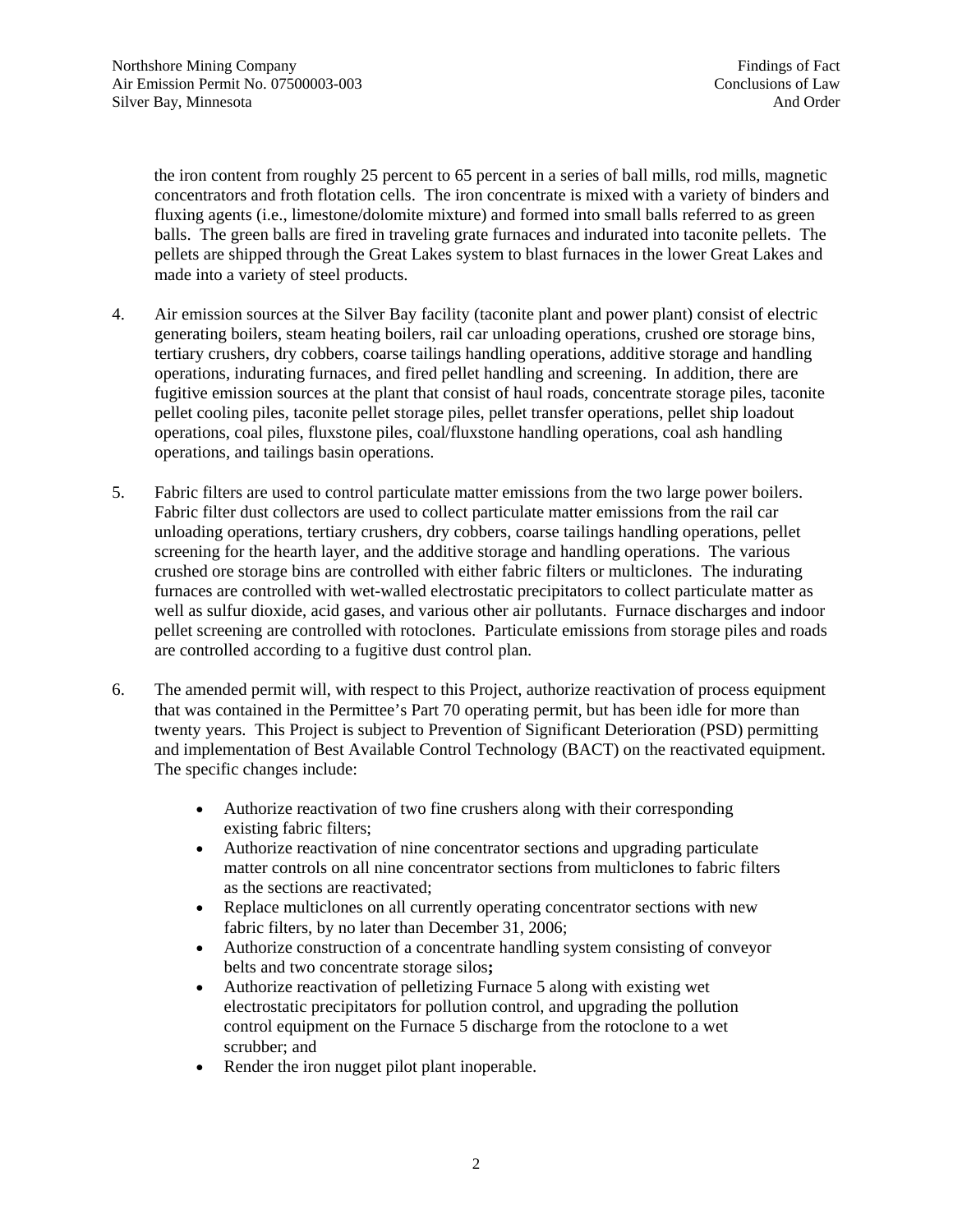The Permittee may choose to reactivate some or all of the equipment authorized in this permit amendment. The permit authorizes the Permittee to commence construction of the above changes within 18 months of permit issuance, pursuant to the PSD rules in 40 CFR Section 52.21. If needed and appropriate, the Permittee may request the MPCA to extend this deadline, subject to the limitations in Minn. R. ch. 7007. After this deadline, if the Permittee has yet to commence a continuous program of construction to implement any of the changes, it would have to apply again for the appropriate permit action. One reason for this re-application process is to ensure that, after the passage of time, the level of pollution controls is still considered BACT.

- 7. In 1990, Congress amended the Clean Air Act (42 U.S.C.7401 *et seq.*). The amendments established, among other things, additional air emission permitting conditions. In 1992, the EPA promulgated regulations, referred to as Part 70 regulations, implementing the new federal permitting provisions (40 CFR pt. 70). In 1993, the MPCA revised its permitting rules to incorporate the new Part 70 requirements (Minn. R. ch. 7007).
- 8. A source is subject to the Part 70 permitting requirements if it meets the federal definition of a major stationary source under Part 70 which, for sources such as the Silver Bay facility, is a potential-to-emit any pollutant of 100 tons per year or more, 10 tons per year of any hazardous air pollutant, or 25 tons per year of all hazardous air pollutants combined. Thus, the Silver Bay facility is a major source under Part 70, and was issued its Part 70 total facility operating permit on February 24, 2004.
- 9. Since 1980, federal regulations under the Clean Air Act require preconstruction permits for construction of certain new sources and modifications. These federal regulations are known as the New Source Review (NSR) regulations and are found at 40 CFR 51 Appendix S and 40 CFR 52.21. Minn. R. 7007.3000 has been approved by U.S. Environmental Protection Agency (EPA) as meeting the requirements of 40 CFR 51 Appendix S. The MPCA has been delegated the authority to implement and enforce 40 CFR 52.21 in Minnesota and does so through Minn. R. ch. 7007. Consequently, if a proposed new construction or modification is subject to one or both of the federal preconstruction permit programs, the source submits an application to the MPCA under Minn. R. ch. 7007. These regulations were substantially amended in 1992 as they apply to electric generating facilities and in 2002 as they apply to modifications at existing facilities.
- 10. A Project is subject to the NSR permitting requirements if it meets the federal definition of a major stationary source or major modification to a major stationary source. In the case of NMC's proposed Furnace 5 Project, the PSD portion of the NSR regulations applies. The existing Silver Bay facility qualifies as a major source since it is a stationary source which emits, or has the potential to emit, 100 tons per year or more (for this source category) of any regulated air pollutant. Generally, stationary sources, or portions thereof, which have been shutdown for more than two years are treated as though they are permanently shutdown and, consequently, they are treated as new under PSD if reactivated (unless an adequately compelling demonstration is made otherwise).
- 11. The proposed Furnace 5 Project is a major modification because it constitutes a physical change in a major stationary source that will result in a "significant net emissions increase" for nitrogen oxides ( $NO_x$ ), sulfur dioxide ( $SO_2$ ), and particulate matter (PM) and PM smaller than 10 microns in size (i.e.,  $PM_{10}$ ). Before commencing construction, NMC must obtain an amendment to its Air Emission Permit in accordance with the rules found in Minn. R. ch. 7007.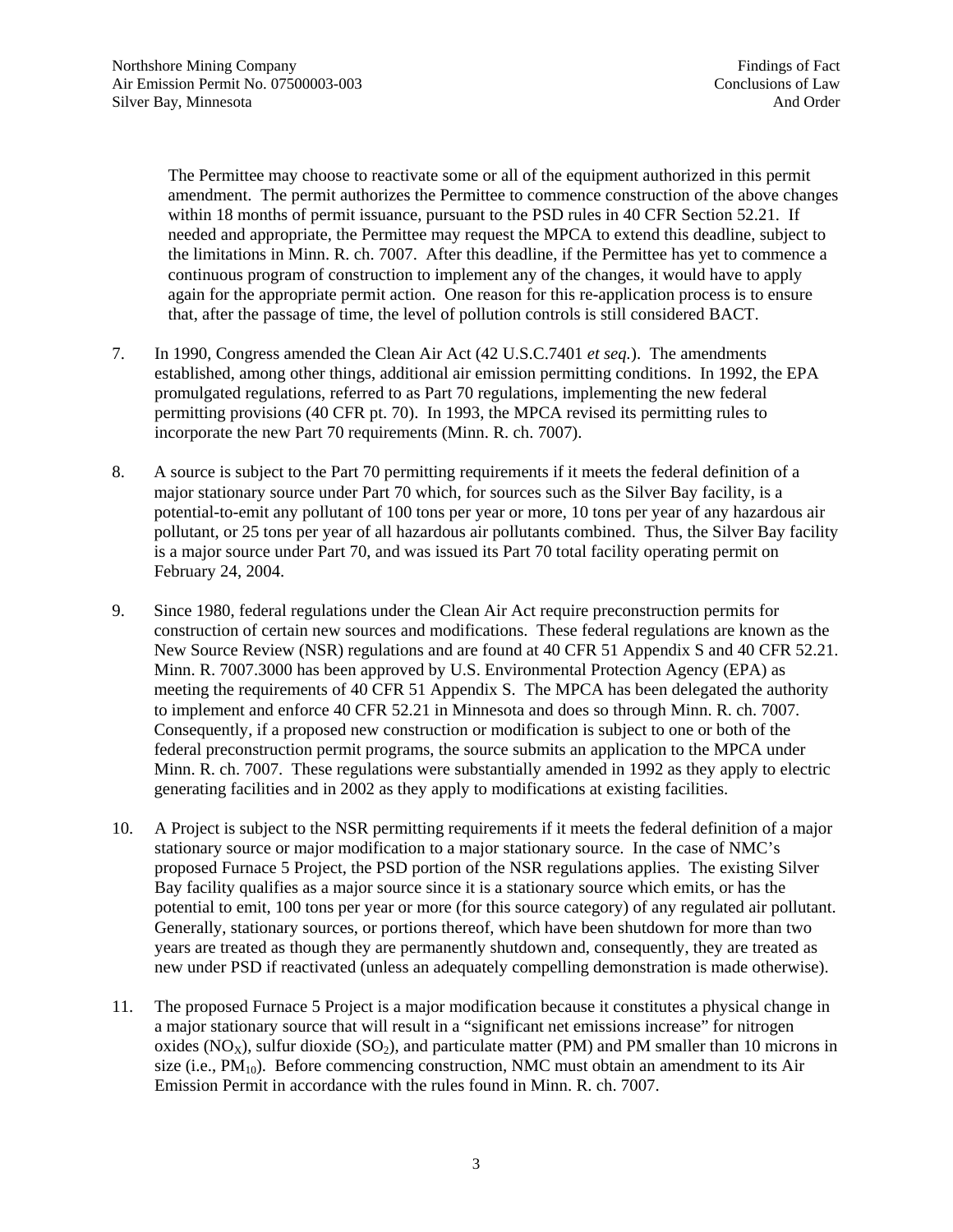Northshore Mining Company Findings of Fact Air Emission Permit No. 07500003-003 Conclusions of Law Silver Bay, Minnesota **And Order** And Order

# **PUBLIC NOTICE OF THE PERMIT**

- 12. Minn. R. 7007.0050 to 7007.1850 apply to the issuance of air emission permits, and amended permits, and describe the process the MPCA must follow in reviewing an application for a permit or permit amendment. Minn. R. 7007.0850 to 7007.0950 contain procedural requirements for public notice and comment, review by other states, and review and objection by EPA which apply to this proposed amended permit. Subpart 1 of Minn. R. 7007.0850 requires the MPCA Commissioner to prepare a technical support document (TSD) setting forth the legal and factual basis for the proposed draft permit conditions. Subpart 2 requires the MPCA to give public notice of the preliminary determination to issue an amended permit, including information on how copies of relevant documents can be obtained, the activities involved in the permit action, the emission changes, the comment procedures, any scheduled meetings or hearings, and hearing request procedures. Minn. R. 7007.0900 requires the MPCA to provide notice to affected states. Minn. R. 7007.0950 specifies the procedures for EPA review.
- 13. On May 23, 2005, pursuant to Minn. R. 7007.0850, subp. 2, the MPCA Commissioner issued a public notice of the preliminary decision to issue the amended permit.The notice was published as required by MPCA's rules, and included the information required. The notice of the preliminary determination to issue the amended permit provided for a comment period ending June 22, 2005. In accordance with Minn. R. 7007.0850, subps. 1 and 2, a draft amended permit and TSD were made available to the public. In addition, a public information meeting for this proposed amended permit was held in Silver Bay, near the proposed Project location, on June 7, 2005.

# **APPLICABLE STANDARDS**

- 14. NMC's proposed Furnace 5 Project is subject to federal (EPA) and state (MPCA) air quality requirements. The federal air quality regulations include the National Ambient Air Quality Standards, New Source Performance Standards (NSPS), National Emission Standards for Hazardous Air Pollutants (NESHAP), and NSR. The state air quality regulations include the Minnesota Ambient Air Quality Standards and the state standards of performance. The MPCA has been delegated the authority by the EPA to administer the federal NSPS, NESHAP, and NSR regulations.
- 15. The MPCA has enacted ambient air quality standards, establishing maximum allowable concentrations of pollutants in the outdoor environment (Minn. R. 7009.0080). The rules are designed to protect public health and welfare and are companions to federal ambient air quality standards (40 CFR pt. 50). The MPCA rules prohibit any person from emitting pollutants that cause or contribute to a violation of an ambient air quality standard (Minn. R. 7009.0020).
- 16. The MPCA also has adopted standards of performance that establish emission limits and other performance requirements for specific sources of air pollutants (Minn. R. ch. 7011). If, however, modeling or monitoring shows that the standards of performance will not prevent a violation of an ambient air quality standard, an emission source will be required to meet more stringent performance standards that will protect ambient air quality.
- 17 The EPA has adopted standards for performance which apply to specific types of equipment and industrial operations, generally referenced as the NSPS (40 CFR pt. 60). Portions of the NMC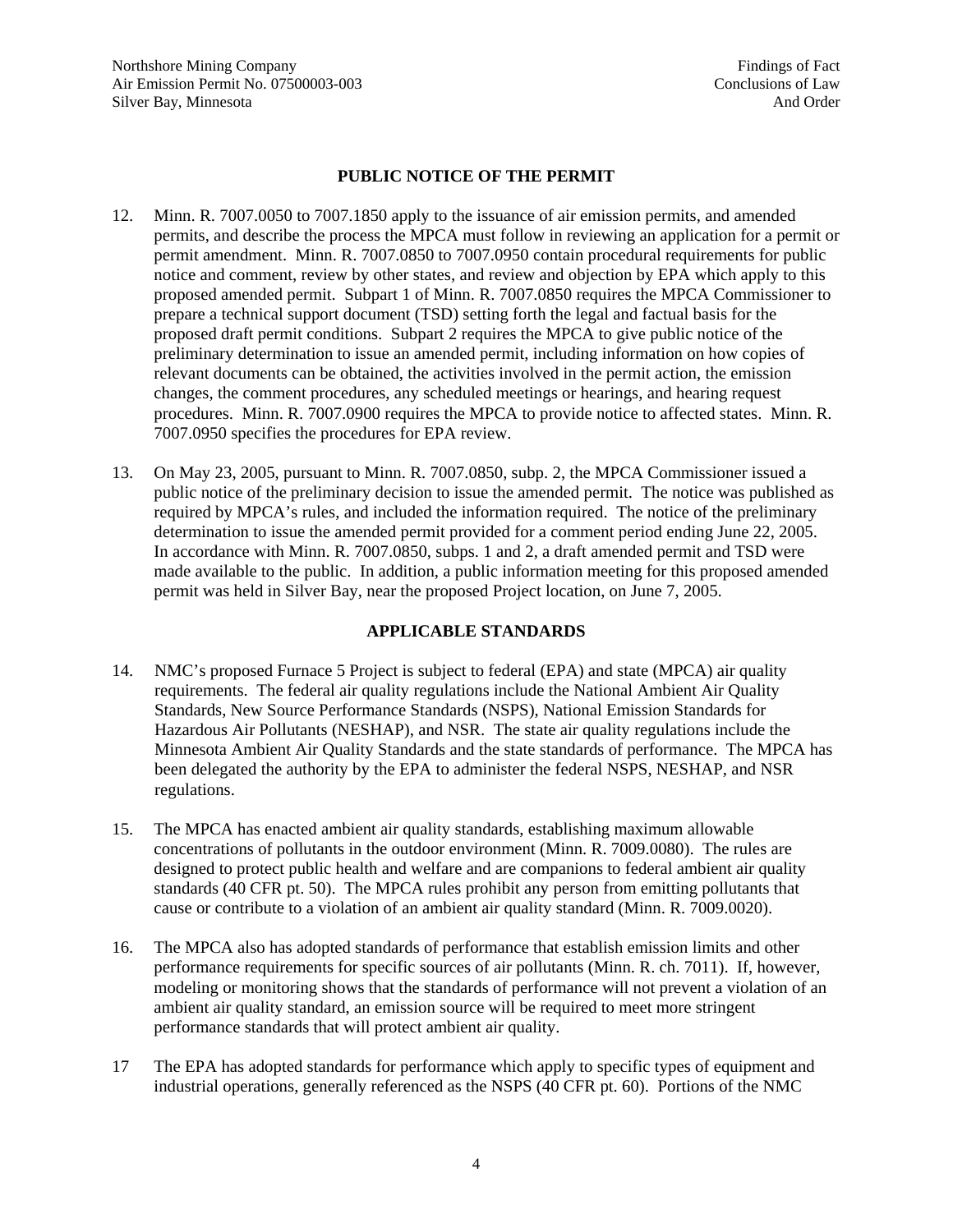facility are subject to 40 CFR pt. 60, subp. LL – Standards of Performance for Taconite Processing Plants. In addition, the MPCA has adopted this regulation by reference (Minn. R. 7011.2700).

- 18. The EPA has adopted standards of performance for source categories that are major for hazardous air pollutants, generally referred to as the NESHAPs (40 CFR pt. 63). The NMC facility is a major source under 40 CFR pt. 63, and portions of it are subject to Subpart RRRRR – NESHAPs for Taconite Iron Ore Processing. In addition, Subpart DDDDD – Standards of Performance for Industrial, Commercial, and Institutional Boilers and Process Heaters applies to some emission units.
- 19. The permit also contains limits required by state standards of performance as follows: Minn. R. 7011.0150: Preventing particulate matter from becoming airborne; Minn. R. 7011.0510, subp. 2: Standards of performance for existing indirect heating equipment; Minn. R. 7011.0710, subp. 1.B: Standards of performance for pre-1969 industrial process equipment; and Minn. R. 7011.0610, subp. 1.A: Standards of performance for fossil-fuel-burning direct heating equipment.
- 20. The EPA has adopted the PSD regulation, generally referred to as PSD (40 CFR pt. 52.21). The Project is subject to the PSD regulation. The EPA has delegated the MPCA the authority to implement the PSD regulation. In addition, the MPCA has adopted the PSD regulation by reference (Minn. R. 7007.3000).
- 21. The PSD regulation requires that a major modification at a major stationary source apply the BACT for each pollutant that it would have the potential to emit in significant amounts. (40 CFR  $52.21(j)(3)$ ).
- 22. The PSD regulation requires a demonstration from the owner or operator of the proposed source that the allowable emission increases from the proposed source, in conjunction with all other applicable emissions increases or reductions, would not cause or contribute to air pollution in violation of (1) any national ambient air quality standard; or (2) any applicable maximum allowable increase over the baseline concentration in any area. (40 CFR 52.21(k)).
- 23. The PSD regulation requires the Administrator (i.e., the MPCA) to provide written notification of any permit application for a proposed major stationary source, which may affect a Class I area, to the Federal Land Manager (FLM) charged with direct responsibility for lands within that area. The notification shall include an analysis of the proposed source's anticipated impacts on visibility in the federal Class I area. The Administrator shall also provide the FLM a copy of the preliminary determination (i.e., draft permit conditions).  $(40 \text{ CFR } 52.21 \text{ (p)}(1))$ .
- 24. The PSD regulation charges the FLM with direct responsibility for management of federal lands; provides them an affirmative responsibility to protect the air quality related values (including visibility); and requires them to consult with the Administrator on whether the proposed source will have an adverse impact on air quality related values.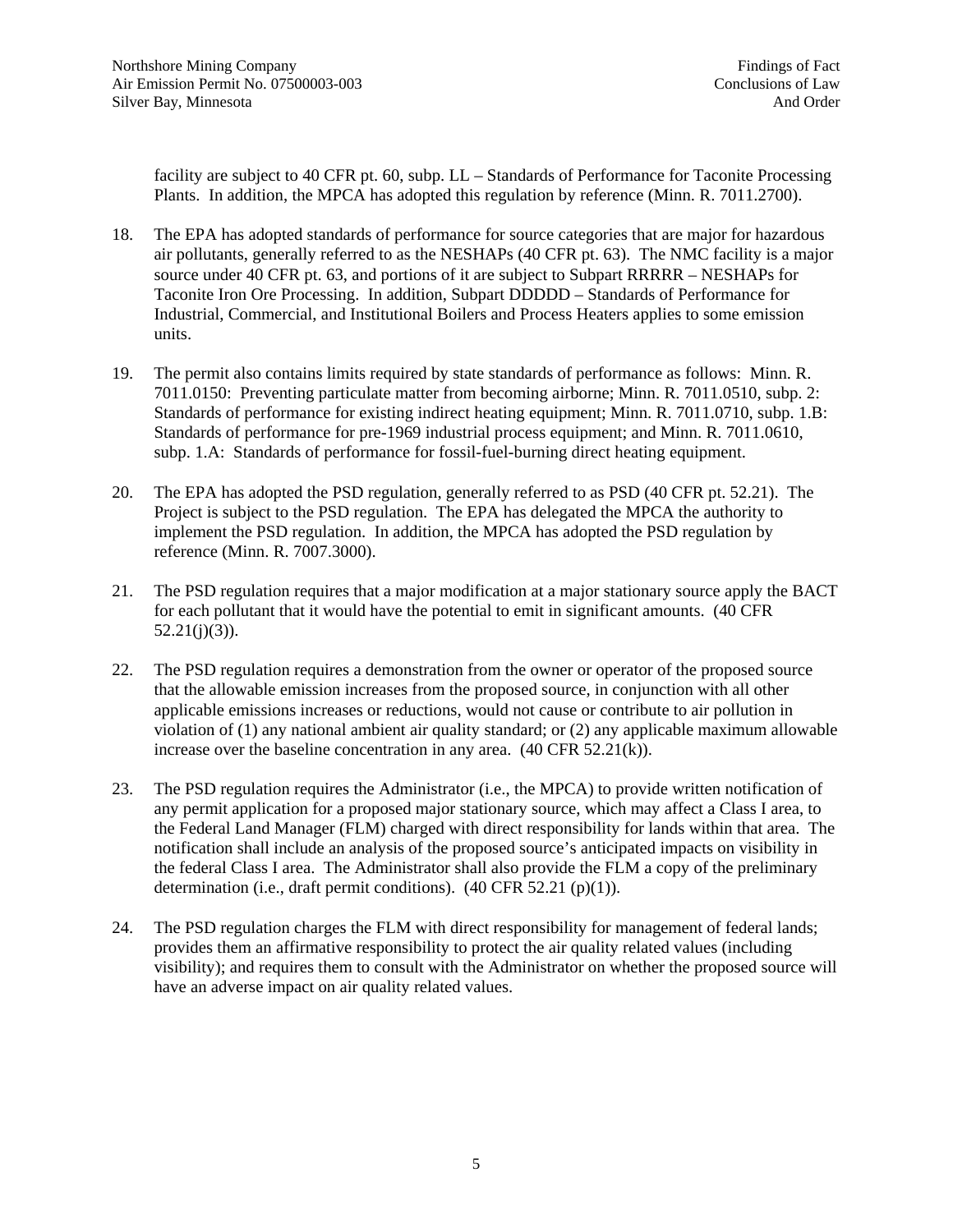- 25. The EPA has adopted a requirement for states to enact operating permit programs (40 CFR pt. 70). One EPA-required program element is a requirement to issue permits to each major stationary source under Part 70 which has a potential-to-emit any pollutant of 100 tons per year or more, 10 tons per year of any hazardous air pollutant, or 25 tons per year of all hazardous air pollutants combined. (40 CFR 70.3(a)(1)). Permits issued under the Part 70 regulation must contain periodic monitoring. (40 CFR 70.6(a)(3)(B)).
- 26. The MPCA has adopted an operating permit program that meets the requirement of the federal regulation (Minn. R. ch. 7007). The requirement to issue permits to each major stationary source is found at Minn. R. 7007.0200, subp. 2.A. The periodic monitoring requirement is found at Minn. R. 7007.0800, subp. 4.

# **PUBLIC COMMENTS AND MPCA CONSIDERATION OF PUBLIC COMMENTS**

- 27. During the public notice period of the draft amended permit, members of the public expressed a variety of opinions and concerns about the Project ranging from full support of the Project to opposition to the Project.
- 28. The MPCA staff has reviewed each of the comments and has provided a detailed response to each. The responses of MPCA staff are set out in the Responses to Comments document (Attachment 6).
- 29. Significant comments were received in the following areas: (1) whether the Project would result in additional mercury impacts on fish in the region; (2) whether there should be additional evaluations of the potential for cumulative impacts to water and air from the Project and other mining projects proposed for northeastern Minnesota; (3) whether the Project would increase the likelihood of nuisance dust problems; (4) whether the Project would create significant additional acid deposition; (5) whether the Project would create significant visibility and haze impacts to high quality natural resource areas located in northeastern Minnesota; (6) whether the BACT emission limits were determined correctly; and (7) whether there is a potential for health impacts from the emissions of fibers to the air and water related to the Project. These comments, along with MPCA's responses, are summarized below.
- 30. The MPCA also concurs with the reasoning of MPCA staff in its Responses to Comments document (Attachment 6 to the Board Item) and adopts that reasoning by reference in these Findings.

# **COMMENTS RE: ADDITIONAL MERCURY IMPACTS ON FISH IN THE REGION**

- 31. Several commenters expressed concern about the additional mercury emissions from the reactivated equipment and the potential impacts on fish and those who eat fish.
- 32. Mercury is contained in the ore that NMC mines and processed, but in lower concentrations than mines located further west on the Iron Range. The MPCA staff calculations indicate that the entire Silver Bay facility emitted approximately 11 pounds of mercury to the air in 2004. After reactivation of Furnace 5 and associated equipment, the MPCA staff estimate that this will increase by approximately 1.5 pounds per year.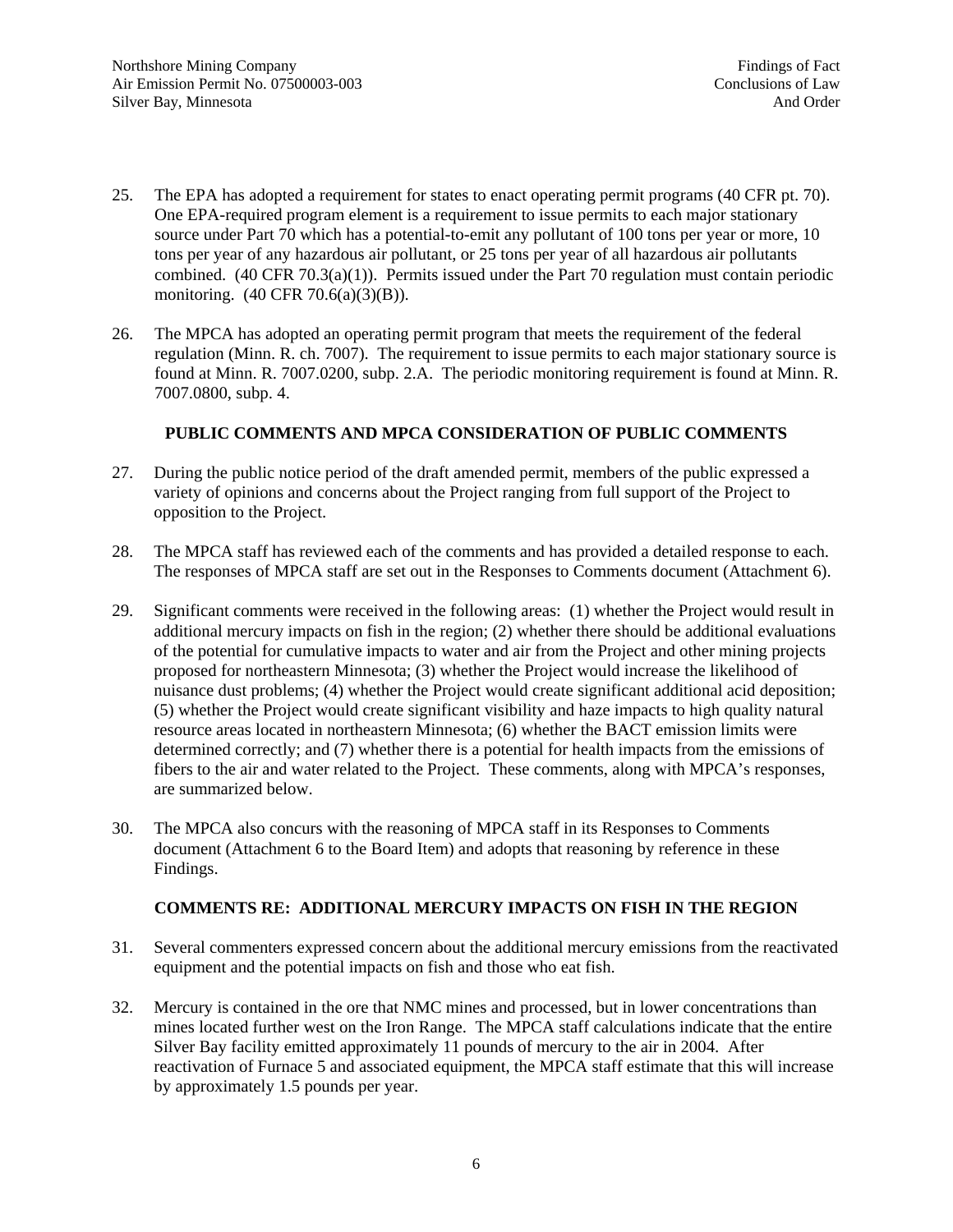- 33. In considering mercury fish impacts, the MPCA staff relied upon a conservative screening assessment conducted in 1999 of potential nearby mercury deposition from the facility with a thenproposed new process, which was not implemented. The assessment determined that the additional 2.3 pounds per year of mercury would cause no measurable increase in the concentration of mercury in fish tissue.
- 34. The Furnace 5 Project emits less additional mercury than the amount of mercury (i.e., 2.3 pounds) previously studied. In light of that determination and that over 90 percent of mercury air deposition in Minnesota comes from sources located outside the state, the MPCA finds that the reactivation will not result in significant increases of mercury in fish tissue.

# **COMMENTS RE: CUMULATIVE IMPACTS FROM THE PROJECT AND OTHER PROJECTS IN NORTHEASTERN MINNESOTA**

- 35. Cumulative impacts were considered qualitatively and quantitatively in analyses summarized in Item 29 of the Environmental Assessment Worksheet (EAW) and further discussed in the MPCA's EAW Findings. Model-generated atmospheric concentrations of  $SO_2$ ,  $NO_2$ , as well as  $PM_{10}$ , from the proposed Project are below applicable levels of significance for four nearby Class I areas (BWCAW, Rainbow Lakes Wilderness, Voyageurs National Park, and Isle Royale National Park). According to FLM guidance, this indicates that there is reasonable assurance that cumulative impacts will not be a concern for acid deposition, nor for increases in  $PM_{10}$  ambient concentrations.
- 36. With respect to visibility, the modeling analyses are summarized in Item 23 of the EAW and further discussed in the MPCA's EAW Findings and, below, in these air emission permit Findings. The FLMs have identified visibility decreases of five percent and ten percent as benchmarks in formulating comments with regard to a project's modeled potential impact. Exceedances of these thresholds are assessed for frequency, magnitude, and duration. When the modeled visibility results for the proposed Project were compared to existing conditions, there were no modeled exceedances of these thresholds. Restoration of visibility in mandatory Class I areas to natural background conditions is the focus of the federal regional haze rule (40 CFR 51.308). The first implementation plans under this long-term program are due in December 2007.
- 37. With respect to mercury, the proposed statewide mercury Total Maximum Daily Load (TMDL) is in draft form at this time and proposed reductions would be required statewide, not just for the taconite industry. There will be an extensive implementation planning effort that will occur as soon as the mercury TMDL is approved by the EPA. Since the TMDL process is designed to establish how needed reductions will be made, it is most appropriate to address cumulative mercury concerns through that regulatory process.
- 38. Based on MPCA staff experience, available information on the other proposed projects in the region and the results of the air analyses for the Furnace 5 Project, the MPCA finds that the proposed Project will not result in the potential for significant cumulative impacts.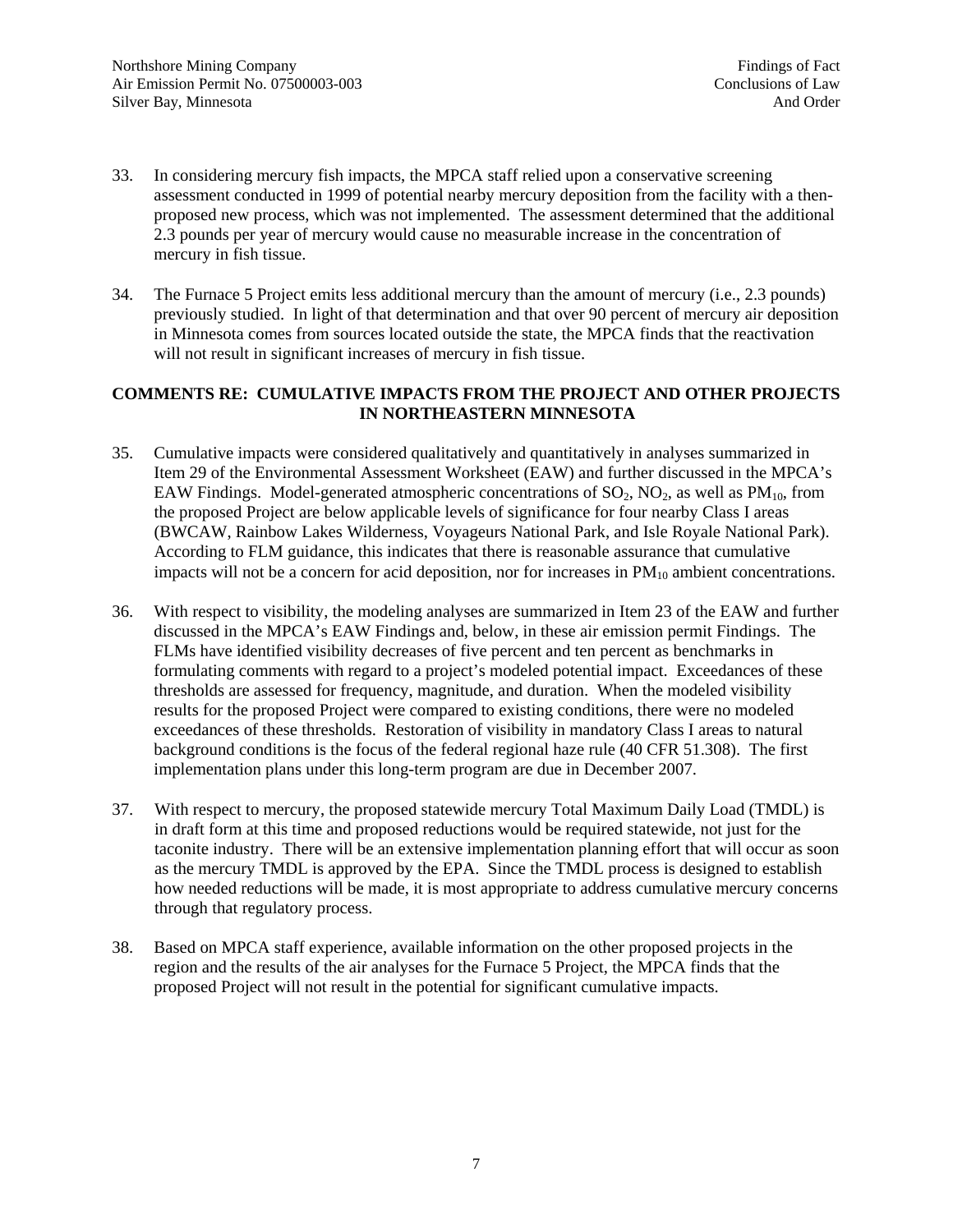- 39. Three of the other mining projects proposed for northeastern Minnesota require Environmental Impact Statements (EISs): PolyMet, Minnesota Steel Industries (MSI), and Ispat Inland. The Scoping EAWs for PolyMet and MSI each include comprehensive cumulative impacts analyses. If these analyses identify potential for significant cumulative impacts, the matter would be managed through the EIS process.
- 40. The MPCA has relied on input from other authorities, such as the Minnesota Department of Natural Resources, the Minnesota Department of Health, the U.S. Forest Service (USFS), and the National Park Service. None of these entities has indicated a concern regarding cumulative impacts from this proposed Project or has requested a more detailed cumulative impacts analysis.

# **COMMENTS RE: NUISANCE DUST**

- 41. Some citizens in the area have commented about dust on their property that they attribute to the facility. The MPCA has received similar comments from citizens in the past and agrees that the problem needs to be addressed.
- 42. Ambient air monitors have not recorded exceedances of ambient air quality standards since April 3, 2003.
- 43. The construction phase of the Project should not result in significant additional dust. Most construction activities will be conducted indoors, and construction will be of relatively short duration (less than one year).
- 44. The Project will require additional raw materials and will yield additional finished pellet product and concentrate. This concentrate, however, is relatively moist and will be stored in bins equipped with fabric filters.
- 45. The amended air permit requires an improved fugitive dust control plan, which was revised while drafting the amended permit, to minimize particulate transport off property. The plan includes increased dust suppression activity and improved recordkeeping, aimed at better correlating citizen complaints to on-site activities. Examples of the enhancements include revisions to visible emissions inspection forms to indicate "visible emissions" in place of "excessive visible emissions" to minimize the subjectivity, and to require recording of the amount of dust suppressant and water applied. In addition, the permit condition requiring the quarterly ambient monitoring report was revised with this amendment to require the Permittee to analyze instances when ambient PM10 measurements are greater than 145 micrograms per cubic meter (5 ug/m3 below the  $PM_{10}$  24-hour standard) and describe any corrective action(s) taken.
- 46. These fugitive dust control measures, combined with improved particulate stack controls and ongoing ambient particulate monitoring, provide reasonable assurance that the conditions leading to dust complaints from the existing facility will not be exacerbated by the Project.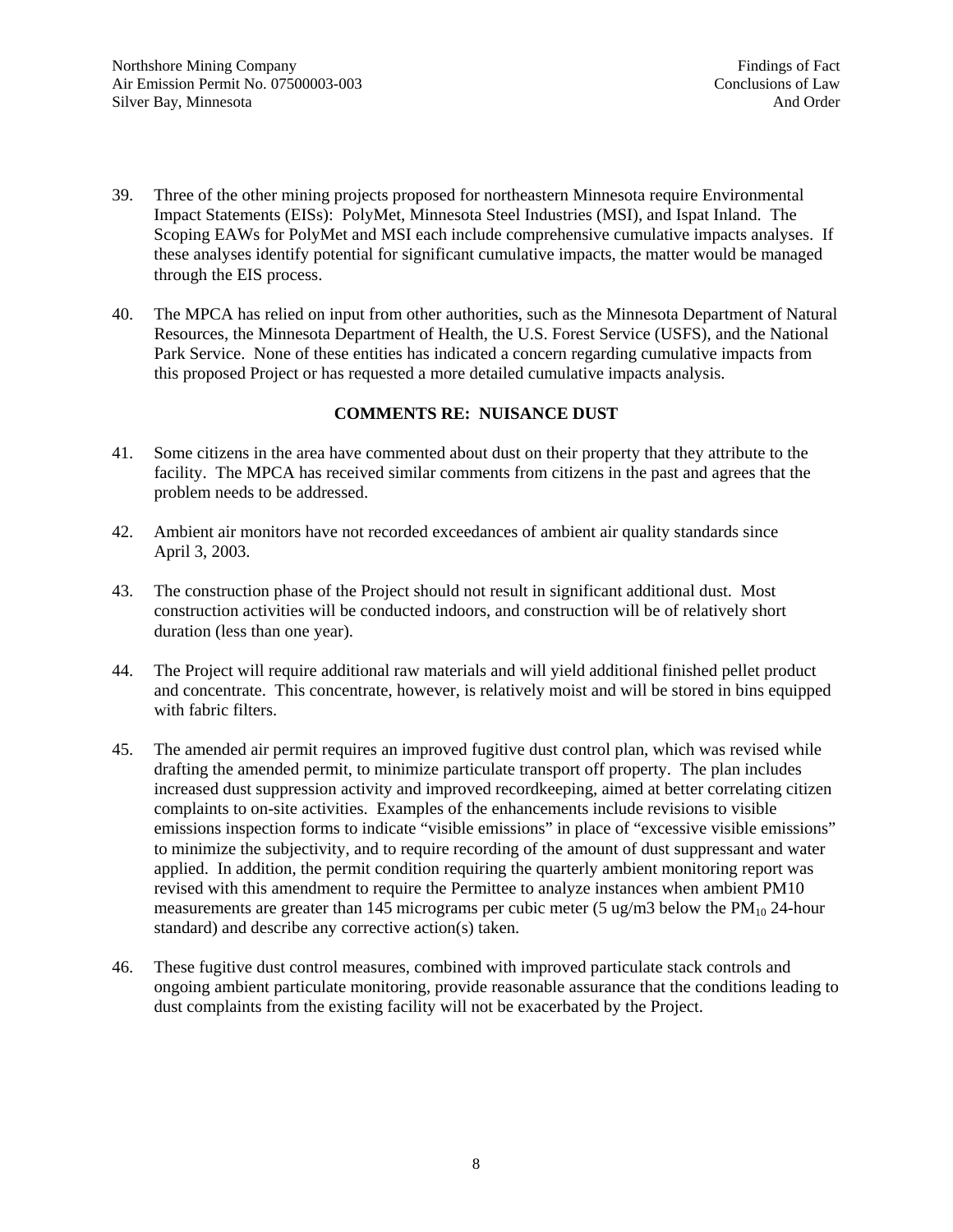# **COMMENTS RE: ADDITIONAL ACID DEPOSITION**

- 47. Several commenters expressed concern about increased acid deposition impacts due to the Project.
- 48. The National Park Service and U.S. Fish and Wildlife Service have developed Deposition Analysis Thresholds (DATs) for evaluating the contribution of additional nitrogen and sulfur deposition within Class I areas. A DAT is the additional amount of nitrogen or sulfur deposition below which estimated impacts from a proposed new or modified source are considered insignificant.
- 49. The maximum modeled sulfur and nitrogen deposition rates associated with the Project at the two nearby national parks are below the corresponding DATs, which indicate that acid deposition associated with the Project will be insignificant. The acid deposition impact analysis for the Boundary Waters Canoe Area Wilderness (BWCAW) and Rainbow Lakes Wilderness was conducted according to the "Green-Yellow-Red" screening methodology outlined in the USFS publication entitled "Screening Procedures to Evaluate Effects of Air Pollution on Eastern Wildernesses Cited as Class I Air Quality Areas" (Adams, et al., 1991). When background deposition rates for the BWCAW and Rainbow Lakes are added to the Project's deposition rates, the combined deposition rates are below or within the green-line deposition range. This indicates that no adverse impacts due to acid deposition associated with the Project's emissions are expected.

# **COMMENTS RE: VISIBILITY AND HAZE IMPACTS TO HIGH QUALITY NATURAL RESOURCE AREAS**

- 50. A visibility analysis was completed to address potential concerns of the FLMs for the nearby Class I areas: BWCAW, Voyageurs National Park, and Isle Royale National Park.
- 51. As general background, the FLMs have identified visibility decreases of five percent and ten percent as benchmarks in formulating comments with regard to a project's modeled potential impact. Exceedances of these thresholds are assessed for frequency, magnitude, and duration.
- 52. In regard to NMC's Project specifically, no exceedances of the five percent visibility threshold were identified for any of the Class I areas when the modeled results were compared to existing background conditions. Additionally, no exceedances of the thresholds compared to natural background conditions were identified for Isle Royale and Voyageurs. The FLMs concur that the visibility impacts of the Project on these two national parks are insignificant.
- 53. For the BWCAW, modeling results did indicate the Project caused a decrease in visibility of greater than five percent over natural background extinction coefficients for four days in the three years modeled. Anywhere from a two percent to a ten percent change in light extinction as compared to natural background is generally "just noticeable in most landscapes," as stated in the U.S. Forest Service letter of April 20, 2005. Due to the low frequency of the modeled impact, low magnitude (highest impact of 7.2 percent extinction), small geographic portion within the BWCAW impacted, and short duration (no consecutive days and all impacts focused during the time of year with low visitor use), the FLM views these visibility impacts as minor and is not concerned about the Project's visibility impacts.

# **COMMENTS RE: CORRECTNESS OF BACT EMISSION LIMITS**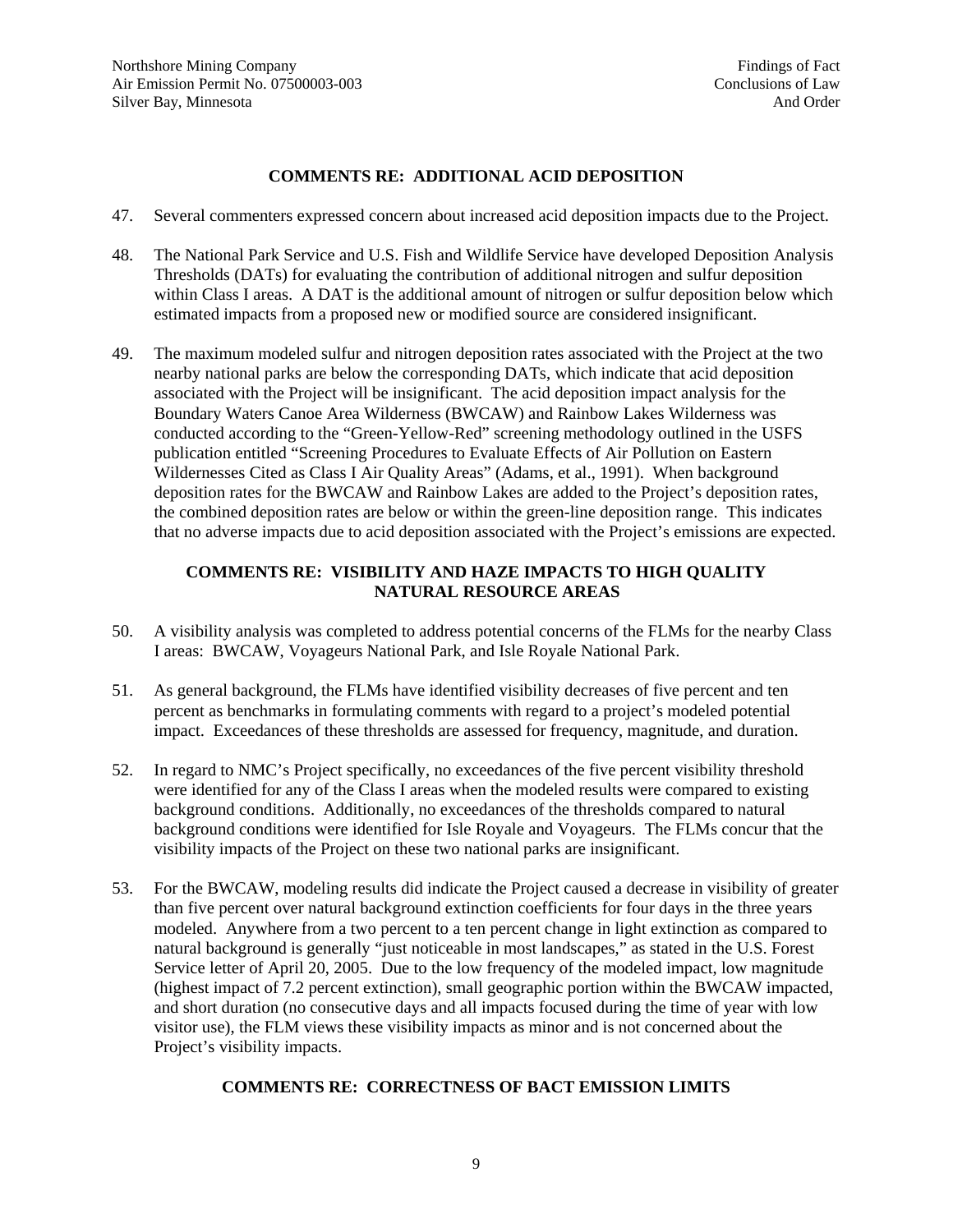- 54. Comments were received indicating that other  $NO<sub>x</sub>$  control technologies for Furnace 5 should have been evaluated in the BACT analysis. One commenter suggested a number of lower temperature selective catalytic reduction (SCR) systems are available, and that the energy and cost impacts of those should be evaluated also.
- 55. SCR was ruled out in the BACT analysis, due to the high cost and high energy use to re-heat the gas stream after the wet electrostatic precipitators. SCR cannot be installed upstream due to the presence of constituents, such as sulfur, which interfere with and damage the catalyst. The suggested additional analyses for lower temperature systems were conducted, and are summarized in attachments to the technical support document for the permit amendment. This evaluation demonstrated that the cost to re-heat the gas stream was still prohibitive, and led to the same conclusion of ruling out SCR based on cost and energy impact considerations. The MPCA is not aware of another taconite plant that has SCR at this time.
- 56. A comment was received concerning the appropriateness of the PM BACT limit for Furnace 5, suggesting that the limit of 0.01 grains per dry standard cubic foot (gr/dscf, filterable plus organic condensables) is too high and should be held to the "new source MACT" (Maximum Achievable Control Technology) standard of 0.006 gr/dscf (front half filterable catch only). The MPCA finds that Furnace 5 is not subject to "new-source MACT" under the taconite NESHAP in 40 CFR 63, subp. RRRRR, since it is not being "reconstructed," under the rule definition. To be considered a "reconstruction" the fixed capital cost of replacement components must exceed 50 percent of the fixed capital cost that would be required to construct a comparable new source, which is not the case with the Furnace 5 Project. The 0.01 limit in the permit includes dry (front-half filterable catch) plus organic condensables plus inorganic condensables as well. The "new-source MACT" limit only includes the dry portion. Considering available stack testing data in which the front-half catch is about half the total, the 0.006 limit for front-half catch will effectively be met. The level and form of the 0.01 limit was determined considering the level and form of similar limits in the EPA Reasonably Available Control Technology/BACT/Lowest Achievable Emission Rate Clearinghouse and those in the facility's existing operating permit.

# **COMMENTS RE: HEALTH IMPACTS FROM EMISSIONS OF FIBERS**

- 57. Comments were received concerning the fiber emissions from the Facility, potential health impacts of fibers, and the "control city" standard in the Facility's existing operating permit that emerged from 1970s court decisions.
- 58. Some commenters questioned whether the fiber emissions from the Facility would decrease after the Furnace 5 Project. In its detailed Responses to Comments document, the MPCA further explains the emission calculation methodology, which is also summarized in a revised Attachment 4 to the air permit technical support document. Because of the additional upgraded control equipment, the MPCA determined that the stack emissions of fibers from the overall facility are expected to decrease by about 84 percent, even with the reactivation of idled Furnace 5 and associated equipment. Under all scenarios of reactivation authorized under this amended permit, there is no net increase in fiber stack emissions.
- 59. Various comments concerning the toxicity of fibers and potential impacts from the Facility were received. The MPCA maintains that its approach to assuring the Facility has no net increase in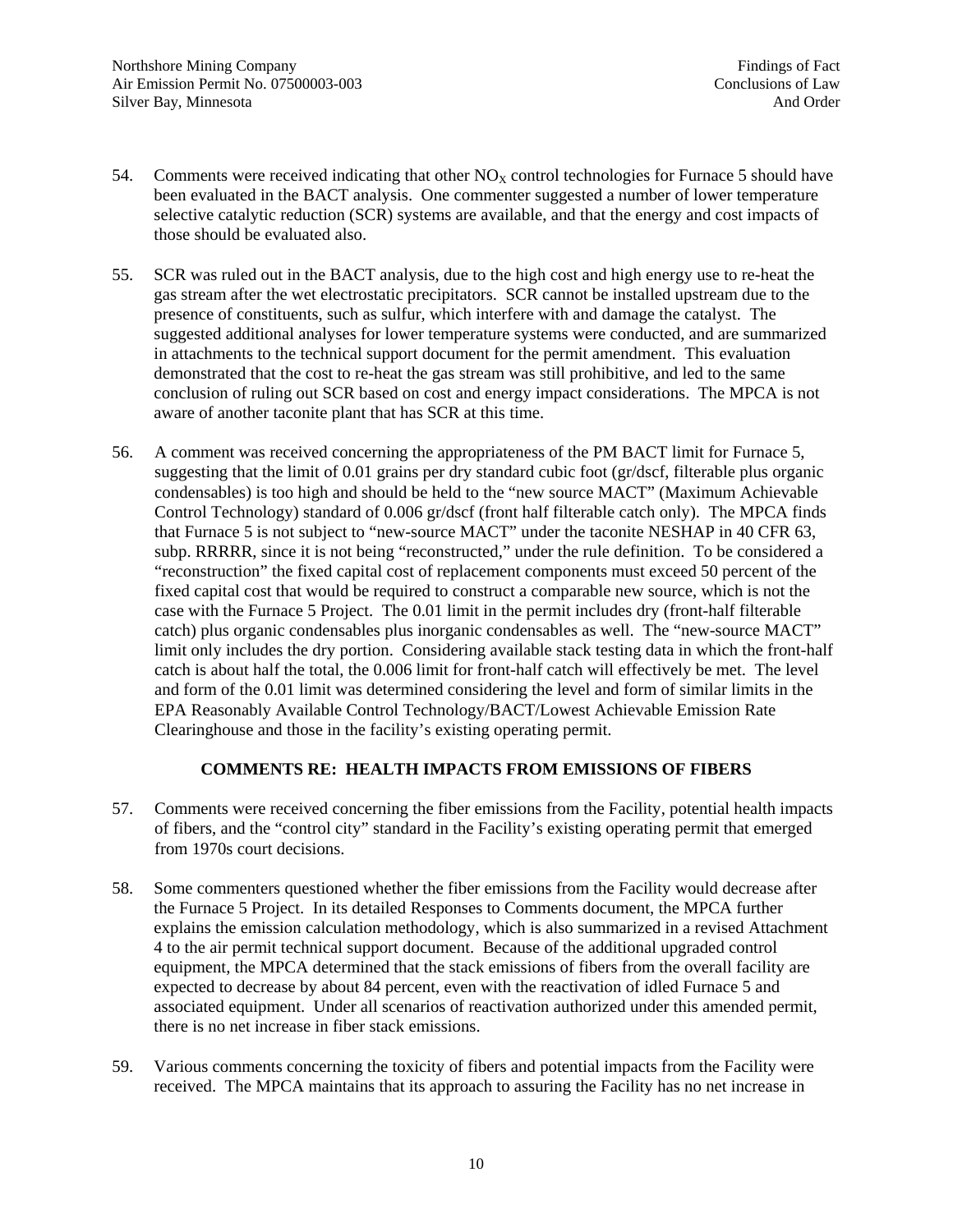fiber emissions after the Project, and continuing the ambient fiber monitoring near the facility is the prudent approach.

- 60. Comments were received concerning the "control city" standard found in the Facility's existing operating permit. The "control city" standard was originally imposed by the federal appellate court in 1975. The comments imply that the St. Paul data from 1978-80 is too old to be of valid use to assess compliance with this standard. While the MPCA believes that the previously gathered ambient fiber data from St. Paul can be used to assess compliance with the "control city" standard, the MPCA has determined that it is appropriate, necessary and reasonable to begin the process of obtaining new control city data. Because an ambient fiber monitoring program to begin measuring fibers in St. Paul is needed to obtain new data, the MPCA has commenced implementation of fiber monitoring in St. Paul.
- 61. The ambient fiber samples collected in St. Paul, as well as those collected in Silver Bay and Beaver Bay will continue to be analyzed using the Minnesota Department of Health (MDH) wellestablished Transmission Electron Microscopy (TEM)-based method (MDH Method 852). This method provides a number of advantages over other currently available analytical techniques. The most critical element of MDH's method is the flexibility to count fibers shorter than five microns in length. Fibers shorter than five microns constitute the majority of fibers currently being emitted at the Silver Bay facility, thus, the MDH method allows a more accurate quantification of the fibers associated with Northshore's taconite processing operation. The use of TEM allows for both the visualization of thinner fibers and the differentiation of fiber types. This in turn allows the positive identification of asbestos and related amphibole fibers. An additional advantage is that there is a long history (since the late 1970s) with the MDH method and it has been used to generate a relatively large dataset that can be used for comparisons. The ability to compare current data to a large historical database provides a clear advantage because such comparisons add to the validity and credibility of any new data being collected.
- 62. On October 11, 2005, the MPCA received a copy of lab analyses for ambient fiber samples that NMC took from August 14, 2005, to September 10, 2005, in a St. Paul location, a Roseville location and Silver Bay. On October 19, 2005, the MPCA sent a request for information (RFI) to NMC requesting additional information about this ambient fiber monitoring. On October 26, 2005, the MPCA received the response to the RFI. Initial review of this information identified several technical issues with the monitoring: the monitor siting does not meet EPA siting criteria for ambient monitors; the monitoring sites were predominantly residential land use; and the MDH method was not used for analyzing samples. In order to use ambient fiber data for compliance purposes, the monitors need to meet EPA siting criteria. Historically, it was determined that a St. Paul residential location for compliance determinations with the control city standard. Downtown St. Paul (representing mixed land use) and an industrial location were used for ambient fiber monitoring for compliance determinations with the control city standard. Due to the siting issues, even if the samples were analyzed using the MDH Method, the MPCA staff believes, based on current review, that the data would be inadequate for determining compliance with the control city standard.
- 63. Under the current plan, the MPCA would conduct ambient fiber monitoring in St. Paul for a minimum of two years. Once the monitor is installed, it is anticipated that there will be an equipment shakedown period of up to three months during which the sampling time will be optimized. Compliance data collection will start after the shakedown period is complete.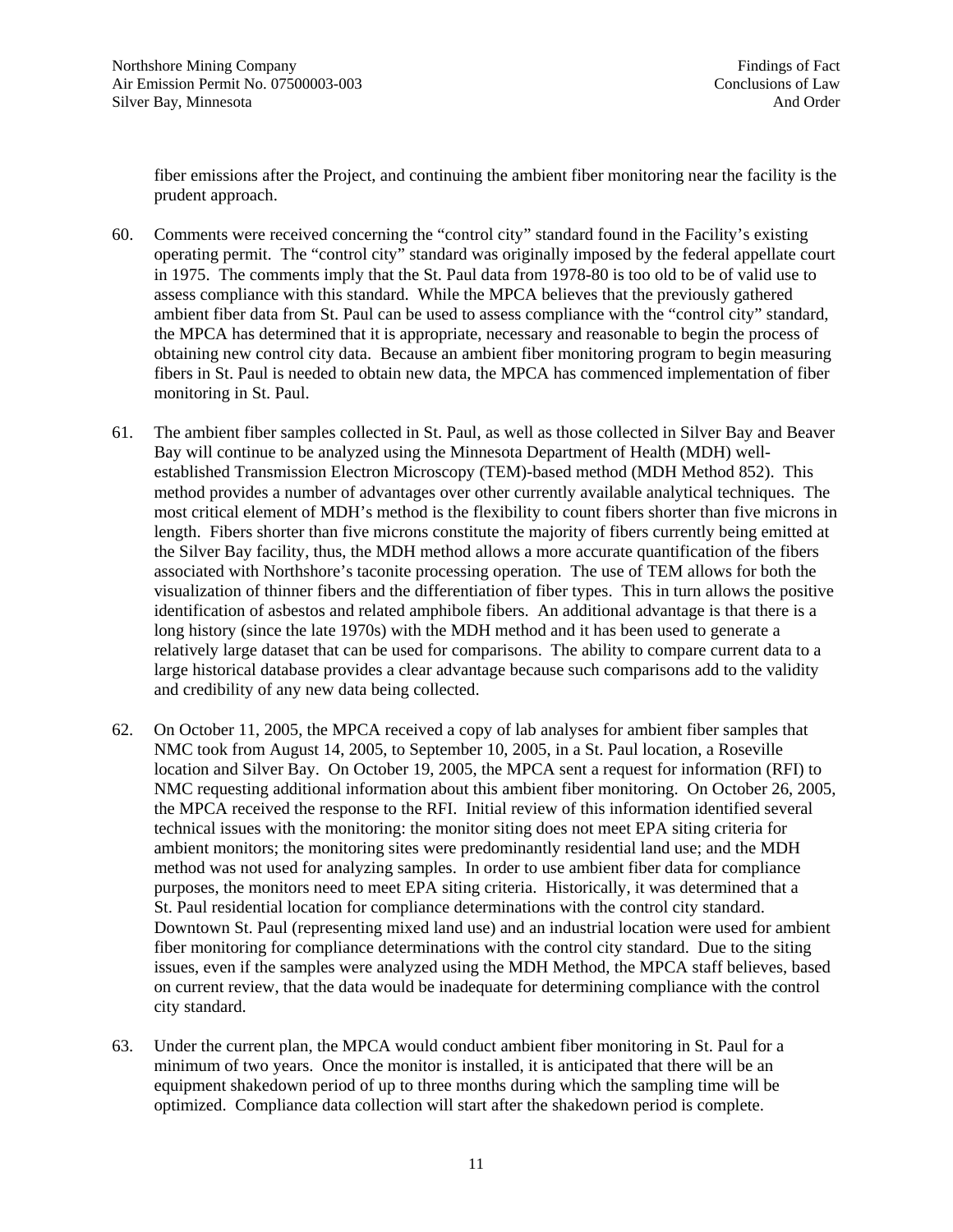#### **FINAL DETERMINATION ON WHETHER TO ISSUE PERMIT**

64. Minn. R. 7007.1000, subp. 1, states:

*Preconditions for issuance. The agency shall issue a permit or permit amendment, or reissue a permit only if it determines that all of the following conditions have been met:* 

A. The agency has received a complete application for a permit, permit *amendment, or permit reissuance, except that a complete application need not be received before issuance of a general permit under part 7007.1100, subpart 4.* 

 *B. The agency has complied with the public participation procedures for permit issuance, if required by part 7007.0850.* 

 *C. The agency has complied with the procedures for notifying and responding to affected states, if required by part 7007.0900.* 

 *D. If the administrator's review is required by part 7007.0950, the administrator has received a copy of the permit and any notices required and has not objected to issuance of the permit within the time period specified, or the administrator has objected but the objection has been resolved to the administrator's satisfaction.* 

 *E. The conditions of the permit provide for compliance with all applicable requirements and the requirements of parts 7007.0100 to 7007.1850, or include a schedule to achieve such compliance.* 

 *F. The permit does not reflect a variance from any federally enforceable applicable requirement or requirement of parts 7007.0100 to 7007.1850.* 

 *G. The agency anticipates that the applicant will, with respect to the stationary source and activity to be permitted, comply with all conditions of the permit.* 

 *H. All applicable provisions of Minnesota Statutes, chapter 116D, and the rules adopted under Minnesota Statutes, chapter 116D, have been fulfilled.*

Each of these preconditions is addressed in turn below.

- 65. **Receipt of Application.** The requirement of Subitem A has been met. For the purposes of Part 70 and PSD review, the initial application was received on October 25, 2004, and the revised, recertified application was received on May 2, 2005.
- 66. **Public Participation Procedures.** The requirement of Subitem B has been met. The public participation described in these Findings demonstrates compliance with the public participation procedures applicable to this permit under Minn. R. ch. 7007.
- 67. **Affected States.** The requirement of Subitem C, to notify and respond to affected states under Minn. R. 7007.0900 has been met.
- 68. **EPA Review.** The requirement of Subitem D has been met. EPA's Region 5 office has been included on all public notice mailings. At the start of the public notice for comment on the draft amended permit, a copy of the draft amended permit and technical support document were sent to EPA Region 5. For proposed new construction or modifications, EPA must comment during the 30-day public comment period.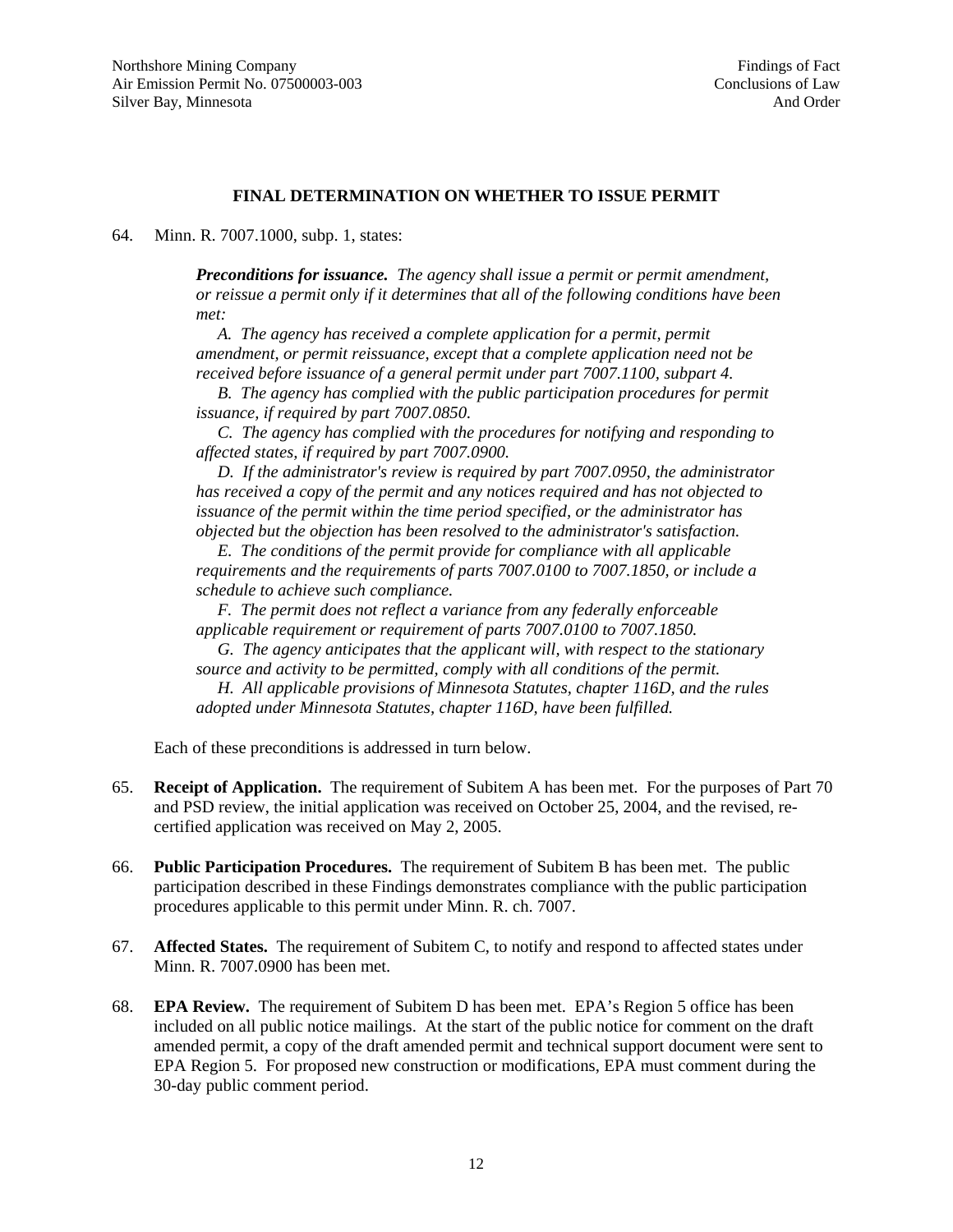- 69. **Permit Covers All Applicable Requirements.** The requirement of Subitem E has been met. Compliance with the permit provides for compliance with all "applicable requirements," as that term is defined in Minn. R. 7007.0100, subp. 7. The permit also provides for compliance with all the requirements of Minn. R. 7007.0050 to 7007.1850, in particular by requiring that any changes or modifications to the Project be performed in compliance with Minn. R. 7007.1150 to 7007.1500.
- 70. **No Variance.** The requirement of Subitem F is met. The permit does not reflect a variance from any federally enforceable applicable requirement, or the requirements of Minn. R. ch. 7007.
- 71. **Compliance Anticipated.** The requirement of Subitem G is met. The MPCA anticipates that the Permittee will comply with the conditions of the permit. The limitations are technologically feasible and clearly expressed, and the permit includes monitoring and reporting requirements to insure the enforceability of the permit's conditions. Although the Facility has been associated with a number of enforcement actions (listed in the EAW findings) over the past five years, the MPCA finds that the Permittee has resolved the enforcement issues and will comply with the conditions of the permit.
- 72. **Compliance with Chapter 116D.** The requirement of Subitem H is met. For the reasons discussed in the environmental assessment worksheet and related documents, the emissions from the Project, as controlled by the terms and conditions of the amended permit, are not likely to cause "pollution, impairment or destruction" in accordance with Minn. Stat. § 116D.04, subd. 6. As noted, the Project has undergone environmental review under Minn. Stat. ch. 116D and Minn. R. ch. 4410.
- 73. Minn. R. 7007.1000, subp. 2 provides seven grounds on which the MPCA can refuse to issue the permit. The MPCA finds that that none of the grounds for denial apply to this permit action.

# **CONCLUSIONS OF LAW**

- 74. All procedural requirements applicable to the issuance of the proposed Air Emission Permit have been met.
- 75. The findings of the MPCA justify issuance of the amended permit and do not support denial of the Permittee's application for an amended permit.
- 76. Any finding more properly considered a conclusion shall be considered a conclusion. Any conclusion more properly considered a finding shall be considered a finding.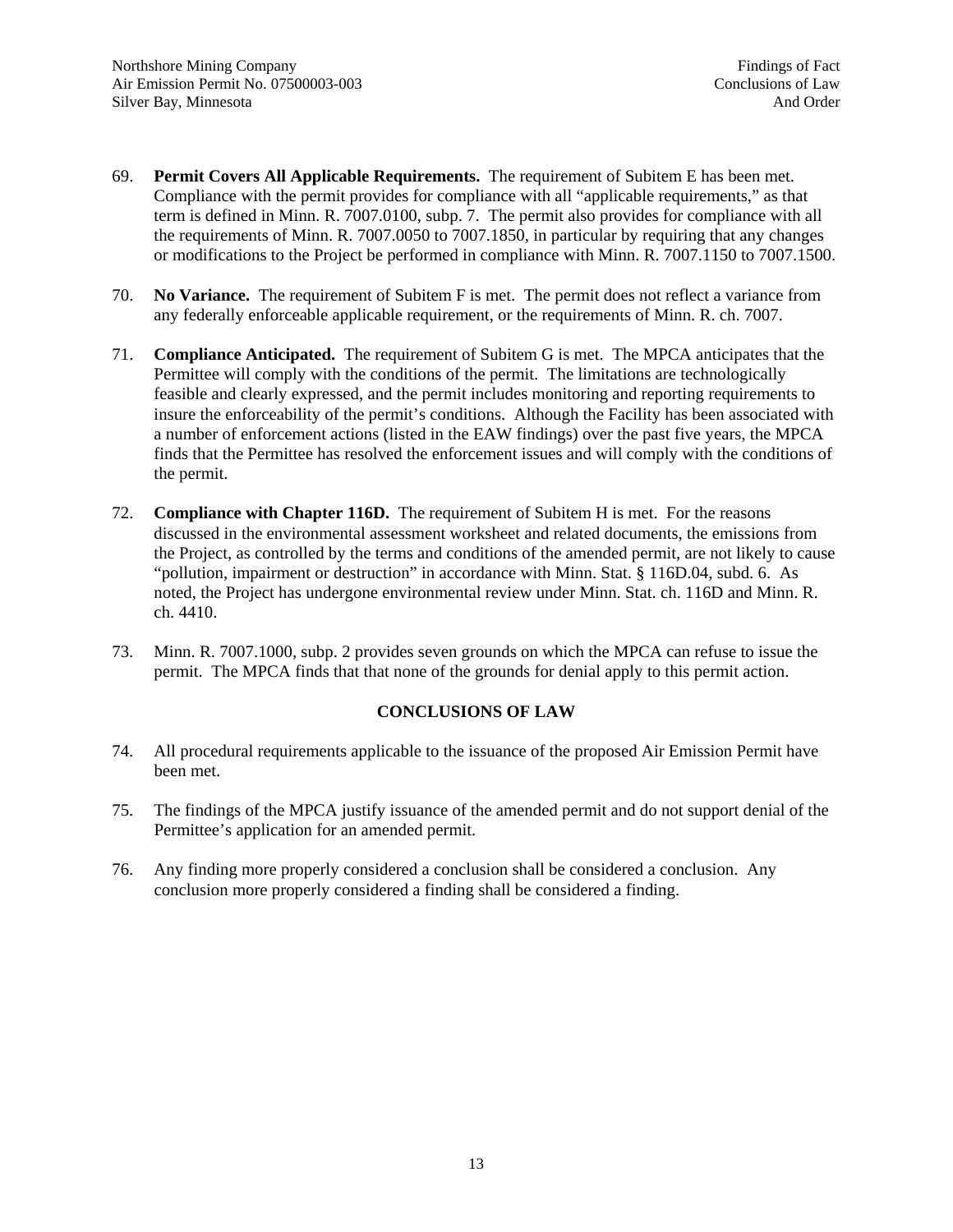# **ORDER**

The Minnesota Pollution Control Agency approves issuance of the attached amended Air Emission Permit No. 07500003-003 to Northshore Mining Company, Silver Bay Power Company, and Cleveland-Cliffs, Inc.

# **IT IS SO ORDERED**

 Commissioner Sheryl A. Corrigan Chair, Citizens' Board Minnesota Pollution Control Agency

Date

 $\overline{\phantom{a}}$  , and the contract of the contract of the contract of the contract of the contract of the contract of the contract of the contract of the contract of the contract of the contract of the contract of the contrac

 $\overline{\phantom{a}}$  , and the contract of the contract of the contract of the contract of the contract of the contract of the contract of the contract of the contract of the contract of the contract of the contract of the contrac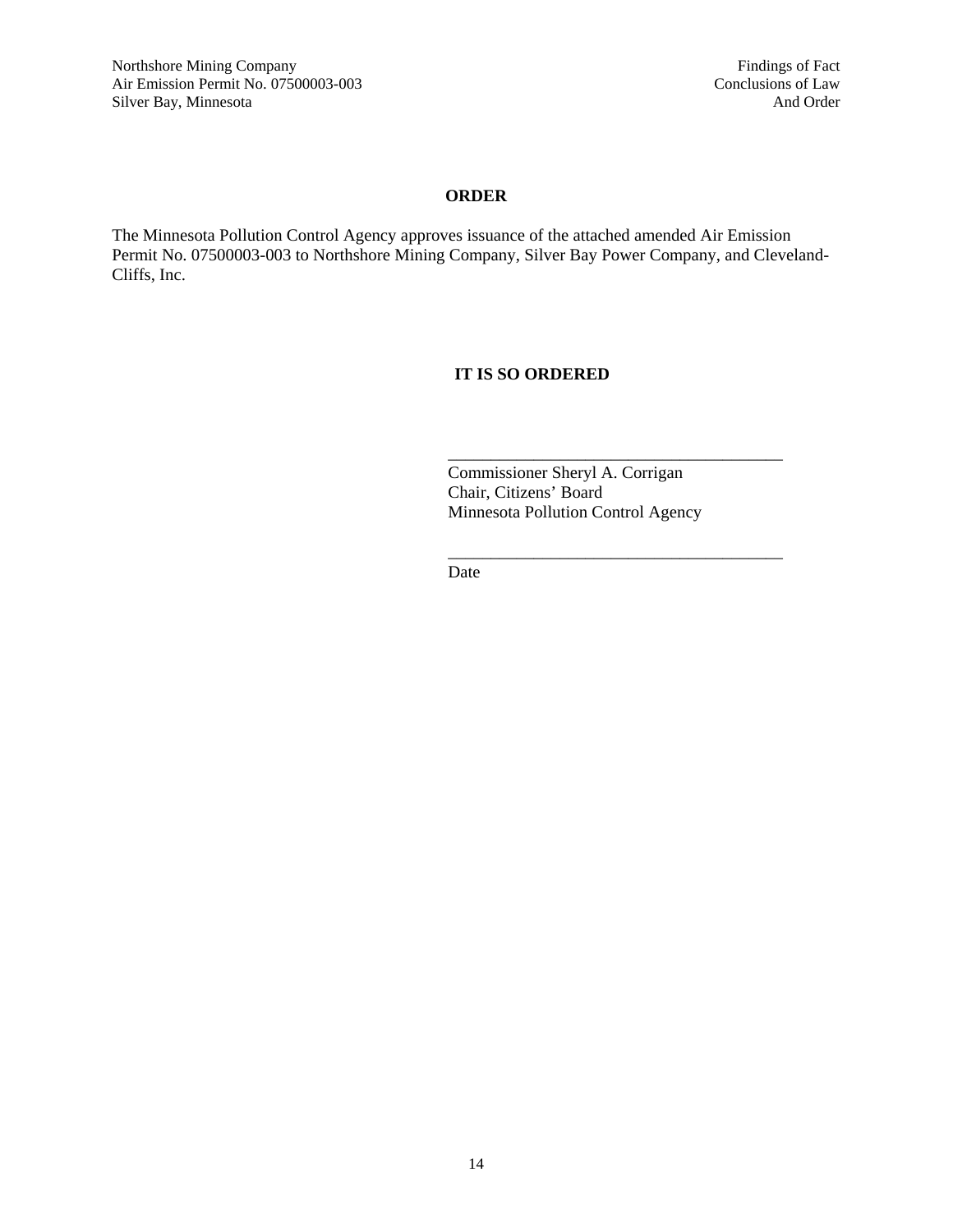# **ATTACHMENT 6**

#### **Minnesota Pollution Control Agency**

#### **Northshore Mining Company – Furnace 5 Reactivation Project**

# **Environmental Assessment Worksheet (EAW), National Pollutant Discharge Elimination and State Disposal System (NPDES/SDS) Permit No. MN0055301, and Air Emission Permit No. 07500003-003**

#### **RESPONSES TO COMMENTS ON THE EAW, NPDES/SDS PERMIT, AND AIR EMISSION PERMIT**

#### **1. Comments by Gary Zinter, Silver Bay, Minnesota. E-mail received May 24, 2005.**

**Comment 1-1:** The commenter supports the proposed project and believes that it will benefit the community.

**Response:** The comment is noted. Please note, that financial and economic factors are not considered when completing an EAW or in determining whether or not a project will have the potential for significant adverse environmental effects.

**Comment 1-2:** The commenter, as a former teacher, has relied on information from former Reserve Mining employees and has found them to be helpful and active within the community.

**Response:** The comment is noted.

**Comment 1-3:** The commenter believes that that Northshore Mining Company (NMC) will make every attempt to minimize the environmental impact of the proposed project.

**Response:** The comment is noted.

#### **2. Comments by the Lake County Board of Commissioners. Resolution received May 24, 2005.**

**Comment 2-1:** The comment letter is a resolution from the Lake County Board of Commissioners that states support for the proposed NMC – Furnace 5 Reactivation Project.

**Response:** The comment is noted.

**Comment 2-2:** The resolution asserts the belief that the proposed project will provide needed full-time jobs and additional tax revenue.

**Response:** The comment is noted. Please refer to the response for Comment 1-1.

**Comment 2-3:** The resolution further asserts that the additional emission control equipment will provide for the safety of the public and of the environment.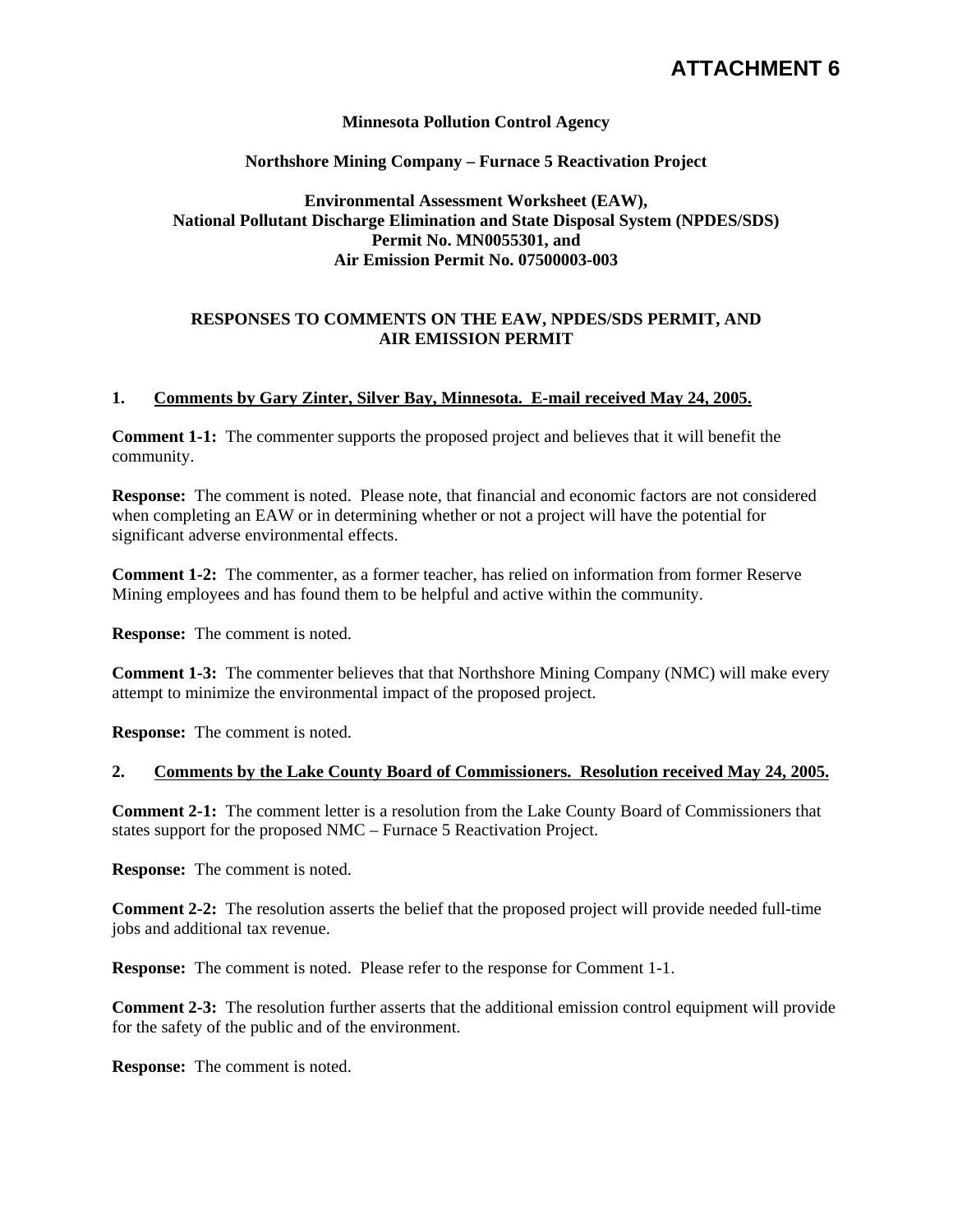# **3. Comments by A. Kent Shamblin, Beaver Bay, Minnesota. Letter received May 25, 2005.**

**Comment 3-1:** The commenter is concerned about the increase in release to the air of asbestos-like fibers.

**Response:** The Minnesota Pollution Control Agency (MPCA) has assessed potential fiber air emissions from NMC's taconite processing facility in Silver Bay, Minnesota, (Facility) and has found that although additional equipment will be in operation after implementation of the proposed project, fiber air emissions from the facility will decrease because existing multiclone control equipment will be replaced with fabric filters, which are more efficient at removing particulate matter (including fibers) from the exhaust before venting to the atmosphere. As a result, no net increases in fiber air emissions are anticipated. See also response to comment 64-8.

**Comment 3-2:** The commenter is also concerned about fibers in the effluent discharged from the Mile Post 7 wastewater treatment plant (WWTP) to the Beaver River and does not believe that the Minnesota Pollution Control Agency (MPCA) should raise the effluent fiber limit.

**Response:** An effluent fiber limit of one million total amphibole fibers per liter (MF/L) determined by the MPCA based on the implementation of Best Available Technology (BAT), was set in the Facility's NPDES/SDS Permit in the 1980s. It is important to emphasize that the limit was not a health-based or water quality-based limit; it was based on the application of similar treatment technology at drinking water plants located along the north shore of Lake Superior. The previous NPDES/SDS Permits contained a term that stated if this limit was being exceeded and the MPCA determined that the exceedences were not the result of failure by NMC to operate or maintain the treatment system according to the Facilities Operation requirements; the MPCA's determination was cause for modifying the effluent total amphibole fiber limit.

Over the years, the effluent limits for turbidity, suspended solids, and total amphibole fibers have been of great interest because the working assumption has been that keeping turbidity low will ensure a low fiber concentration in the discharged effluent. In actuality, though the treated effluent discharged to the Beaver River complies with the turbidity and total suspended solids limits and removes 99.9+ percent of the fibers, the discharge nevertheless has often exceeded the 1 MF/L effluent fiber limit. A comparison of turbidity and fiber trends within the basin indicates that although there is some general correlation, the two parameters do not strictly follow the same trends.

The fiber concentrations in the effluent tend to be variable: between January 2004 and March 2005 the effluent fiber concentrations ranged between <1 MF/L to >5 MF/L. NMC has contended that the current effluent fiber limit of 1 MF/L is unachievable. MPCA staff has reviewed actual performance data of the BAT installation. The MPCA staff determined that the BAT installation has been operated and maintained properly for the WWTP and determined that the treatment level of fibers in the effluent that could reasonably be achieved using the current BAT is 6.8 MF/L.

The Minnesota Department of Health (MDH) was consulted during the MPCA's review of this proposed project. The MDH has determined that the information available for risk of disease following ingestion of asbestos fibers is inconsistent and cannot be used for a quantitative risk assessment. A qualitative examination of the available evidence led to a MDH staff determination that the proposed increase in the effluent fiber limit and the proposed increased rate of discharge are unlikely to result in any health impacts to individuals' drinking water from Lake Superior. The MDH's letter to the MPCA is included with this document as Attachment A.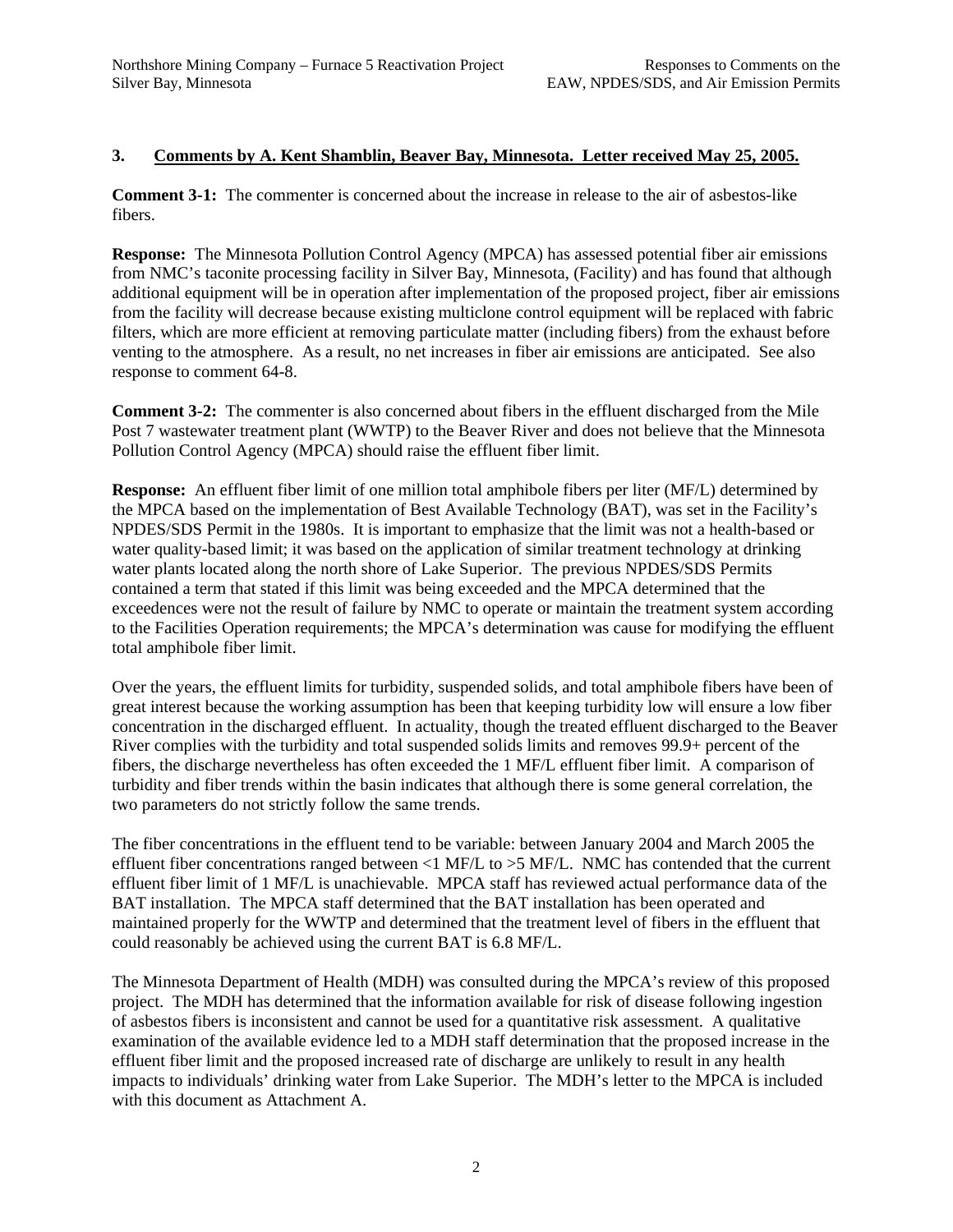# **4. Comments by the City of Hoyt Lakes. Resolution received May 26, 2005.**

**Comment 4-1:** The comment letter is a resolution from the City of Hoyt Lakes that states support for the proposed NMC – Furnace 5 Reactivation Project.

**Response:** The comment is noted.

**Comment 4-2:** The resolution encourages the MPCA to proceed with the permitting process in a reasonable, but expedited, manner.

**Response:** The comment is noted.

#### **5. Comments by the Two Harbors Area Chamber of Commerce. Resolution received May 26, 2005.**

**Comment 5-1:** The comment letter is a resolution signed by representatives of the Two Harbors Area Chamber of Commerce that states support for the proposed NMC – Furnace 5 Reactivation Project.

**Response:** The comment is noted.

**Comment 5-2:** The resolution asserts the belief that the proposed project will provide needed full-time jobs and additional tax revenue.

**Response:** The comment is noted. Please refer to the response for Comment 1-1.

# **6. Comments by Alan Goodman, Lake County Highway Department. Letter received May 26, 2005.**

**Comment 6-1:** The commenter voices support for the proposed NMC – Furnace 5 Reactivation Project.

**Response:** The comment is noted.

**Comment 6-2:** The commenter believes the project will benefit Lake County's road and bridge budget by bringing in additional tax revenue and will allow for improved efficiency and safety in movement of people, goods and services in Lake County.

**Response:** The comment is noted. Please refer to the response for Comment 1-1.

**Comment 6-3:** The commenter believes that air and water standards in Minnesota are higher than they are in other areas of the world where taconite production would move should this project not move forward.

**Response:** The comment is noted.

**Comment 6-4:** The commenter believes that the project will also improve NMC's economics, allowing for plant modernization and improved pollution control in the future.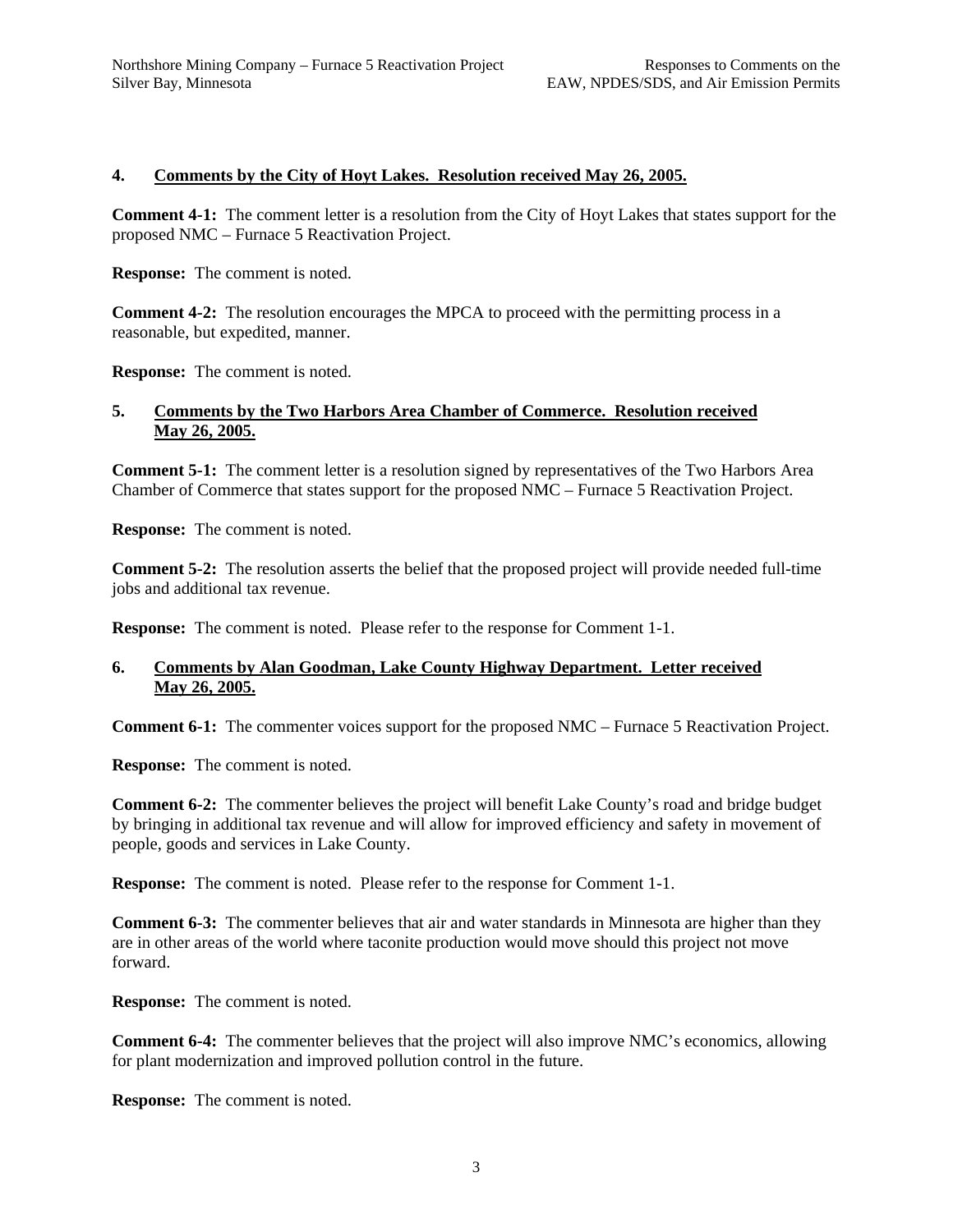# **7. Comments by Carol Brown, Two Harbors, Minnesota. E-mail received May 29, 2005.**

**Comment 7-1:** The commenter notes that the open house held by NMC on May 16, 2005, was interesting and that it was clear from this visit that employees were proud of working for the company.

**Response:** The comment is noted.

# **8. Comments by Roger A. Mattson, Duluth, Minnesota. Letter received May 31, 2005.**

**Comment 8-1:** The commenter believes that NMC is a stable and reliable company and that the additional jobs that will be created as a result of the proposed project are needed in the area.

**Response:** The comment is noted. Please refer to the response for Comment 1-1.

**Comment 8-2:** The commenter suggests that tailings may be put to better use as fill, used in concrete production and for filtering mercury. This would provide the NMC with additional revenue.

**Response:** The comment is noted. The coarse tailings are needed for construction and maintenance of the dams that are integral parts of the Mile Post 7 tailings basin and various tailings are also needed for construction of the new splitter dike inside the basin.

#### **9. Comments by Rachel Gischia, Two Harbors, Minnesota. Letter received June 3, 2005.**

**Comment 9-1:** The commenter attended NMC's open house and found it to be honest and informative. The commenter believes the additional jobs to be created as a result of the proposed project, and its indirect impact, would benefit the economy of northern Minnesota.

**Response:** The comment is noted. Please refer to the response for Comment 1-1.

**Comment 9-2:** The commenter notes that the company is installing best available control technology (BACT) for air pollution and believes that the benefits of the project outweigh any adverse environmental effects.

**Response:** The comment is noted. Please note only certain pieces of air pollution control equipment are scheduled to be upgraded with more efficient pollution control technologies.

#### **10. Comments by Paul and Lois Borg, Beaver Bay, Minnesota. Letter received June 3, 2005.**

**Comment 10-1:** The commenters are pleased with the proposed project and believe any improvement in the area's year-round economy is a positive move.

**Response:** The comment is noted. Please refer to the response for Comment 1-1.

**Comment 10-2:** The commenters are frustrated with black particles that they see on outdoor furniture, decks, deck railings, and inside the house. They associate them with the existing NMC taconite processing plant in Silver Bay. The commenters have found the particles in their dehumidifier and are concerned about the air they are breathing. They believe that more effective filters or scrubbers could reduce or eliminate this problem. They appeal to the MPCA to find a solution to this problem.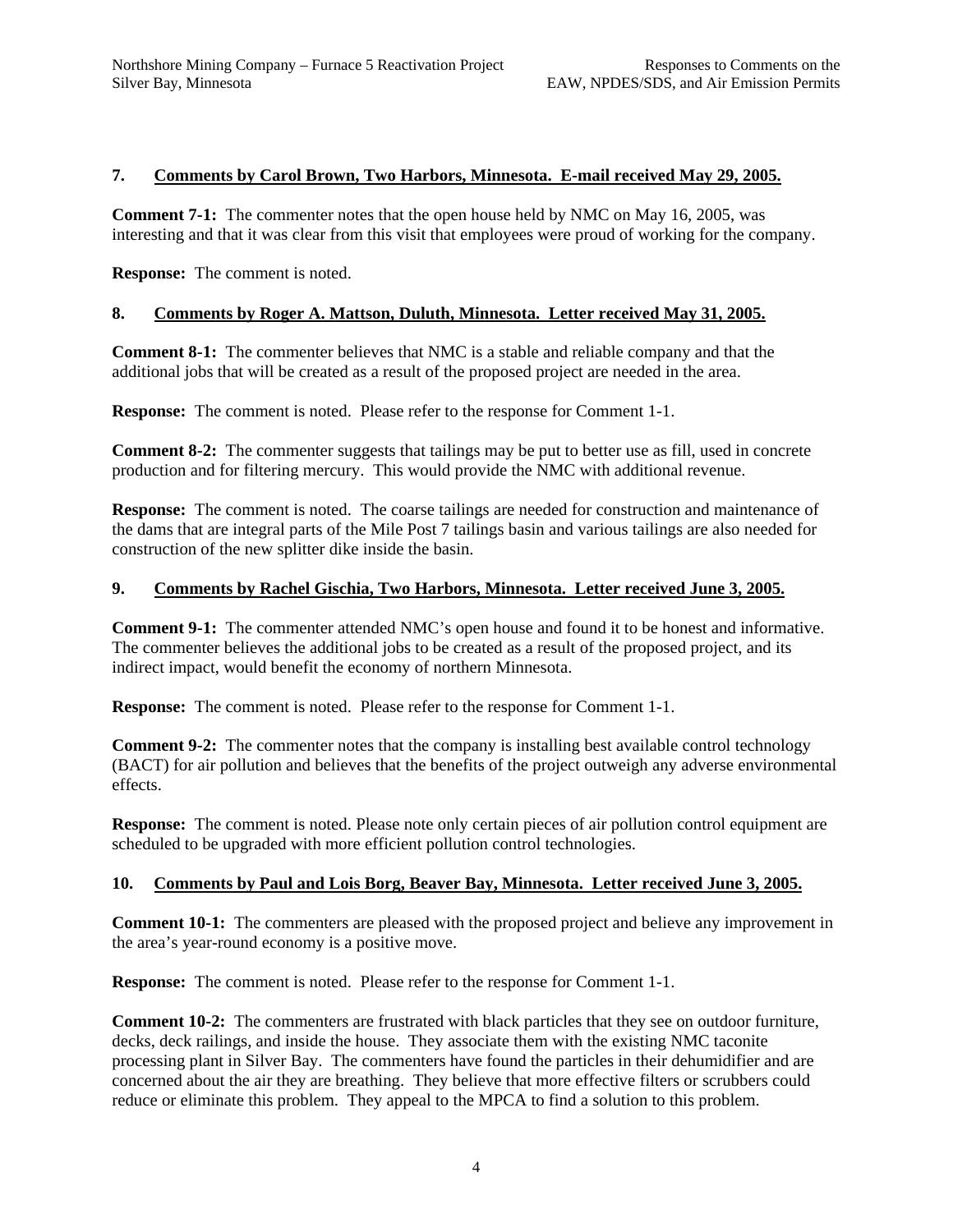**Response:** The MPCA has received similar comments from citizens in the past and agrees that the problem needs to be addressed. We believe that the problem stems, at least in part, from particulate matter (PM) emissions released from the taconite storage piles and other fugitive emissions sources located outdoors.

The modified Air Emission Permit requires an improved fugitive dust control plan. The modified Plan includes increased dust suppression activity and improved recordkeeping, which aims to better correlate comments received from citizens to activities occurring at the Facility. Lastly, the proposed project entails replacing some of the existing air pollution control equipment with more efficient pollution control equipment. This will result in a decrease in air emissions from the Facility emission units associated with the retrofitted controls. The responses to Comments 65-42 and 65-43 contain additional information about how past exceedences of PM emission limits have been considered and have resulted in specific conditions within the modified Air Emission Permit.

Citizens who wish to report dust or black particle incidents or file complaints to the MPCA are encouraged to contact Bob Beresford, the MPCA air quality compliance staff person assigned to the Silver Bay facility at (218) 723-4664.

# **11. Comments by The Lac Vieux Desert Band of Lake Superior Chippewa Indians. Letter received June 6, 2005.**

**Comment 11-1:** The commenters returned the Air Emission Permit and NPDES/SDS Permit public notices with a note stating that The Lac Vieux Desert Band of Lake Superior Chippewa Indians has no interest in the project.

**Response:** The comment is noted.

# **12. Comments by David Z. Skolasinski, Northshore Mining Company. Letter received by e-mail on June 6, 2005.**

**Comment 12-1:** NMC has no reason to believe that the proposed project would be the cause of any exceedence of the proposed effluent fiber limit at the discharge of the Mile Post 7 tailings basin.

**Response:** The comment is noted. The MPCA staff also believes it is reasonable to expect that fiber limit exceedences will not occur.

**Comment 12-2:** NMC disagrees with the use of the 95<sup>th</sup> percentile in the development of the effluent fiber limit determination and believes that the appropriate daily maximum fiber limit should be based on the 99<sup>th</sup> percentile, as originally proposed by MPCA staff. The subsequent use of the 95<sup>th</sup> percentile was solely a function of the MPCA staff's clearly stated unwillingness to propose an effluent number of 14.0 MF/L, which is the correct number when using the appropriate lognormal methodologies at the staff's previously determined "appropriate" 99<sup>th</sup> percentile.

**Response:** As background, the typical MPCA and EPA statistical procedures that are used in permit limit derivation involve fitting distributions to effluent data. The estimated upper percentiles of the distributions form the basis of the limits. In most cases, it is assumed that the effluent data fits a lognormal distribution. Typically, the  $95<sup>th</sup>$  percentile of the distribution is used to establish a monthly average limit and the  $99<sup>th</sup>$  percentile is used to establish a daily maximum limit.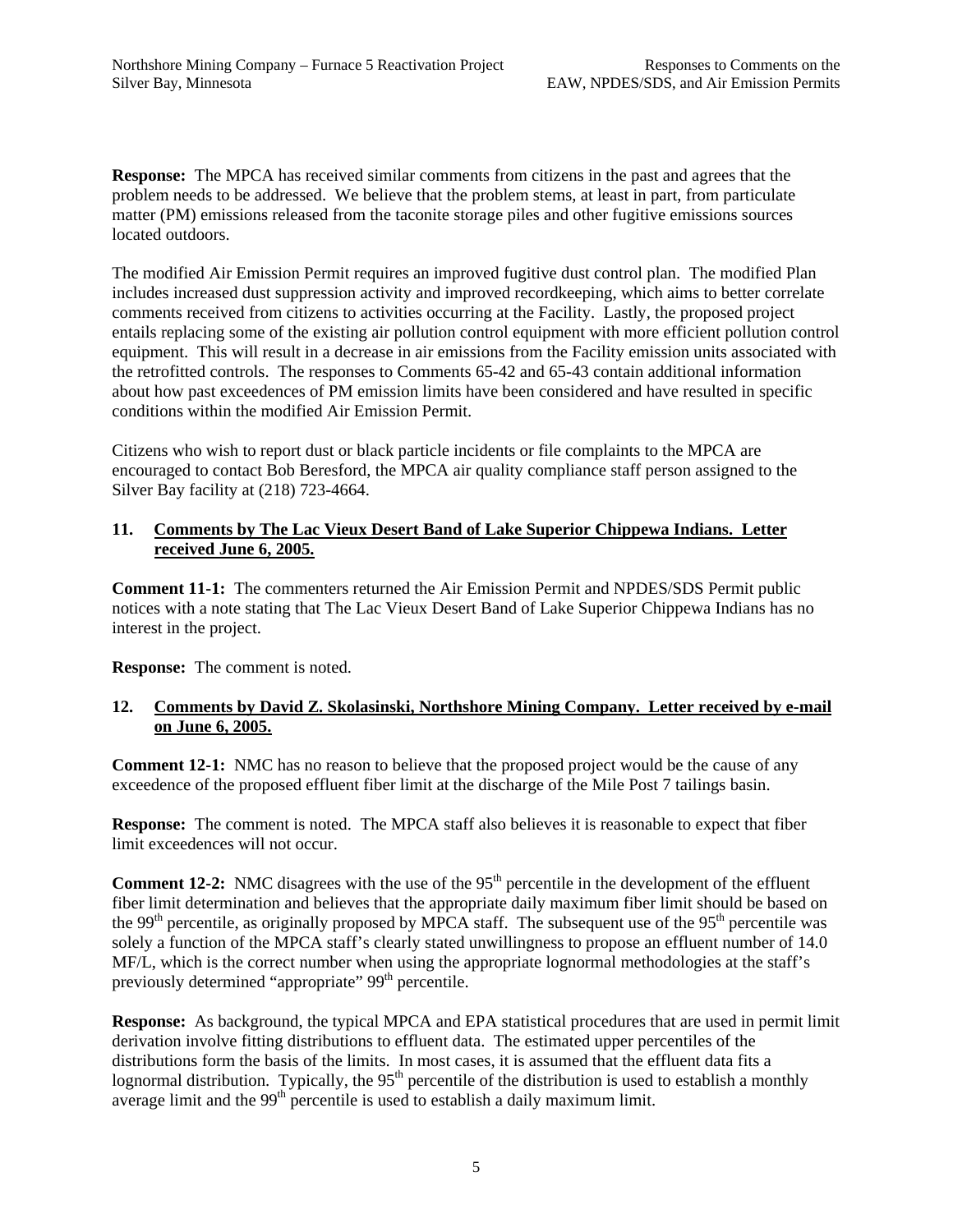The effluent limit for fibers at the Mile Post 7 tailings basin does not fall into the "typical" category. The reasons for looking at the fiber limit in a case-specific way are:

- 1) The treatment system at Mile Post 7 is unique compared to other treatment systems the MPCA evaluates. Most other treatment systems have much more in common regarding design and pollutants controlled.
- 2) Fibers are unique to this permit.
- 3) Fiber variability is extreme compared to what the MPCA usually observes for other, more common, wastewater treatment plant pollutants.
- 4) Fiber counts do not appear to have any correlation with other pollutants in the treated effluent, unlike other discharger situations.
- 5) A lognormal distribution is questionable in this instance.
- 6) The data set used to determine the limit is relatively small.

The original MPCA staff suggestion of using the  $99<sup>th</sup>$  percentile required the use of the percentile calculated from the original untransformed data (i.e.: no distribution assumption). Using the assumption of a lognormal data distribution substantially increases the variability. Consequently, the use of the 99<sup>th</sup> percentile based upon using the lognormal distribution assumption would establish an unreasonable high limit because the percentiles are substantially increased due to the enhanced variability. The assumption of lognormality has not been sufficiently supported to use it as the basis for an extremely high limit. At the same time, the lack of logmormality has not been sufficiently demonstrated either. Therefore, the use of the lognormal 95<sup>th</sup> percentile, which provides a value of 6.8 MF/L, is reasonable considering that the highest value in the original data set is 5.4 MF/L. In addition, if one was to use the effluent data and compute normal distribution confidence limits, the value of 6.8 MF/L would correspond to a 99.8 percent approximate upper confidence limit. In other words, it would be highly unlikely that the 6.8 MF/L value would ever be exceeded. The MPCA staff provides this information and explanation only to substantiate the use of the 6.8 MF/L effluent fiber limit, not to recommend using normal distribution based limits.

In summary, the MPCA staff is not rejecting the lognormal distribution assumption. Rather, in this situation, the MPCA staff is not using the lognormal distribution derived 99<sup>th</sup> percentile because of uncertainty about whether or not the conditions being estimated actually are lognormally distributed. Due to the uncertainty about the appropriate distributional assumptions, it is not scientifically appropriate to depend on the lognormal distribution assumption to develop an unreasonably high discharge limit relative to the effluent data used for these determinations. It should also be noted that the current NPDES/SDS Permit requires compliance with the fiber effluent limit for 95 percent of the samples collected. This again supports the use of the  $95<sup>th</sup>$  percentile in the revised fiber limit determination.

**Comment 12-3:** It is clear that the use of the 95<sup>th</sup> percentile cannot be sustained by reference to Appendix E of the U.S. Environmental Protection Agency's (USEPA's) Technical Support Document. Thus, where a daily maximum is the measure utilized, the  $99<sup>th</sup>$  percentile is indeed the appropriate level to be utilized.

**Response:** The current fiber sampling requirement consists of one bimonthly (i.e. once every two months) reading. The current sampling requirement provides at best an estimate of the bimonthly (e.g. two month) average. The USEPA *Technical Support Document For Water Quality-Based Toxics Control*, March 1991, page 110, states that a maximum daily permit limit should be based on a 99<sup>th</sup>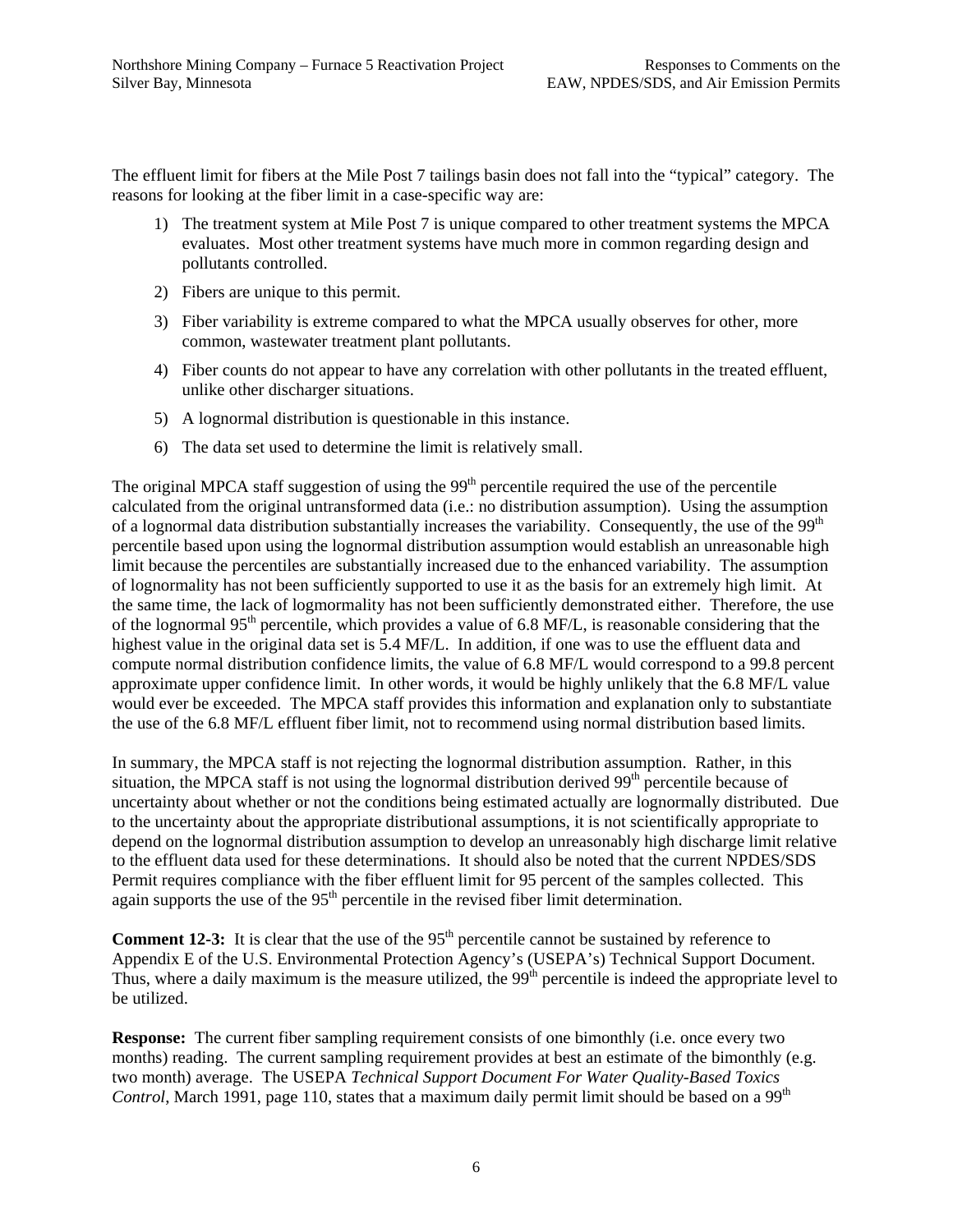percentile level and an average monthly permit limit should be based on a 95<sup>th</sup> percentile level. Thus, because the sampling is actually at best providing an estimate of the bimonthly average a 95<sup>th</sup> percentile value-based limit is more technically appropriate.

Furthermore, the USEPA document also states on page  $E-15$  that "In certain cases the  $95<sup>th</sup>$  percentile value may be allowable." Appropriate situations for using the 95<sup>th</sup> percentile would include instances where the dispersion (variability) within the data is substantial, such as when the standard deviation approximates the mean (i.e.: the ratio of the standard deviation to the mean is approximately 1.0). The standard deviation, variance and mean calculated from the original data values are approximately 1.69, 2.87 and 1.85, respectively. Considering that the standard deviation divided by the mean (1.69/1.85) equals approximately 0.91, the use of the  $95<sup>th</sup>$  percentile rather than the  $99<sup>th</sup>$  is further justified.

**Comment 12-4:** Using the 95<sup>th</sup> percentile, as the Agency staff now proposes, means that, even while the basin effluent is of acceptable quality, Northshore could expect one false positive per 20 samples, rather than one per 100 samples, which would be expected to result from the conventional  $99<sup>th</sup>$  percentile. Fairness dictates that a methodology not be employed that is expected to show a 5-fold increase in false positives.

**Response:** As background, a false positive means the effluent concentration exceeds the limit. The claim is made that MPCA staff's use of the 6.8 MF/L limit would yield a 0.05 false positive rate. Rather, if the past effluent data are used to estimate false positive likelihoods, the actual probability for a false positive would be substantially less than 0.01. A probability for a false positive of less than 0.01 is equivalent to basing the limit on the 99<sup>th</sup> percentile or greater when using the past effluent data. This provides further support that the proposed limit is technically justified and reasonable.

**Comment 12-5:** NMC believes that the effluent fiber data follows a lognormal distribution and consequently, the lognormal distribution should be utilized in the fiber limit determination process per USEPA documents. Positive proof is needed if lognormality is to be rejected.

**Response:** Please see the response to comment 12-2.

**Comment 12-6:** NMC requests that the appropriate methodologies be employed by MPCA staff in developing the modified daily maximum effluent fiber limit from the Mile Post 7 tailings basin. It is a matter of record that the establishment of the original 1 MF/L fiber effluent limit was not predicated on science. Let us not witness a repeat of that mistake.

**Response:** The MPCA staff has demonstrated that the appropriate methodologies have been employed in the development of the 6.8 MF/L limit. The limit is based on actual performance of BAT specifically at the Mile Post 7 WWTP. This limit was determined using good engineering judgment and sound statistical procedures, which were also reviewed and supported by USEPA Region 5 staff.

# **13. Comments by the City of Babbitt. Resolution received June 7, 2005.**

**Comment 13-1:** The comment letter is a resolution from the City of Babbitt that states support for the Northshore Mining – Furnace 5 project and urges the MPCA to expedite the process to the maximum extent possible.

**Response:** These comments are noted.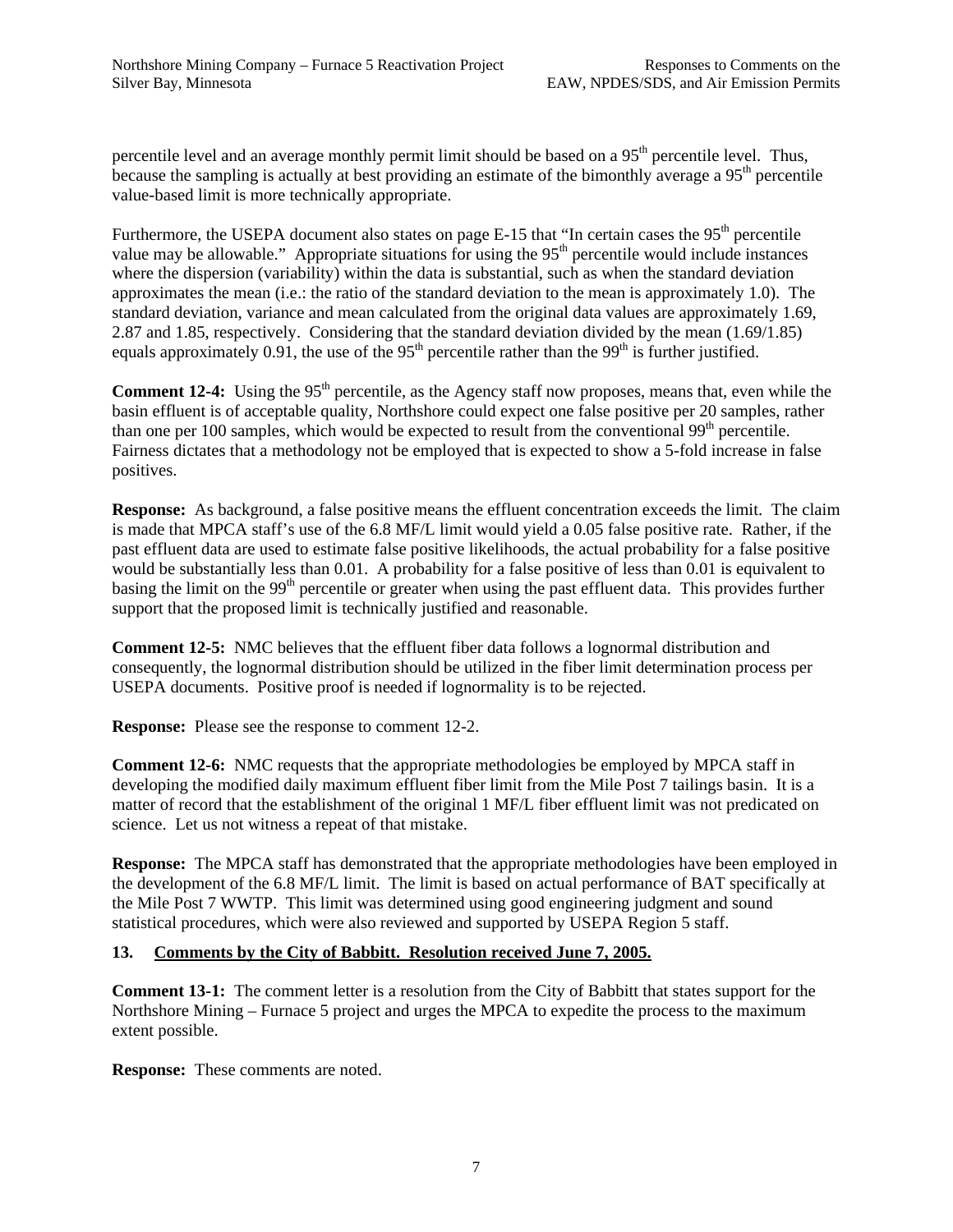# **14. Comments by Paul Deaner, Finland, Minnesota. Letter received June 10, 2005.**

**Comment 14-1:** The commenter is encouraged by NMC's steps to remove mercury-containing materials from its facility. The commenter believes that NMC should take this a step further and completely capture all mercury air emissions.

**Response:** There are no state or federal air standards for mercury emissions for the mining sector at this time. The commenter's desire that NMC install equipment to completely capture all mercury emissions will be forwarded to the company.

**Comment 14-2:** The commenter believes that the air quality within the concentrator and pelletizing buildings is poor and he has concerns about employees who ingest the PM released in those buildings. The commenter believes that NMC should use newer technologies that will better capture PM air emissions.

**Response:** The proposed project does entail upgrading some of the air pollution control equipment with more efficient pollution control equipment. This new equipment, though, will have no impact on indoor air quality. The question of whether or not the Facility complies with indoor air quality standards, though important, is outside of the MPCA's purview.

The role of the federal Mine Safety and Health Administration (MSHA) is to protect the safety and health of miners, which includes employees working at NMC's taconite processing plant in Silver Bay. The commenter may consider contacting MSHA, which is housed within the U.S. Department of Labor. More information can be found on their Web site at http://www.msha.gov/.

# **15. Comments by Lyle Northey, Two Harbors, Minnesota. E-mail received June 13, 2005.**

**Comment 15-1:** The commenter states his support for the project and believes that if the criteria and benchmarks for this project are met, that approval should be granted.

**Response:** The comment is noted.

# **16. Comments by the City of Silver Bay, Minnesota. Resolution received June 13, 2005.**

**Comment 16-1:** The comment letter is a resolution from the City of Silver Bay that states support for the proposed NMC – Furnace 5 Reactivation Project.

**Response:** The comment is noted.

# **17. Comments by Harold B. Leppink, Lake County Human Services. Letter received June 13, 2005.**

**Comment 17-1:** The commenter has considered airborne fiber emissions that will result from the proposed project and notes that fabric filter technologies to control these fibers will replace existing multiclone technology for the concentrator sections. The 1 MF/L effluent fiber limit is unattainable with BAT. The mercury in the effluent discharged to the Beaver River has averaged one half or less of the Great Lakes Initiative water quality standard of 1.3 nanograms per liter (ng/L). Lastly, the commenter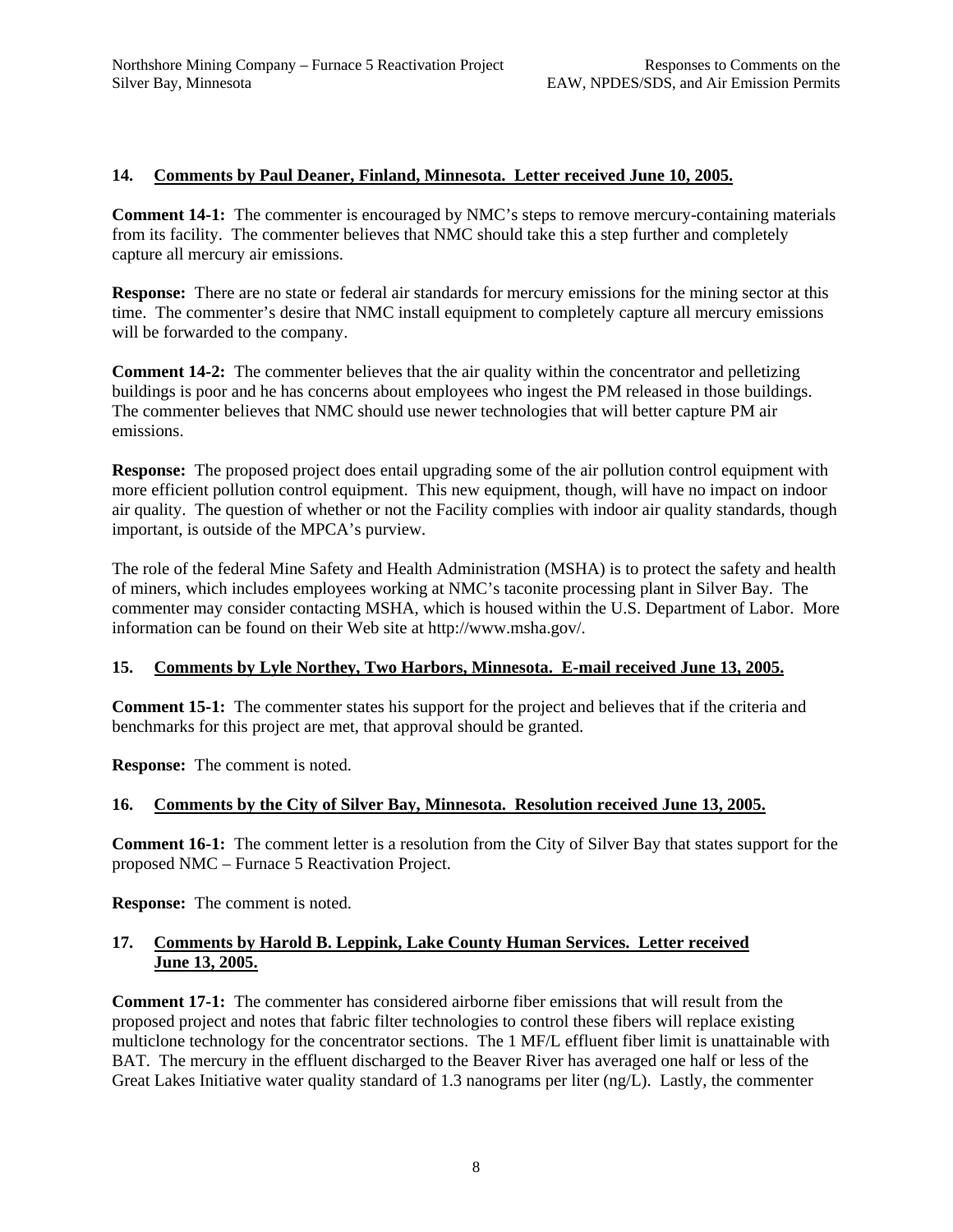has reviewed all other organic and inorganic elements in the discharges and believes that none pose a threat to either the environment or to public health. The commenter supports continued monitoring for these parameters in the future.

**Response:** These comments are noted. Air and water monitoring for fibers and quarterly water monitoring for mercury have been, and will continue to be, be required by the facility's Air Emission and NPDES/SDS Permits.

**Comment 17-2:** The commenter observes that during the facility's fifty years of operation, there has been a continuous concern for the environment and diligent monitoring and oversight by operators and permitting agencies and he expects those relationships to continue once the proposed project is operational.

**Response:** These comments are noted.

**Comment 17-3:** The commenter believes the EAW is adequate.

**Response:** The comment is noted.

# **18. Comments by Terry J. Wilkins, Metso Minerals. Facsimile letter received June 16, 2005.**

**Comment 18-1:** The commenter states his support of the proposed project.

**Response:** The comment is noted.

**Comment 18-2:** The commenter works for a heavy equipment manufacturer and NMC is one of his company's larger customers. The proposed project will stimulate business for his company and for many other businesses in the area and he urges approval of this project.

**Response:** These comments are noted. Please refer to the response for Comment 1-1.

# **19. Comments by Pat LeBlanc, Silver Bay, Minnesota. Letter received June 16, 2005.**

**Comment 19-1:** The commenter states his support of the proposed project.

**Response:** The comment is noted.

**Comment 19-2:** The commenter has lived in the area since 1955. The commenter believes that all of Minnesota's citizens will benefit from the proposed project and that there is no reason why the necessary permits should not be issued.

**Response:** These comments are noted.

# **20. Comments by Dale A. Hintsala, NORAMCO Engineering Corporation. E-mail received June 17, 2005.**

**Comment 20-1:** The commenter states that NORAMCO Engineering Corporation supports the proposed project.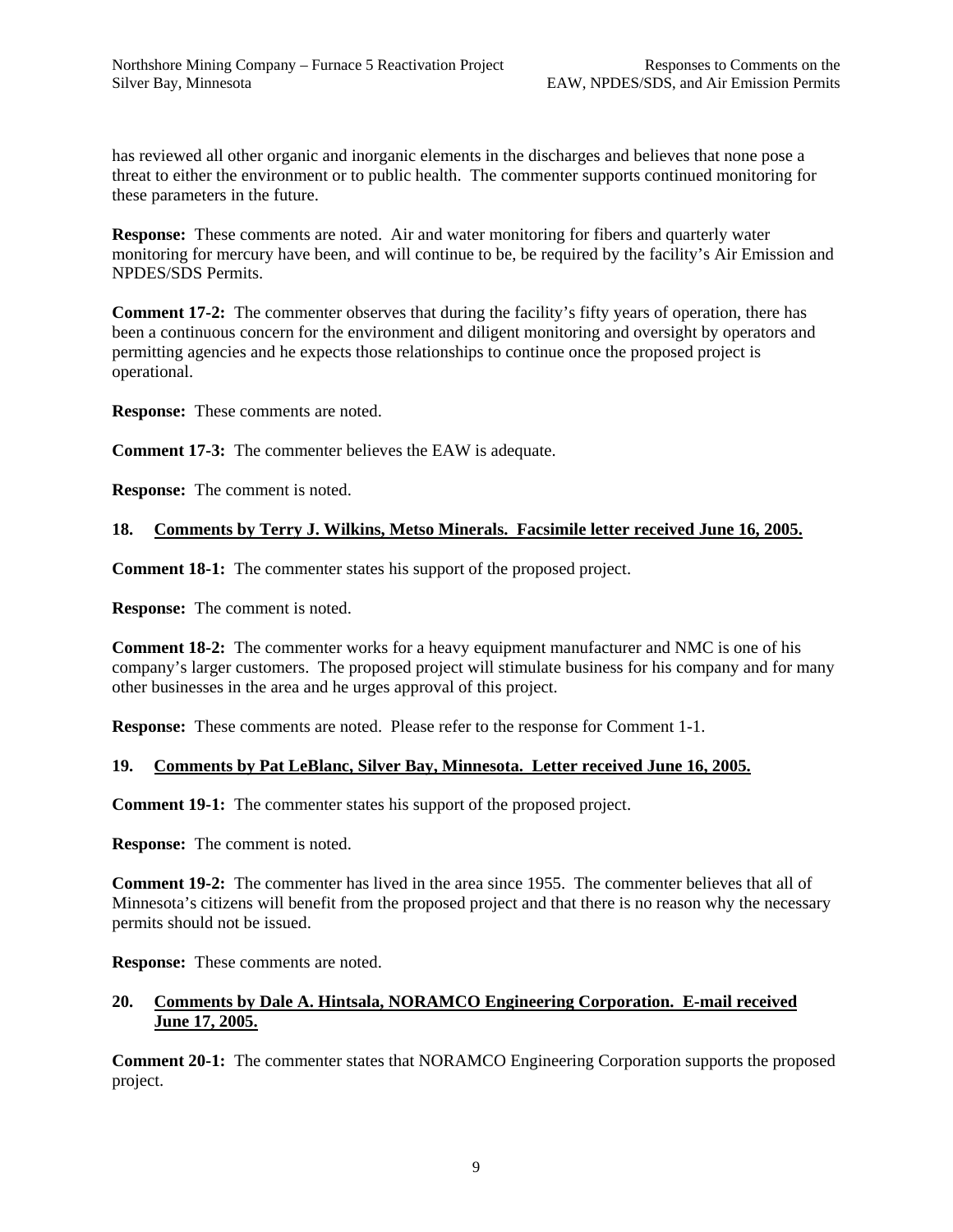**Response:** The comment is noted.

**Comment 20-2:** NORAMCO Engineering Corporation has provided design engineering services for projects resulting in process efficiencies for all Minnesota taconite producers and is pleased to endorse projects that positively impact the economy of northeastern Minnesota.

**Response:** The comment is noted. Please refer to the response for Comment 1-1.

**Comment 20-3:** NORAMCO Engineering Corporation strongly recommends issuance of permits needed to implement the proposed project.

**Response:** The comment is noted.

# **21. Comments by Len Ruska, Hibbing, Minnesota. E-mail received June 17, 2005.**

**Comment 21-1:** The commenter supports the proposed project and believes it will help continue to stimulate the economy in northeastern Minnesota.

**Response:** The comment is noted. Please refer to the response for Comment 1-1.

**Comment 21-2:** The commenter believes that adequate environmental controls are in place to ensure degradation of air and water will not occur.

**Response:** The comment is noted.

# **22. Comments by Jim Giles, Door Service, Incorporated. E-mail received June 17, 2005.**

**Comment 22-1:** The commenter states his support for the proposed project.

**Response:** The comment is noted.

**Comment 22-2:** The commenter is a business owner in northeastern Minnesota serving the needs of the mining industry. It is his opinion that an increase in production from the proposed project would have a minimal impact on the public's safety, due to the strict pollution control standards in place today.

**Response:** The comment is noted.

**Comment 22-3:** The commenter notes that the proposed project would have a significant impact on the local economy and believes that the MPCA must support the proposed project.

**Response:** The comment is noted. Please refer to the response for Comment 1-1.

# **23. Comments by Wade LeBlanc, Silver Bay, Minnesota. Letter received June 17, 2005.**

**Comment 23-1:** The commenter states his support of the proposed project.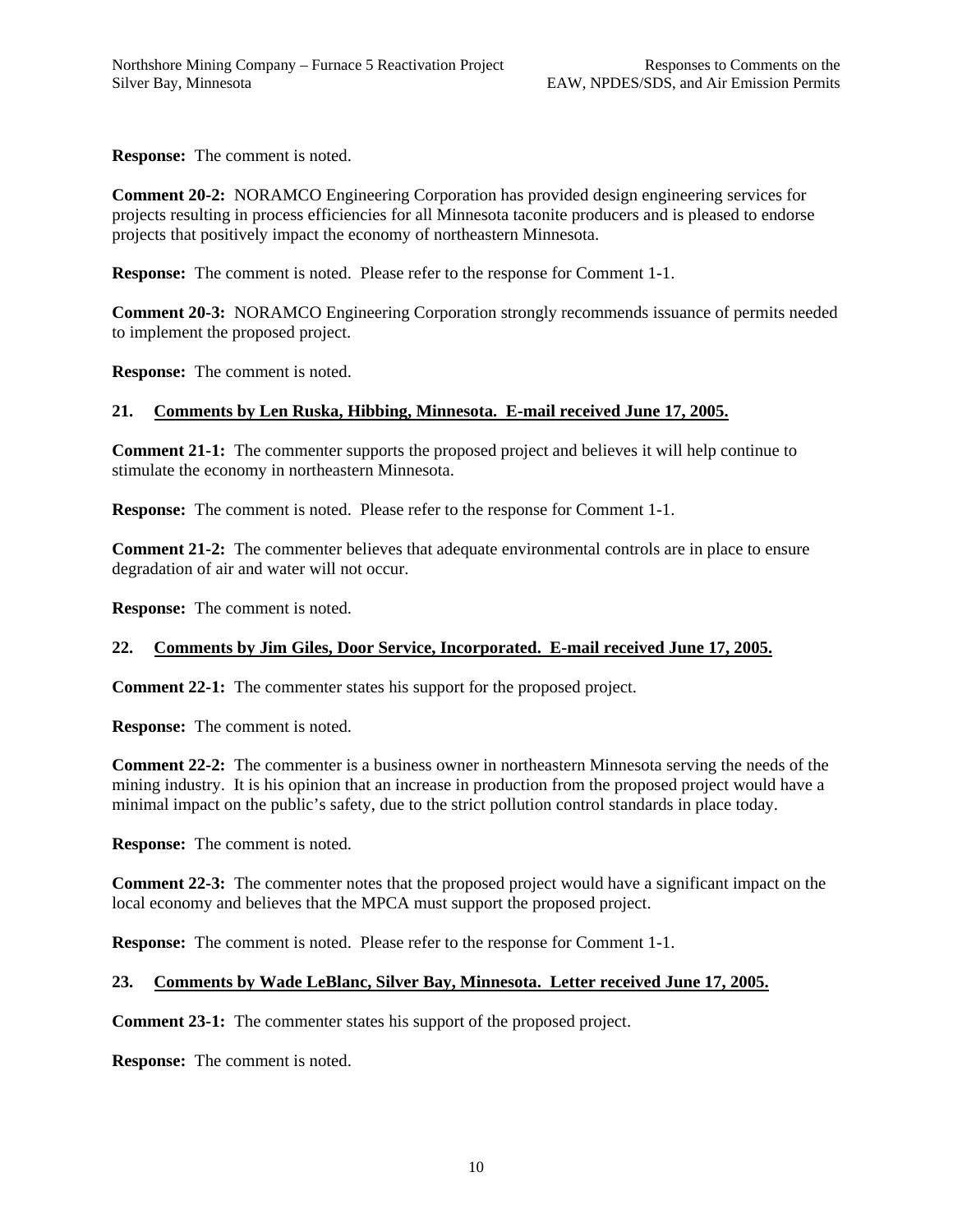**Comment 23-2:** The commenter has lived in the area his entire life and has an interest in the health and welfare of his family. The commenter does not believe that the proposed project will pose a threat to human health.

**Response:** These comments are noted.

# **24. Comments by Wade LeBlanc, Silver Bay, Minnesota. Letter received June 17, 2005.**

**Comment 24-1:** The commenter states his support of the proposed project.

**Response:** The comment is noted.

**Comment 24-2:** The commenter believes that as long as NMC is abiding by its Air Emission and NPDES/SDS Permits, there should be no air or water degradation attributable to the proposed project.

**Response:** The comment is noted.

**Comment 24-3:** The commenter believes that NMC has gone above and beyond expectations regarding mercury. The commenter notes that the company sponsored a community program designed to recycle mercury-containing household waste and wonders what would happen to such waste if the company hadn't sponsored the program.

**Response:** These comments are noted.

**Comment 24-4:** The commenter believes the project will provide economic benefit for almost all areas of Minnesota and urges the MPCA to grant the permits necessary to allow implementation of the proposed project.

**Response:** The comment is noted. Please refer to the response for Comment 1-1.

# **25. Comments by Mark LeBlanc, Silver Bay, Minnesota. Letter received June 17, 2005.**

**Comment 25-1:** The commenter states his support of the proposed project.

**Response:** The comment is noted.

**Comment 25-2:** The commenter has lived in the area his entire life and has an interest in the health and welfare of his family. The commenter does not believe that the proposed project will pose a threat to human health.

**Response:** These comments are noted.

**Comment 25-3:** The commenter notes that NMC has recycled approximately 700 pounds of mercury that may have caused environmental degradation had it not been recycled. The reactivation of Furnace 5 would result in an annual release of up to 1.5 pounds of additional mercury. The commenter notes that the amount of mercury recycled at the plant in the past equates to up to 700 years of operating the Furnace 5 pelletizing furnace.

**Response:** These comments are noted.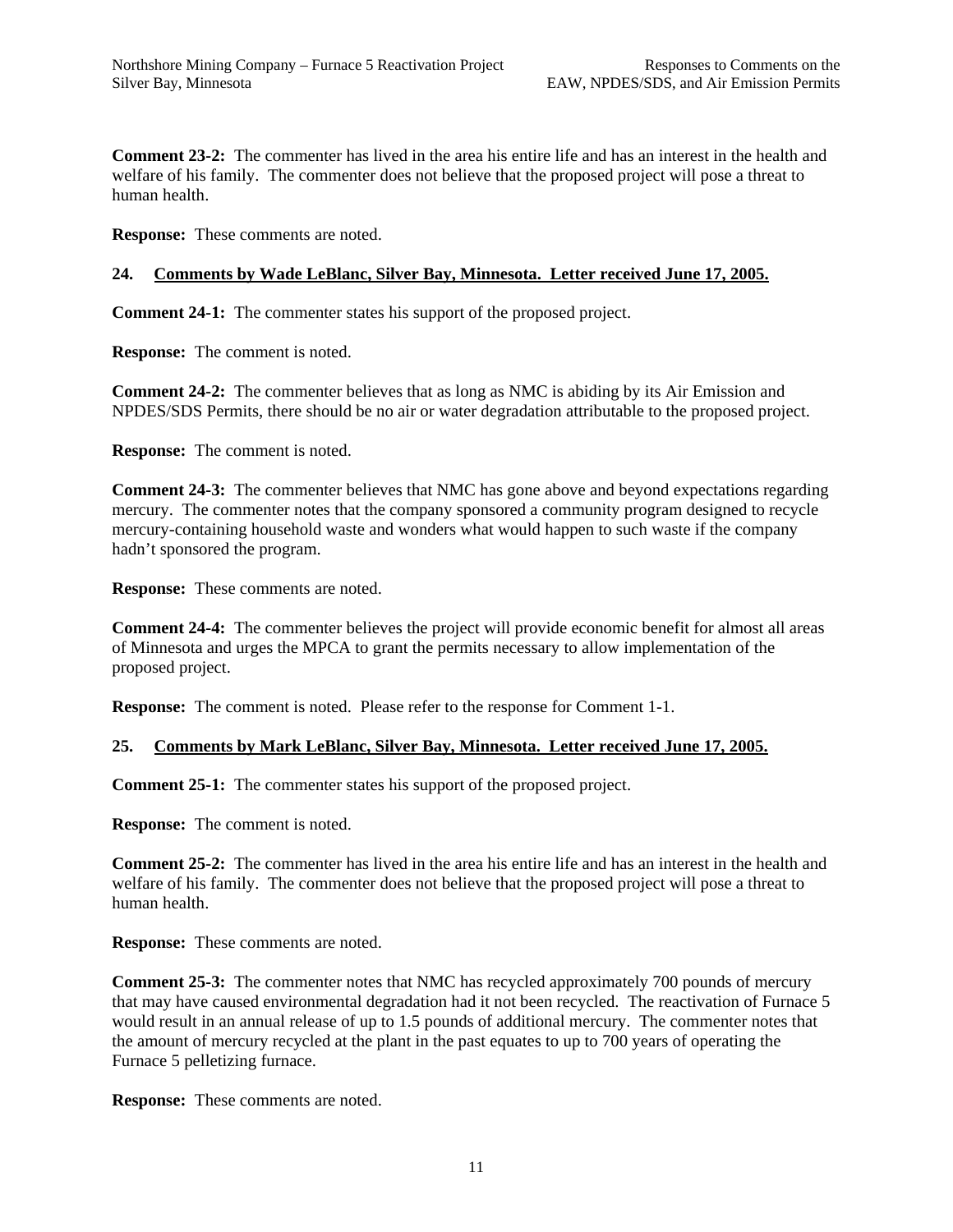# **26. Comments by Todd Borden, Tower, Minnesota. E-mail received June 17, 2005.**

**Comment 26-1:** The commenter was born in northeastern Minnesota and currently lives in Tower, Minnesota. The commenter believes a balance must exist between employment opportunities and environmental stewardship and feels that Minnesota must keep its mining resource viable.

**Response:** These comments are noted.

**Comment 26-2:** The commenter notes that NMC will be applying BAT for the Mile Post 7 WWTP and will be investing in higher efficiency control equipment to decrease air emissions. The commenter does not believe the effluent discharge to the Beaver River is a concern. The commenter notes the company's efforts to mitigate environmental impacts and feels they're doing what they can.

**Response:** These comments are noted. It should be clarified that only certain pieces of air pollution control equipment are scheduled to be upgraded with more efficient pollution control technologies. The proposed project will result in a decrease in fiber air emissions, but will result in an increase in air emissions for other pollutants.

**Comment 26-3:** The commenter has worked for various mining companies in northeastern Minnesota in the past and he does not believe any argument would convince him that potential risks outweigh the benefit of jobs created by mining activity.

**Response:** The comment is noted. Please refer to the response for Comment 1-1.

**Comment 26-4:** The commenter urges the MPCA to issue necessary permits to allow the company to implement the proposed project.

**Response:** The comment is noted.

# **27. Comments by Louise Thureen, Lake Superior School District Board of Education. E-mail received June 19, 2005.**

**Comment 27-1:** The commenter is a member of the Lake Superior School District Board of Education and though she cannot speak for the full Board, she is personally in full support of the proposed project.

**Response:** The comment is noted.

**Comment 27-2:** The commenter believes that the proposed project is very important to the area because it will create much-needed jobs, which would bring new families to the area and students to the declining student population in the district, and would also increase state and local economies.

**Response:** These comments are noted. Please refer to the response for Comment 1-1.

**Comment 27-3:** The commenter believes that the MPCA will proceed with proper oversight in matters related to any pollution that would occur and with recommending appropriate mitigation, if necessary.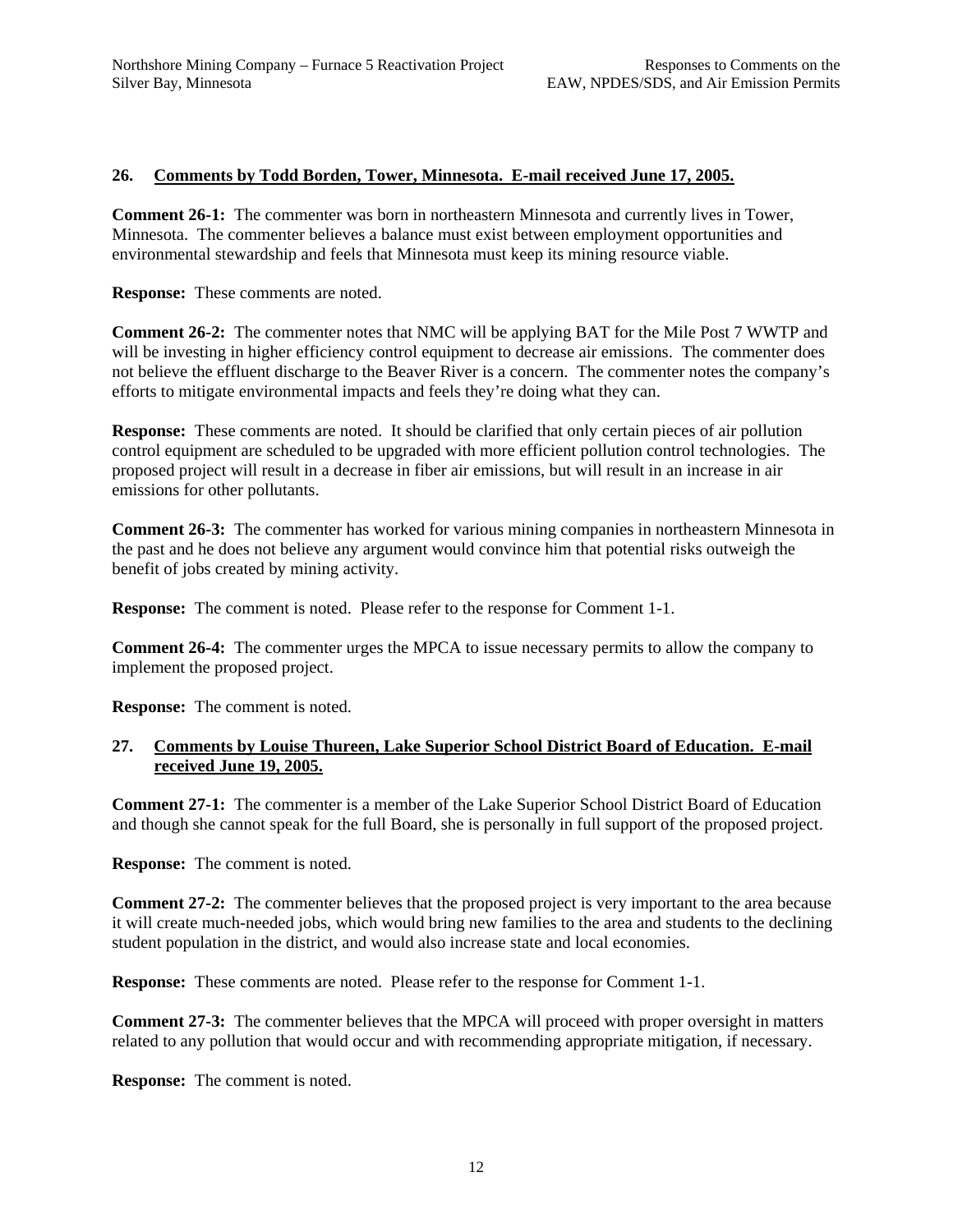# **28. Comments by Jeffrey J. Biondi, United Refractories, Incorporated. Facsimile letter received June 20, 2005.**

**Comment 28-1:** The commenter believes that the proposed project will create needed jobs and boost state and local economies.

**Response:** The comment is noted. Please refer to the response for Comment 1-1.

**Comment 28-2:** The commenter notes that NMC has committed to upgrading environmental controls, water treatment and air emissions and that the Air Risk Analysis has concluded that the limits in the proposed permits are acceptable.

**Response:** These comments are noted. Please note, only certain pieces of air pollution control equipment are scheduled to be upgraded with more efficient pollution control technologies. The proposed project will result in a decrease in fiber air emissions, but will result in an increase in air emissions for other pollutants (see Item 23 of the EAW for more information). The Mile Post 7 WWTP will not be enhancing its water treatment system; rather, it will be expanding its capacity to treat a greater volume of water in an effort to reduce the levels of water within the Mile Post 7 tailings basin. Lastly, the EAW states that the Air Risk Analysis concludes that the proposed project is not expected to pose unacceptable risks to the general public from the chemicals and exposure pathways assessed. In light of the Air Risk Analysis results, the MPCA staff believes that the proposed permit limits will result in air emissions that meet air quality standards.

# **29. Comments by Michael P. Mlinar, Hibbing Taconite Company. Letter received June 20, 2005.**

**Comment 29-1:** The commenter believes that the proposed project will benefit state and local economies.

**Response:** The comment is noted. Please refer to the response for Comment 1-1.

**Comment 29-2:** The commenter acknowledges that consideration of environmental impacts is very important and he believes that Cleveland-Cliffs, Inc., has done a thorough engineering analysis of potential water, air and other impacts. The commenter indicates that the study has shown that there will be no significant deterioration to any areas and notes that the plant's air emissions will decrease because new state-of-the-art air emission control systems will be installed as a part of the project proposal

**Response:** Please refer to the response given for Comment 28-2.

# **30. Comments by Art Lind, Hibbing, Minnesota. Letter received June 20, 2005.**

**Comment 30-1:** The commenter believes the proposed project is a good project which will have minimal, if any, detrimental effects to air and water. The commenter states that the environmental controls are state-of-the-art for both air and water quality.

**Response:** Please refer to the response for Comment 28-2.

**Comment 30-2:** The commenter believes that the proposed project will create needed jobs and boost state and local economies.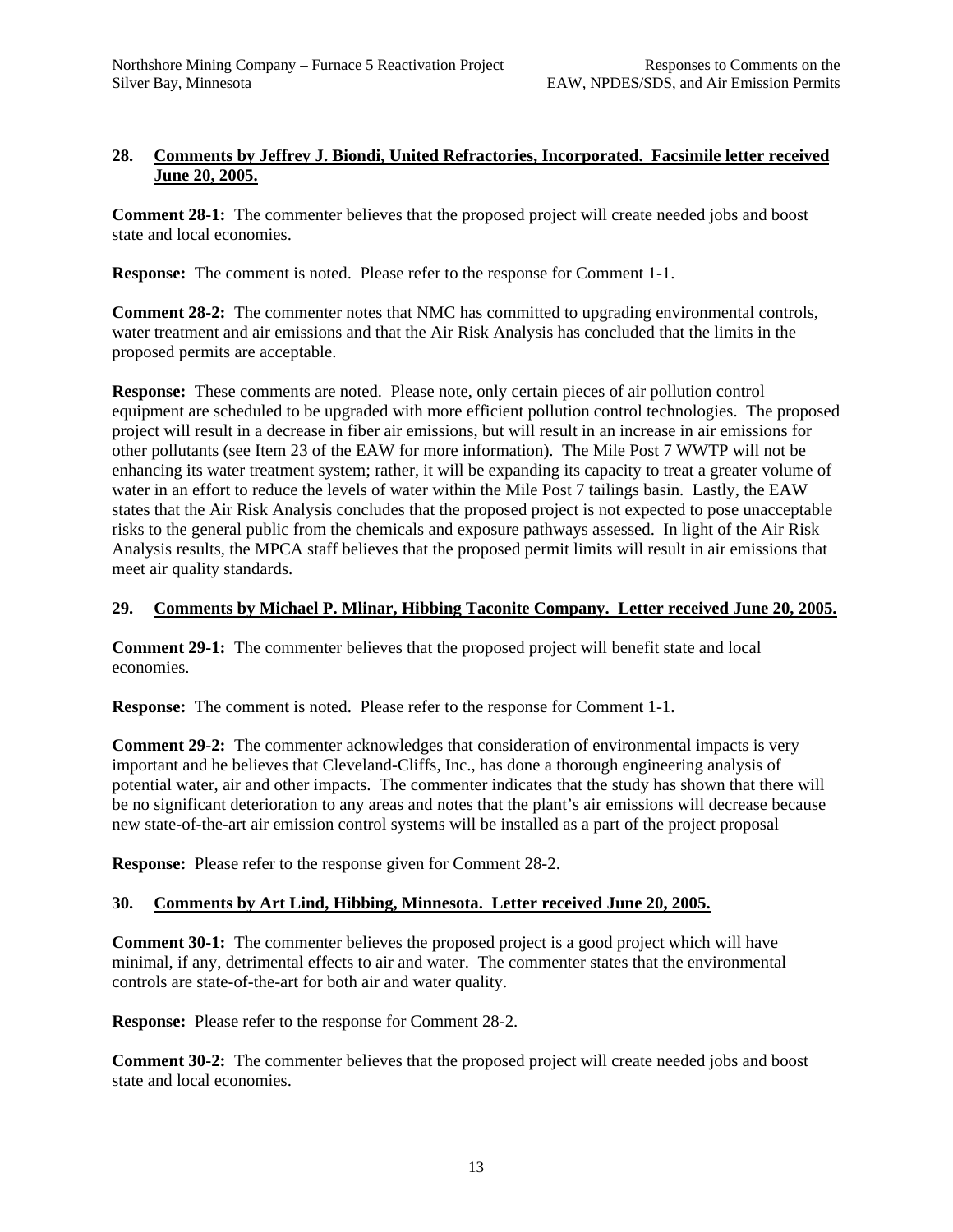**Response:** The comment is noted. Please refer to the response for Comment 1-1.

**Comment 30-3:** The commenter believes that MPCA staff, at a recent public meeting in Hoyt Lakes, Minnesota, for the proposed Mesabi Nugget project, confirmed some of the findings that most of our air and water pollution comes from outside Minnesota.

**Response:** The MPCA's comments relative to this issue were in regard to mercury pollution only. Approximately 90 percent of the mercury present in Minnesota's surface waters has been carried in the form of air pollution created outside the state. The mercury is then deposited into Minnesota's lakes and streams. About 10 percent of the mercury found in Minnesota's surface waters originated from within the state.

**Comment 30-4:** The commenter notes that products we use every day are mined or manufactured and that Minnesota's mining companies operate in a cleaner and safer way than anywhere else in the world. The commenter is in full support of the project.

**Response:** These comments are noted.

# **31. Comments by Elanne Palcich, Chisolm, Minnesota. Letter received June 20, 2005.**

**Comment 31-1:** The commenter expresses surprise that the project proposal is moving forward despite knowledge of the damaging effects of acid rain and mercury pollution.

**Response:** The MPCA's purpose is to protect Minnesota's environment through monitoring environmental quality and enforcing environmental regulations. The proposed facility will comply with all federal and state air regulations for nitrogen oxides ( $NO<sub>x</sub>$ ) and sulfur dioxide ( $SO<sub>2</sub>$ ), which are precursors to acid rain. In addition, the air modeling indicates that nitrogen and sulfur deposition will be below thresholds established by the Federal Land Managers (FLM) – the U.S. Forest Service (USFS), the National Park Service (NPS) and U.S. Fish and Wildlife Service. Therefore, it is unlikely that deleterious impacts from acid deposition resulting from the proposed project will occur to the two wilderness areas and two national parks nearest the taconite processing facility in Silver Bay.

There are no state or federal air standards for mercury emissions for the mining sector at this time. Please refer to the response for Comment 56-27 for more information on the MPCA's plan for statewide mercury reduction.

**Comment 31-2:** The commenter wonders about the health risks of employees who will be working within the taconite processing plant.

**Response:** Please refer to the response given to Comment 14-2.

**Comment 31-3:** The commenter believes that the environmental impacts from the proposed project will outweigh the economic benefits and that any tax revenue will be used in mitigating environmental damage caused by the project.

**Response:** The comment is noted.

**Comment 31-4:** The commenter expresses dismay that the state legislature would circumvent procedures that were established by the legislature to create a healthy living environment in Minnesota.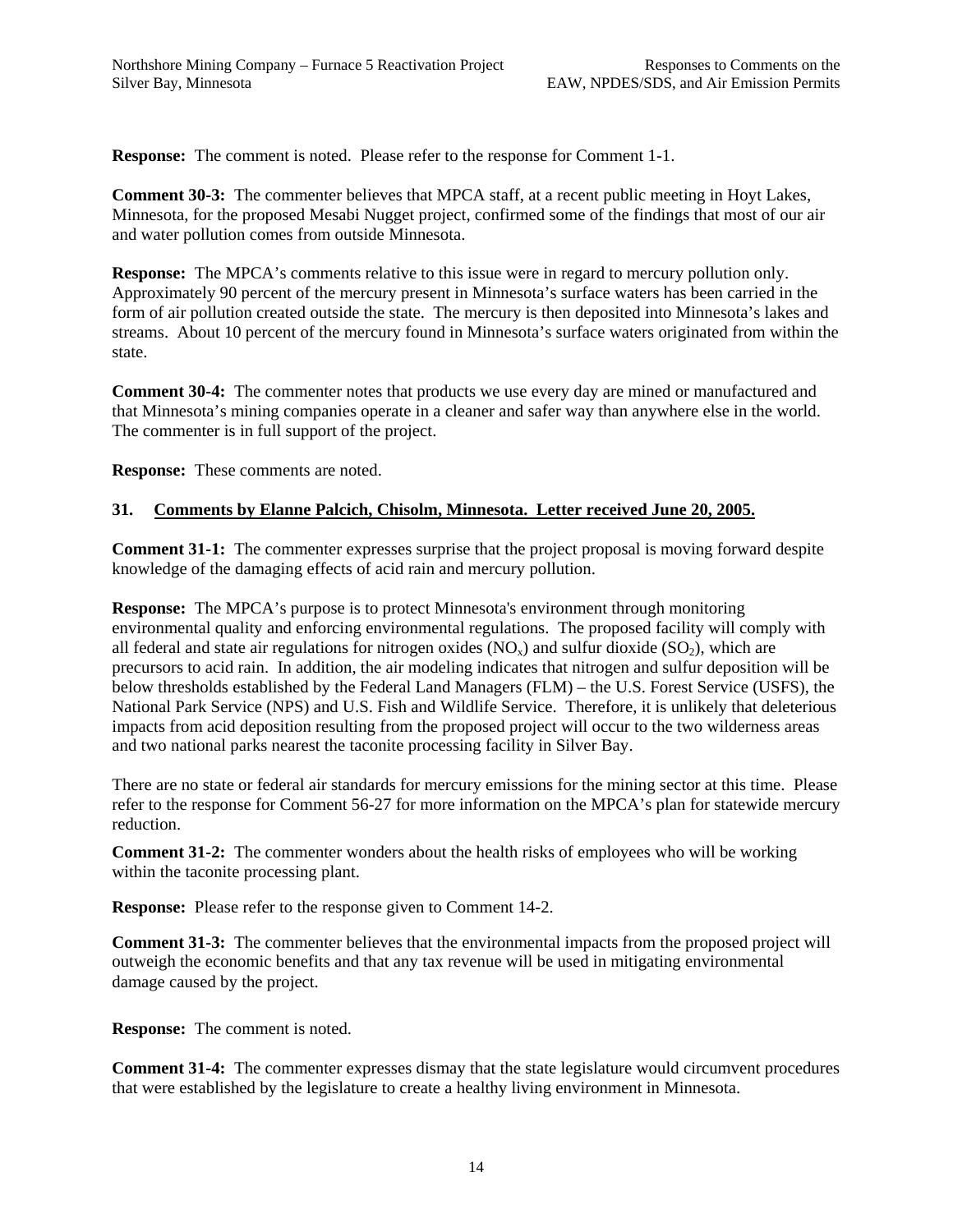**Response:** The MPCA believes that the commenter is referring to the proposed Mesabi Nugget project, where the state legislature waived environmental review for that project. The NMC – Furnace 5 Reactivation Project has not been waived from environmental review and an EAW for this project proposal was placed on public notice from May 23, 2005, to June 22, 2005. This commenter's letter is being considered in regard to this proposed NMC – Furnace 5 Reactivation Project.

**Comment 31-5:** The commenter notes that the north shore of Lake Superior contains some of the most scenic tourist areas in the state, including the Boundary Water Canoe Area Wilderness (BWCAW), and notes that we must balance the value of the proposed project with the intrinsic value of these scenic areas.

**Response:** Please refer to the response to Comment 56-28 for more information on the project's potential to cause impacts to scenic areas near the Silver Bay plant.

**Comment 31-6:** The commenter feels that a new iron nugget industry in Minnesota should be constructed with new equipment that has BACT and recommends that the proposed project be dropped.

**Response:** The comment is noted. Though the proposed NMC – Furnace 5 Reactivation Project is not newly constructed, the equipment to be reactivated will employ BACT.

**Comment 31-7:** The commenter believes we should consider the welfare of future generations and their need for a clean environment and support jobs that do not contribute to chronic health problems.

**Response:** The comment is noted.

# **32. Comments by Roger Kaspari, P&H MinePro Services. Facsimile letter received June 20, 2005.**

**Comment 32-1:** The commenter believes that NMC has done a great job keeping the environment clean and believes monitoring of the Silver Bay taconite processing facility will continue.

**Response:** The comment is noted.

**Comment 32-2:** The commenter notes that the project will bring in temporary and permanent jobs to the community.

**Response:** The comment is noted. Please refer to the response for Comment 1-1.

**Comment 32-3:** The commenter urges the MPCA to issue the permits required to implement the proposed project.

**Response:** The comment is noted.

# **33. Comments by Chuck Williams, Duluth, Minnesota. Letter received June 20, 2005.**

**Comment 33-1:** The commenter was employed by NMC for a long period of time. The commenter notes the amount of time and effort needed to start Furnaces 11 and 12. The commenter was also a member of a group that planned the restart of Furnaces 5 and 6 in 1984. Furnace 5 was never restarted and the commenter believes it is time for this to happen. The commenter notes that a significant amount of time, situational changes and more stringent environmental requirements have taken place since that first planning effort in the mid-80s.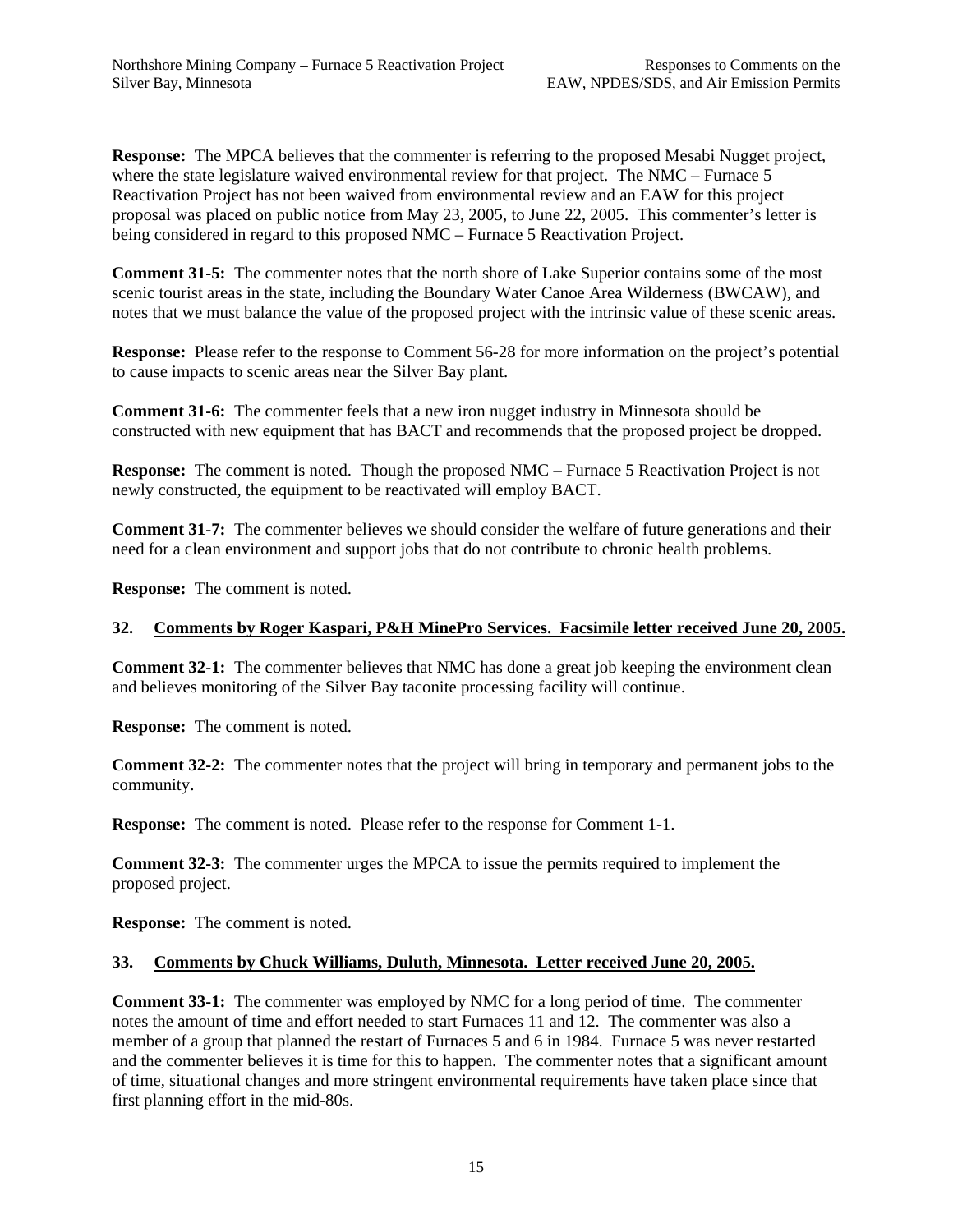**Response:** These comments are noted.

**Comment 33-2:** The commenter acknowledges the processes involved in implementing changes to a taconite plant and feels that these processes have been satisfied and that permits to implement this proposed project should be issued.

**Response:** These comments are noted.

**Comment 33-3:** The commenter was born in northeastern Minnesota and has raised his family in this area and feels that the project review has been thorough. The commenter believes that public health is more than adequately protected and that the environment is properly protected from future harm.

**Response:** These comments are noted.

**Comment 33-4:** The commenter notes that everyone living in northeastern Minnesota has an interest in protecting the natural resources of the area, but also believes that these people deserve to prosper economically.

**Response:** These comments are noted. Please refer to the response for Comment 1-1.

# **34. Comments by Betty Scofield on behalf of Thomas D. Jamar, Jasper Engineering & Equipment Company. E-mail received June 21, 2005.**

**Comment 34-1:** The commenter is in support of the proposed project.

**Response:** The comment is noted.

**Comment 34-2:** The commenter believes that the proposed project will create jobs and provide an annual economic impact of approximately \$30 million dollars.

**Response:** The comment is noted. Please refer to the response for Comment 1-1.

**Comment 34-3:** The commenter understands that state-of-the-art control equipment will be installed as a part of the proposed project and believes that NMC is cognizant of environmental issues and works hard to ensure the plant is operating below acceptable limits.

**Response:** Please refer to the response for Comment 28-2.

**Comment 34-4:** The commenter encourages the MPCA to grant the permits needed to implement the proposed project.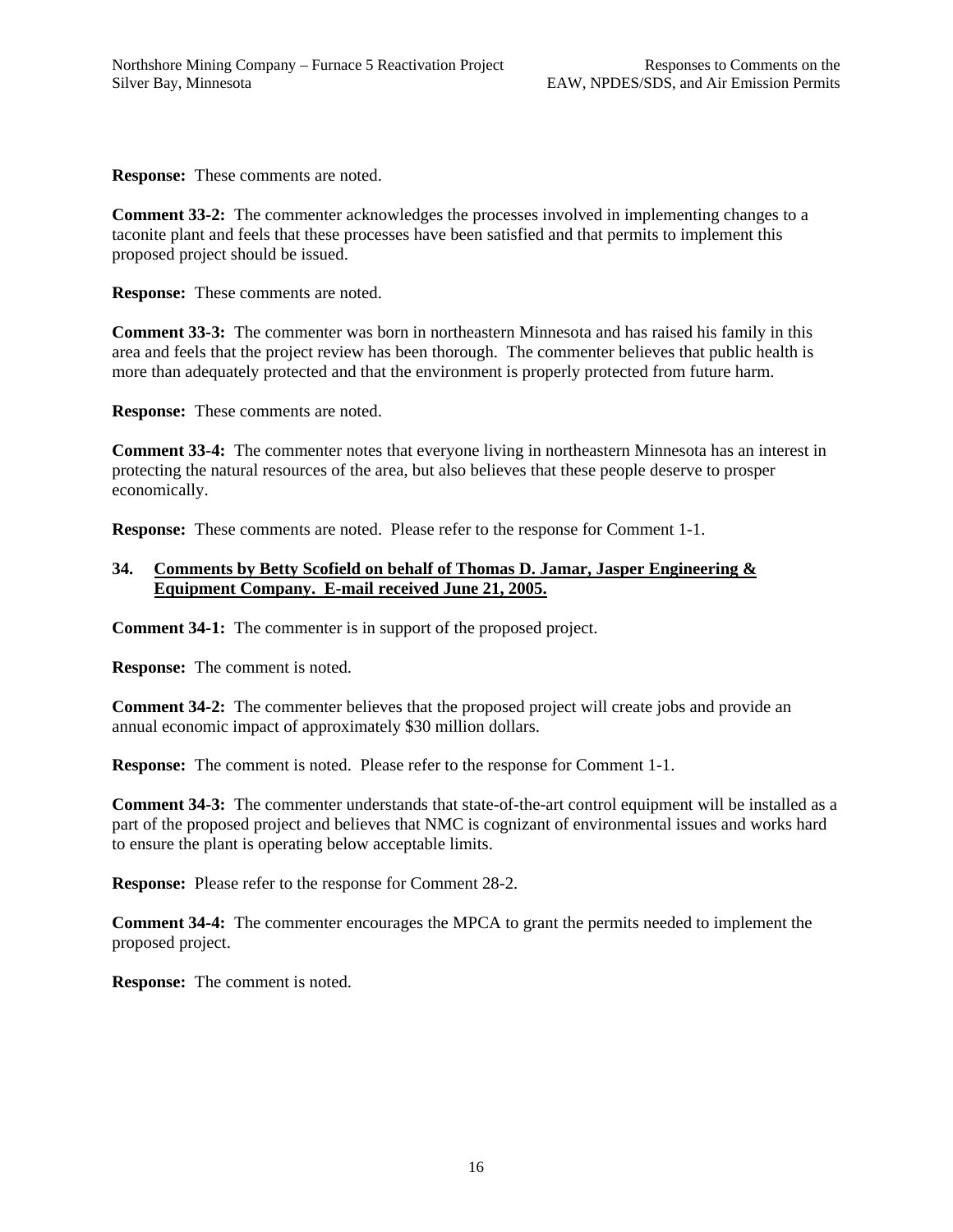# **35. Comments by Lenore M. Johnson, Two Harbors, Minnesota. Facsimile letter received June 21, 2005.**

**Comment 35-1:** The commenter believes that the EAW is adequate and that the Air Emission and NPDES/SDS Permits have been satisfactorily researched. The commenter voices support for the proposed project.

**Response:** These comments are noted.

**Comment 35-2:** The commenter attended both the NMC open house on May 16, 2005, and the MPCA public information meeting in Silver Bay on June 7, 2005. The commenter is very satisfied with the improvements of technology that are being proposed for this project. The commenter appreciates the need for upgraded permits that reflect current air emissions and water quality best management practices.

**Response:** These comments are noted.

**Comment 35-3:** The commenter believes that the modifications proposed for the Mile Post 7 WWTP are needed and that the area will have enhanced safeguards that would only be available as a result of the proposed project.

**Response:** These comments are noted. Please note that the Mile Post 7 WWTP will not be enhancing its water treatment system; rather, it will be expanding its capacity to treat a greater volume of water in an effort to reduce the levels of water within the Mile Post 7 tailings basin.

**Comment 35-4:** The commenter believes that the proposed project will improve NMC's economics and allow them to continue to improve pollution controls and modernize the plant.

**Response:** The comment is noted.

**Comment 35-5:** The commenter encourages the MPCA to issue the permits needed to implement the proposed project as soon as possible.

**Response:** The comment is noted.

# **36. Comments by Robert Bozich, Malton USA. E-mail received June 21, 2005.**

**Comment 36-1:** Malton Electric provides services to NMC and has recently increased its staffing in anticipation of the proposed project. The commenter believes that NMC is an important customer and feels that the proposed project would allow Malton USA to hire even more staff.

**Response:** The comment is noted. Please refer to the response for Comment 1-1.

**Comment 36-2:** The commenter believes that NMC has always required the highest quality of products and services to support its stringent environmental policies and plant efficiencies.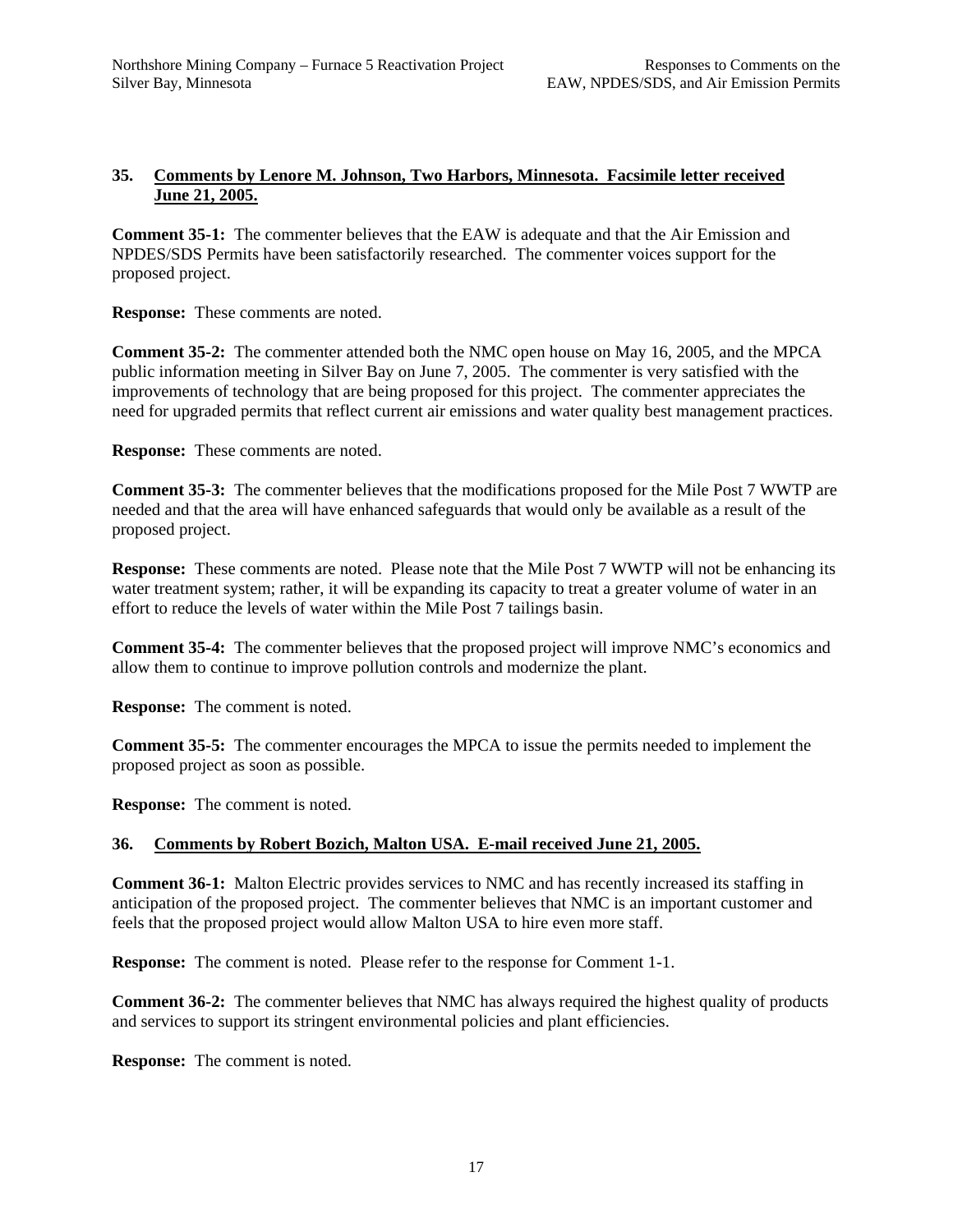**Comment 36-3:** The commenter feels that residents in the area have benefited from the financial support and good stewardship policies of the taconite industry.

**Response:** The comment is noted. Please refer to the response for Comment 1-1.

#### **37. Comments by Jean Wagner, Northshore Mining Company. E-mail received June 21, 2005.**

**Comment 37-1:** The commenter notes that the remaining taconite companies in this state have made major investments in pollution control technologies.

**Response:** The comment is noted.

**Comment 37-2:** The commenter notes that the new equipment for the proposed project is state-of-the-art and that the impact to the environment will be negligible.

**Response:** Please refer to the response for Comment 28-2.

**Comment 37-3:** The commenter attended the MPCA's public information meeting in Silver Bay on June 7, 2005, and believes that it is apparent that the proposed project will be well within environmental boundaries.

**Response:** The comment is noted.

#### **38. Comments by Kris Small, Northshore Mining Company. E-mail received June 21, 2005.**

**Comment 38-1:** The commenter believes that NMC is working hard to provide a clean and healthy environment for her family.

**Response:** The comment is noted.

# **39. Comments by John Sandstrom, Northshore Mining Company. E-mail received June 21, 2005.**

**Comment 39-1:** The commenter believes that NMC has always strived to be a good environmental neighbor and is aware of their responsibility to surrounding communities.

**Response:** The comment is noted.

**Comment 39-2:** The commenter does not believe that the proposed project will endanger the environment and thinks that necessary permits should be issued.

**Response:** The comment is noted.

#### **40. Comments by Michael Solem, Northshore Mining Company. E-mail received June 21, 2005.**

**Comment 40-1:** The commenter supports the proposed project.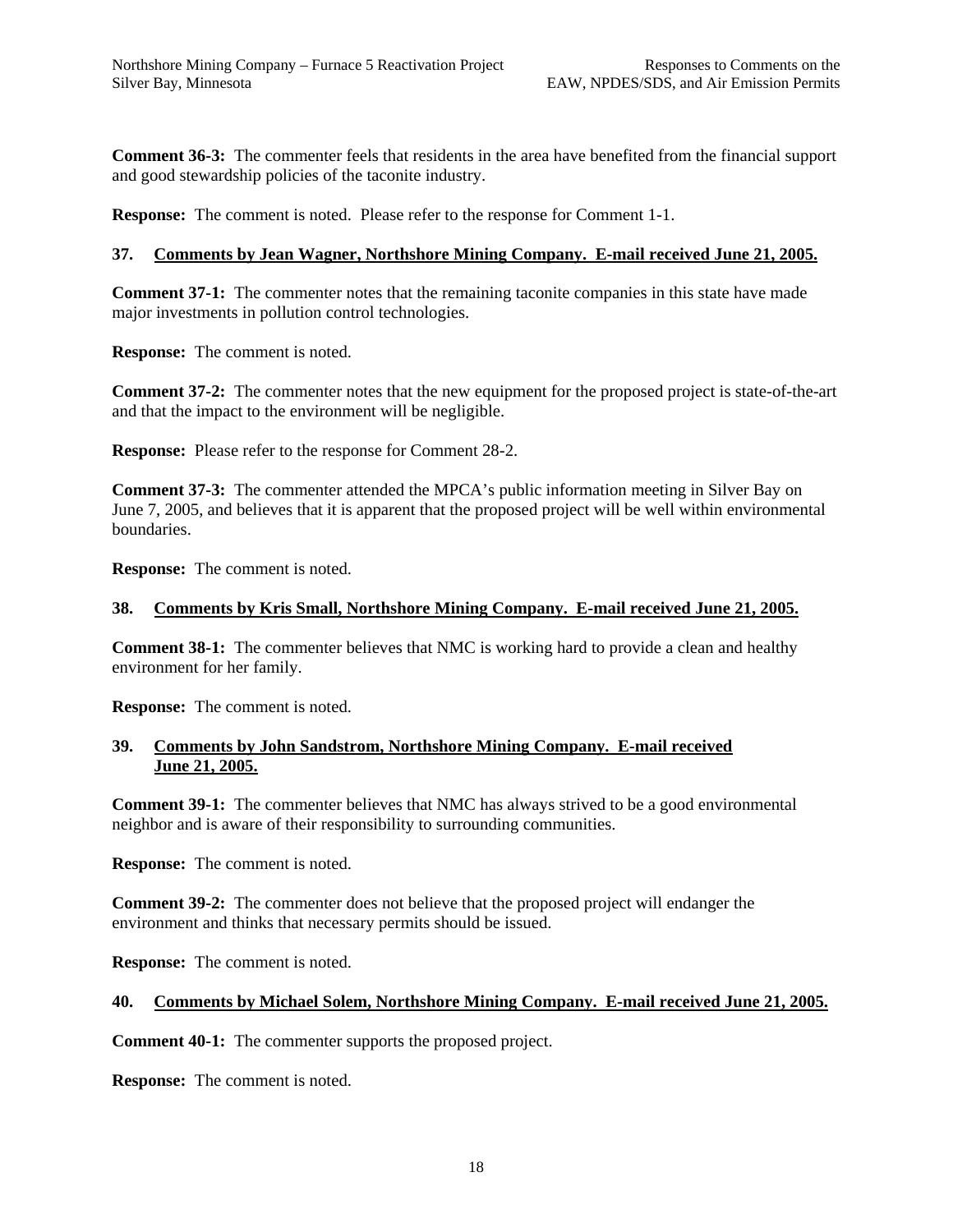**Comment 40-2:** The commenter believes that the proposed project will have little detrimental effect to the environment and should be allowed to proceed.

**Response:** The comment is noted.

#### **41. Comments by Ronald A. Holm, Northshore Mining Company. E-mail received June 21, 2005.**

**Comment 41-1:** The commenter supports the proposed project.

**Response:** The comment is noted.

**Comment 41-2:** The commenter has considered the pertinent facts and believes that the project is viable and should be allowed to proceed.

**Response:** The comment is noted.

# **42. Comments by Sandra K. Betzler, Northshore Mining Company. E-mail received June 21, 2005.**

**Comment 42-1:** The commenter is in favor of the proposed project.

**Response:** The comment is noted.

**Comment 42-2:** The commenter believes the project is environmentally sound and feels that NMC does many positive things for the community.

**Response:** The comment is noted.

# **43. Comments by Trent Nicholson, Northshore Mining Company. E-mail received June 21, 2005.**

**Comment 43-1:** The commenter is in support of the proposed project.

**Response:** The comment is noted.

**Comment 43-2:** The commenter believes that the project is well within regulatory limits and so implementation of the project should be allowed to proceed.

**Response:** The comment is noted.

#### **44. Comments by Eric Lewis, Northshore Mining Company. E-mail received June 21, 2005.**

**Comment 44-1:** The commenter is in support of the proposed project.

**Response:** The comment is noted.

**Comment 44-2:** The commenter believes that every day the project is delayed is a day closer to the point where it will no longer be feasible.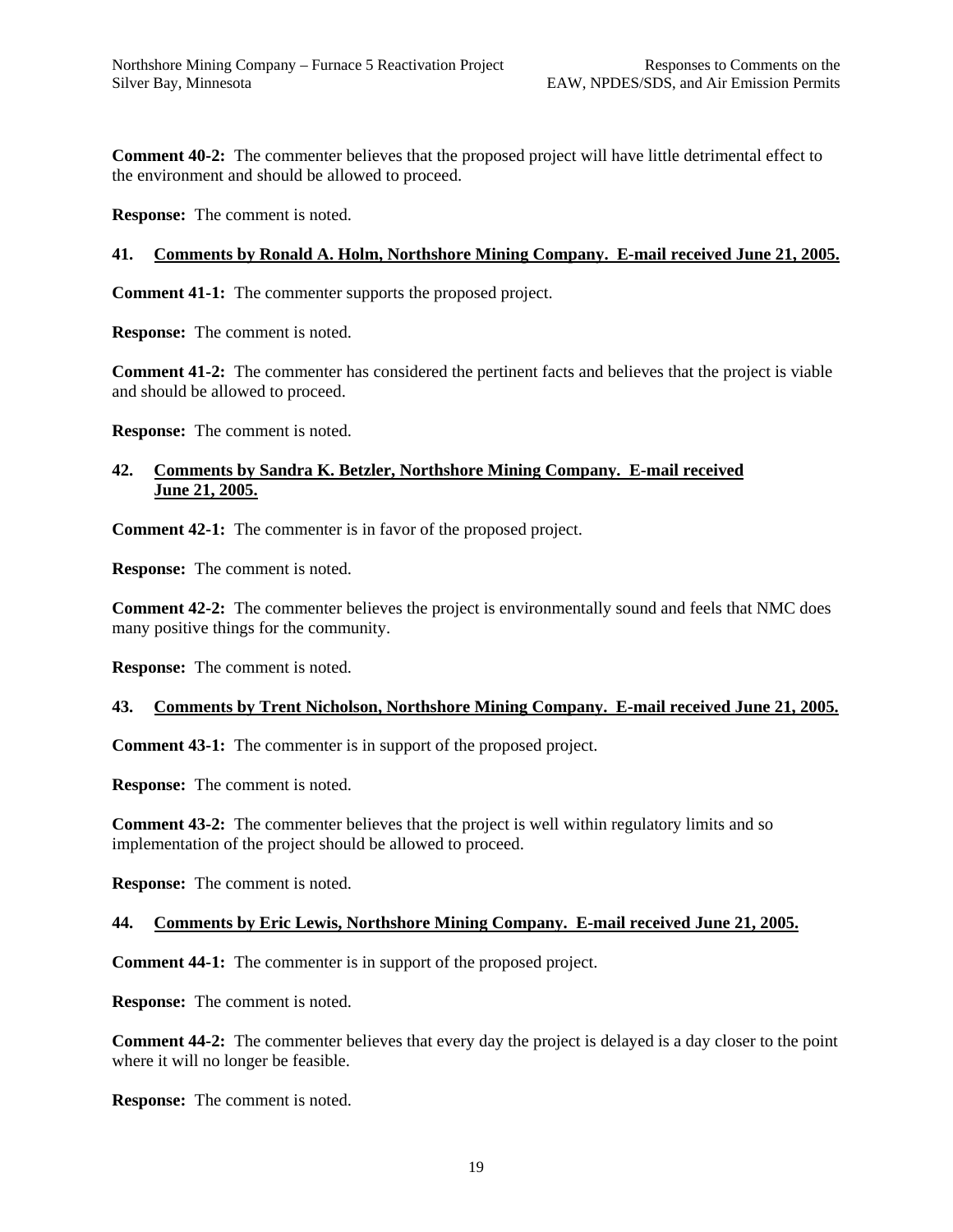# **45. Comments by Kevin Berglund, Northshore Mining Company. E-mail received June 21, 2005.**

**Comment 45-1:** The commenter encourages the MPCA to issue the permits necessary to implement the project without delay.

**Response:** The comment is noted.

**Comment 45-2:** The commenter notes that the project will only add a small amount of additional capacity, but will be a large improvement from an environmental standpoint because of the air pollution control upgrades that are a part of the project.

**Response:** The comment is noted. Please refer to the response given for Comment 26-2.

**Comment 45-3:** The commenter notes that many people have been involved in providing the necessary data to support the project and to develop solutions to overcome obstacles. The commenter believes that their efforts show that the project should be approved.

**Response:** The comment is noted.

**Comment 45-4:** The commenter lives and works in Silver Bay, Minnesota, and feels that NMC is an environmentally-friendly part of the community.

**Response:** The comment is noted.

#### **46. Comments by Sharon Salquist Clark, Silver Bay, Minnesota. Letter received June 21, 2005.**

**Comment 46-1:** The commenter has read the EAW in its entirety and she does not believe that an Environmental Impact Statement (EIS) is needed.

**Response:** The comment is noted.

**Comment 46-2:** The commenter expresses her complete support of the proposed project and of the issuance of the necessary permits.

**Response:** The comment is noted.

**Comment 46-3:** The commenter is retired, a full-time resident of Silver Bay, Minnesota, and she plans on living the rest of her life there. The commenter is confident that the high quality of life she currently enjoys will not be compromised by the proposed project.

**Response:** These comments are noted.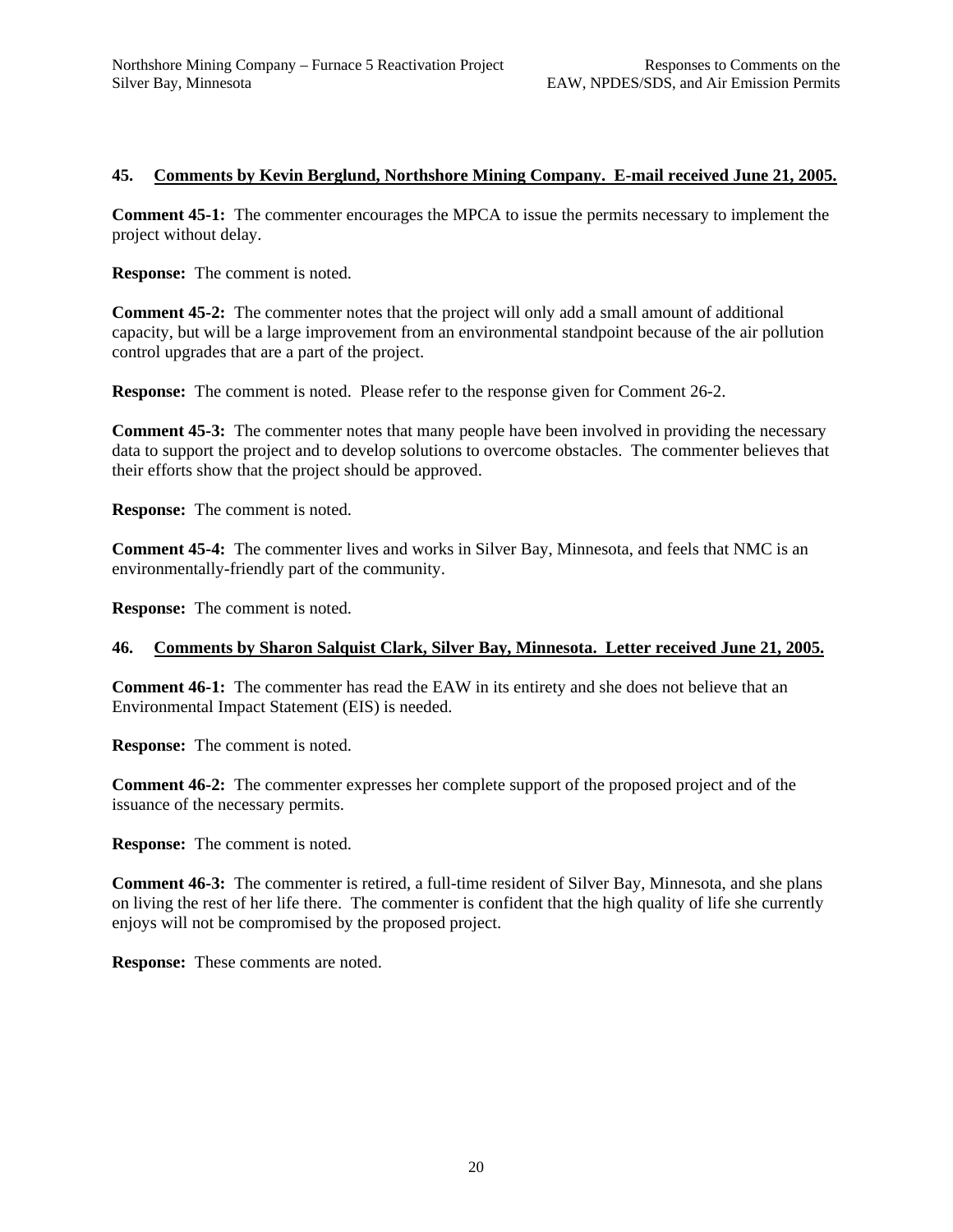# **47. Comments by Silver Bay Economic Development Authority. Facsimile letter received June 21, 2005.**

**Comment 47-1:** The Silver Bay Economic Development Authority has reviewed materials received from NMC's open house, held in Silver Bay on May 16, 2005, and would like to comment that this project will have positive economic developments, both in job creation and in capital investment. The Silver Bay Economic Development Authority strongly supports the proposed project.

**Response:** These comments are noted. Please refer to the response for Comment 1-1.

# **48. Comments by Marv Harmer, Northshore Mining Company. E-mail received June 22, 2005.**

**Comment 48-1:** The commenter believes that the proposed project is environmentally credible, that it will have minimal negative impact on the north shore of Lake Superior and that it is allowed to move forward quickly.

**Response:** These comments are noted.

# **49. Comments by Melanie Baker, Northshore Mining Company. E-mail received June 22, 2005.**

**Comment 49-1:** The commenter believes that the proposed project is environmentally credible and that it should be allowed to move forward.

**Response:** These comments are noted.

# **50. Comments Arnold Overby, Beaver Bay, Minnesota. E-mail received June 22, 2005.**

**Comment 50-1:** The commenter is concerned about the increased discharge from the Mile Post 7 WWTP to the Beaver River and fears that there will be a corresponding increase in mineral fibers released to the river and to Lake Superior.

**Response**: The MPCA staff does not expect the concentration of fibers in the discharge to increase from current levels. Although the revised effluent fiber limit is higher than the current effluent fiber limit, the revised limit is based on past fiber concentrations in the effluent. Statistically, there is no difference between past effluent concentrations and the revised daily maximum limit of 6.8 MF/L. The MPCA staff acknowledges that with an increase in the discharge rate, there will be an increase in the "total count" of fibers released to the Beaver River, and ultimately to Lake Superior.

**Comment 50-2:** The commenter notes that the proposed mineral fiber limit would be 6.8 MF/L. It is his understanding that there is no established safe level for ingestion of amphibole fibers.

**Response:** The MDH was consulted during the MPCA's review of this proposed project. The MDH has determined that the information available for risk of disease following ingestion of asbestos fibers is inconsistent and cannot be used for a quantitative risk assessment. A qualitative examination of the available evidence led to a MDH staff determination that the proposed increase in the effluent fiber limit and the proposed increased rate of discharge are unlikely to result in any health impacts to individuals' drinking water from Lake Superior. The MDH's letter to the MPCA is included with this document as Attachment A.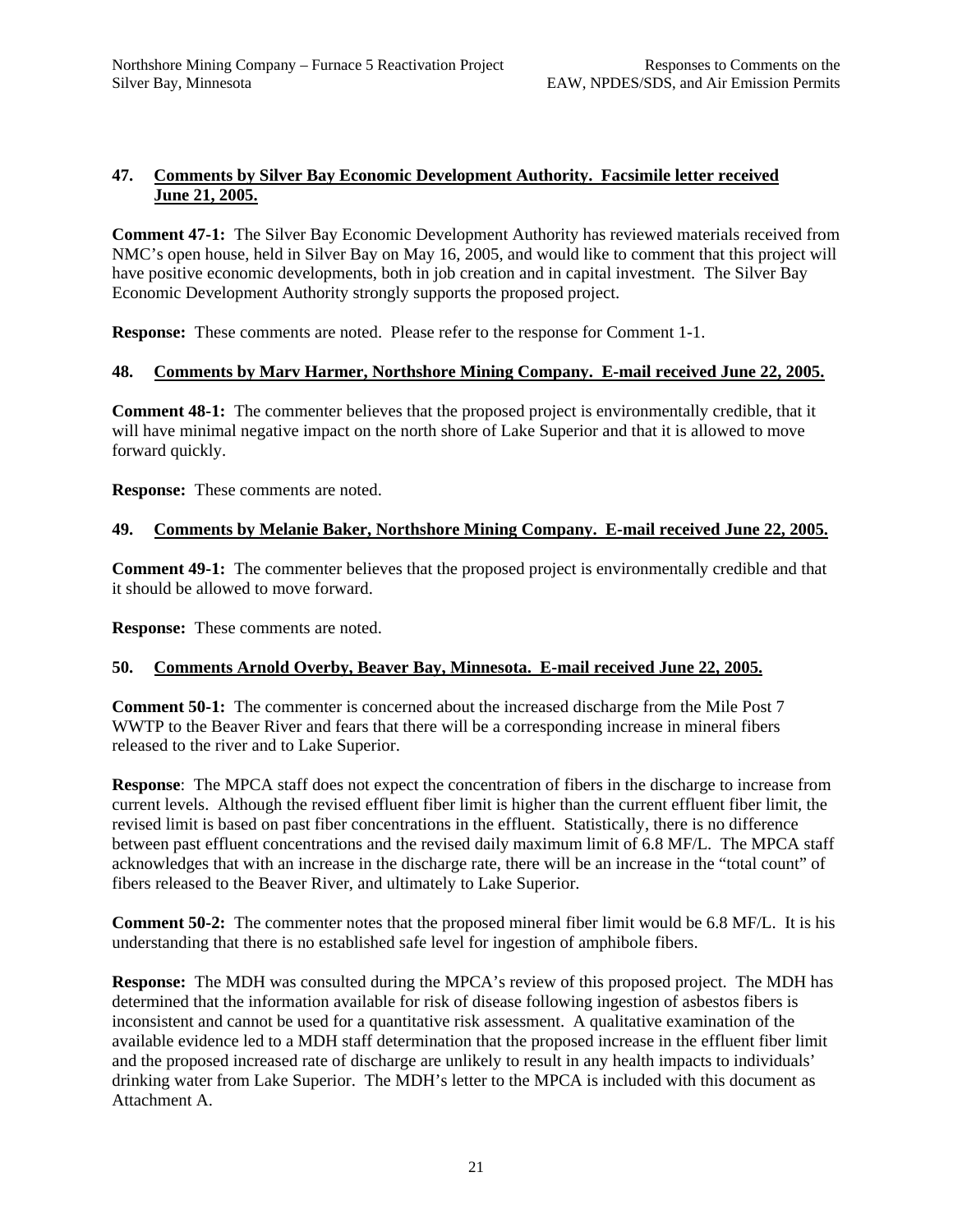**Comment 50-3:** The commenter lives in Beaver Bay, Minnesota, and notes that the municipal water supply is about one mile downstream from the mouth of the Beaver River. The commenter wonders what the cumulative impact will be of drinking municipal water after years of an increased fiber discharge.

**Response:** Please see the response to Comment 50-2 for a discussion of the potential health impacts of drinking water from Lake Superior.

# **51. Comments by Ed Williams, Nelson-Williams Linings Incorporated. E-mail received June 22, 2005.**

**Comment 51-1:** The commenter has visited China and has noticed the lack of pollution controls on both vehicles and industrial equipment there. The commenter believes we are all affected by this lack of pollution control equipment in third world countries. Allowing the proposed project will ultimately help the environment by satisfying some of the world demand for steel by companies that use reasonable pollution controls.

**Response:** These comments are noted.

# **52. Comments by Larry Carlson, Northshore Mining Company. E-mail received June 22, 2005.**

**Comment 52-1:** The commenter supports the proposed project.

**Response:** This comment is noted.

**Comment 52-2:** The commenter notes that all of the plant equipment is permitted, but that new permits are required because some of the equipment has been idled so long. The commenter believes there are no surprises with this reactivation and that NMC has shown the project is environmentally safe.

**Response:** These comments are noted.

# **53. Comments by Doug Omtvedt, Northshore Mining Company. E-mail received June 22, 2005.**

**Comment 53-1:** The commenter supports the proposed project.

**Response:** This comment is noted.

**Comment 53-2:** The commenter states that the proposed will provide new jobs for the area and believes that it should be approved.

**Response:** The comment is noted.

#### **54. Comments by Mark Christenson, Northshore Mining Company. E-mail received June 22, 2005.**

**Comment 54-1:** The commenter supports the proposed project.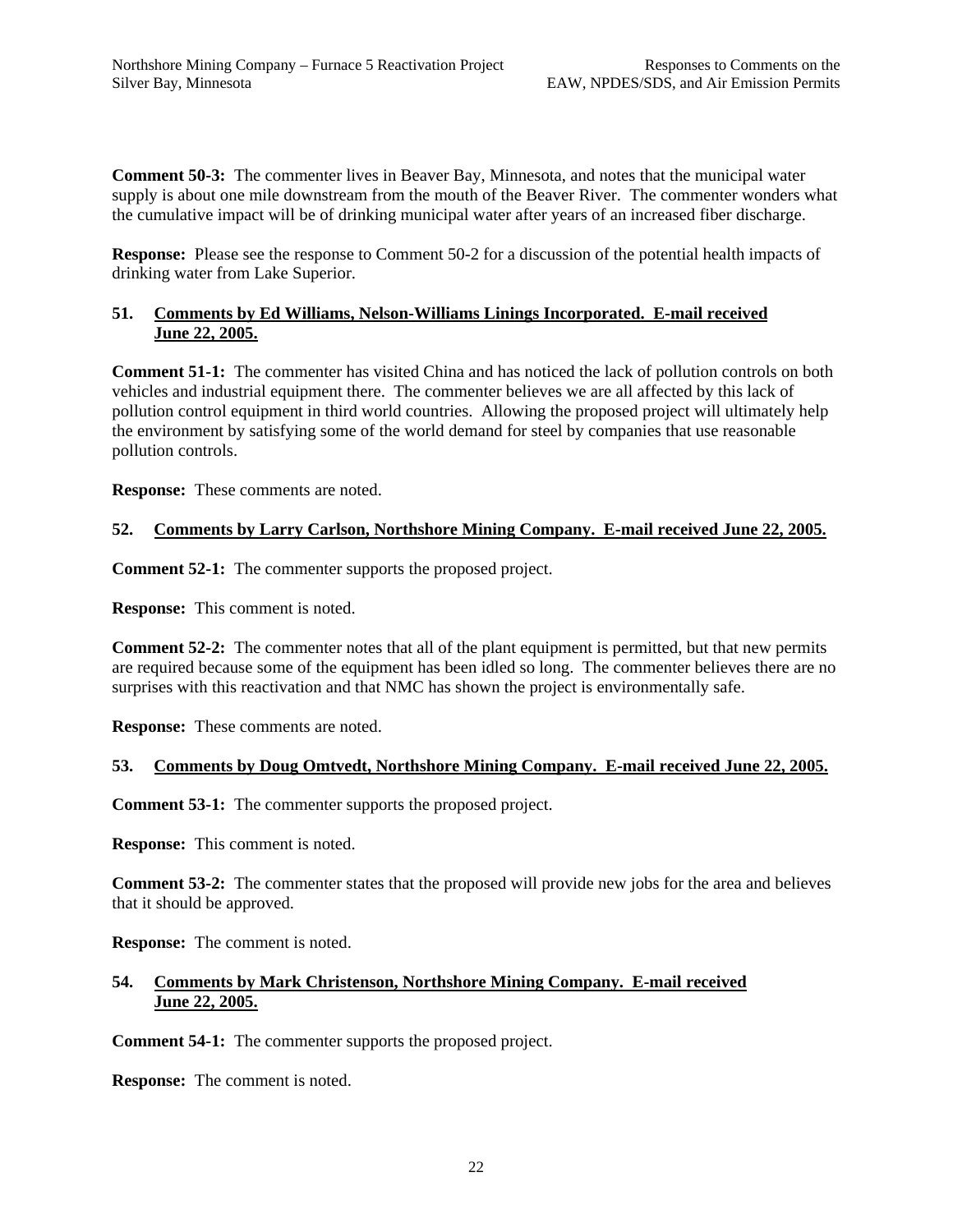**Comment 54-2:** The commenter believes that the EAW provides all of the necessary information needed to evaluate the project.

**Response:** The comment is noted.

**Comment 54-3:** The commenter states that the expansion of the Mile Post 7 WWTP is necessary for continued safe and economical operation of the Mile Post 7 tailings basin.

**Response:** The comment is noted. Please refer to the response for Comment 1-1.

**Comment 54-4:** The commenter believes that the 6.8 MF/L effluent fiber limit is still maintaining strict limits that are lower than the drinking water standard for fibers. The commenter also thinks that the 6.8 MF/L would provide an effluent that is lower in fibers than the background concentrations in the Beaver River.

**Response:** The comment is noted. Data available on background concentrations of fibers in the Beaver River. However, it is limited and was not used by MPCA staff in the limit determination. The 6.8 MF/L limit is based on the performance of the WWTP in removing fibers. Since the limited background data for the Beaver River was not used by MPCA staff in the limit determination, MPCA staff cannot corroborate the commenter's sentiment regarding the proposed discharge and the background concentration of fibers in the Beaver River.

## **55. Comments by Kirk Ilenda, Oscar J. Boldt Construction. E-mail received June 22, 2005.**

**Comment 55-1:** The commenter pledges is support of the proposed project on behalf of his company and the Iron Mining Association.

**Response:** The comment is noted.

**Comment 55-2:** The commenter believes the proposed project is paramount to continue the viability of the iron mining industry and notes that the project will create over 65 jobs in northeastern Minnesota.

**Response:** The comment is noted. Please refer to the response for Comment 1-1. Information provided to the MPCA by NMC and incorporated into the EAW indicates that the proposed project would result in the direct creation of 27 new jobs.

**Comment 55-3:** The commenter believes that NMC and other mining companies are helping by using state-of-the-art environmental control equipment. NMC's commitment to reducing air emissions benefits future industrial plant expansions by continually striving and pushing the environmental controls to a higher level.

**Response:** These comments are noted. Please refer to the response given to Comment 26-2.

**Comment 55-4:** The commenter feels that there are great benefits for contractors in working on projects with new environmental technology because such projects increase the contractor's awareness of compliance requirements and installing the new equipment allows the contractor to better understand what is required to maintain the equipment to design standards.

**Response:** These comments are noted.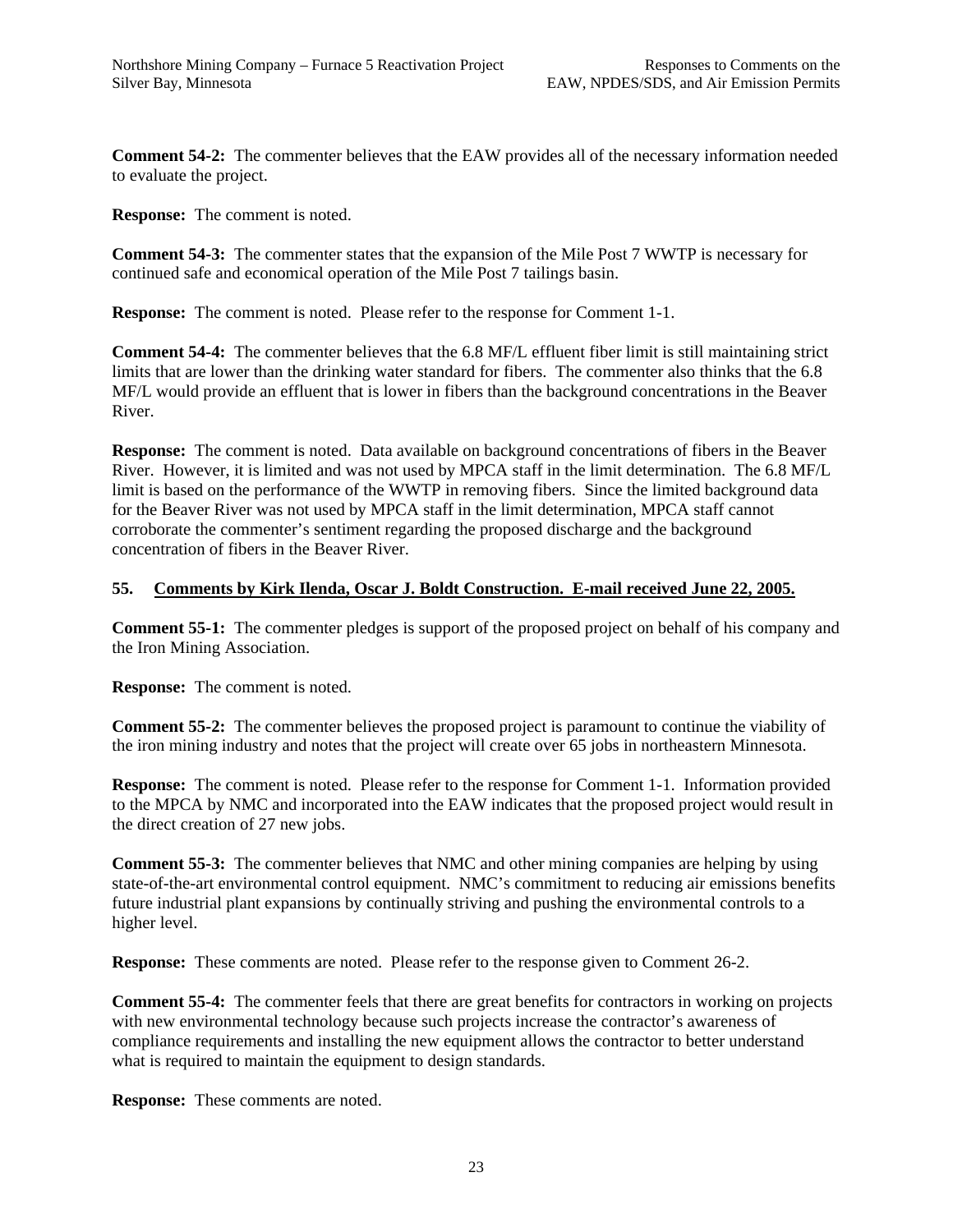**Comment 55-5:** The commenter believes that NMC is acting as a steward of the environment by complying with current environmental standards and utilizing the latest technology.

**Response:** The comment is noted.

**Comment 55-6:** The commenter further believes that the economic impact from the proposed project will continue to support the mining industry and the local communities.

**Response:** The comment is noted. Please refer to the response for Comment 1-1.

## **56. Comments by LeRoger Lind, Two Harbors, Minnesota. E-mail received June 22, 2005.**

**Comment 56-1:** The commenter is a resident in Lake County and a Board Member of the Save Lake Superior Association (SLSA). The commenter believes that, despite improvements in pollution control equipment, emissions continue to degrade the water and air quality along the North Shore of Lake Superior.

**Response:** Despite the increase in emissions from the Facility for many pollutants after the reactivation, the fiber air emissions are expected to decrease after implementation of the project. Air dispersion modeling shows that ambient air quality standards will be met and that emission impacts to parks and wildernesses will be minor. The MPCA staff believes the Facility's Air Emission and NPDES/SDS Permits have in the past, and continue to be, protective of both the water quality and air quality.

**Comment 56-2:** The commenter requests an EIS.

**Response:** The comment is noted. The MPCA Citizens' Board will decide whether or not an EIS is warranted during a Board meeting held at the MPCA's St. Paul office at 520 Lafayette Road North, St. Paul, Minnesota. The meeting will be open to the public and will provide additional opportunity for citizen participation. All individuals who received the draft EAW and the draft Air Emission and NPDES/SDS Permits and citizens who have provided comment on these documents will be notified of the meeting.

**Comment 56-3:** The commenter believes that the proposed project is directly connected to the mine progressions that are planned for mines operated by NMC.

**Response:** As mentioned in Item 12 of the EAW, NMC was scheduled to deplete the mineable reserves in their Main and East Pits near Babbitt, Minnesota, by the end of 2004. In order to continue to meet its taconite production requirements, NMC has planned on extending the Main Pit by approximately 160 acres to the south and the East Pit by approximately 30 acres to the east and south. We have received information from NMC that these mine progressions would be necessary whether or not the proposed project described in the EAW proceeds. Conversations with Minnesota Department of Natural Resources (DNR) staff verified that the planned mine progressions have been fully anticipated.

Two projects are considered to be "connected actions" (as defined in Minn. R. 4410.0200, subp. 9b) if the responsible governmental unit (RGU) - the MPCA, in this case - determines the actions are related in any of the following ways: one project would directly induce the other, one project is a prerequisite for the other or if neither project is justified by itself. In this case, the proposed project is expected to increase mining and can be said to induce a mine progression at some unknown point in the future. However, the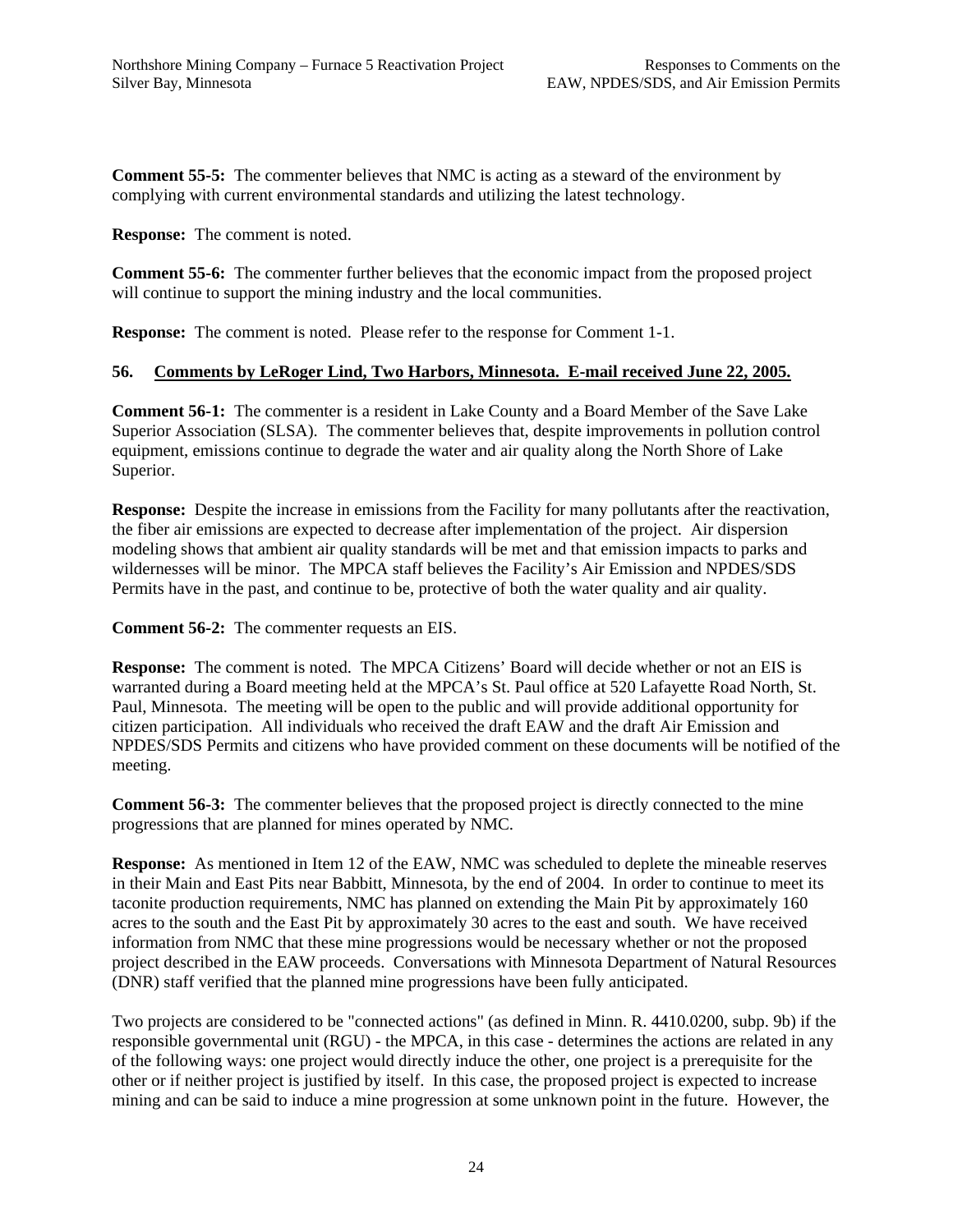mine progressions that are currently being planned were known to be needed, so the project is not inducing these planned mine progressions. Since the planned mine progressions would be required even if the proposed project does not move forward, they are not considered a prerequisite for the proposed project and the mine progressions can be justified by themselves. Therefore, the planned mine progressions do not meet criteria that would define them as connected actions to the proposed project.

Two or more projects are considered to be phased actions (per Minn. R. 4410.0020, subp 60) if they are to be undertaken by the same proposer that the RGU determines will have environmental effects on the same geographic area and are substantially certain to be undertaken sequentially over a limited period of time. Since the Babbitt mine is located 45 miles away from the Silver Bay plant, the two projects will not have environmental effects on the same geographic area and they are not considered phased actions.

**Comment 56-4:** The commenter believes that increases in power output at the Taconite Harbor and Silver Bay Power Plants resulting from the proposed project must be assessed.

**Response:** The EAW compares existing conditions to those anticipated once the proposed project is implemented. NMC currently operates the Silver Bay Power Plant (which is located on NMC's Silver Bay plant site) at full capacity, selling electricity they don't use on the grid. NMC plans on using a portion of the electricity that is currently sold on the grid to power the proposed project and expects the Silver Bay Power Plant can supply all the electricity needed. Since the power plant is already operating at maximum capacity, there will be no need to burn additional coal. Air emissions generated from operating the coal boilers at maximum capacity have been incorporated into the air dispersion modeling for the proposed project and for the modified Air Emission Permit. Therefore, the emissions have been included in the MPCA's assessment of the project. The MPCA is unaware of any NMC plans to purchase electricity from the Taconite Harbor Power Plant to implement the proposed project.

**Comment 56-5:** The commenter believes that the assumptions, exceptions and methodologies involved in setting emission and discharge limits for mineral fibers, fluorides, mercury, and the Mile Post 7 WWTP maximum discharge flow rate need independent review. The commenter further believes that the permits have been designed to fit the project needs significant review and explanation.

**Response:** The MPCA staff followed all state and federal rules in the development of discharge limits and/or monitoring requirements for fibers, fluoride, mercury, and total volume at the Mile Post 7 WWTP. The effluent fiber limit of 6.8 MF/L was determined according to Minn. R. 7050.0212, Subp.3 (B) using past performance that is most representative of future performance. A statistical analysis of the applicable past performance was completed in accordance with USEPA's *Technical Support Document for Water-Quality-Based Effluent Control (EPA/505/2-90-001)* and in consultation with USEPA Region 5 staff. Effluent fluoride limits are based on the Beaver River's classification as a class 1B, 2A, 3B, 4A, 4B, 5, and 6 water. Low-level mercury monitoring was continued according to the current MPCA mercury strategy for major discharges. The discharge volume at Mile Post 7 is regulated under 40 CFR  $440.14(c)(2)$ . The MPCA staff, in consultation with USEPA Region 5 staff, determined that the discharge of historical net precipitation is allowed under the federal regulations for facilities mining and processing iron ore on the Mesabi Range.

**Comment 56-6:** The commenter believes that the logic involved in the use of reductions in emissions of PM and fibers emitted from equipment not directly related to Line 5 expansion to offset increases in emissions from equipment directly related to the reactivation needs extensive review.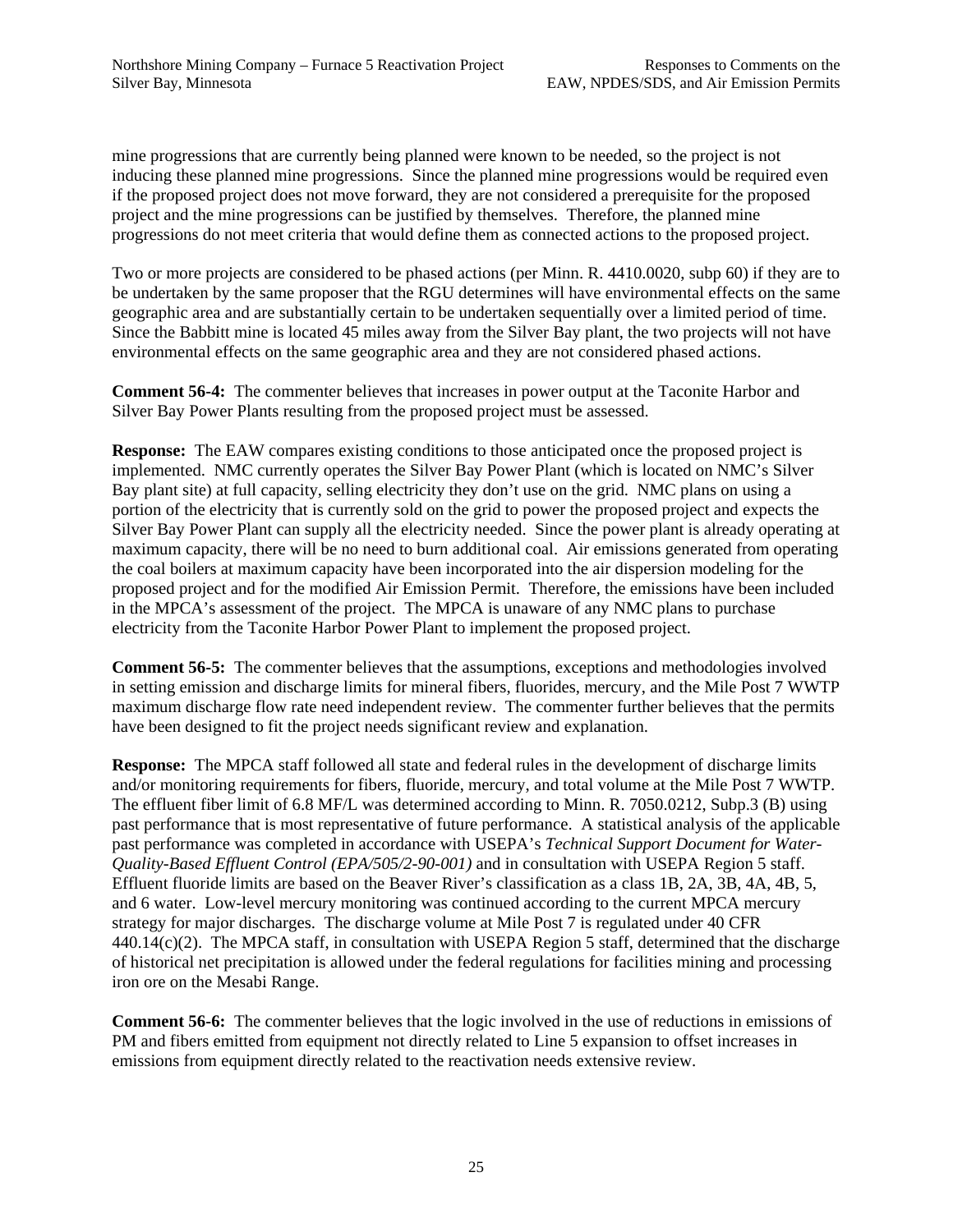**Response:** Established federal procedures per the USEPA's Prevention of Significant Deterioration (PSD) program were used to evaluate estimated emissions for the proposed project. With this approach, increment analysis is evaluated by considering emission increases and decreases on a facility-wide scale. This approach is used for every project proposal that triggers PSD review.

**Comment 56-7:** The commenter believes an EIS is needed to explore the health risks of mineral fibers related to the mining and crushing activities at the NMC mines in Babbitt, Minnesota.

**Response:** The increased production at the Babbitt mine will be managed through the existing Air Emission Permit for the mine; an amendment to that permit will not be needed to accommodate the proposed project. Operations at the mine include crushing, loading and unloading of ore, and travel on unpaved haul roads. Though coarse crushing is believed to be the primary process whereby fiber particles may be created in notable quantities at the mine, the greatest concern with regards to fibers are emissions associated with the fine crushing and grinding operations which take place at the Silver Bay taconite processing plant. Potential emissions from processes at the Silver Bay plant have been taken into consideration during the air dispersion modeling. See the response to Comment 3-1 for more information.

Though production at the mine will increase by 33 percent as a result of the proposed project, the fabric filter on the coarse crusher removes an estimated 99 percent of the PM and PM smaller than ten microns  $(PM_{10})$  emissions (which includes fiber air emissions), so actual emissions are expected to increase by approximately 4.59 tons of PM per year and 2.29 tons of  $PM_{10}$  per year which is not a significant increase in air emissions.

Dust emissions from loading and unloading ore at the mine are controlled by spraying and also from the natural moisture content of the rock. After control, actual emissions from the loading, unloading and travel on unpaved road combined are expected to increase by approximately 60.48 tons of PM per year and 39.59 tons of  $PM_{10}$  per year and though these are larger air emission increases, few fiber emissions are believed to be released from these activities.

Considering the relatively remote location of the mine (as compared with the fiber emissions released at the Silver Bay plant, which is within one mile of most of the city of Silver Bay) and the other information we have about the mine operations, the MPCA do not believe that there is potential for significant health risks from increased mining activities.

**Comment 56-8:** The commenter believes that the level of application of BAT and BACT is not addressed adequately in the EAW or in the Air Emission and NPDES/SDS Permits. Variables such as equipment location in the process flow, intensity of application and application configuration need to be addressed and reviewed independently. The BAT selection process also needs review and explanation. The commenter believes that each of these issues deserves full environmental review in view of the public health risk involved with emissions from this plant.

**Response:** Environmental review requires consideration of the project as a whole, even when it is a complex project involving multimedia components. Only by reviewing it as a whole can the RGU gain a comprehensive idea of the potential environmental impacts.The BACT review conducted for the modified Air Emission Permit followed established federal guidance.

BAT for the removal of amphibole fibers was determined by an independent consultant, Black and Veatch Engineers of Kansas City, Missouri, hired by the MPCA prior to issuance of the NPDES/SDS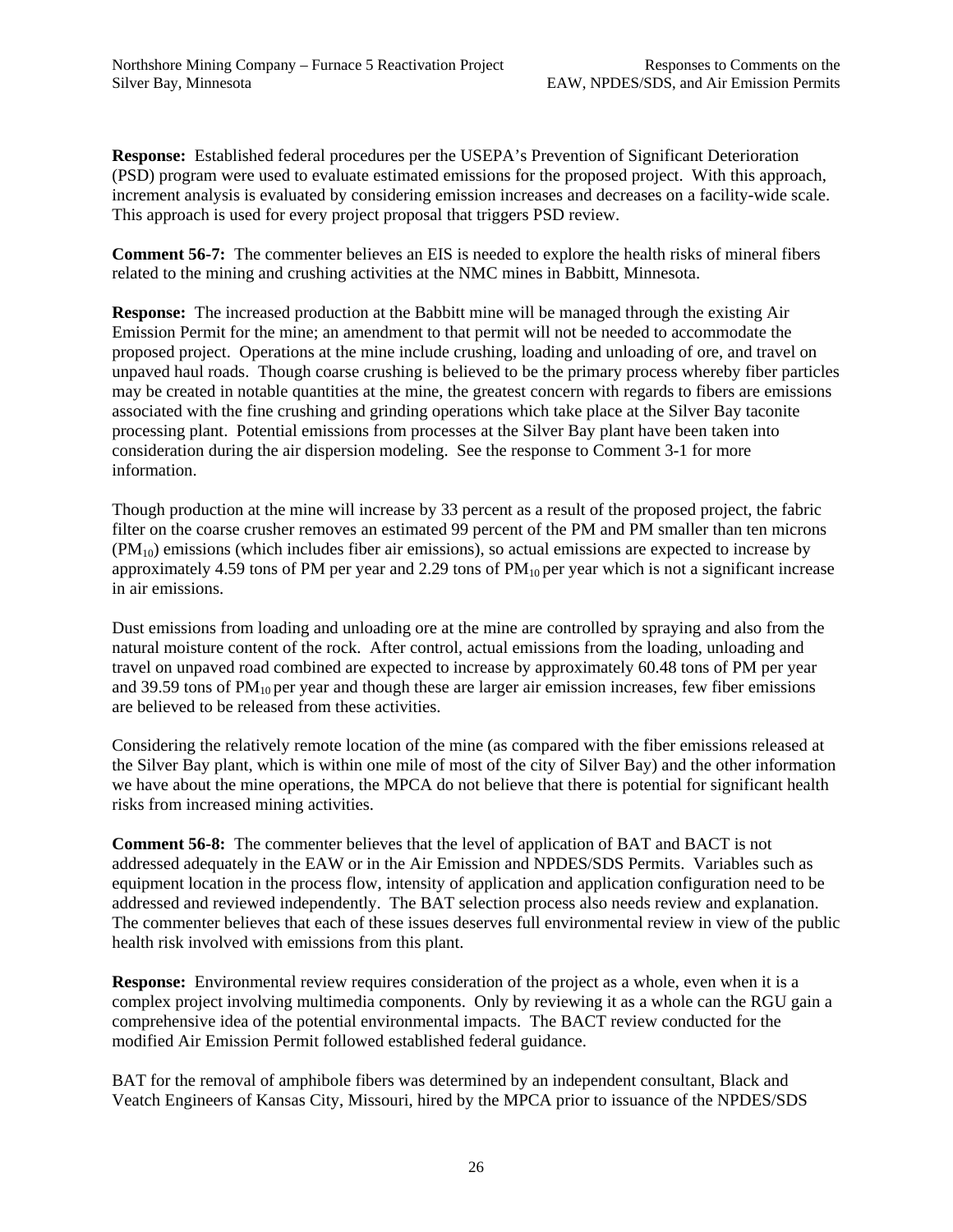Permit for the Mile Post 7 tailings basin in the 1980s. Black and Veatch conducted a review of technical literature dealing with treatment technologies that had been applied to the removal of asbestiform fibers from water or that had been applied to the removal of pollutants of similar size, shape, or chemical characteristics that would be transferable to the removal of asbestiform fibers. Treatment technologies found to be applicable included chemical coagulation and flocculation, sedimentation, and filtration. Of these technologies, BAT was determined to be chemical flocculation followed by dual-media filtration, similar to the treatment being employed at drinking water plants in Duluth, Two Harbors, and Silver Bay. This BAT was to be applied at end-of-pipe, or prior to the discharge from the Mile Post 7 tailings basin. A review of asbestiform removal technologies completed today, some 20 years after the original BAT determination, would provide similar results.

**Comment 56-9:** The SLSA does not appreciate the manner in which multiple permits for associated projects have been issued in the same timeframe, allowing little time for public comment, and believes that the large amount of technical information by itself is good reason for an EIS on this and related projects.

**Response:** The comment is noted. The public noticing of the EAW and permits at one time provides a more complete picture of the project and its potential impacts. Reviewers can see directly the permit limits and conditions under which the proposed facility will operate.

Though a great quantity of technical input has been needed to review this proposed project, the MPCA has carefully documented its review processes. During the public comment period for the draft EAW and draft permits, the public was given access to many key documents, including the Technical Support Document (TSD) for the Air Emission Permit, the Fact Sheet for the NPDES/SDS Permit and the Air Risk Analysis Summary sheet.These items were available for review at the MPCA St. Paul and Duluth offices, at the Silver Bay, Two Harbors and Duluth Public libraries or by accessing the documents electronically on the internet. Further, staff contact information was included on everything mailed or published and citizens were encouraged to contact the MPCA with any questions. The public information meeting held by the MPCA on June 7, 2005, in Silver Bay also provided an opportunity for questions. Lastly, the public can view MPCA files in person if they call staff and make an appointment.

Allowing RGUs to have additional time to review technical documents is not one of the factors to be considered when determining whether a project has the potential for significant environmental effects and so this would not be a valid reason for requiring an EIS.

**Comment 56-10:** The commenter believes that reactivation of the concentrator sections to produce concentrate for the proposed Mesabi Nugget project is an indication of the direct relationship of this project with other phases.

**Response:** The proposed Mesabi Nugget project was exempted from environmental review under legislation passed in 2004 (Laws of Minnesota Chapter 220). It is the MPCA's understanding that the concentrate can be (and has been previously) sold for a variety of purposes. The list of other potential buyers of NMC's concentrate includes:

- other Cliffs-managed mines in North America;
- other taconite producers in North America;
- steel producers in North America who use concentrate as sinter feed;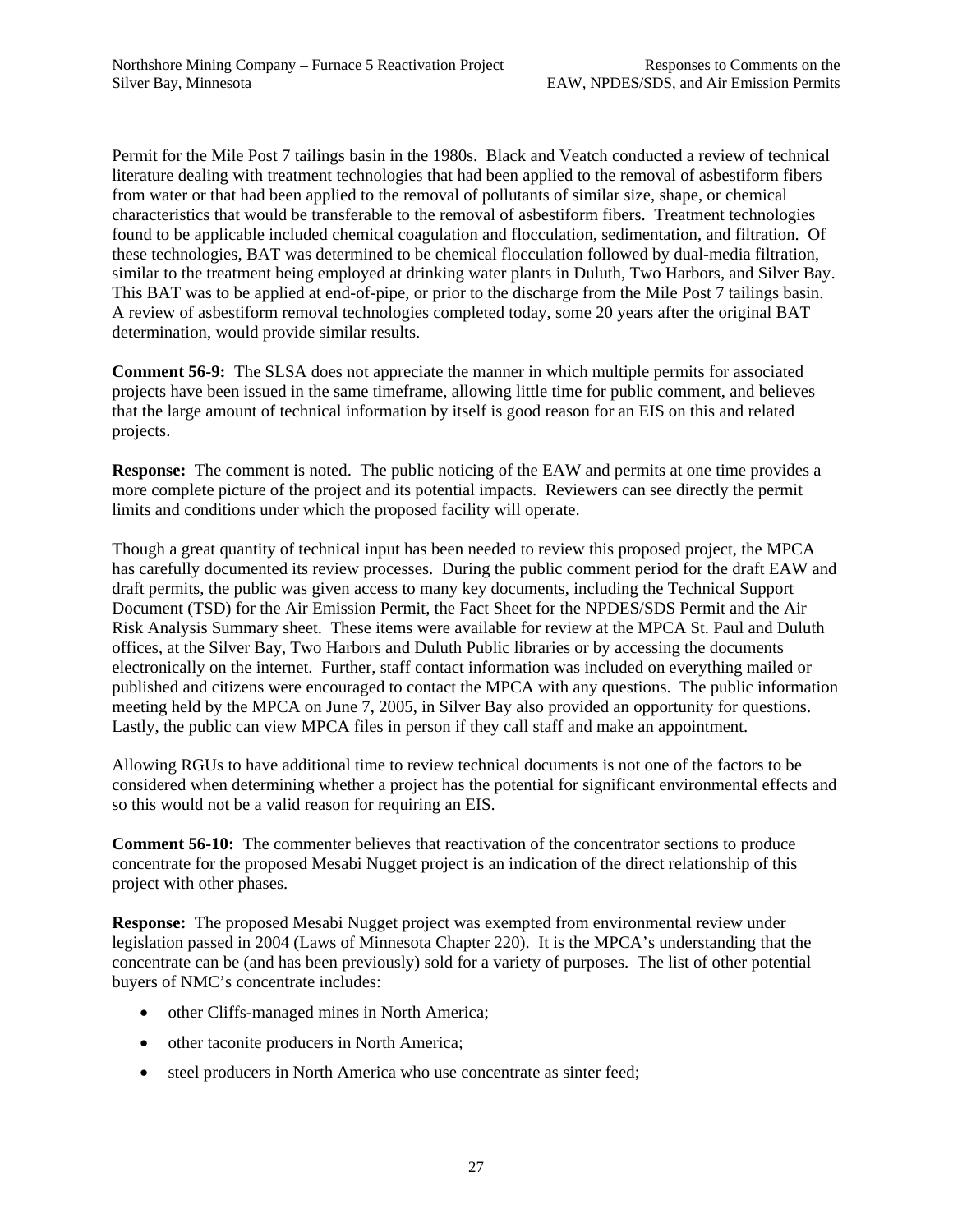- the coal industry for utilization in its coal washing process (NMC currently sells concentrate to two coal supply companies for this purpose); and
- the cement industry for production of high density concrete.

**Comment 56-11:** The commenter does not understand how low production of taconite pellets is related to NMC's failure to remove adequate wastewater from the basin in the past 25 years and he states that increasing pollution to reduce pollution is not an acceptable strategy since impacts are cumulative.

**Response:** The consumption of water in the industrial process is directly correlated with production levels. Therefore, as production increases, the volume of water consumed in the process increases. The Mile Post 7 tailings basin was designed for full production (9.0 million tons of pellets per year). At 65 percent of full production (approximately 6 million tons per year), NMC has estimated that the taconite process consumes water at rates equal to the flow into the basin (process water plus precipitation). At production levels below 65 percent, water consumption becomes appreciably lower than the flow rates into the basin. Reduced production levels also reduce the volume of tailings available for ongoing construction of the required dams and dikes. The WWTP was designed to remove between 4.0 and 5.0 million gallons per day (MGD) of water from the basin. At the time of the design, it was believed that these discharge flow rates would maintain basin water levels, taking into account precipitation and estimated production levels. Below is a graph of the annual pellet production from 1979 through 2004, compared to the design, or full, production rate.



As can be seen in the graph, annual production each year has been below full production, and more importantly, has been below the 65 percent production value for all but two years during this time period. This time period also includes three years of no production. Therefore, there has been significant accumulation occurring within the basin that the current WWTP simply cannot remove under current conditions. Assuming production increases as proposed and remains at the proposed levels, the future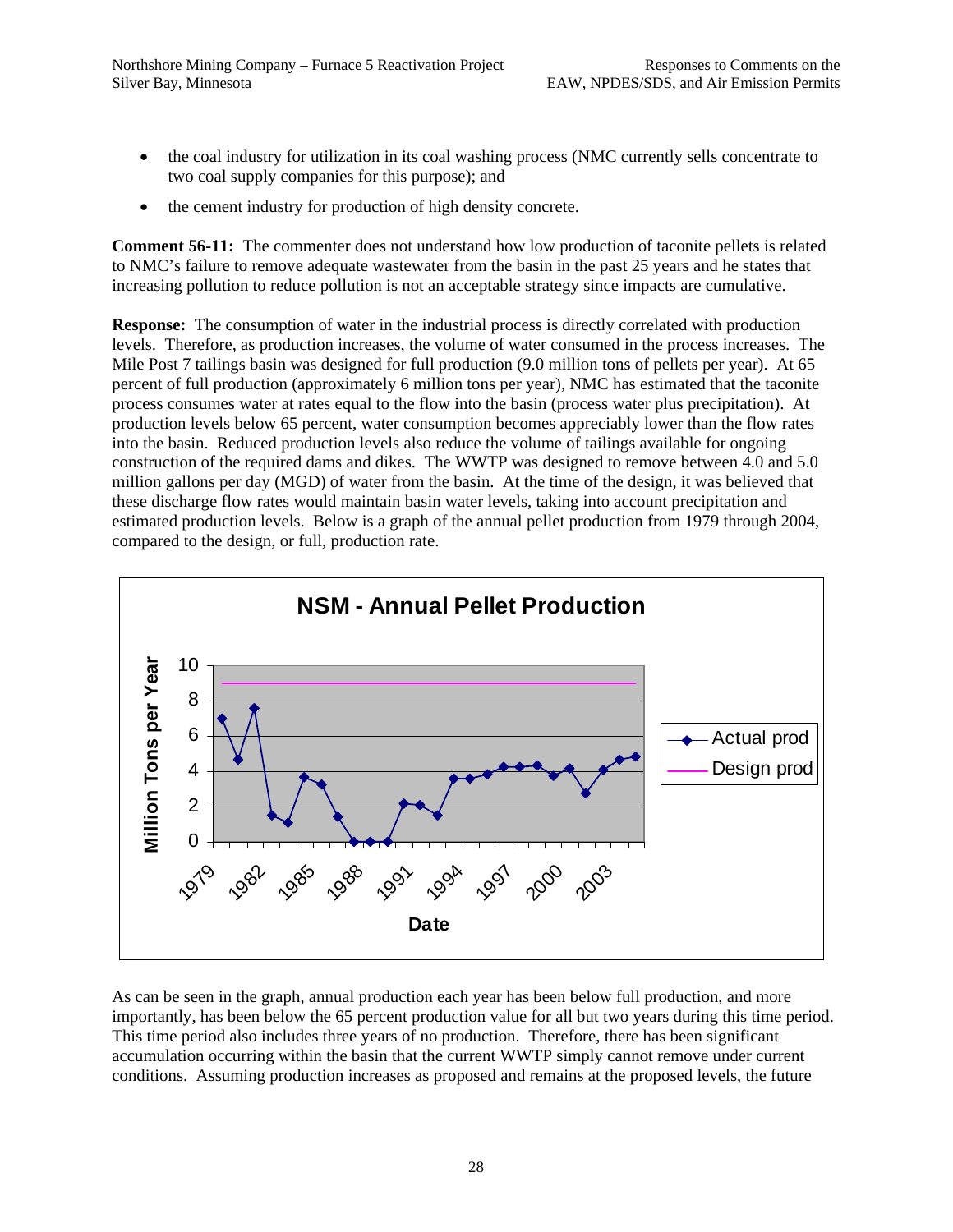accumulation of precipitation will be reduced based on the water balance, but the need to remove existing accumulated water will continue. It should also be noted that the discharge volume from the tailings basin is in accordance with federal regulations, specifically 40 CFR 440.14(c)(2), for this industry type.

**Comment 56-12:** The commenter believes that an alternative strategy to remove accumulated water from the Mile Post 7 tailings basin should be part of an EIS.

**Response:** The comment is noted. Please refer to the response given to Comment 56-2.

**Comment 56-13:** The commenter believes that amphibole fiber discharge into Lake Superior needs to be reduced rather than increased for protection of public health.

**Response:** Please see the response to Comment 50-2 for information on potential impacts to public health.

**Comment 56-14:** The commenter believes that the effect of increased emission of amphibole asbestos fibers from the Furnace 5 stack on the fiber levels measured in the ambient air of surrounding communities must be established. The commenter further states that the USEPA has warned of the danger of exposure of children to amphibole fibers in a recent study in El Dorado Hills, California, and believes that the ferroactinolite fibers emitted at NMC's Silver Bay, Minnesota, plant are likely more potent as a cancer causing agent than the tremolite fibers identified there.

**Response:** See Responses to Comments 64-11, 64-13, and 64-21.

**Comment 56-15:** The commenter notes that there is a need for extra capacity at the WWTP as a result of accumulated precipitation in the basin. This problem should be corrected with or without the proposed reactivation of equipment at the Silver Bay plant and the combined effects of the reactivation and what action to take with regards to the excess water in the tailing basin should be evaluated in an EIS.

**Response:** Since the two components have been proposed in one application, they are being considered together at this time. Please refer to the response to Comment 56-2 for more information on the how a decision on the need for an EIS will be made.

**Comment 56-16:** The commenter states that increasing the discharge of hazardous pollutants into a protected OIRW is not a desired outcome of this project.

**Response:** The commenter is not specific with regard to which parameters are of concern. Please refer to the responses given to Comments 56-13 and 56-19 for information on the most commonly referenced parameters.

**Comment 56-17:** The commenter believes the impact of the discharges is cumulative with respect to public drinking water.

**Response:** Please refer to the responses given to Comments 56-13 and 56-19 for information on the most commonly referenced parameters. The MPCA has determined that the Permittee will comply or will undertake the schedules of compliance to achieve compliance with all applicable primary and secondary drinking water standards in the receiving water.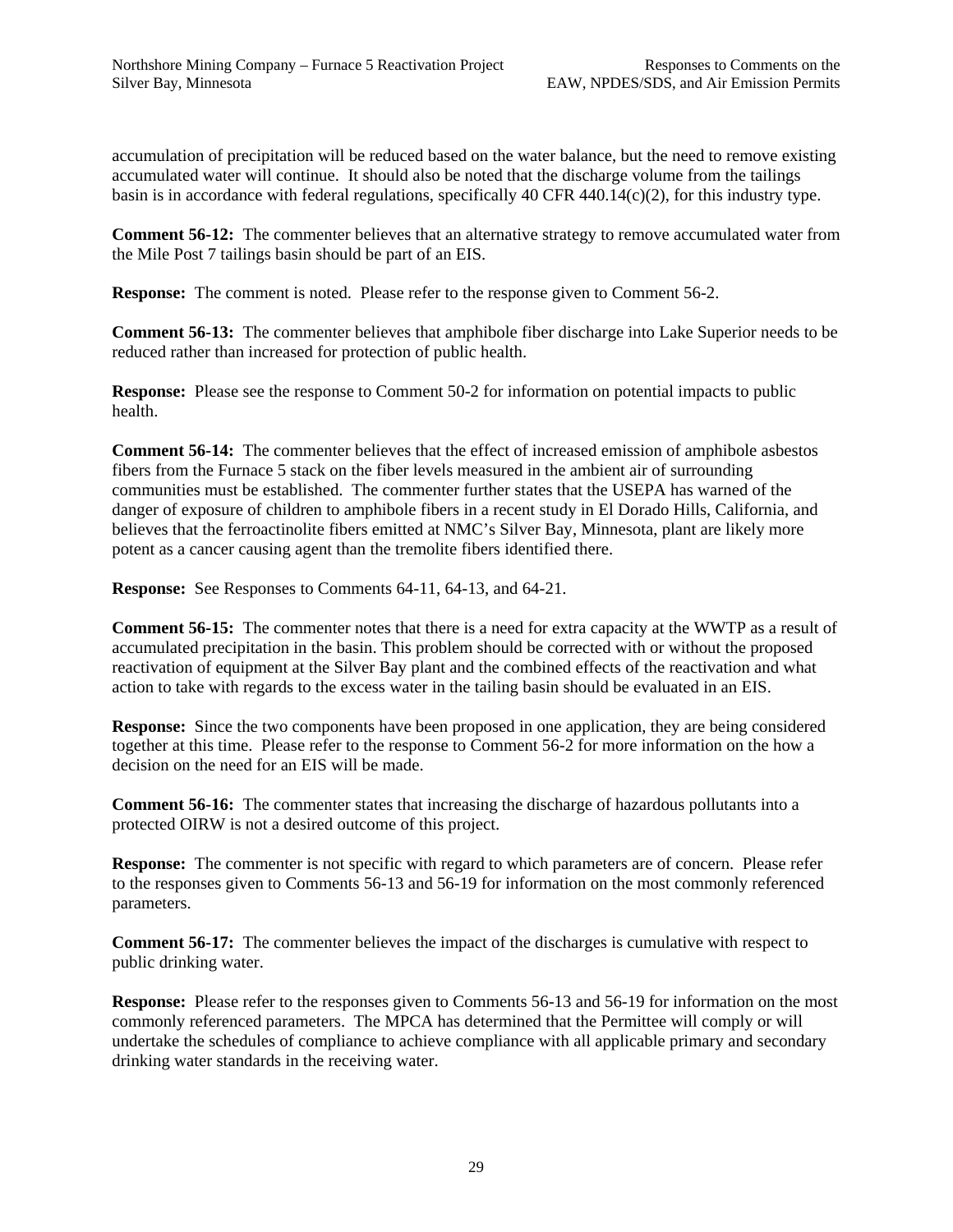**Comment 56-18:** The commenter states that the MPCA's argument for nondegradation review with respect to mercury makes the case that a deactivated furnace constitutes existing production capability. Since the furnace is currently incapable of production without major repairs, once it is repaired it should be classified as a new source and should trigger a nondegradation review.

**Response:** For this situation, the re-start of Furnace 5 and the concentrator sections represents existing equipment that is within the facility production capacity listed in the current NPDES/SDS Permit. The MPCA believes the increased rate of production associated with the existing equipment covered by the current permit is an appropriate interpretation and application of Minn. R. 7052.0310, subp.5, which exempts a nondegradation demonstration in this situation. Contrary to the commenter's statement, no changes from a wastewater standpoint are required in order to re-start the idled equipment.

**Comment 56-19:** The commenter states that the amount of fibers, mercury and fluoride flowing into Lake Superior will increase as a result of the proposed project regardless of results of numerical manipulation in the EAW. The commenter notes that these are hazardous substances and the project should be reviewed independently in an EIS since the discharges will have a significant effect on children's health as they age.

**Response:** Please see the response to Comment 50-1 regarding the discharge of fibers. On a mass basis, mercury and fluoride will increase as compared to current discharge volumes, but the overall mass loading is below the previously allowed mass loading based on the nondegradation flow of 8.64 mgd. On a concentration basis, mercury is expected to remain the same and to not increase with the increased discharge rate. It should also be noted that mercury concentrations in the discharge have been well below the Great Lakes Initiative water quality standard of 1.3 ng/L. The fluoride concentration will actually decrease over time due to the installation of the fluoride pretreatment system prior to the tailings basin. MPCA staff believes the health impacts to all persons, including children, as a primary consideration are reflected in the drafting of the NPDES/SDS Permit and subsequent effluent limits.

**Comment 56-20:** The commenter believes that the existing fiber effluent limit of 1 MF/L should remain in effect until an unbiased scientific study shows that current and future cumulative emissions will not be harmful to human health.

**Response:** Please refer to the response to Comment 50-2.

**Comment 56-21:** The commenter believes that the WWTP capacity could be expanded to reduce fiber discharge levels with the application of greater levels of existing BAT.

**Response:** Please refer to the response given to Comment 56-8.

**Comment 56-22:** The commenter believes that the assumptions, exceptions and methodology used in the statistical analysis to arrive at the 6.8 MF/L need to be analyzed independently in an EIS.

**Response:** The statistical analysis used in the fiber limit determination was completed in accordance with USEPA's *Technical Support Document for Water-Quality-Based Effluent Control (EPA/505/2-90- 001)* and in consultation with USEPA Region 5 staff. Further discussion surrounding the statistical analysis can be found in the responses to Comments 12-1 through 12-6.

**Comment 56-23:** The commenter believes that increasing the effluent fiber limit could easily be considered backsliding.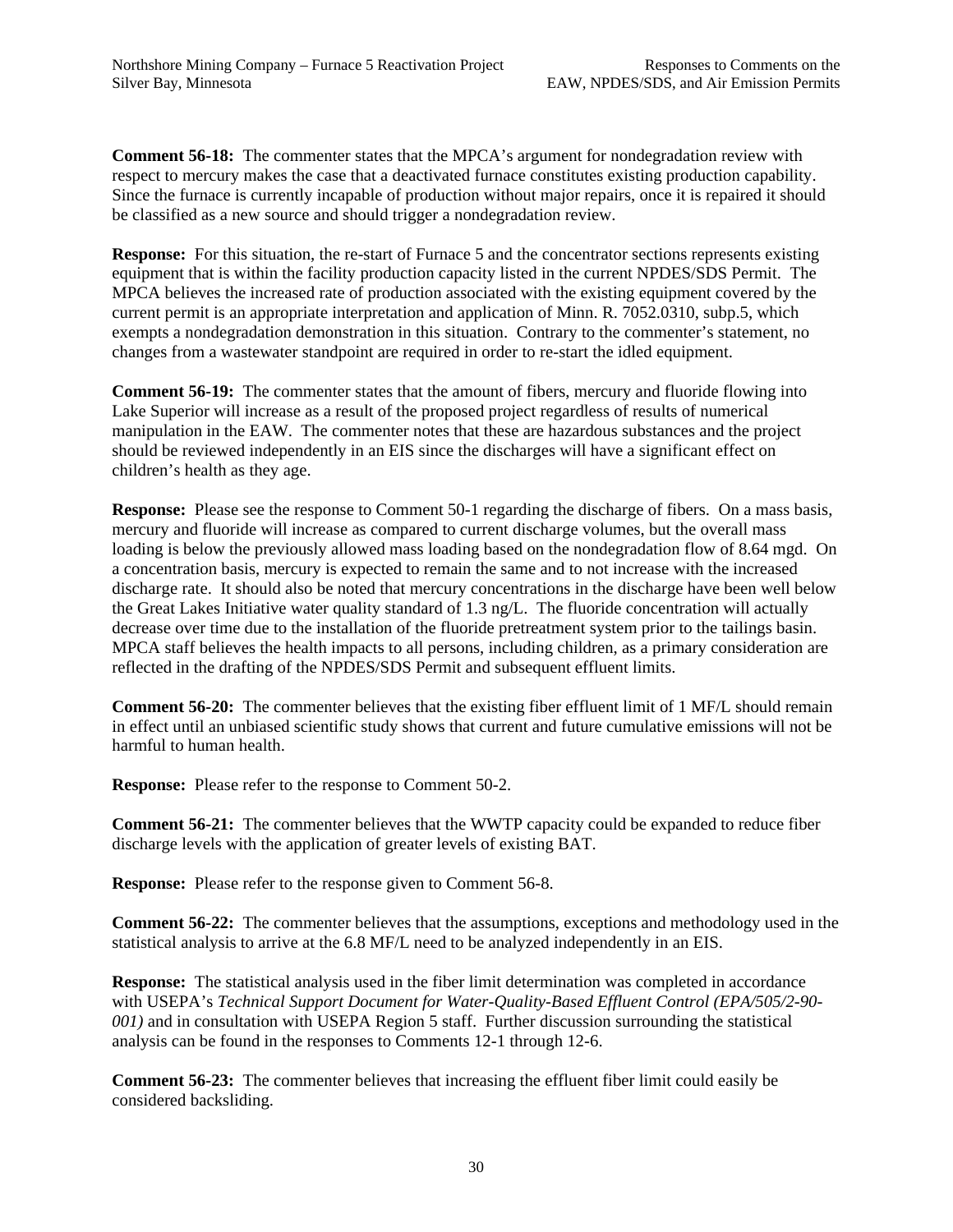**Response:** The MPCA staff believes its determination that exception E under Section 402(o)(2) of the Clean Water Act, as referenced in the state anti-backsliding rules (Minn. R. 7050.0212, subp.3) is applicable to the effluent fiber limit at the discharge of Mile Post 7 WWTP.

**Comment 56-24:** The commenter notes that the fiber discharge into the Beaver River has not been rigorously correlated with turbidity data that is proposed for a monitoring surrogate. The EIS should be used to establish this correlation. If the correlation were non-linear, more frequent monitoring would be required.

**Response:** It is true that there has not been an established correlation between effluent turbidity and fiber levels. The revised effluent fiber limit is based on past performance of the WWTP that operates within the established BAT limits for turbidity, which correlates to the best solids removal that the existing filtration technology can accomplish. The variability of the fiber levels that occur within the BAT operational turbidity limits has been accounted for in the revised limit. Since there is no available realtime process control equipment for fibers, the MPCA staff believes that controlling and monitoring solids (turbidity) is a reasonable and practical approach to providing a real-time process feedback loop to assist in maximizing fiber removal.

The monitoring frequency for fibers is consistent with the current NPDES/SDS Permit. The Permit states that noncompliance with the turbidity operational limits (0.1 to 0.4 NTU) may be just cause for additional fiber monitoring. The MPCA staff has determined that NMC has been in compliance with the turbidity operational limits. The MPCA staff also believes that the current monitoring frequency is adequate to verify compliance. Therefore, increased fiber monitoring is not justified at this time. It should be noted that the MPCA has the authority to request more frequent fiber monitoring, if it is deemed necessary.

**Comment 56-25:** The commenter believes that expanding the illegal discharge of fluoride into Lake Superior in order to achieve legal discharges in 25 years is a good subject for an EIS. The commenter also feels that the emission impacts are cumulative.

**Response:** Compliance with the primary drinking water standard is required within 5 years from the date of permit modification. It is estimated that the facility will be in compliance with the secondary drinking water standard within 13-15 years, based on the designed operation of the fluoride pretreatment system (as discussed in the response to Comment 61-17), and increasing the design capacity of the Mile Post 7 WWTP. The existing compliance schedule for meeting the secondary drinking water standard for fluoride was not changed during this permit modification. Per Minn. R. 7001.0190, it is not open for comment at this time.

**Comment 56-26:** The commenter states that amphibole fibers, particularly ferroactinolite fibers, have been shown to be hazardous to human health when inhaled. EPA scientists at the EPA Research Laboratory in Duluth, Minnesota, have published many papers with the results of scientific investigation that proves this point. The proposed project would increase the number of fibers in the air and the surrounding community despite the manipulation of numbers to show that it would not. Unbiased research to establish risks involved would be much preferred to expensive public relations. The level of BAT is the issue.

**Response:** While the MDH and MPCA (agencies) recognize that exposure to asbestiform fibers of all types imparts a risk to humans, the MPCA staff disagrees with the commenter's assertion that the proposed project would increase the number of fibers in the air and surrounding community. The Facility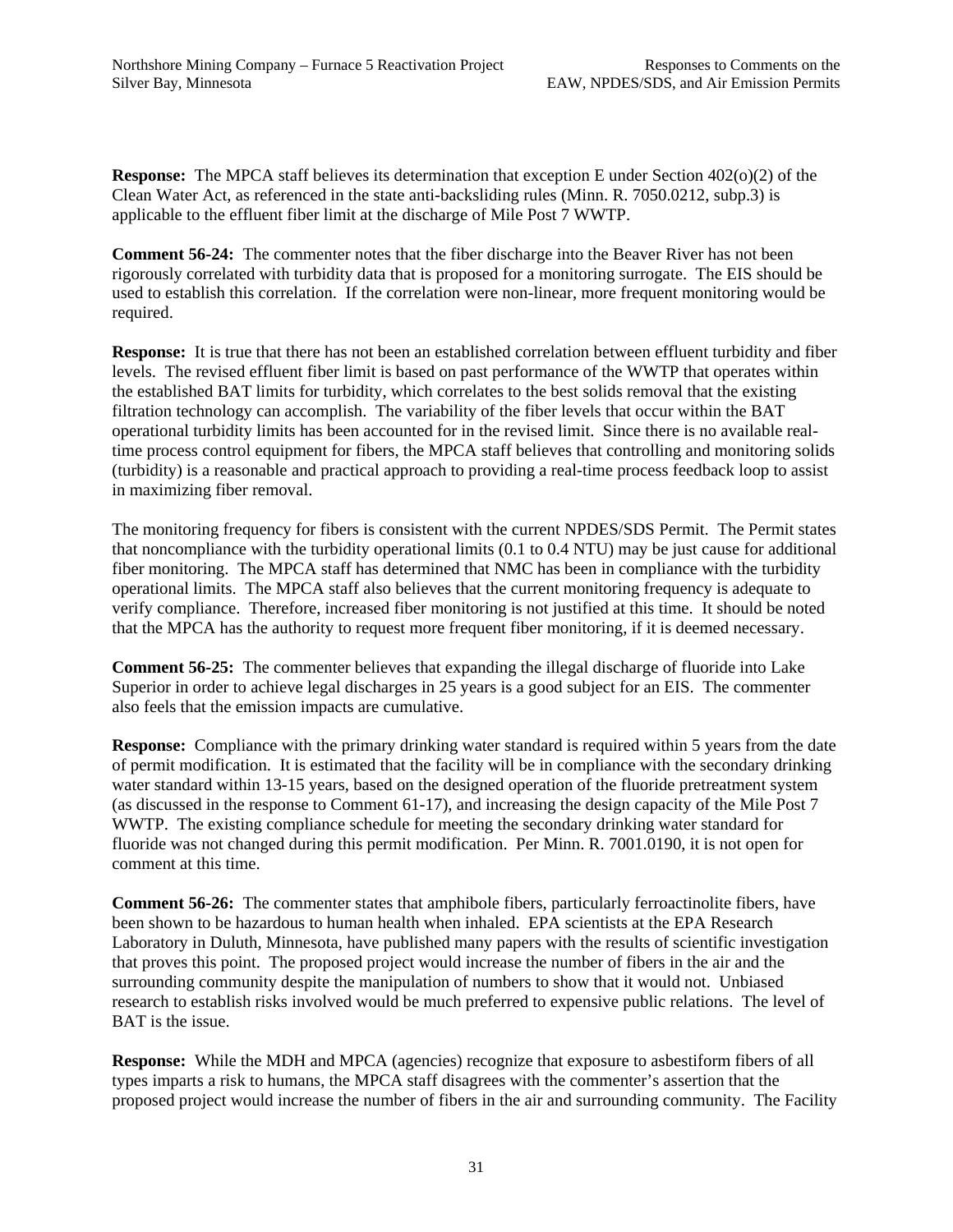will be required under the proposed permit to implement upgrades of emission controls (i.e., BACT) that will assure no net increase in fiber emissions – even with the expanded taconite production that will result with the reactivation of Furnace 5.

The MPCA staff is unsure what the commenter means by "manipulation of the numbers", but fiber emissions calculations done by MPCA staff showed that the installation of the additional control equipment will achieve the goal of no net increase in current fiber emissions.

To properly account for the amphibole fiber emission change for the Furnace 5 Project, the MPCA staff evaluated the current situation (Case A, in Attachment 4 of the air permit technical support document), the ultimate situation (Case B), and the transition until 12/31/2006 (Case C). In Case C, idled units are to be added into production operation and a number of multiclones are to be replaced by cartridge filters, resulting in 32 percent reduction in stack emission of amphibole fibers. Ultimately (Case B), a reduction of 84 percent in stack emission of amphibole fibers is expected when all multiclones will be replaced by cartridge filters, as shown in the cited Attachment 4. While the number of stacks involved in production increases from Case A to Case C to Case B, stack emissions of amphibole fibers decrease. In addition, a Case D, in which only two concentrators are reactivated, was assessed, and a reduction of approximately 17 percent was calculated.

**Comment 56-27:** The commenter notes that the proposed mercury Total Maximum Daily Load (TMDL) study for Minnesota indicates a 93 percent reduction in mercury emission from the taconite industry. An EIS is required to establish how this will be accomplished at NMC, both with and without this project.

**Response:** There are no state or federal air standards for mercury emissions for the mining sector at this time. The proposed statewide mercury TMDL is in draft form at this time and has completed a public notice period. Proposed reductions would be required statewide, not just for the taconite industry. The MPCA held public information meetings for the TMDL as well. There will be an extensive implementation planning effort that will occur as soon as the mercury TMDL is approved by USEPA. Since the TMDL process is designed to establish how needed reductions will be made, it is most appropriate to address the commenter's concern through that regulatory process once the TMDL has been finalized. Please contact Howard Markus of the MPCA at (651) 296-7295 for the status of the mercury TMDL.

**Comment 56-28:** The commenter believes that the cumulative impacts of pollutants from the proposed project and from the other taconite plants on the Iron Range must be evaluated as part of an EIS due to the risk to public health across the region. This proposed project is tied directly to expansions of four other operations. The other taconite plants emit similar pollutants so the connection is obvious.

**Response:** The fact that several projects proposed for northeastern Minnesota may emit similar pollutants does not meet the criteria of a connected action as defined in Minn. R. 4410.0020, subp. 9b.

Item 29 of the EAW considers, in a quantitative and qualitative manner, the potential cumulative impacts that the project may have on air, water, traffic and on visual impacts on city, county, and regional scales. With regard to cumulative impacts between the proposed project and other mining projects proposed for northeastern Minnesota, concerns of regulatory authorities have centered on long-range transport of pollutants that may cause acid deposition or visibility impairments in the national parks and wilderness areas in the vicinity of the Silver Bay taconite processing facility. As described in Items 23 and 29 of the EAW, the model-generated atmospheric concentrations of  $SO_2$ , nitrogen dioxide  $(NO_2)$  and  $PM_{10}$ , from the proposed Facility are below the applicable Significant Impact Levels (SILs) and below the Deposition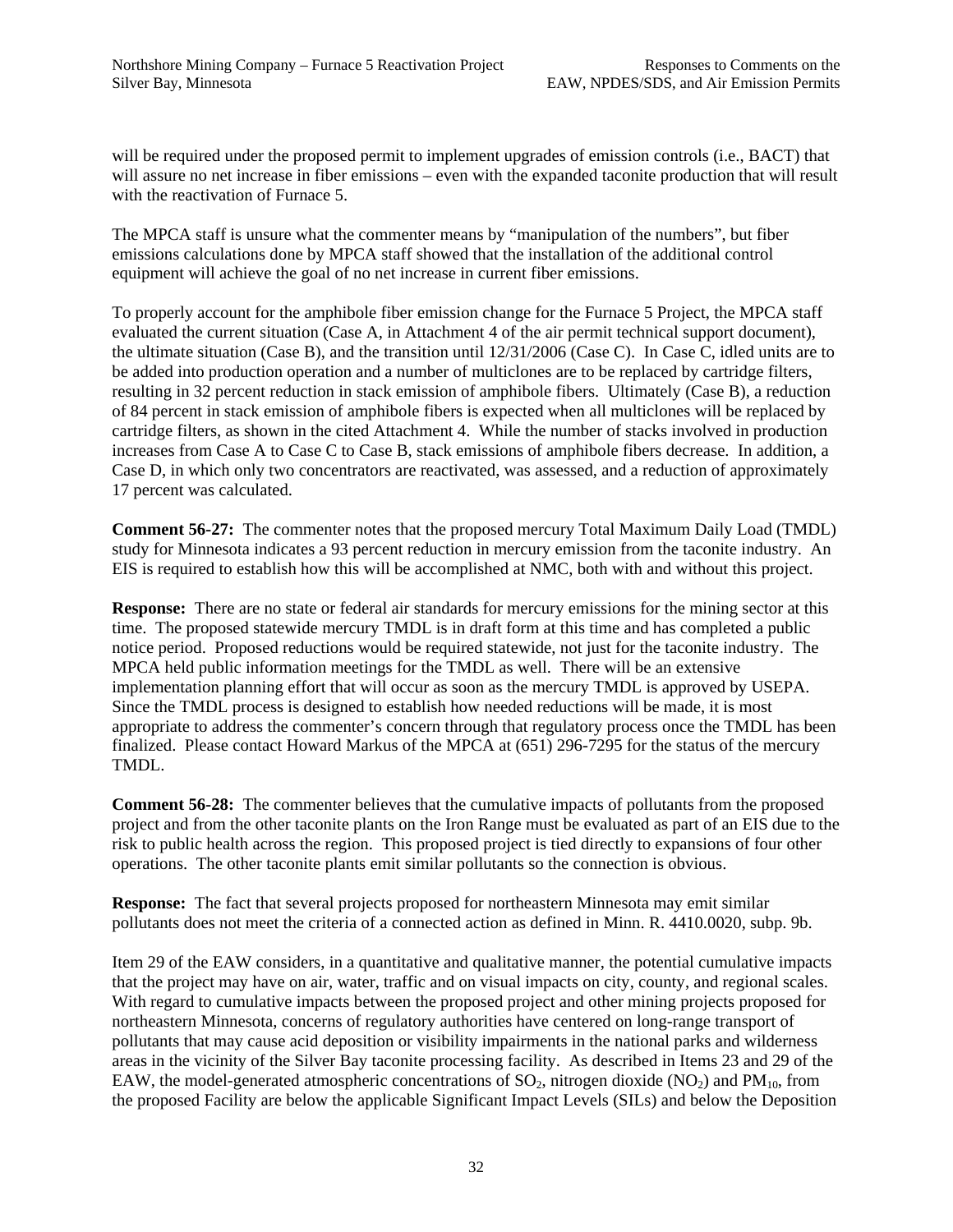Analysis Thresholds for four nearby Class I areas: the BWCAW, the Rainbow Lakes Wilderness, Voyageurs National Park, and Isle Royale National Park. These results indicate there is reasonable assurance that cumulative impacts will not be a concern and that emissions associated with the proposed project are not expected to result in cumulative acid deposition impacts.

The proposed project has undergone a visibility analysis as described in Item 23 of the EAW. For decision-making purposes, the FLMs have identified the visibility thresholds of five and ten percent as a screening threshold with regard to a project's modeled potential impact. When the modeled visibility results were compared to existing background conditions, there were no exceedences of the five or ten percent visibility thresholds.

The proposed project will add a small amount (a maximum of 1.5 additional pounds per year) of mercury to the air through the reactivation of the Furnace 5 pelletizer. Many lakes and streams in northeastern Minnesota are designated as impaired for mercury (i.e. there are fish consumption advisories due to mercury contamination), and the MPCA has developed a statewide mercury TMDL that, when implemented, is intended to reduce air sources of mercury by 93 percent from 1990 levels. The issue of regional mercury impacts, then, will be addressed through this process. Please refer to the response for Comment 56-27 for more information.

The commenter specifies concerns about potential cumulative impacts from a public health perspective. This can be interpreted to mean a concern about the potential accumulation of fibers in the air and water. Production at the Babbitt mines will increase, but the crusher at the mine is equipped with a fabric filter, so actual air emissions from coarse crushing will be minor. Most of the fiber emissions are believed to be released during fine crushing and grinding, which takes place at the Silver Bay plant. Potential fiber emissions at the Silver Bay plant are expected to decrease. See response to Comment 56-26.

The reader is encouraged to review Items 18 (water), 23 (air) and 29 (cumulative impacts) for more detailed information on potential cumulative impacts. Based on what is known of the proposed project and a comparison of the modeled air emissions to various screening thresholds, there is no indication that the project will result in significant cumulative impacts. The MPCA has relied on input from other authorities, such as the DNR, the MDH, the USFS, and the NPS. None of these entities has indicated a concern regarding cumulative impacts from this proposed project or has requested a more detailed cumulative impact analysis.

Completion of an EIS will be required for three of the other mining projects proposed for northeastern Minnesota: PolyMet, Minnesota Steel Industries, and Ispat Inland. The scoping EAWs for the PolyMet and Minnesota Steel Industries projects each include a comprehensive cumulative impact analysis. Should these analyses identify potential for significant cumulative impact the matter will be evaluated and managed through the EIS process for those projects.

## **57. Comments by Lorie Skudstad on behalf of David J. McMillan, Minnesota Power Company. E-mail received June 22, 2005.**

**Comment 57-1:** The commenter supports the proposed project.

**Response:** The comment is noted.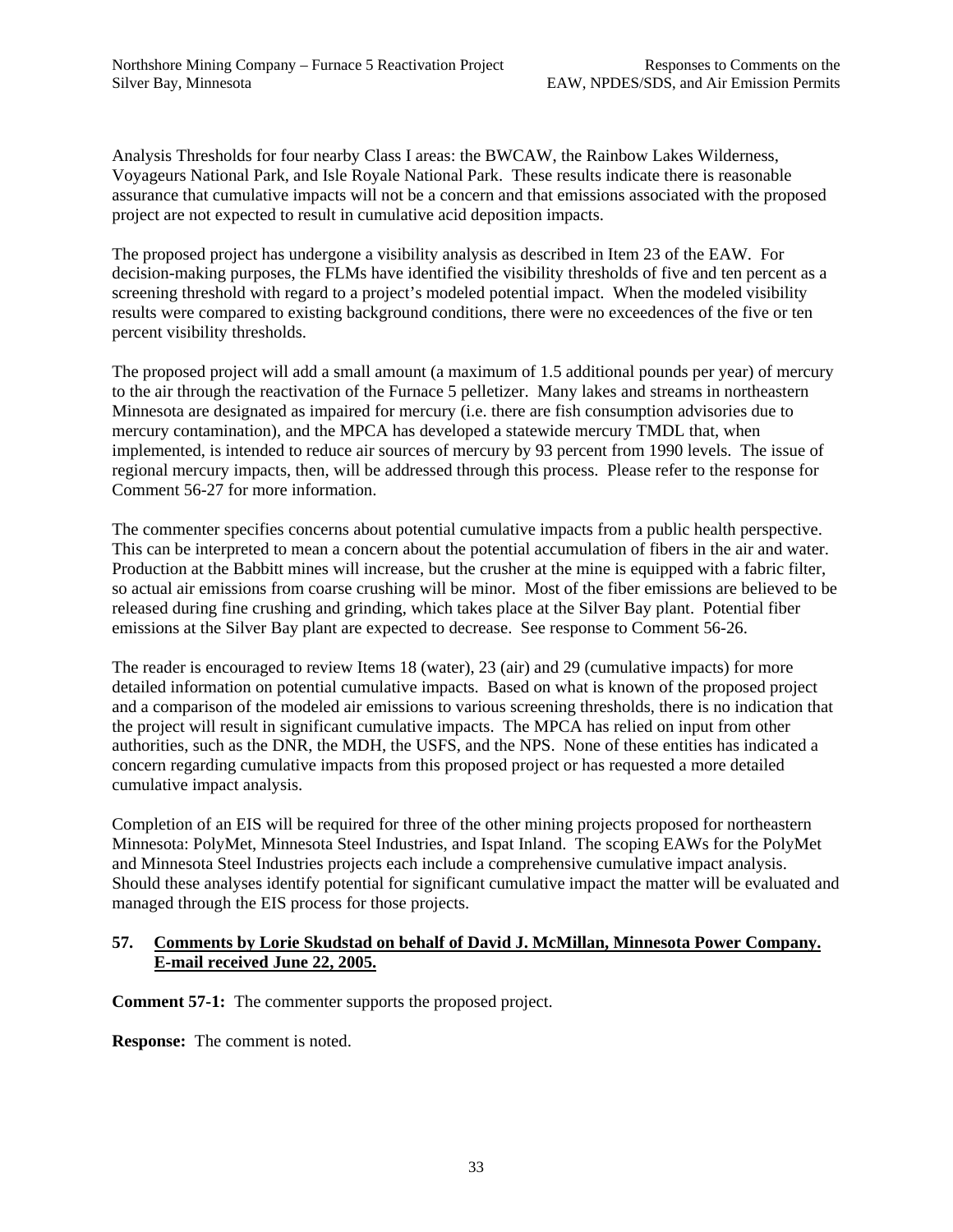**Comment 57-2:** The commenter notes that air emissions from the proposed facility will be controlled using BACT and will result in an overall decrease in plant-wide air emissions. The commenter also states that the MPCA's air toxics risk evaluation determined that the proposed permit limits are acceptable.

**Response:** Please refer to the response given for Comment 28-2.

**Comment 57-3:** The commenter believes that the effluent discharge to the Beaver River will not degrade water quality in the Beaver River or in Lake Superior. The commenter also notes that the MPCA has said that the 6.8 MF/L fiber effluent limit is not likely to have any adverse impact on the public's health.

**Response:** Please refer to the response given to Comment 3-2.

**Comment 57-4:** The comment believes that the proposed project represents a significant economic development opportunity for northeastern Minnesota while providing appropriate emission controls and upgrades. The commenter urges the MPCA to issue the permits necessary to implement the proposed project.

**Response:** These comments are noted. Please refer to the response for Comment 1-1.

## **58. Comments by Scott Gischia, Northshore Mining Company. E-mail received June 22, 2005.**

**Comment 58-1:** On Page A-24 of the modified Air Emission Permit, the third box in Section C requires opacity testing on one stack in Group 015. Group 015 is comprised of four wet dust collectors and the plumes from these stacks have inherently high moisture levels. Opacity measurements are not possible where stacks have a visible steam plume. In the Air Emission Permit issued to NMC in February 2004, opacity measurements were not required for Group 015 for this reason. NMC requests that the opacity performance test requirement cited for Group 015 in the modified Air Emission Permit be removed.

**Response:** The commenter is correct. The requested change has been made in the modified Air Emission Permit.

#### **59. Comments by Donna Dargontina, Northshore Mining Company. E-mail received June 22, 2005.**

**Comment 59-1:** The commenter is in favor of the proposed project.

**Response:** The comment is noted.

**Comment 59-2:** The commenter believes the project is a safe endeavor and is beneficial to people in the state of Minnesota.

**Response:** The comment is noted.

#### **60. Comments by Nancy Viola, Northshore Mining Company. E-mail received June 22, 2005.**

**Comment 60-1:** The commenter is in support of the proposed project.

**Response:** The comment is noted.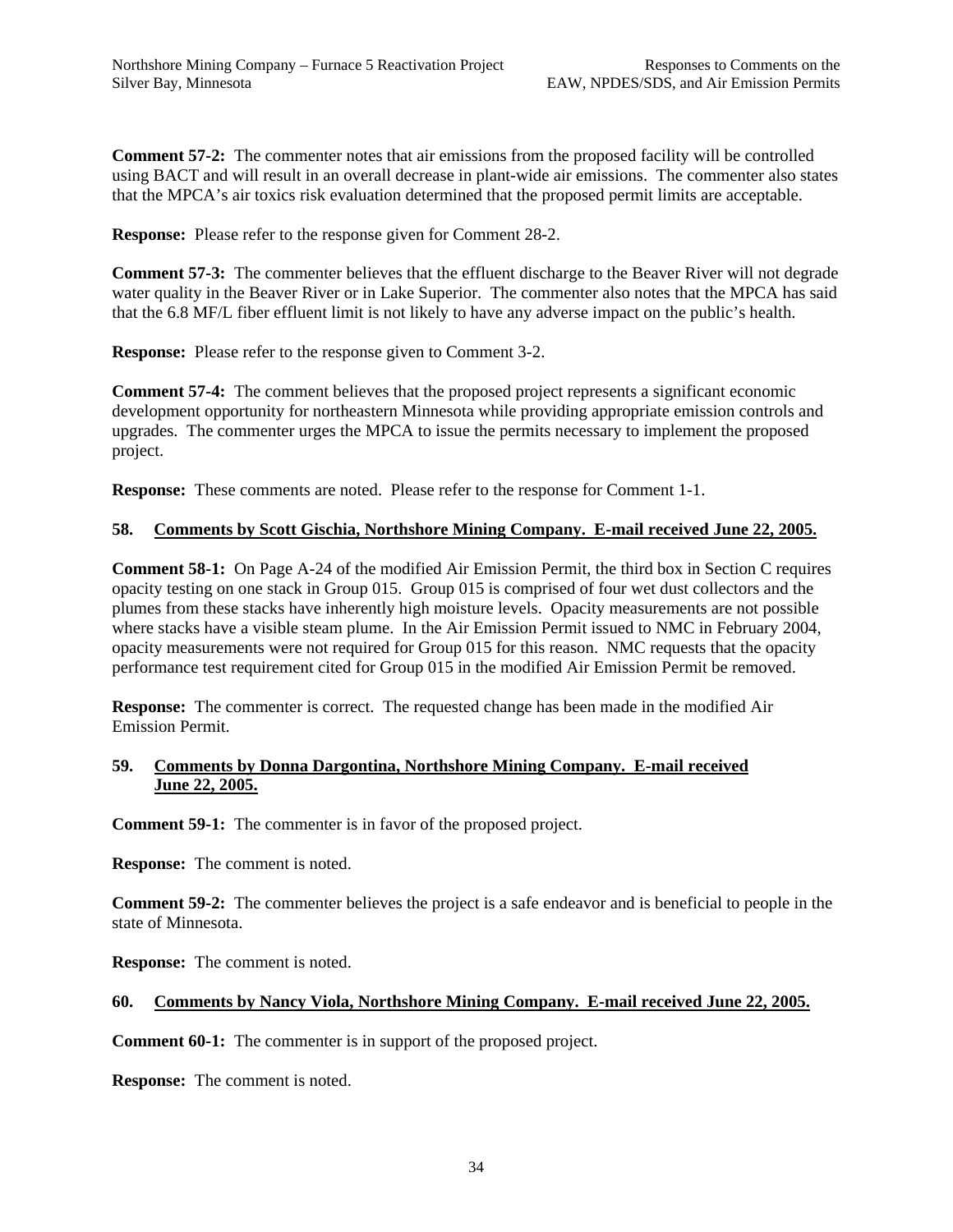**Comment 60-2:** The commenter believes that NMC is an environmentally responsible corporate citizen and notes that the proposed project will require the installation of new air pollution control equipment which will reduce plant air emissions.

**Response:** The comment is noted. Please see the response for Comment 26-2.

**Comment 60-3:** The commenter also notes that the proposed project will boost the local economy and create new jobs directly and indirectly.

**Response:** The comment is noted. Please refer to the response for Comment 1-1.

## **61. Comments by LeRoger Lind, Two Harbors, Minnesota. E-mail received June 22, 2005.**

**Comment 61-1:** The commenter is a resident in Lake County and Board Member of the Save Lake Superior Association (SLSA). The commenter believes that the design of the equipment for the proposed project has influenced the emission levels being proposed in the NPDES/SDS Permit. Each analysis is based upon exceptions and assumptions that lead to emission standards that fit the design and economics of the project. The commenter believes that revisions of the effluent fiber and fluoride limits are two examples of the NPDES/SDS Permit fitting the project rather than the project fitting the standards.

**Response:** A possible revision to the existing fiber limit was a potential situation that was addressed in prior permits. The initial NPDES/SDS permit that addressed the WWTP at Milepost 7, and all subsequent reissuances and modifications have included a provision addressing the potential for a limit modification of the total amphibole fiber limit if the MPCA determines that limit exceedences have not been the result of failure by the Permittee to operate or maintain the treatment system. MPCA staff made the determination that the Permittee was operating and maintaining the treatment system adequately and could not consistently meet the current 1 MF/L limit. The current 1 MF/L limit was based on the application of BAT at drinking water plants, not specifically on actual performance of the Milepost 7 WWTP. The revised limit is based on actual operating data of BAT at Milepost 7. This process that MPCA went through to establish the revised limit is consistent with the process for establishing technology-based limits throughout the regulated community.

Fluoride limits were determined in accordance with Minn. R. ch. 7050.0221. Limits based on the secondary drinking water standard for fluoride are included consistent with the current NPDES/SDS Permit. The secondary drinking water standard for fluoride is for the protection of cosmetic effects (tooth discoloration). The modified permit includes limits based on the primary drinking water standard for fluoride. The primary drinking water standard provides protection of human health (skeletal fluorosis). Although the length of the compliance schedule may seem excessive, this is a very unique situation. The tailings basin contains many billions of gallons of water that are currently above the permitted fluoride effluent limits. The Permittee has installed a fluoride pretreatment system to remove the majority of the fluoride prior to the tailings basin. Fluoride treatment at the "end-of-pipe" prior to discharge from the basin is not feasible due to the relatively low fluoride concentrations of around 12 milligrams per liter (mg/L). A review of USEPA's *NRMRL Treatability Database* shows that there is no available full-scale treatment technology capable of meeting the effluent fluoride limits given an influent concentration of 12 mg/L.

**Comment 61-2:** The commenter states that development of alternatives in the design of equipment that would reduce pollutant discharges rather than increase them have not been presented or made part of the NPDES/SDS Permit requirements.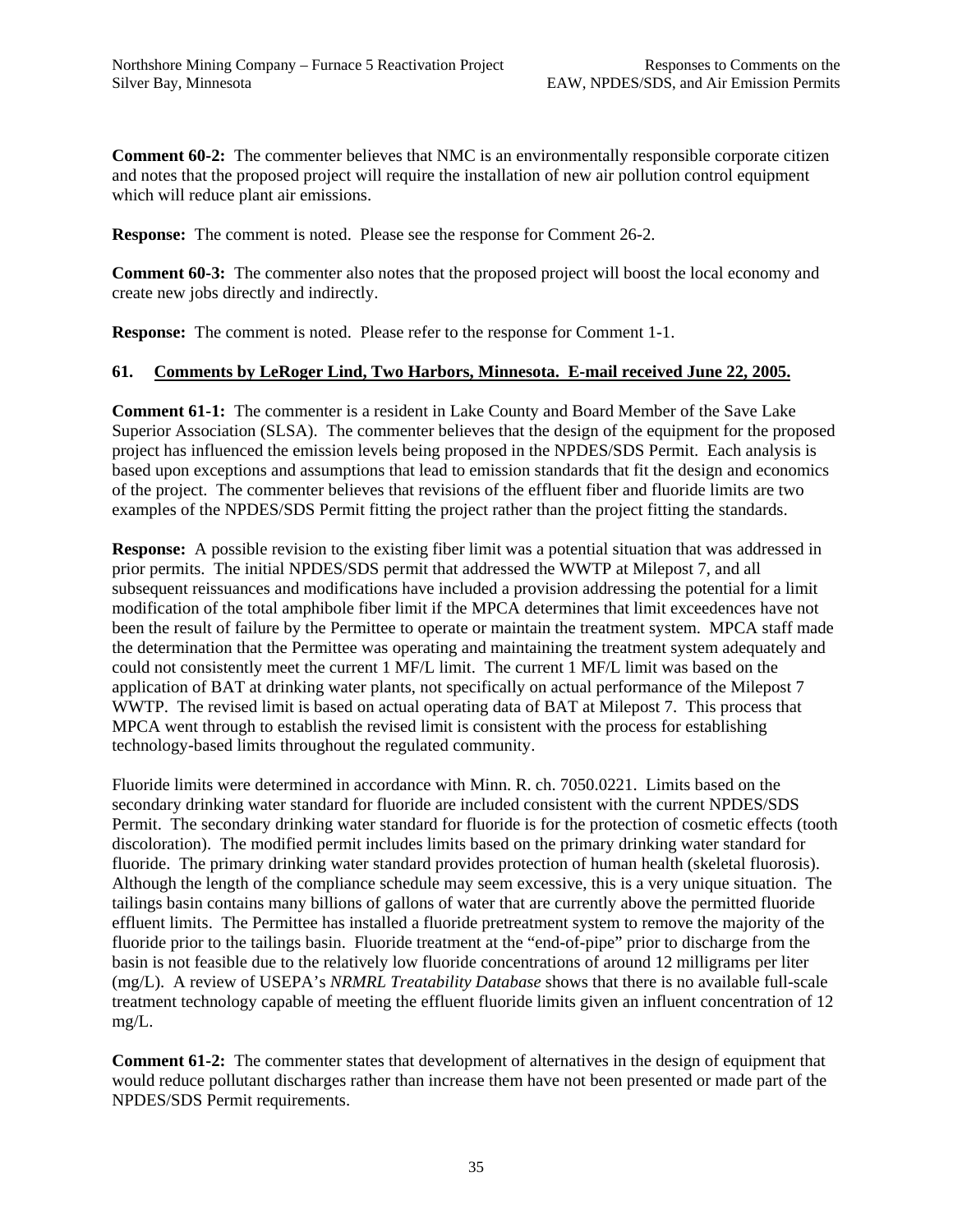**Response:** The Facility modifications do not trigger a nondegradation demonstration, therefore alternatives were not considered during this permit modification. Alternatives have been incorporated in previous NPDES/SDS Permit actions. Examples of alternatives that have been implemented include the installation of processes and equipment to obtain compliance with the fluoride limits, the determination of BAT for the removal of suspended solids (and ultimately fibers), and the addition chemical flocculant for turbidity reduction prior to the wastewater treatment plant.

**Comment 61-3:** The commenter notes that there is no requirement for a cumulative impact analysis in the NPDES/SDS Permit and believes that there should be. The commenter believes that permitting the ever-increasing discharge of these pollutants will pose a serious long-term public health danger to residents and visitors consuming the water of Lake Superior.

**Response:** Please refer to the responses given to Comments 50-2 and 56-19 for information on the most commonly referenced parameters.

**Comment 61-4:** The commenter notes that the water intake for the city of Duluth, Minnesota has been analyzed and shows evidence of fibers. The commenter believes the NPDES/SDS Permit should contain provisions for the analysis of the drinking water in the cities of Silver Bay, Beaver Bay, Two Harbors, and other cities along the north shore of Lake Superior on a regular basis for a long term period of time. The commenter also believes that local schools should be added to the list of sites monitored.

**Response:** The MPCA staff contacted the MDH regarding historical fiber analysis completed at drinking water facilities in Duluth, Two Harbors, and Silver Bay. The MDH staff indicated that fiber analysis at these drinking water plants was discontinued in the early 1990's due to consistently low fiber results. While there will be an increase in the "total count" of fibers released to the Beaver River, and ultimately to Lake Superior, the MPCA staff does not expect the concentration of fibers in the discharge to increase from current levels. Although the revised fiber limit is higher than current limit, the revised limit is based on past fiber concentrations in the effluent. Statistically, there is no difference between past effluent concentrations and the revised daily maximum limit of 6.8 MF/L. Therefore, the MPCA staff sees no reason to request additional monitoring, beyond the monitoring currently required by MDH, of drinking water in the cities of Silver Bay, Beaver Bay, Two Harbors, and other cities along the north shore of Lake Superior.

**Comment 61-5:** The commenter references a study by Philip M. Cook, Ph.D. at the USEPA Research Laboratory in Duluth from 1983 indicates that some ingested amphibole asbestos fiber penetrate the gastrointestinal lining and lodge there indefinitely. The commenter notes that further research is needed to determine if this would cause stomach cancer and questions why the NPDES/SDS Permit does not contain provisions requiring research to determine the risk associated with ingesting fibers.

**Response:** The study referenced above does state that there is a small fraction of fibers that can penetrate the gastrointestinal lining, but there was no measurements taken to support or deny the notion that those fibers lodge there indefinitely. Although further research may be needed on this subject, the NPDES/SDS Permit is not the proper tool for providing this research.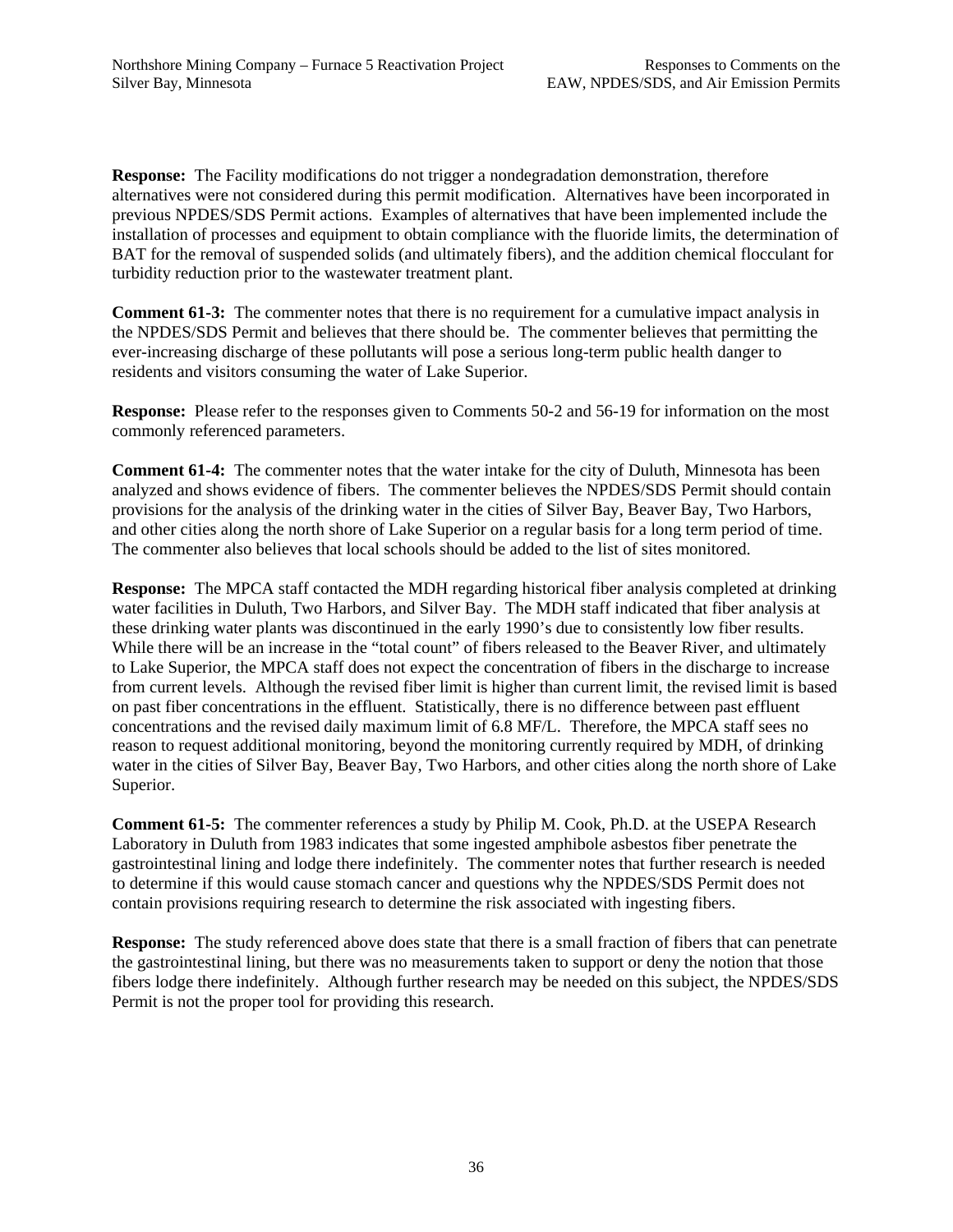**Comment 61-6:** The commenter feels that the MPCA is uninterested in the use of precautionary measures as a public health policy and states that SLSA does not share this view. The commenter believes that irreversible health damage, especially to young children unable to afford bottled and filtered water, is a good reason for precautionary measures. The commenter also feels that this is also good reason for further unbiased scientific research by the MDH and the taconite mining industry.

**Response:** The MPCA staff believes that a sound technical approach was used in the determination of the revised effluent fiber limit, which is based on the application of BAT. The MDH has concluded that the revised limit and the proposed increased rate of discharge will not significantly increase risk to human health (see response to Comment 3-2).

**Comment 61-7:** The commenter questions why the Mesabi Nugget Pilot Plant is being discussed in the NPDES/SDS Permit application. The commenter wonders if that equipment will be removed from the NMC Silver Bay plant.

**Response:** To clarify, the Iron Nugget Pilot Demonstration Research and Development Plant referenced in the EAW and modified Air Emission and NPDES/SDS Permits is located at NMC's Silver Bay plant and was developed to test nugget technology; the proposed Mesabi Nugget plant will be located in Hoyt Lakes, Minnesota, and will produce nugget for sale.

In order to demonstrate modeled compliance with air quality standards, the Iron Nugget Pilot Demonstration Research and Development Plant must be rendered inoperable to accommodate the proposed project. However, the permits do not require that the equipment be removed from the site. If the equipment is ever removed from the site, all references to it will be eliminated from the NPDES/SDS Permit at the permit reissuance or modification following equipment removal.

**Comment 61-8:** The commenter asserts that accumulated net precipitation from years 1985-2004 is being used as an excuse for illegal discharge of tailings basin effluent into Lake Superior. The commenter believes that NMC both inherited and compounded the problem by not increasing the WWTP discharge capacity long ago. The commenter questions why the NPDES/SDS Permit doesn't require the reduction of hazardous water pollutants rather than allowing the increase of these pollutants. The commenter states that the technology and equipment are available.

**Response:** The discharge volume from Mile Post 7 is permitted in accordance with 40 CFR 440.14 (c)(2). In addition, EPA staff determined that the discharge of accumulated precipitation is allowed according to 40 CFR 440.14 (c)(2). The limits and monitoring requirements in the NPDES/SDS Permit are in accordance with state and federal regulations for the discharge location and industry type.

**Comment 61-9:** The commenter believes that increasing illegal discharge to attain legal discharge is a recurring theme in recent permit applications from the taconite mining industry. The commenter states that reduction in pollutants should be part of the permitting process in this surge of economic activity and that turning more clean water into dirty water should not be an outcome.

**Response:** We attribute the commenter's statements to the MPCA staff approach to fibers and fluoride in the discharge. The MPCA staff believes that a sound technical approach was used in the determination of the effluent fiber limit, which is based on the application of BAT. The MDH has concluded that the revised effluent fiber limit and the proposed increased rate of discharge would not significantly increase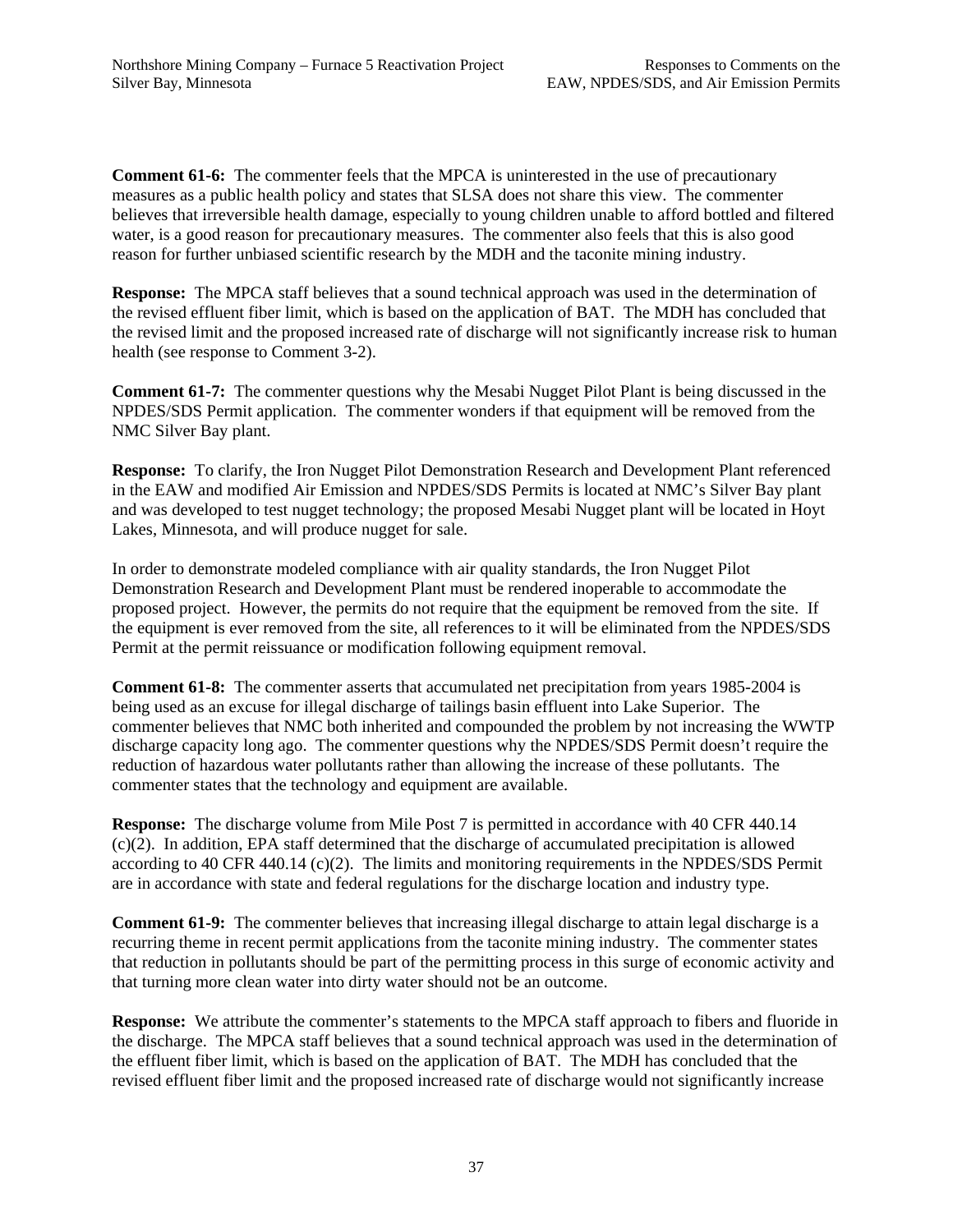risk to human health. Reductions in the concentration of fluoride in the discharge will occur due to the installation of a fluoride pretreatment system on the blowdown water from the Furnace 5 pellizer air emission control equipment. Please refer to the response to Comment 56-19 for more information.

**Comment 61-10:** The commenter states that the fibers of concern for this permitting activity are amphibole asbestos fibers, particularly the ferroactinolite type. They are generated by the taconite mining operation at the Peter Mitchell Mine in Babbitt, Minnesota, among other locations on the Iron Range. Chrysotile fibers are associated with industrial and automotive applications and come from a different geographical location. This definition should be changed or clarified.

**Response:** The definition for fibers (page 48 of draft NPDES/SDS Permit) states that fibers "are chrysotile and amphibole mineral particles with 3-to-1 or greater aspect ratios". This definition is consistent with fiber analysis and reporting requirements listed in the limits and monitoring section of the draft NDPDES/SDS permit. Effluent limits are included for the amphibole fibers, but the fiber analysis provides results for all fiber types meeting the appropriate aspect ratios. The MPCA staff believes the definition for fibers is appropriate.

**Comment 61-11:** The commenter asks the MPCA to explain the probability of having two of three measured values of fibers above intervention limits in one test sequence. A single high value should be sufficient and more than three samples should be required.

**Response:** Please note that the portion of the NPDES/SDS Permit related to intervention limits was not a provision that was proposed for revision or modified as part of this permit action. Per Minn. R. 7001.0190, it is not open for public comment at this time. It will be open to public comment once the entire NPDES/SDS Permit has expired and is in need of reissuance. The current NPDES/SDS Permit is set to expire on September 30, 2008.

**Comment 61-12:** The commenter also believes that the timing between the samples should be noted and compared with the variability of turbidity.

**Response:** Please refer to the response given to Comment 61-11.

**Comment 61-13:** The commenter asks how long it takes to have the samples analyzed by TEM methods and wonders how this is correlated with corrective action.

**Response:** Please refer to the response given to Comment 61-11.

**Comment 61-14:** The commenter states that water sampling data from the Mile Post 7 WWTP discharge shows that ferroactinolite fibers are 20 to 30 percent or more of the total amphibole fibers measured. In many cases these levels are higher than those of the cummingtonite-grunerite that is referred to as the fiber predominantly associated with the Permittee's tailings. The commenter believes that total amphibole fiber levels must be used in comparisons with the 3.3 MF/L at these and other monitoring stations. The commenter states that these are dangerous fibers and their discharge must be controlled and reduced.

**Response:** Please refer to the response given to Comment 61-11.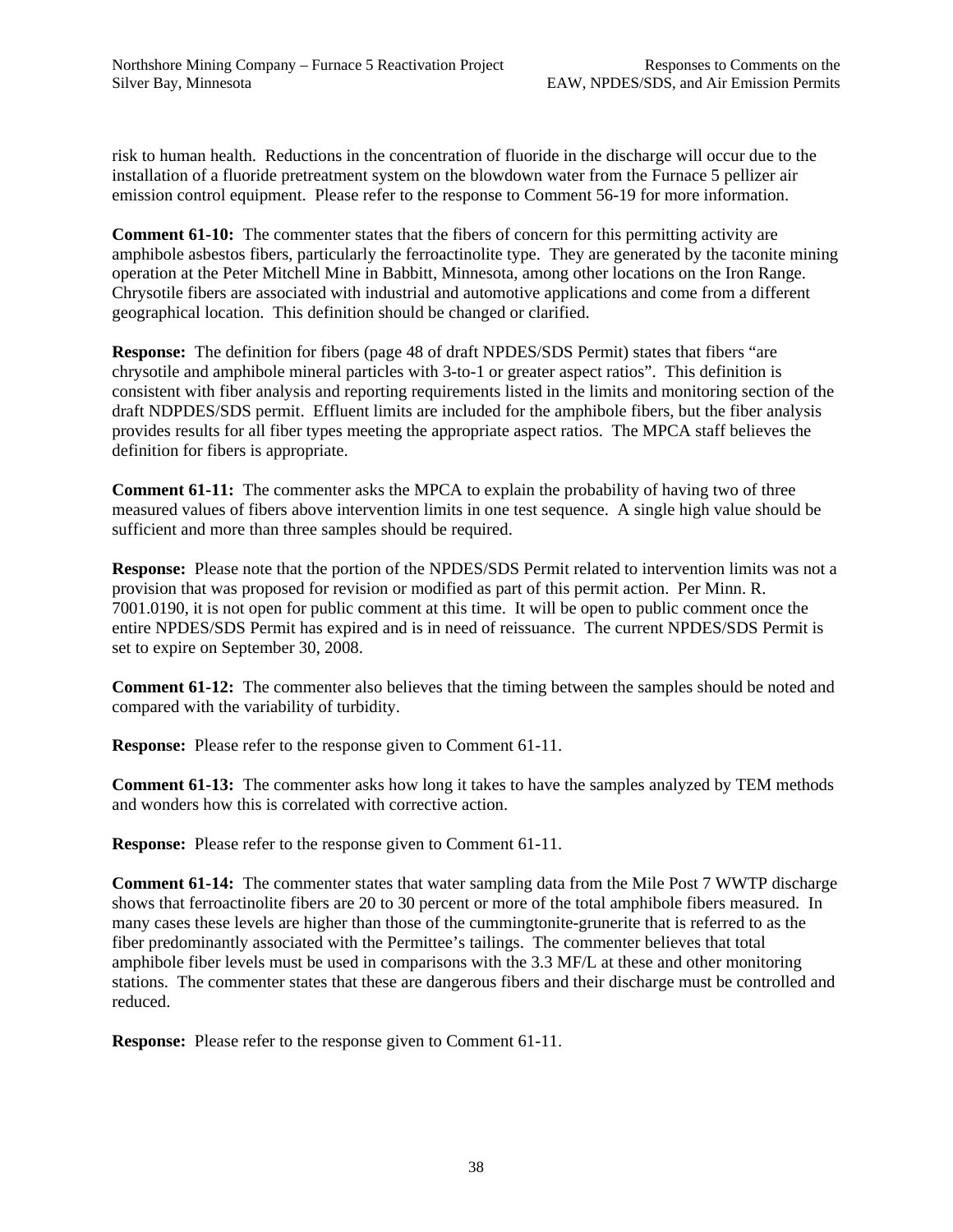**Comment 61-15:** The commenter notes that nugget equipment is to be removed from NMC's Silver Bay plant and he believes that this demonstrates that the proposed Mesabi Nugget plant is to replace this Iron Nugget Pilot Demonstration Research and Development Plant equipment.

**Response:** In order to demonstrate modeled compliance with air quality standards, the Iron Nugget Pilot Demonstration Research and Development Plant must be rendered inoperable (though not necessarily removed from the site). The MPCA is unaware of any connection of this action to the proposed Mesabi nugget project. The Mesabi Nugget project is an effort to show a commercial sized demonstration of the technology that was tested at the development plant (e.g. a pilot plant).

**Comment 61-16:** The commenter believes that a plan for demonstrating the statistical relationship between turbidity and fiber level data should be included in this permit. Otherwise, he believes the turbidity measurements would be of little value as a surrogate for fiber levels.

**Response:** Although there has not been an established correlation between effluent turbidity and fiber levels, the turbidity measurements do provide value. The revised effluent fiber limit is based on past performance of the WWTP that operates within the established BAT limits for turbidity, which correlates to the best solids removal that the existing filtration technology can accomplish. The variability of the fiber levels that occur within the BAT operational turbidity limits has been accounted for in the revised limit. Since there is no available real-time process control equipment for fibers, the MPCA staff believes that controlling and monitoring solids (turbidity) is a reasonable and practical approach to providing a real-time process feedback loop to assist in maximizing fiber removal.

**Comment 61-17:** The commenter asks if the "end of pipe" fluoride treatments reduce the amount of fluoride loading to the tailings basin and, if so, by how much.

**Response:** The Permittee has not instituted "end-of-pipe" fluoride treatment (e.g. end-of-pipe reference here is associated with WWTP location) due to the reasons listed in the response to Comment 61-1. The Permittee has constructed and does operate a fluoride treatment system to treat blowdown water from the air emission controls at the pelletizing furnaces, which is the primary stream for fluoride loading to the tailings basin. The treatment system is designed to reduce the blowdown water fluoride concentrations to 20 mg/L. Given a range of influent concentrations between 200-350 mg/L and a design flow rate of 100 gallons per minute, the system is expected to remove 215 to 400 pounds of fluoride per day.

**Comment 61-18:** The commenter asks how much larger the Mile Post 7 WWTP would need to be to begin reducing the fluoride output from the WWTP.

**Response:** The current technology employed at the WWTP does not provide fluoride treatment. The treatment technology is designed for the removal of suspended solids, including fibers. As noted in Comment 61-17, a separate fluoride treatment system exists.

**Comment 61-19:** The commenter believes that fiber monitoring should be maintained or increased from the monthly schedule listed in the NPDES/SDS Permit. The commenter also believes that a statistical study of the relationship between turbidity and fiber level should be used to determine monitoring frequency. The commenter feels that a nonlinear correlation would suggest more frequent monitoring.

**Response:** The draft NPDES/SDS Permit modification requires bimonthly fiber monitoring, which is consistent with the current permit. The monitoring frequency was established in previous permit actions and was not modified as part of this draft permit. The draft permit does state that noncompliance with the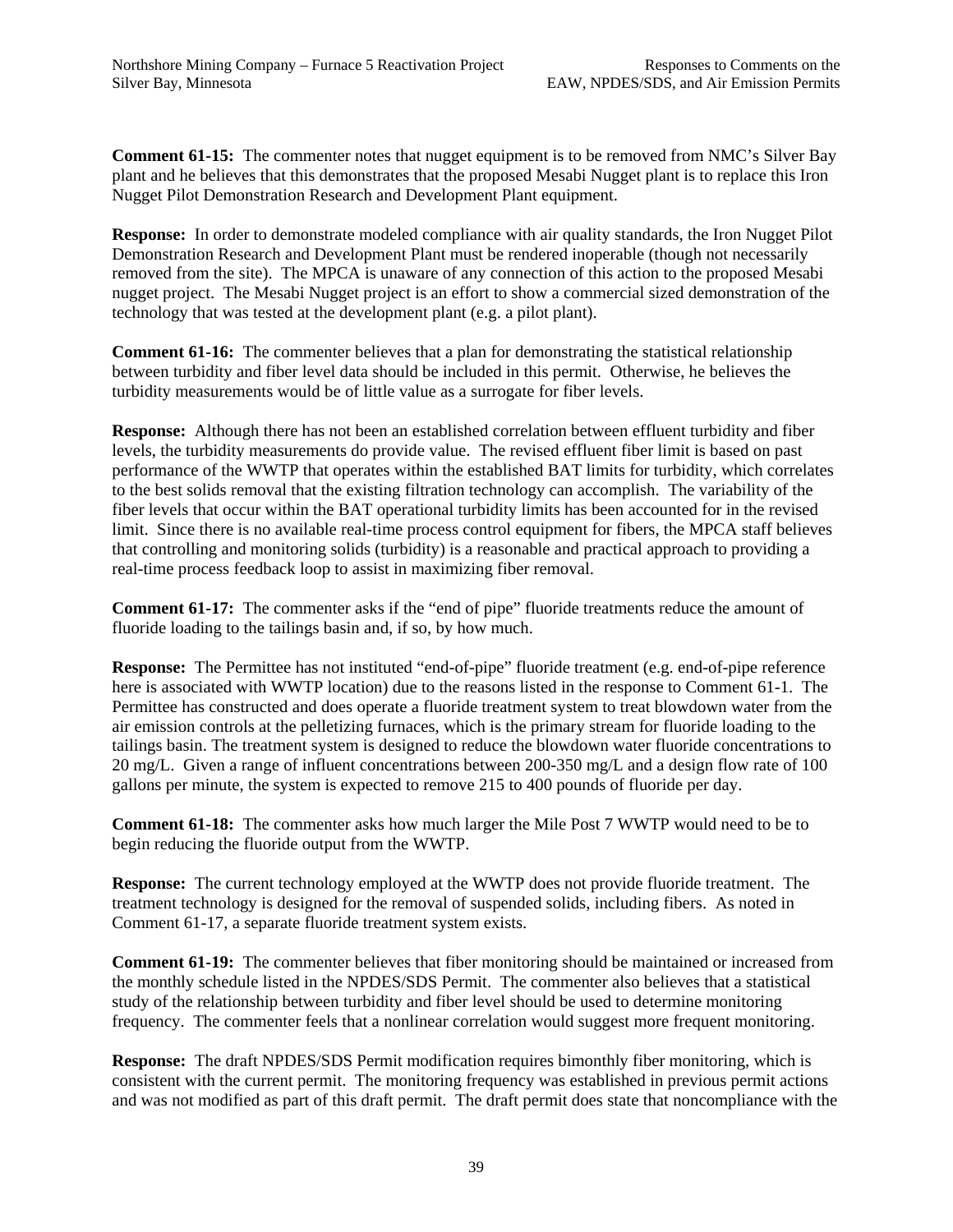turbidity operational limits (0.1 to 0.4 NTU) may be just cause for additional fiber monitoring, regardless of whether a statistical relationship between turbidity and fiber levels has been demonstrated. The MPCA staff has determined that NMC has been in compliance with the turbidity operational limits. The MPCA staff also believes that the current monitoring frequency is adequate to verify compliance. Therefore, increased fiber monitoring is not justified at this time. It should be noted that the MPCA has the authority to request more frequent fiber monitoring if it is deemed necessary.

**Comment 61-20:** The commenter believes that the NPDES/SDS Permit should require the size and efficiency of the Mile Post 7 WWTP to be increased to reduce the discharged fiber concentration to the court-ordered 1 MF/L. The commenter believes that the current fiber effluent limit should remain in place until NMC can demonstrate with unbiased scientific evidence that the ingestion of the current levels of fiber and the expected cumulative increase in fibers are not harmful to public health, especially that of children who will be carrying these fibers throughout there lives.

**Response:** The current treatment plant efficiency for fiber removal is consistently greater than 99 percent. In fact, efficiencies are routinely above 99.9 percent, which exceeds the efficiencies estimated in the BAT review completed in 1984 by Black and Veatch Engineers. Increasing the size of the current WWTP would increase the hydraulic capacity of the plant, but would not necessarily increase the efficiency due to the nature of filtration. As discussed in Attachment 4 to the NPDES/SDS Permit Fact Sheet, MPCA staff has determined that the current WWTP is unable to meet the 1 MF/L limit. Therefore, in accordance with the permit language and state anti-backsliding rules, the fiber effluent limit was proposed for revision. Although further study may be needed with regard to potential health impacts from amphibole fibers, the MPCA staff believes the NPDES/SDS permit is not the proper tool for providing this research. Finally, the MPCA determined to apply the 1 MF/L in the permit; the limit was not a court-order limit.

**Comment 61-21:** The commenter believes that the anti-backsliding analysis is fraught with assumptions, exceptions and methods that lead to the 6.8 MF/L effluent fiber limit, which the commenter notes is akin to the concentrations currently discharged from the Mile Post 7 WWTP. The commenter states that this is a public heath issue, not a statistical exercise and advocates using the NPDES/SDS Permit to begin to establish a public health database before allowing further irreversible change in the water quality of Lake Superior.

**Response:** The 6.8 MF/L limit is based on past performance data in accordance with Minn. R. 7050.0212, Subp. 3(B)(1) and MPCA's further evaluations of the BAT issues For a discussion on public health, please see the response to Comment 50-2.

**Comment 61-22:** The commenter notes that compliance responsibility for 1 MF/L effluent fiber limit rests with the Permittee and feels that NMC is responsible for failing to comply with this limit by choosing to not increase the size or efficiency of its present WWTP to reduce fiber emissions to date. The commenter believes that NMC's past inaction does not constitute the correct application of BAT and that relaxing the effluent fiber limit based upon failure to comply is unacceptable.

**Response:** Please see the response to Comment 61-20 for a discussion of the size and efficiency of the WWTP. The Permittee has tested various flocculant chemicals and polymers in order to improve the filtration efficiency, and most importantly, has committed to continuous addition of chemical flocculant at the filter dike bypass weir. The addition of chemical flocculant at the bypass weir provides additional flocculation and settling of particles, including fibers, prior to the WWTP. The trigger for a revision to the fiber limit is not solely a function of the Permittee's inability to comply with the current limit. The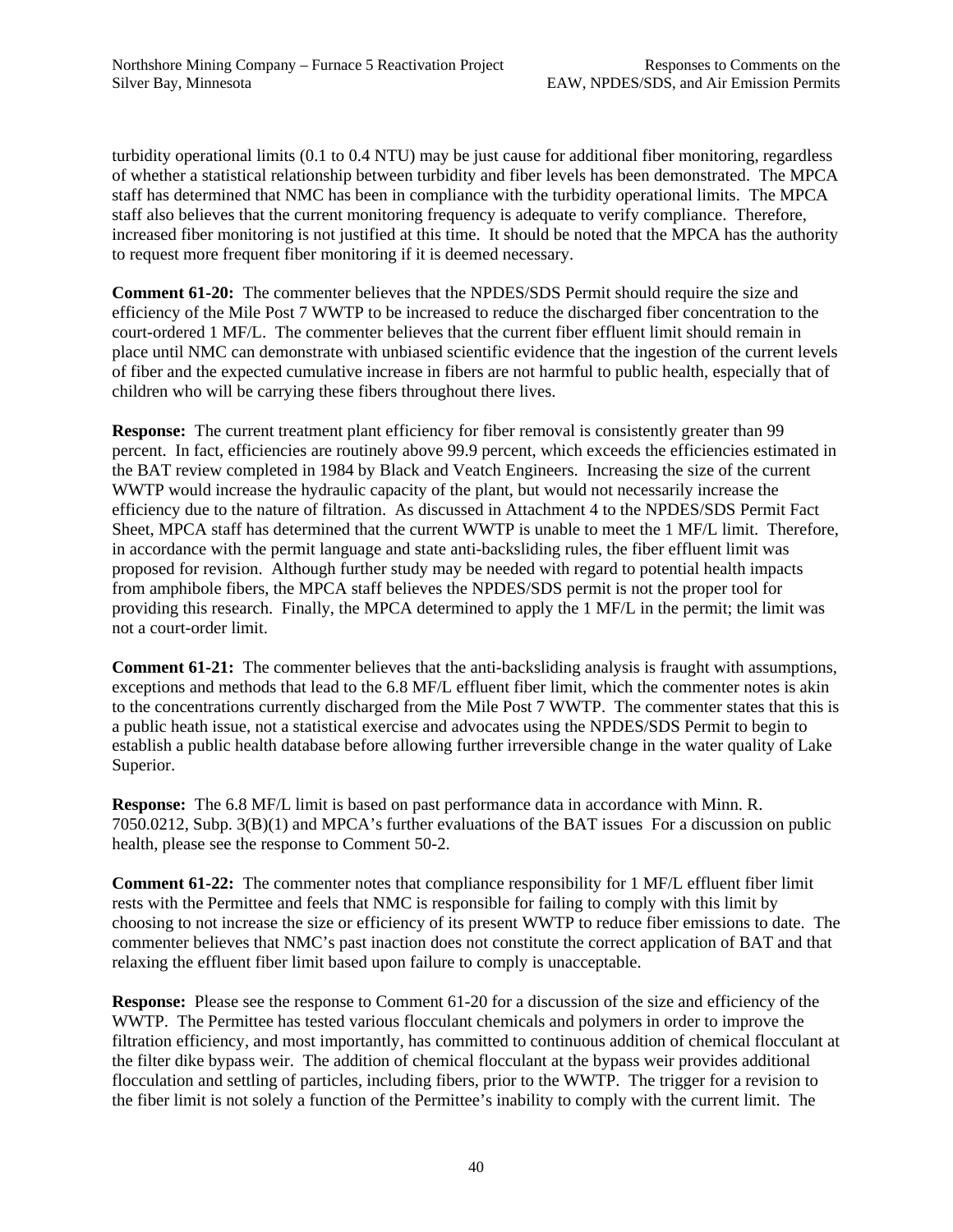Permittee must also demonstrate that the proper treatment system has been installed, operated, and maintained properly. Therefore, the revised fiber limit is based, in part, on the actual performance of properly operated and maintained BAT.

**Comment 61-23:** The commenter states that the effluent fiber discharges cause irreversible degradation to the water quality of Lake Superior and that the discharge of fibers should be decreased not increased.

**Response:** Please see the responses to Comments 50-1, 50-2 and 56-13.

**Comment 61-24:** The commenter states that the MPCA should be concerned about the upper 95% confidence level of the actual fiber count as an indicator of how serious the problem may be.

**Response:** The use of percentiles in the development of effluent limits is well-established within the NPDES/SDS program.This statistical approach estimates a reasonable maximum limit given the appropriate data set, and the inherent variability within that data set.

# **62. Comments by Maria Strand, Northshore Mining Company. E-mail received June 22, 2005.**

**Comment 62-1:** The commenter is in support of the proposed project.

**Response:** The comment is noted.

**Comment 62-2:** The commenter is an employee of NMC and states that she has seen firsthand what an environmentally conscious company NMC is. The commenter believes that NMC has shown a very ethical and responsible behavior towards the environment and models this philosophy in its workforce.

**Response:** These comments are noted.

**Comment 62-3:** The commenter notes that NMC will control environmental impacts by using state-ofthe-art technology with air pollution control equipment. All employees are educated yearly to monitor possible negative environmental conditions, such as stormwater runoff and dust monitoring, and immediately report these conditions to the company's Environmental Department.

**Response:** These comments are noted, although it should be clarified that only certain pieces of air pollution control equipment will be upgraded.

**Comment 62-4:** The commenter also notes that the Mile Post7 WWTP will use BAT. The commenter does not believe that the discharge from the WWTP will degrade the water quality of the Beaver River or Lake Superior.

**Response:** These comments are noted.

**Comment 62-5:** The commenter thinks it's ironic that the fiber content discharged from the Mile Post7 WWTP is lower than drinking water standard fiber limits, and considerably lower than water flowing naturally through Beaver River.

**Response:** Please see the response to Comment 54-4.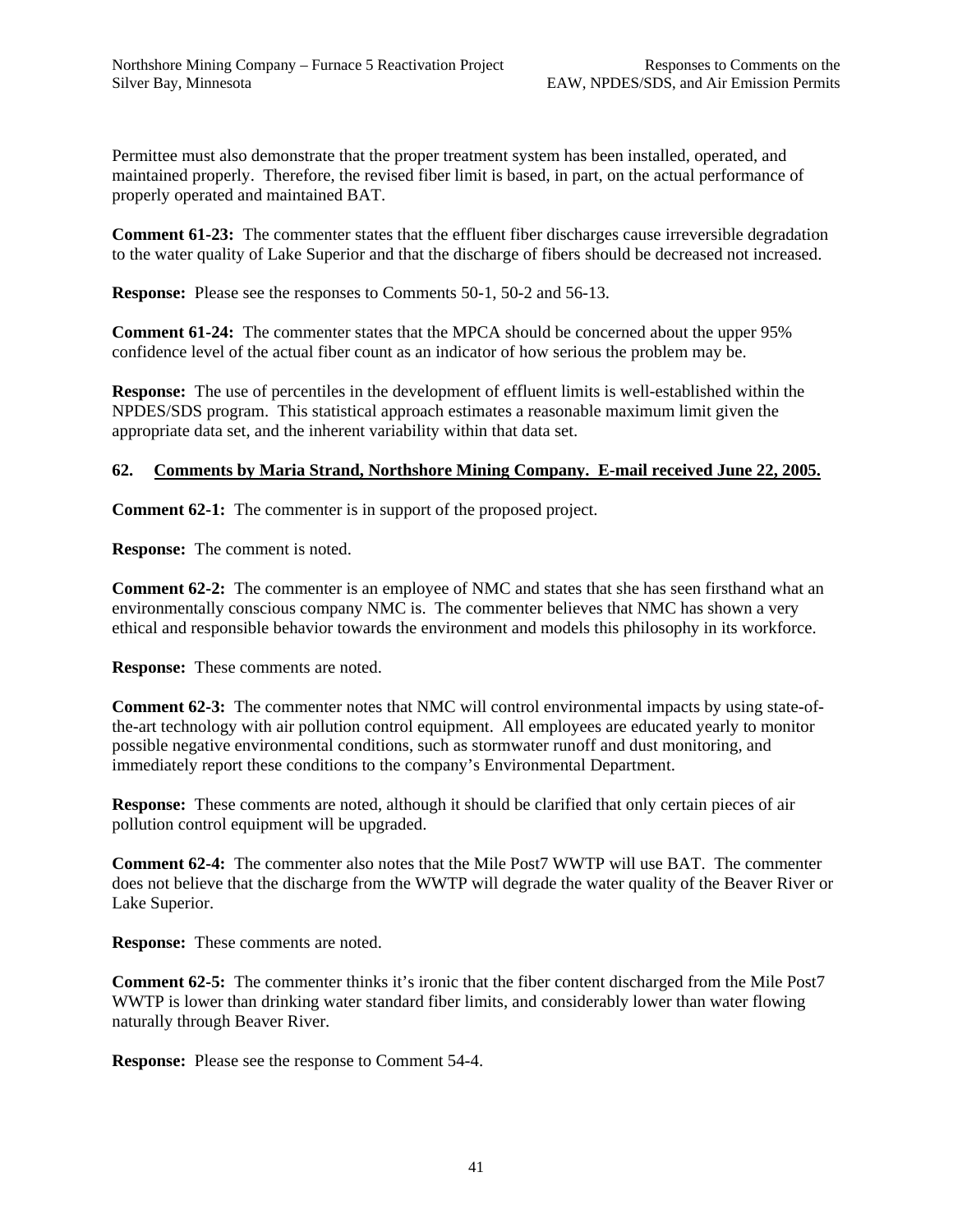**Comment 62-6:** Since the commenter does not believe there will be any negative environmental impacts from implementing the proposed project, she envisions only positive results by increasing pellet production. The commenter notes that the proposed project is expected to create an additional 30 fulltime jobs and will boost the local economy.

**Response:** The comment is noted. Please refer to the response for Comment 1-1.

## **63. Comments by Mary Hartin on behalf of Grant J. Merritt, Kalina, Willis, Gisvold & Clark, PLLP. E-mail received June 22, 2005.**

**Comment 63-1:** The commenter states that when Mr. Merritt heard that taconite production at NMC's Silver Bay plant was going to be increasing from approximately 4.5 to 6.0 million tons of pellets per year, he was encouraged believing that this increase would achieve a water balance, thus eliminating a discharge to the Beaver River. The commenter states that such a water balance would result in the company resuming compliance with the Federal Court Orders for on-land disposal.

The commenter further states that he understands that such a water balance may not be achievable at this time, due to the accumulation of precipitation within the basin. The commenter still believes that after some excess water is discharged and once taconite production increases, that such a water balance should be achievable quite soon.

**Response:** It is true that the consumption of water is directly proportional to the production levels, but the amount of precipitation received by the basin directly and from runoff within the basin's watershed is an important variable that could make such a water balance difficult to achieve.

**Comment 63-2:** The commenter believes that a water balance analysis should be a requirement of the NPDES/SDS Permit.

**Response:** The comment is noted. On an annual basis, the Permittee is required to submit a report on the status of the tailings basin, which includes water elevations, net precipitation, and total discharge volumes. The Permittee is also required to submit 5-year operating plans for the basin.

**Comment 63-3:** The commenter feels that the MPCA should have considered possible alternatives that would serve to avoid further discharges, such as a larger filtration plant on the Beaver River or an altered basin size. Since alternatives are not considered during completion of a mandatory EAW and are considered when completing an EIS, he is requesting an EIS.

**Response:** The comment is noted. Please see the response to Comment 56-2.

**Comment 63-4:** Whether an EIS is completed for the proposed project or not, the commenter believes that an annual water balance should be conducted for the next several years until the excess water within the Mile Post 7 tailings basin has been released and the discharge has been reduced to current levels.

**Response:** Please see response to Comment 63-2.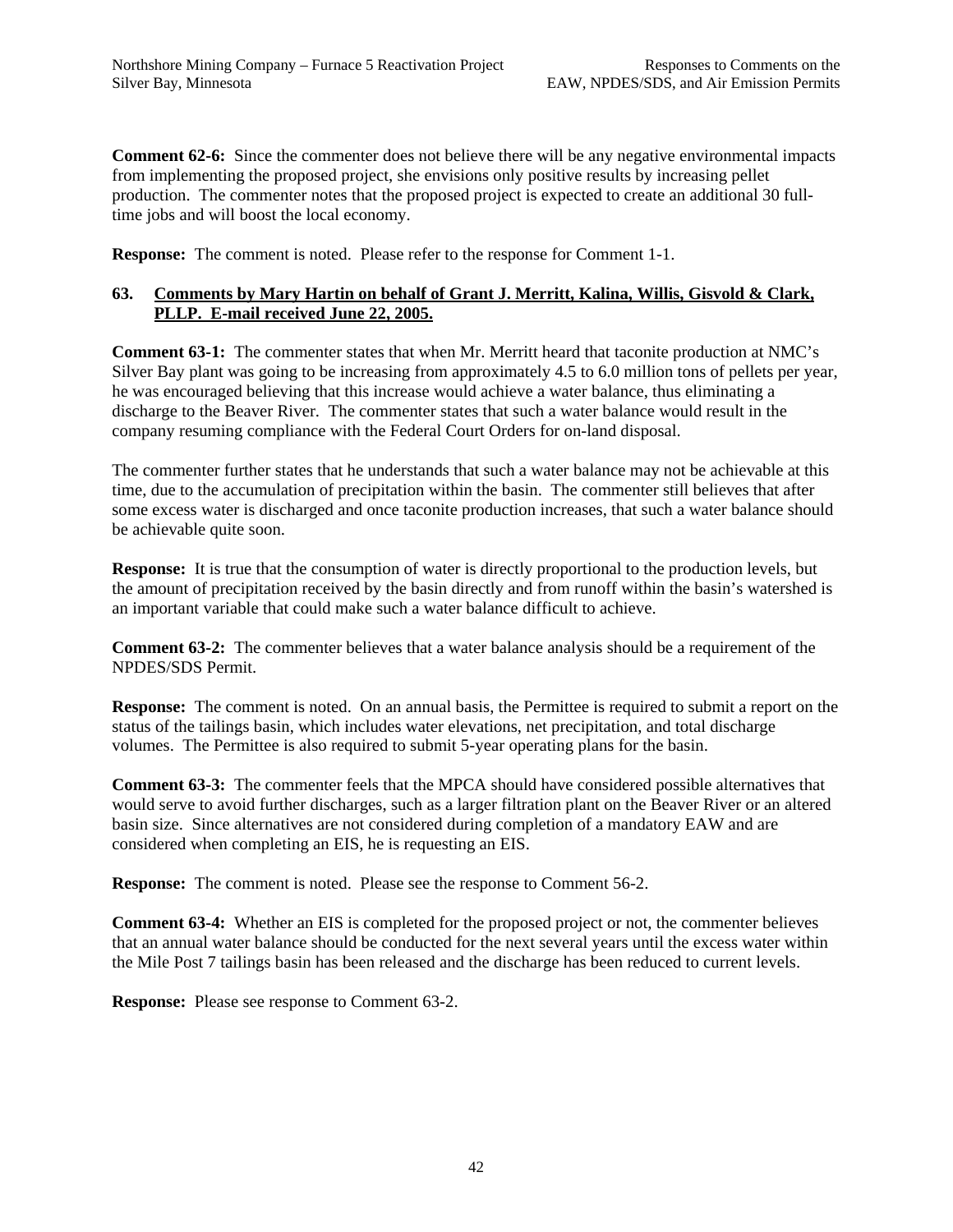**Comment 63-5:** The commenter requests that the MPCA hold a second public information meeting, this time in the Twin Cities Metropolitan Area to address all of the issues related to the NPDES/SDS and Air Emission Permits. The commenter does not feel that holding one public information meeting in Silver Bay, the same city in which NMC operates, is giving the general public a fair opportunity to voice their views on the proposed project.

The commenter notes that proceedings during the 1970s to require Reserve Mining Company (the original owner of the taconite processing plant in Silver Bay) to cease depositing tailings into Lake Superior shows the importance of this plant to all Minnesotans and feels that the Twin Cities is home to many Minnesotans interested in preserving and protecting Lake Superior. They are entitled to a convenient location to express their opinions and ideas.

**Response:** The project proposal has been widely announced and has been the object of frequent media attention. In addition, NMC held an open house on May 16, 2005, and the MPCA held a public information meeting on June 7, 2005, (both in Silver Bay, Minnesota) to discuss the project proposal. The mailing list announcing the availability for public review of the EAW included over 400 recipients.

The proposal will appear before the MPCA Citizens' Board in the MPCA's office at 520 Lafayette Road N, St. Paul, Minnesota. The meeting will be open to the public and will provide additional opportunity for citizen participation. All individuals who received the draft EAW and the draft Air Emission and NPDES/SDS Permits and citizens who have provided comment on these documents will be notified of this upcoming meeting. The MPCA believes that ample opportunity for public input has been given and does not believe that a second public information meeting is warranted.

**Comment 63-6:** The commenter states that he supports the proposed project so that there will be more jobs and a cleaner environment at Silver Bay and he looks forward to this happening soon.

**Response:** The comment is noted.

# **64. Comments by LeRoger Lind, Two Harbors, Minnesota. Letter received June 22, 2005.**

**Comment 64-1:** The commenter is a resident in Lake County and Board Member of the SLSA and he believes that the thousands of tons of air pollutants being emitted from the NMC Silver Bay plant each year are cause for great concern for water and air quality in Lake Superior and in the surrounding watershed.

**Response:** The comment is noted.

**Comment 64-2:** The commenter notes that the cumulative impact of existing and proposed emissions from the Silver Bay plant, those from the proposed Mesabi Nugget project and those from the associated Taconite Harbor Power plant has not been addressed in the modified Air Emission Permit.

**Response:** Please refer to the responses given for Comments 56-4 and 56-28.

**Comment 64-3:** The commenter believes that the level of emissions from the original facility, which was built in the 1950s, should not be used as a measure of emissions from existing plant expansions.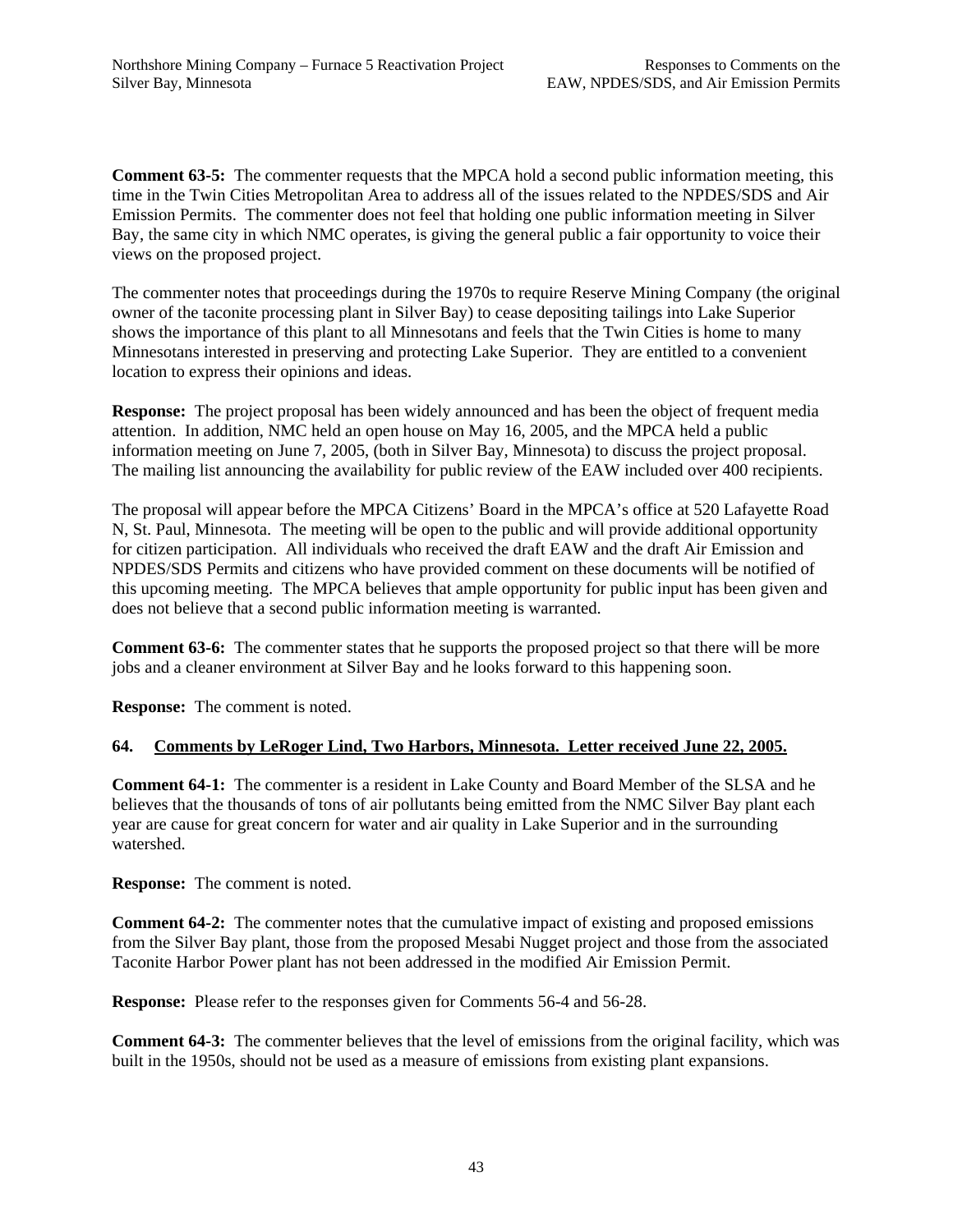**Response:** The MPCA's assessment of air emissions compared potential emissions of the existing facility to potential emissions of the proposed facility. Please refer to the response given for Comment 64-7 for more information.

**Comment 64-4:** The commenter believes that setting BACT at capabilities of currently available air pollution control equipment does not begin to address the reduction in emissions required to make production of taconite pellets on the shores of Lake Superior environmentally sustainable.

**Response:** Please refer to the response to Comment 56-1.

**Comment 64-5:** The commenter believes that the public health issue involved with the emission of fibers has not been addressed with the steps required to reduce the ambient levels in the surrounding communities to acceptable levels.

**Response:** Please see the response to Comment 3-1.

**Comment 64-6:** The commenter states that research by the USEPA has shown the relative toxicity of fibers such as ferroactinolite is as high as that of serpentine asbestos.

**Response:** The MDH and MPCA do not disagree with the commenter's summary characterization of the EPA research. The risk of exposure to amphibole fibers has been well documented by research, including that done by scientists at the USEPA regional laboratory in Duluth. The MDH and MPCA have adopted the position that any type of asbestos or asbestos-like fiber (i.e., chrysotile and amphibole) is capable of presenting a risk, making discussion of the relative potencies of different fibers unnecessary at this time. The MDH and MPCA's position that these types of fibers are not free from risk is consistent with prior court decisions.

There is limited information with which to conduct a quantitative assessment of risk for asbestos and asbestos-like materials, but as with all toxic materials, it is the level of exposure that determines whether a threat to human health exists. The agencies have chosen to minimize the degree of environmental exposures by requiring that NMC take the necessary steps to ensure that there will be no net increase in fiber emissions as a result of the Furnace 5 Project.

**Comment 64-7:** The commenter believes that the reduction of potential emissions from outdated equipment included in this project proposal is unrelated to the reactivation of Furnace 5 and shouldn't be used to offset the emissions from Furnace 5.

**Response:** The MPCA's assessment of air emissions compares potential emissions of the existing facility to potential emissions of the proposed Facility. There is no regulatory requirement to consider where product will be sold or shipped. In this case, then, where the excess concentrate to be produced will be sold was not factored into the MPCA's calculations.

The emission rates reflected in the modified Air Emission Permit for all equipment (including equipment currently in operation and that planned for reactivation) were used in the modeling and other analyses. As shown in Table 2 of the TSD, post-project emissions are expected to increase by the amounts indicated. With respect to fibers, as demonstrated in Attachment 4 to the TSD, total fiber emissions are expected to decrease.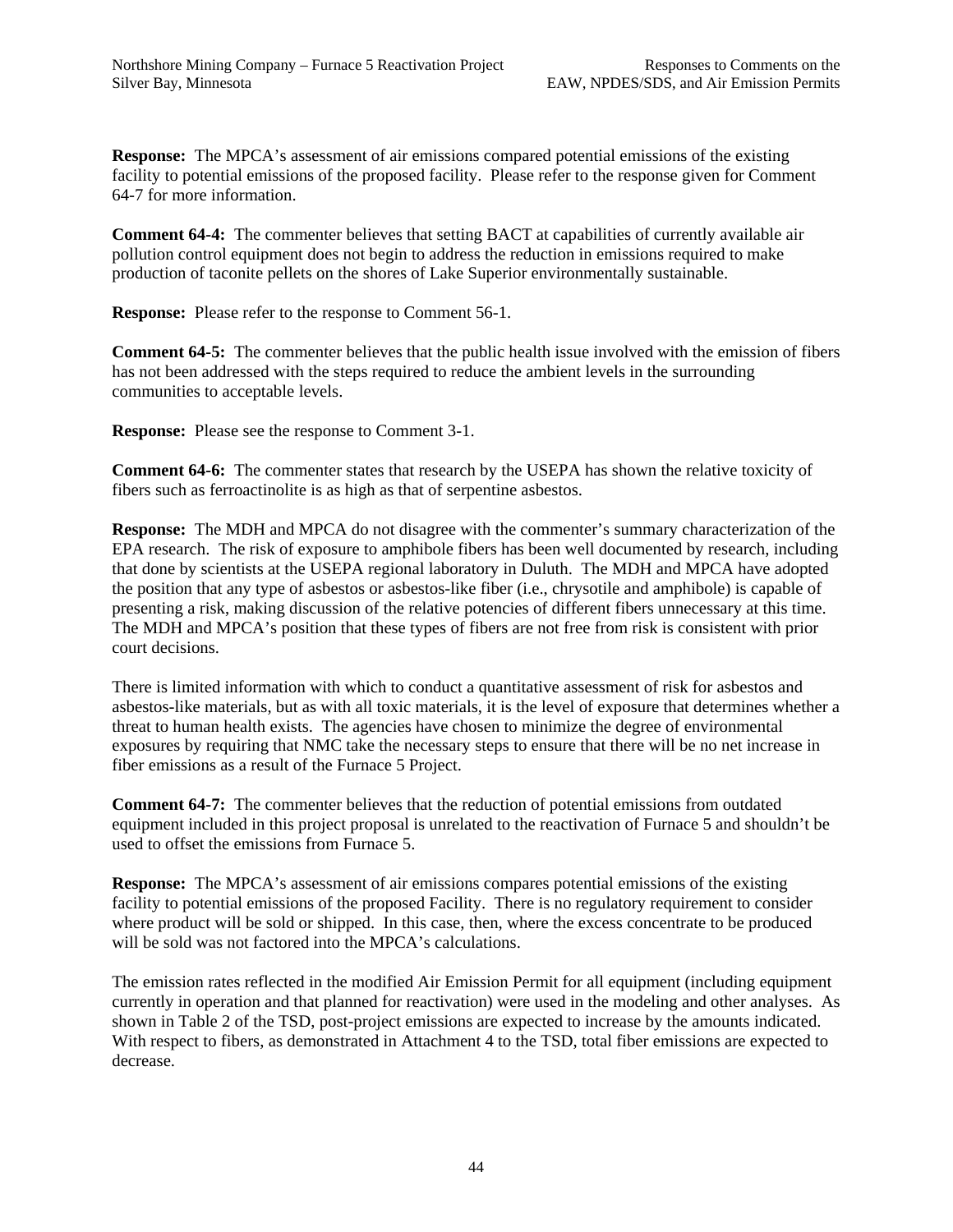**Comment 64-8:** The commenter notes that Attachment 4 of the TSD to the Air Emission Permit is used to demonstrate that the proposed project will result in a decrease in fiber emissions. The commenter wishes to know how many fiber emissions are attributable to the Furnace 5 pelletizer itself.

**Response:** As reflected in the cited Attachment 4, upon implementation of the reactivation project and control upgrades, the number of fibers emitted facility-wide are expected to decrease by about 84 percent. The fiber emission rate from the Furnace 5 pelletizer is calculated to be 6.5E+12 per hour, or about 10 percent of the facility total. See also Response to Comment 56-26.

**Comment 64-9:** The commenter states that the addition of fabric filters and other pollution control devices to equipment to be used for the production of concentrate for proposed Mesabi Nugget project and other production not related to proposed project cannot be counted as emission reductions for the proposed project. The commenter believes that this project itself would cause emissions to increase above the current levels.

**Response:** Please refer to the response given for Comment 64-7.

**Comment 64-10:** The commenter states that the air quality standards with respect to amphibole fibers in the ambient air at the facility boundaries and in the surrounding communities are to be maintained below the equivalent levels in a control city such as St. Paul, Minnesota and says that the 8th Circuit District Court established this comparison standard in the Reserve Mining Case in the 1970s.

**Response:** The comment is noted. The federal court-established standard is reflected in the permit condition on page A-3 of the revised Air Emission Permit.

**Comment 64-11:** The commenter notes that the modified Air Emission Permit does not include a requirement to establish a different standard with scientific and medical precision. The commenter continues by stating that such a requirement could be included since scientific and medical information is available that might introduce some precision into the process and wonders why the MPCA, MDH, and the Minnesota State Legislature have chosen not to pursue this information on an unbiased basis.

**Response:** It would not be reasonable at this time to require a single regulated party to produce a riskbased standard under a permit condition. The agencies were hoping that acceptable industry-wide information would be produced upon which regulatory agencies could propose an industry-wide standard from the "Health Hazard Evaluation of Fibrous Particles Associated with Taconite and the Adjacent Duluth Complex." International Symposium that was held on March 30 through April 1, 2003, at the St. Paul Hotel, in St. Paul, but that did not occur. The agencies understand that development of a standard based on a quantitative analysis of currently available occupational data is problematic because, unfortunately, in these occupational studies the fibers were analyzed using phase contrast microscopy (PCM). PCM is a very different (and not directly comparable) technique than the transmission electron microscopy (TEM) that is used to characterize emissions from the Facility. The USEPA is currently attempting to reanalyze available toxicity information in such a way that a quantitative estimate of risk may be possible. The agencies will revisit the quantitative risk issue if and when such information becomes available.

**Comment 64-12:** The commenter states that scientific research by Cook et al. 1982 of the USEPA has shown that the amphibole fibers released at the Northshore Mining Company plant in Silver Bay include significant amounts of toxic fibers, such as ferroactinolite from the Peter Mitchell Mine in Babbitt, Minnesota.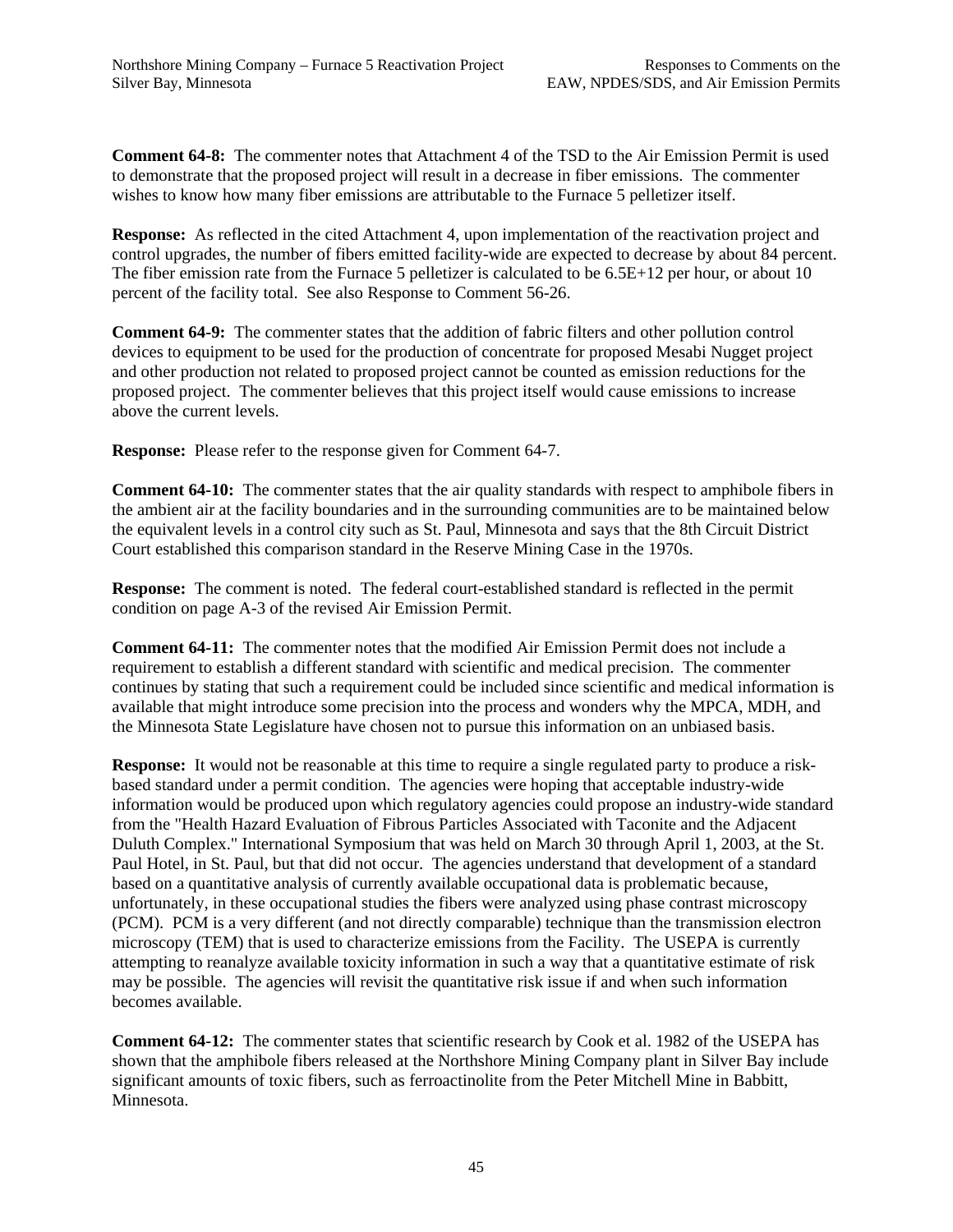**Response:** The studies referred to were conducted with PMP-1, a material obtained from a heavily weathered vein of material in the Peter Mitchell Pit. Dr. Cook's studies indicated that ferroactinolite in the form found in PMP-1 was capable of splitting when given to animals and this production of additional thinner fibers caused what seemed to be a very high carcinogenic potency for this material.

This PMP-1 deposit was considered a local phenomenon and the fibers it contained are different from the ferroactinolite fibers currently being observed. An additional deposit of PMP-1 has been identified in the pit, but the NMC has no intention of mining the area where the vein is located.

See Responses to Comments 56-26 and 64-6.

**Comment 64-13:** The commenter states that chrysotile fibers were not included in the original definition of the taconite mining-related amphibole asbestos fibers, but that the mining-related fibers were identified during an investigation ordered by the federal court. Chrysotile fibers should not be used "for the purpose of the permit" in any definition of "fibers".

**Response:** The MPCA included chrysotile fibers in the fiber definition to evaluate compliance with the "control city" standard that emerged from the 1975 federal court decision based on the evidence and law of the Reserve proceedings.

The commenter correctly points out that asbestos can occur in two major forms – serpentine (chrysotile) and amphibole (including the cummingtonite-grunerite series and ferroactinolite). The federal court's decision that the citizens in the Silver Bay area should face no more risk from fiber exposure or inhalation than those in a reference or control city (e.g., St. Paul) resulted in comparisons of fibers, including chrysotile fibers from St. Paul, to fibers, including amphibole fibers, in Silver Bay. While chrysotile fibers do tend to be less persistent than amphibole fibers in the lung, there is little doubt as to their toxicity. In fact, much of the available asbestos toxicity data were collected from workers exposed to chrysotile fibers.

**Comment 64-14:** The commenter states that the amphibole asbestos fibers identified by the court and scientists are more dangerous and more persistent than chrysotile fibers. Research scientists and the USEPA laboratory in Duluth, Minnesota have proven this with valid scientific research.

**Response:** The commenter is correct in regard to persistency. See Responses to Comments 56-26, 64-6, and 64-13.

**Comment 64-15:** The commenter states that the original court ordered studies showed that the concentration of amphibole asbestos fibers in Silver Bay was as much as 9 times that in St. Paul in the 1970's. A court-ordered statistical analysis by Sanford Weisberg showed that the level of mining related amphibole asbestos fibers was significantly higher at four locations in Silver Bay than those in St. Paul.

**Response:** The commenter is correct if only the amphibole fiber levels are compared; however, the MPCA's fiber definition includes amphibole fibers and chrysotile fibers. Using the Sanford Weisberg results and comparing the sum of amphibole fibers and chrysotile, the current fiber levels in the Silver Bay area are below the past fiber levels (1978-1980 sampling data) in St. Paul. Below are graphs of ambient monitoring results from Silver Bay and Beaver Bay compared to two St. Paul locations (the first compares geometric means, the second compares arithmetic means). See Responses to Comments 56-26, 64-6, and 64-13.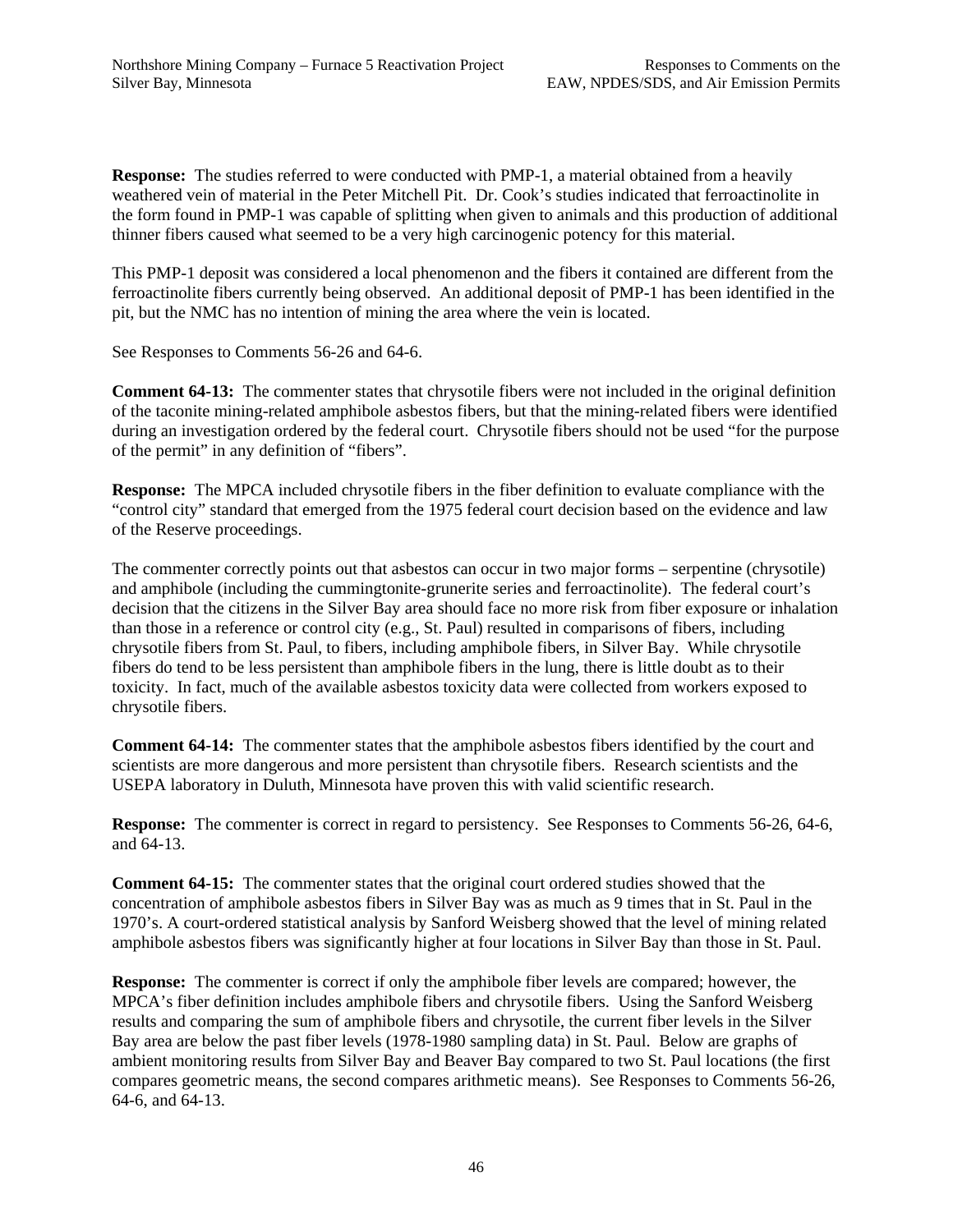

**Ambient Concentration of Fibers Defined by Federal Court: Active Sites (F1 & F7) and St. Paul Sites 1978-80**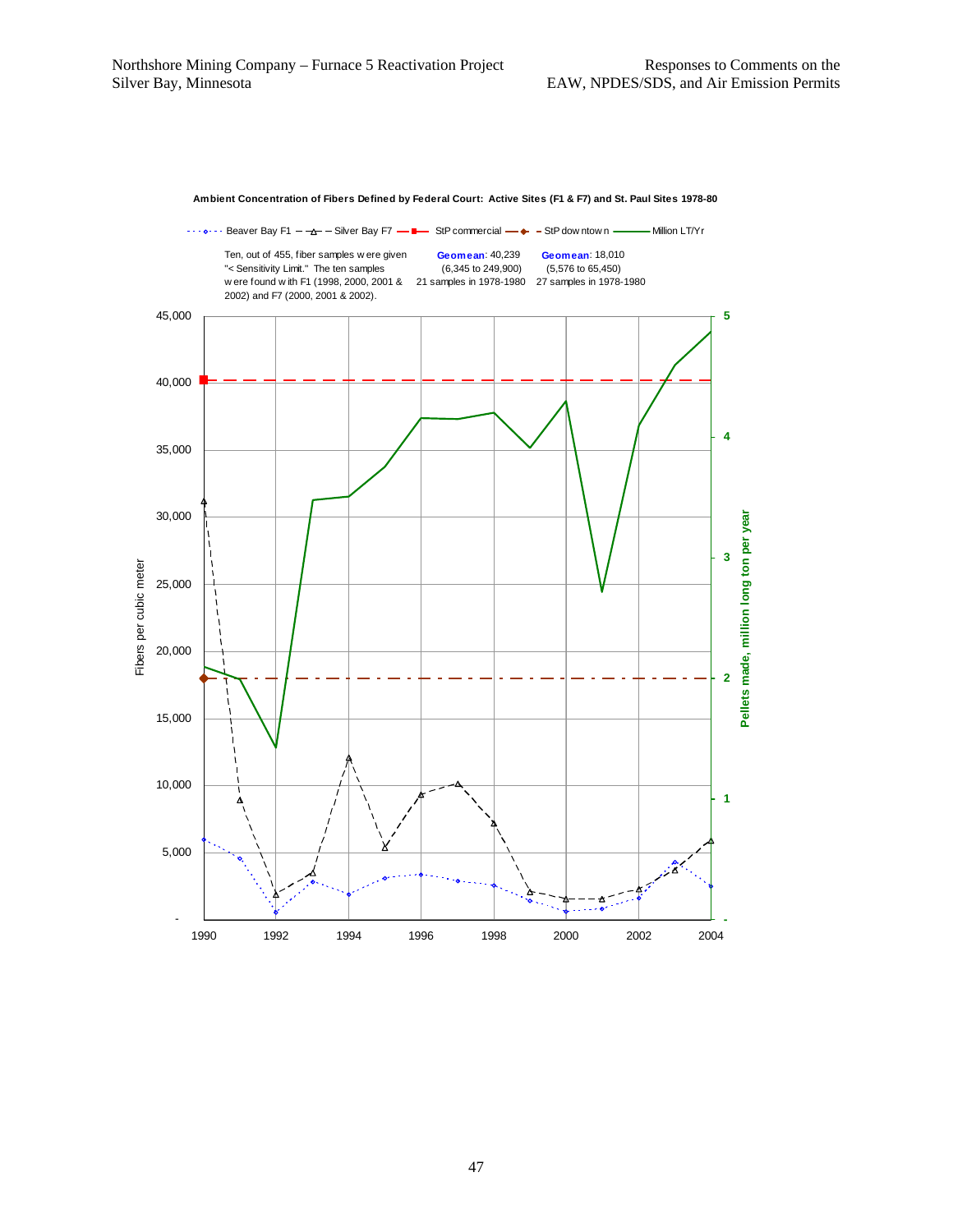

#### **Ambient Concentration of Fibers Defined by Federal Court: Active Sites (F1 & F7) and St. Paul Sites 1978-80**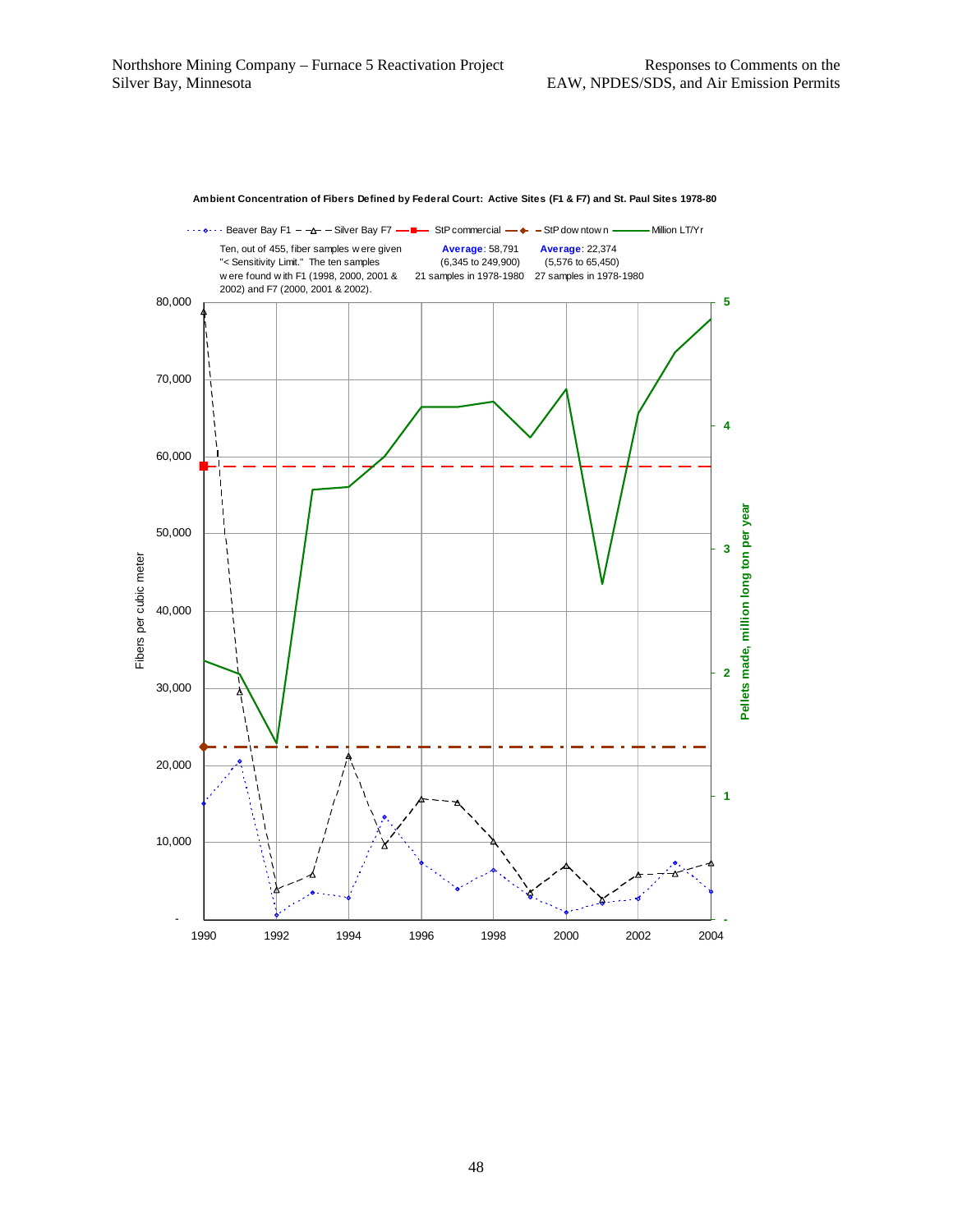**Comment 64-16:** The commenter states that in the 1970's, chrysotile fibers levels were higher in St. Paul than in Silver Bay due to industrial and automotive uses. These chrysotile fiber levels were erroneously added to the levels of amphibole fiber levels in St. Paul beginning some time in the mid-1980s. These incorrect sums were then used to show that "fiber" levels were higher in St. Paul than in Silver Bay. The commenter further states that this misinformation continues to be used in public relations campaigns by mining industry officials and other interested parties.

**Response:** Fiber levels were indeed consistently higher in St. Paul than they were in Silver Bay. The MPCA does not agree that the chrysotile fiber counts were "erroneously" added to the amphibole counts. In its 1977 permit decision involving this Facility, the MPCA concluded that it was appropriate to count both fiber types known to pose a risk. This approach was acknowledged by the Minnesota Supreme Court in its 1978 decision re-instating the MPCA's proposed permit text which included MPCA's fiber definition. Again, the overall regulatory approach has been to ensure that fiber emissions are not allowed to increase regardless of changes in the process, and to ensure compliance with other applicable requirements, such as the control city standard.

**Comment 64-17:** The commenter states that current data from the air monitoring stations in Silver Bay and Beaver Bay show that the levels of fibers at these stations averages about 5,000 to 10,000 fibers per cubic meter, with much higher peaks. The upper 95 percentile values are very high. These levels exceed those last measured in St. Paul by a wide margin.

**Response:** The comment is noted. The MPCA staff believes the most appropriate comparison is the geometric means (see graphs in response to comment 64-15). The number of fibers emitted by the total facility is expected to decline following the installation of additional pollution control equipment for the Furnace 5 Project.

**Comment 64-18:** The commenter believes that the Air Emission Permit should include verifiable steps showing how NMC intends to reduce the level of airborne fibers in the surrounding communities to that in a control city such as St. Paul.

**Response:** As noted in the response to Comment 56-26, fiber air emissions are anticipated to decrease after project implementation.

**Comment 64-19:** The commenter believes that a plan for measuring the fiber levels in St. Paul on a regular basis to establish a goal for reduction of fiber emissions at NMC must be established. The commenter further believes that historical fiber level data from the monitoring stations could be correlated with corresponding production rates to determine the relationship between these fibers and the unit flow rates from furnaces with existing pollution control equipment. Fiber emission goals from the plant with Line 5 reactivation might be established on this basis. However, it should be noted that the emission of amphibole asbestos fibers is not linearly related to particulate matter emissions as shown by the data from Silver Bay analyzed by the Minnesota Department of Health using TEM microscopy methods.

**Response:** The MPCA has determined that it is appropriate, necessary, and reasonable to implement additional control city monitoring to obtain updated control city data for future compliance determinations. As a result of this determination the MPCA has commenced implementation of fiber monitoring in St. Paul.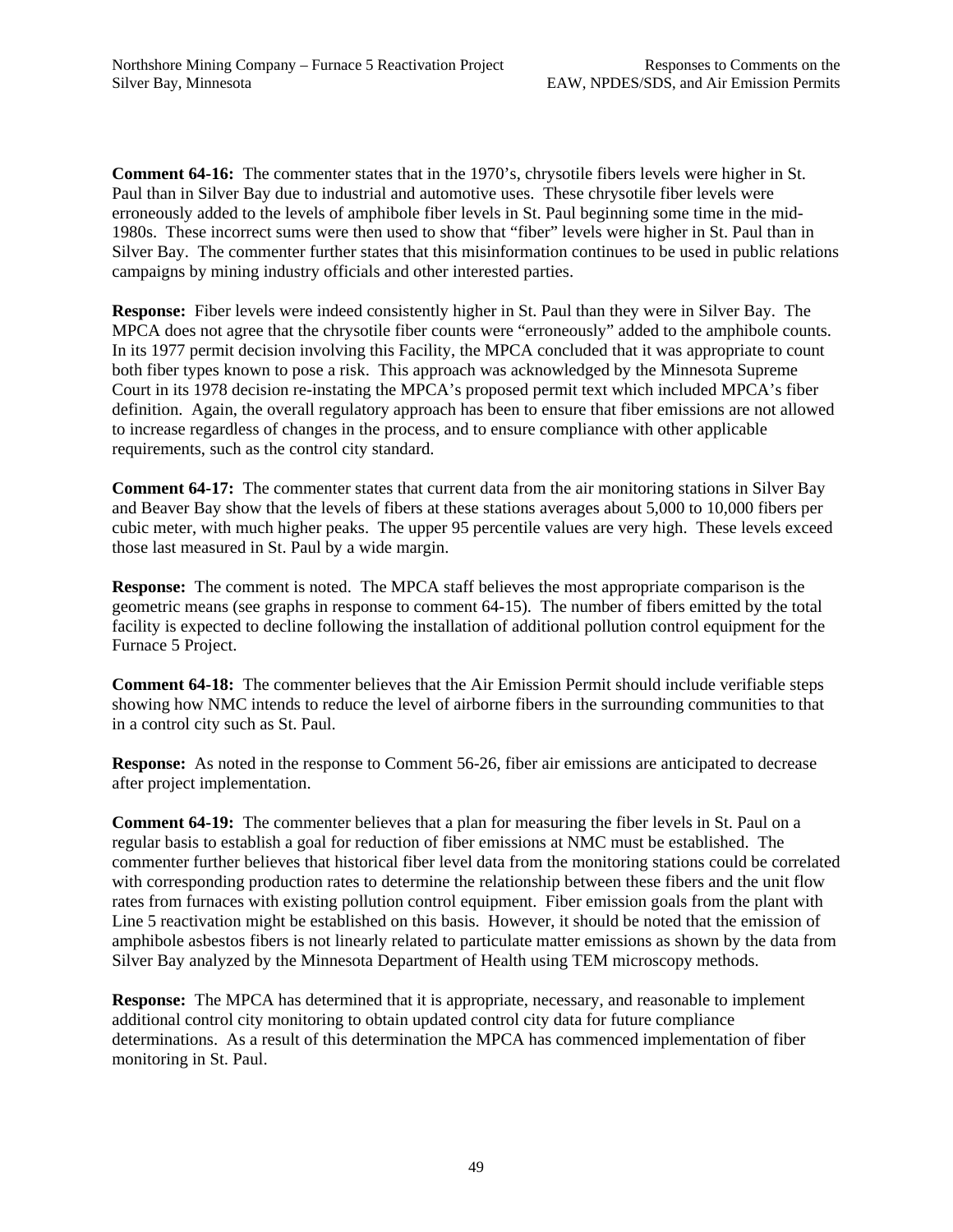**Comment 64-20:** The commenter states that ferroactinolite emission levels vary randomly in ore that is processed. Increasing production at NMC with current technology will not solve the fiber emissions problem.

**Response:** While the commenter's statement about the random distribution within the ore may be true, NMC is required to install additional pollution control equipment, and MPCA calculations indicate that this will result in no net increase in fiber emissions with the reactivation of Furnace 5 and associated equipment. See Responses to Comments 56-26, 64-6, and 64-13.

**Comment 64-21:** The commenter wishes to know what research and investments is NMC making to solve the fiber emissions problem and why is such research not required as part of the Air Emission Permit.

**Response:** Requirements in the modified Air Emission Permit related to fiber monitoring were carried forward from previous permits, including the total facility operating permit issued in February 2004. As noted in the response to Comment 56-26, fiber air emissions are anticipated to decrease after project implementation. In addition, the MPCA is undertaking control city monitoring (see Response to Comment 64-19).

**Comment 64-22:** The commenter believes that a monitoring station should be added at the grade school in Silver Bay to determine ambient exposure levels for children over time.

**Response:** The location of ambient air monitors is decided on using a number of criteria to optimize the data collected, including distance from sources, height, local meteorological conditions, ease of access, etc. In this case MPCA staff, in consultation with MDH staff, has determined that results from previous monitoring done at Silver Bay's schools were not different from those at other sites. This is typical of observed fine particle ambient data, which is fairly uniform spatially.

**Comment 64-23:** The commenter believes that parameters describing ambient atmospheric conditions should be added to the database gathered at all test monitoring stations.

**Response:** The MPCA staff appreciates the comment and acknowledges that this would provide additional information that interested parties might use in analyzing data. However, MPCA staff's experience indicates that atmospheric conditions, such as wind speed and direction, vary widely during the 72-hour sample collection period required for ambient fiber monitoring. This sampling duration is necessary to achieve a reasonable detection limit. Therefore, it is essentially impossible to discern meaningful trends connecting atmospheric conditions and ambient fiber concentrations.

# **65. Clyde G. Hanson, Sierra Club. E-mail received June 22, 2005.**

**Comment 65-1:** The commenter writes on behalf of Sierra Club. The Sierra Club's *Mining without Harm Campaign* has the goal of protecting the human health and the quality of Minnesota's lakes, streams and wildlife from mining pollution.

**Response:** These comments are noted.

**Comment 65-2:** The commenter believes that the proposed expansion of taconite production by NMC has the potential for significant environmental effects and he has requested an EIS.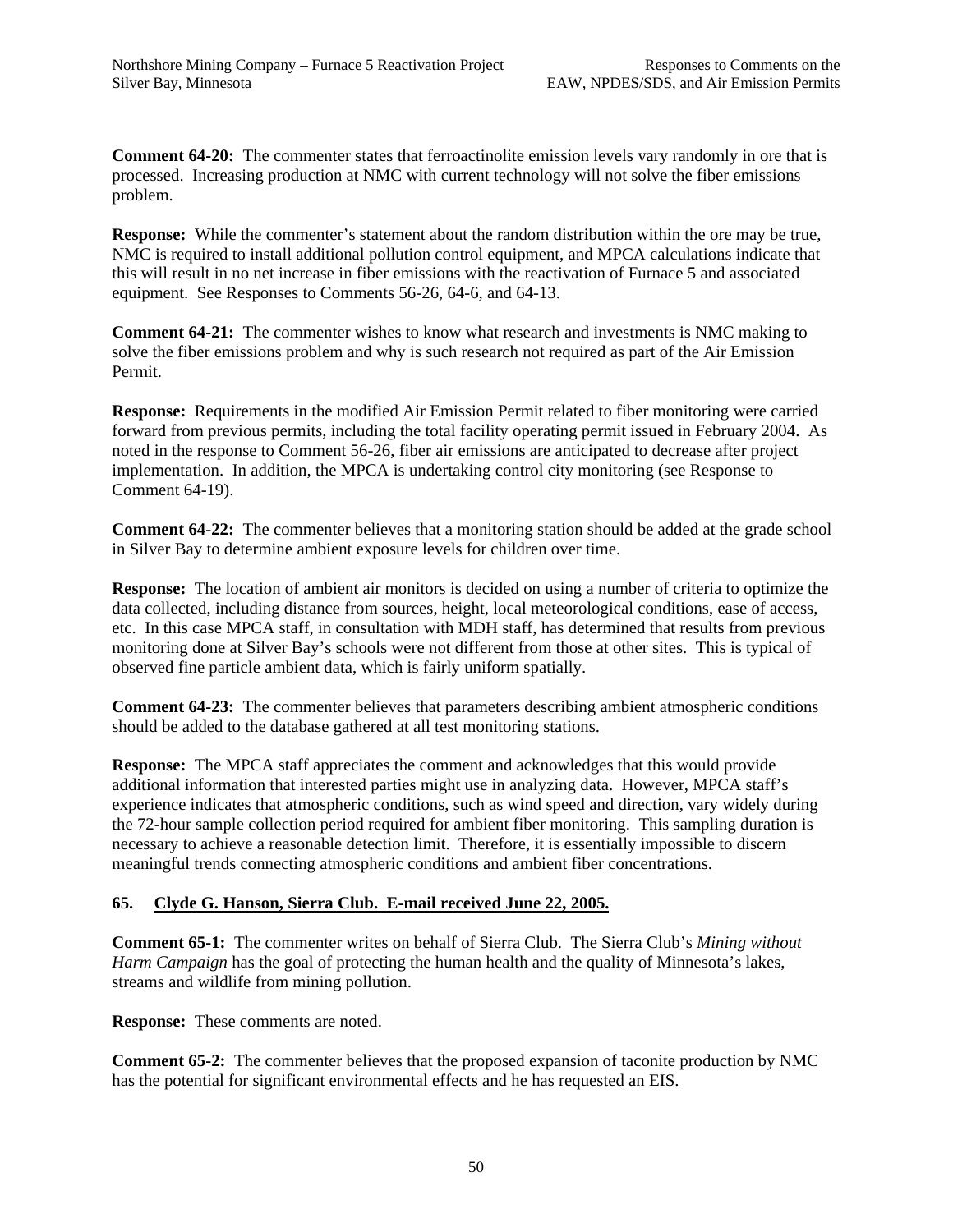**Response:** The comment is noted. Please see the response given for Comment 56-2.

**Comment 65-3:** The commenter believes that the type, extent, and reversibility of environmental effects for the following items should be explored through an EIS: Haze over wilderness, state wilderness, state parks and national parks, Class I air quality value impacts, air pollution, water pollution, international impacts on the Great Lakes, toxic waste generation and traffic generation.

**Response:** The comment is noted.

**Comment 65-4:** The commenter states that fine fiber pollution of Lake Superior has proved to be irreversible in human lifetime.

**Response:** In previous phone conversations, Phil Cook of the Duluth U.S. EPA laboratory, suggested that the very high levels of fibers in Duluth and Silver Bay drinking water decreased rapidly when disposal of tailings in Lake Superior was discontinued. This is also supported by the fact that fiber testing at the above mentioned drinking water plants was discontinued in the early 1990s due to consistently low fiber results.

**Comment 65-5:** The commenter believes that the industrial and mining projects proposed for northeastern Minnesota have potential for cumulative impacts to air and water. The commenter believes that the scale of pending projects is unprecedented and is driven by high metals prices and public policy, and believes they are highly likely to move forward.

**Response:** Please see the response given for Comment 56-28.

**Comment 65-6:** The commenter believes that the effects the proposed project will have on air, water, wilderness areas and national parks, human health and wildlife, are cumulative and that cumulative impacts have not been dealt with effectively in case-by-case permitting air permits.

**Response:** Please refer to the response given for Comment 56-28.

**Comment 65-7:** The commenter does not believe that the project has been reviewed for impacts to biodiversity on land and water on-site and for the region.

**Response:** The proposed project has undergone a detailed review for potential impacts to air and water, as summarized in the EAW. The DNR has been involved in reviewing this project proposal. Their comment letter indicates they do not believe the project has the potential for significant environmental effects from a natural resources perspective (Letter 69).

**Comment 65-8:** The commenter believes that air increment modeling should allow the RGU and the public to define significant deterioration, rather than allow the air modelers to make that distinction.

**Response:** Since the MPCA staff has expertise with air modeling, some permitting authorities look to the MPCA staff to summarize the modeling findings. The MPCA staff have done that in the EAW and have also provided more detailed information in the modified Air Emission Permit and its TSD, to allow other permitting authorities to make their own determination, if they so choose.

**Comment 65-9:** The commenter states that air increment modeling is only for criteria pollutants, but environmental impacts result from other air (and water) emissions from the proposed facility that have not been analyzed during project review.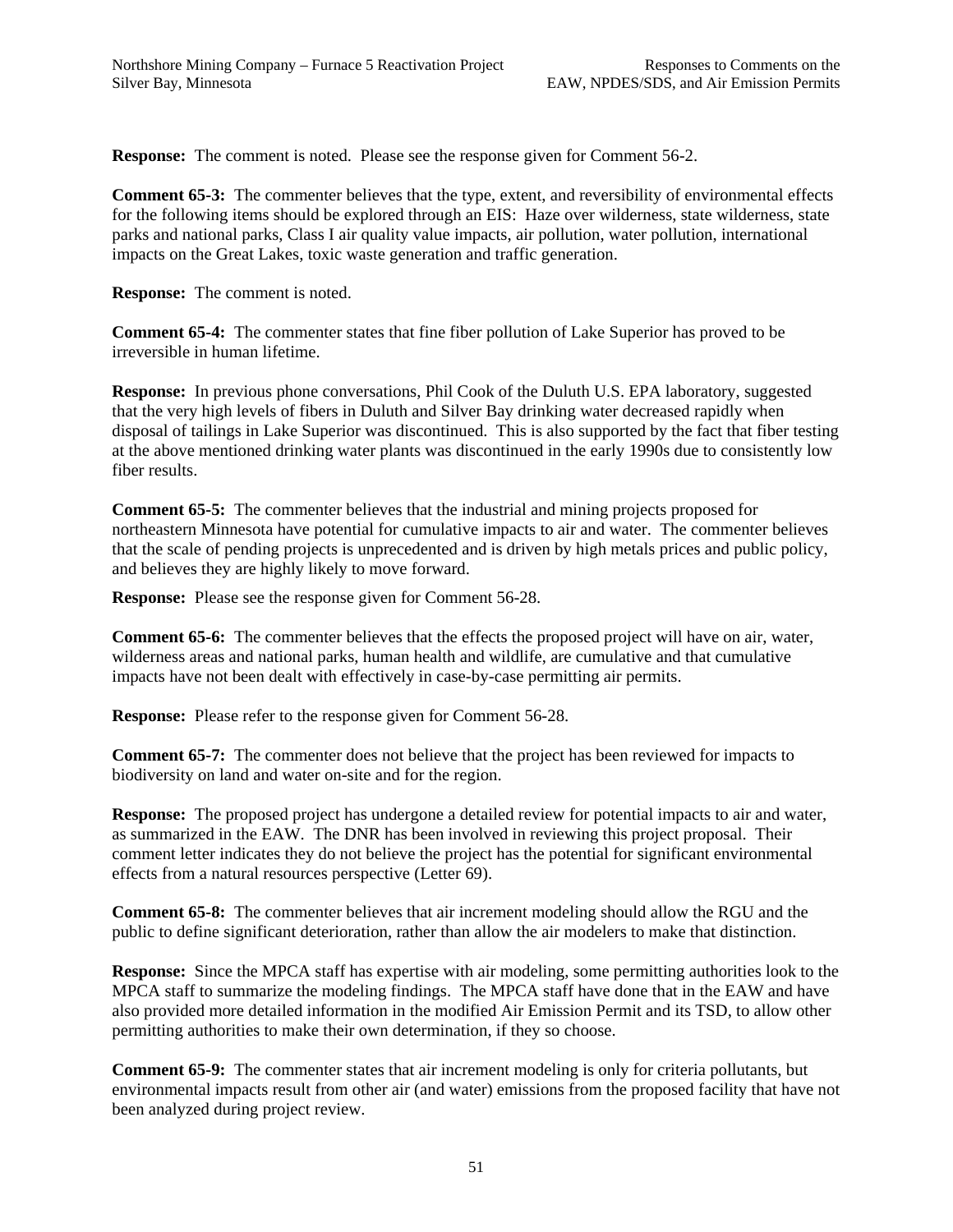**Response:** The commenter does not specify the pollutants he believes should have been assessed.The PSD increment analysis included  $SO_2$ ,  $NO_2$  and  $PM_{10}$ . The ambient air quality modeling also included these criteria pollutants. The Air Risk Analysis considered pollutants potentially emitted by the taconite processing equipment that have calculable emission rates and Inhalation Health Benchmarks (IHBs). The water analysis considered parameters known to be present within the discharge from the Mile Post 7 WWTP discharge to the Beaver River and potentially of concern as a result of the proposed project. The limits and conditions within the Air Emission and NPDES/SDS Permits are intended to ensure that the Facility complies with all air and water quality standards.

**Comment 65-10:** The commenter states that SILs are a theory, not an analysis of a specific development scenario.

**Response:** SILs are used by USEPA and other regulatory agencies as benchmarks in association with PSD-related modeling to gauge when more detailed modeling may be appropriate. If a facility's emissions for an individual pollutant are shown with modeling to be below the SIL, as they have been for  $SO<sub>2</sub>$ , PM<sub>10</sub>, and NO<sub>2</sub> for the proposed project, then the source's air quality impact is not considered to be major for that pollutant. The use of SILs is standard practice when reviewing a project for PSD.

**Comment 65-11:** The commenter believes the permit analysis is inadequate to adequately inform the RGU and prevent an arbitrary and capricious decision.

**Response:** The comment is noted.

**Comment 65-12:** The commenter does not believe that environmental impacts can be mitigated by air and water permit regulatory authorities.

**Response:** Operations regulated by legally enforceable permits that contain permit limits and standards of operation that must be met can prevent environmental effects and this is recognized by criteria established by the Environmental Quality Board to be used to determine if an EIS is needed. One of the four criteria that must be considered when deciding whether a project has the potential for significant adverse environmental effects is the extent to which the environmental effects are subject to mitigation by ongoing regulatory authority (Minn. R. 4410.1700, subp. 7(C)).

**Comment 65-13:** The commenter notes that the mercury TDML has not yet been implemented and believes that it cannot be relied upon to justify allowing increase mercury deposition from this facility into the region's water bodies that are impaired.

**Response:** There are no state or federal air standards for mercury emissions for the mining sector at this time. Please see the response to Comment 56-27 for more information on the statewide mercury TMDL process.

**Comment 65-14:** The commenter states that the assertion that ongoing regulatory authorities will ensure that cumulative impacts of the region's industrial expansion will not violate the law is not the same as whether there will be post-control environmental impacts.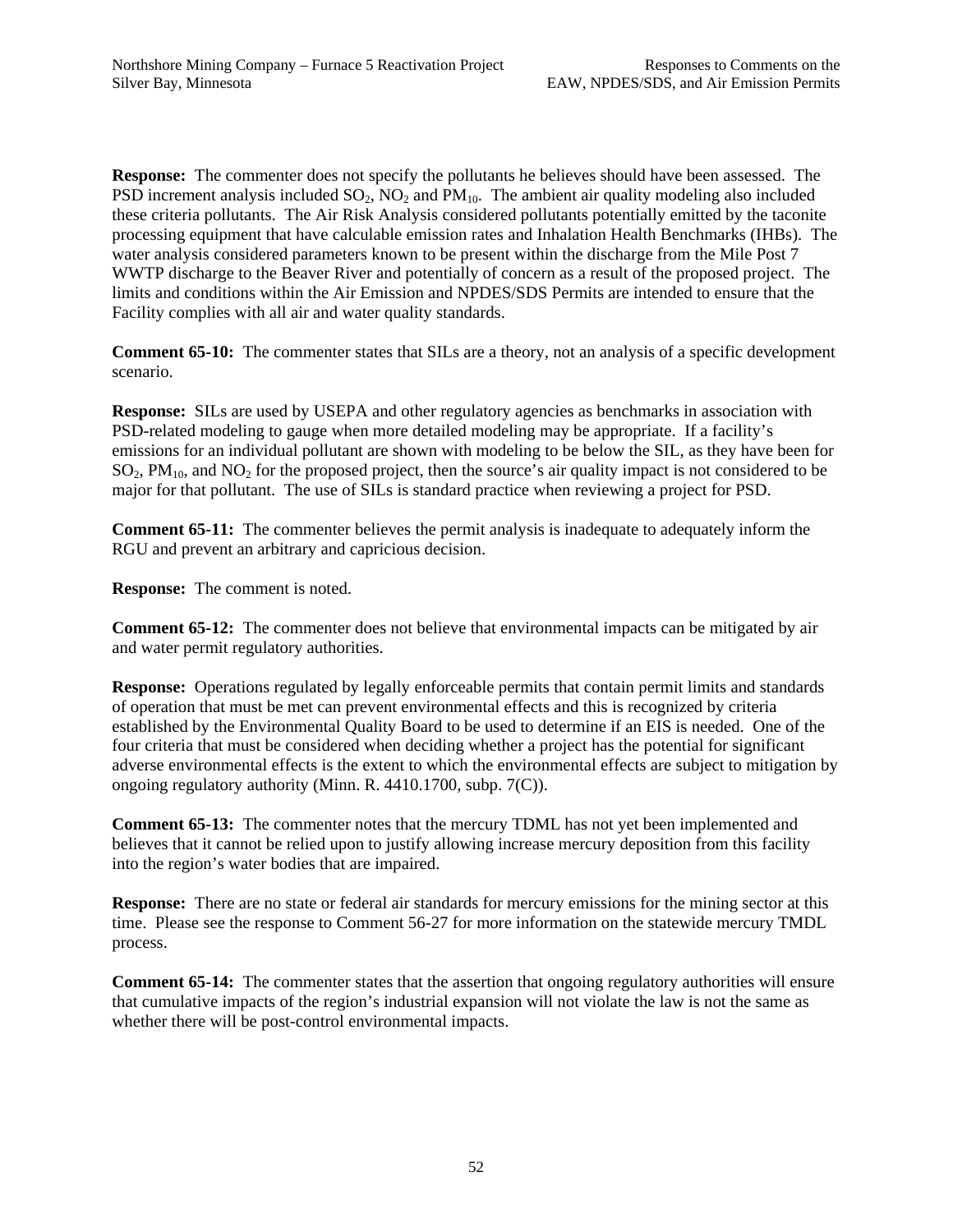**Response:** The commenter is considering only a small part of the information presented in Item 29 of the EAW. Ensuring that individual facilities are complying with all state and federal standards is an important piece to preventing cumulative environmental impacts; the MPCA recognizes that other factors must be considered. Please refer to the response given to Comment 56-28 for more information.

**Comment 65-15:** The commenter is unaware of any other EIS studies planned which would inform the RGU on the cumulative impacts of the well-documented and foreseeable expansions of the taconite mining and processing and iron making, surface transportation, other industrial growth, electrical generation, and sulfide mining and processing projects.

**Response:** The proposed PolyMet, Minnesota Steel Industry (MSI) and Ispat Inland projects will all require the completion of an EIS. The DNR is the RGU for those projects and has prepared scoping EAWs for all three projects. As of the drafting of this document, the PolyMet scoping EAW has completed its public comment period and the DNR is now considering comments received in preparation for finalizing the scope of the EIS. The MSI and Ispat Inland scoping EAWs are currently on public notice. The PolyMet and MSI EIS' will each contain a comprehensive assessment of cumulative impacts. Once the EIS' have been drafted, they will be placed on public notice and citizens will have another opportunity to provide input. Interested parties may wish to contact the DNR to learn more.

**Comment 65-16:** The commenter believes that the project proposer is unlikely to conduct studies of alternative to the proposed project or in mitigations of sufficient rigor to be effective, due to the profit incentives of management and board of directors.

**Response:** These comments are noted.

**Comment 65-17:** The commenter states that the past MPCA decisions on the need for an EIS for previously proposed NMC projects does not have anything to do with whether an EIS is needed for this proposed project.

**Response:** Decisions on the need for an EIS on past proposed projects have not impacted the MPCA's review of this proposed project. Assessments and information used to review previously proposed projects have been incorporated into the assessment for this proposed project, where relevant and applicable to current conditions.

**Comment 65-18:** The commenter states that the quantity of technical information involved and the dubious assumptions made in issuing emission level standards for such things as fibers, mercury and fluorides in the permit drafts leaves uncertainty. The commenter believes that the technical information and assumptions used to determine permit limits exists and can be obtained, but it will take the resources and scope of an EIS to provide them to the RGU decision-makers.

**Response:** Please see the response for Comment 56-9.

**Comment 65-19:** The commenter believes that the proposed Mesabi Nugget project is a connected action, since NMC will be the supplier of iron concentrate for the proposed Mesabi Nugget plant. The commenter also believes that the EAW, which notes that concentrate may need to be trucked to its buyer until appropriate rail facilities can be constructed, points to Mesabi Nugget as the buyer for NMC's concentrate.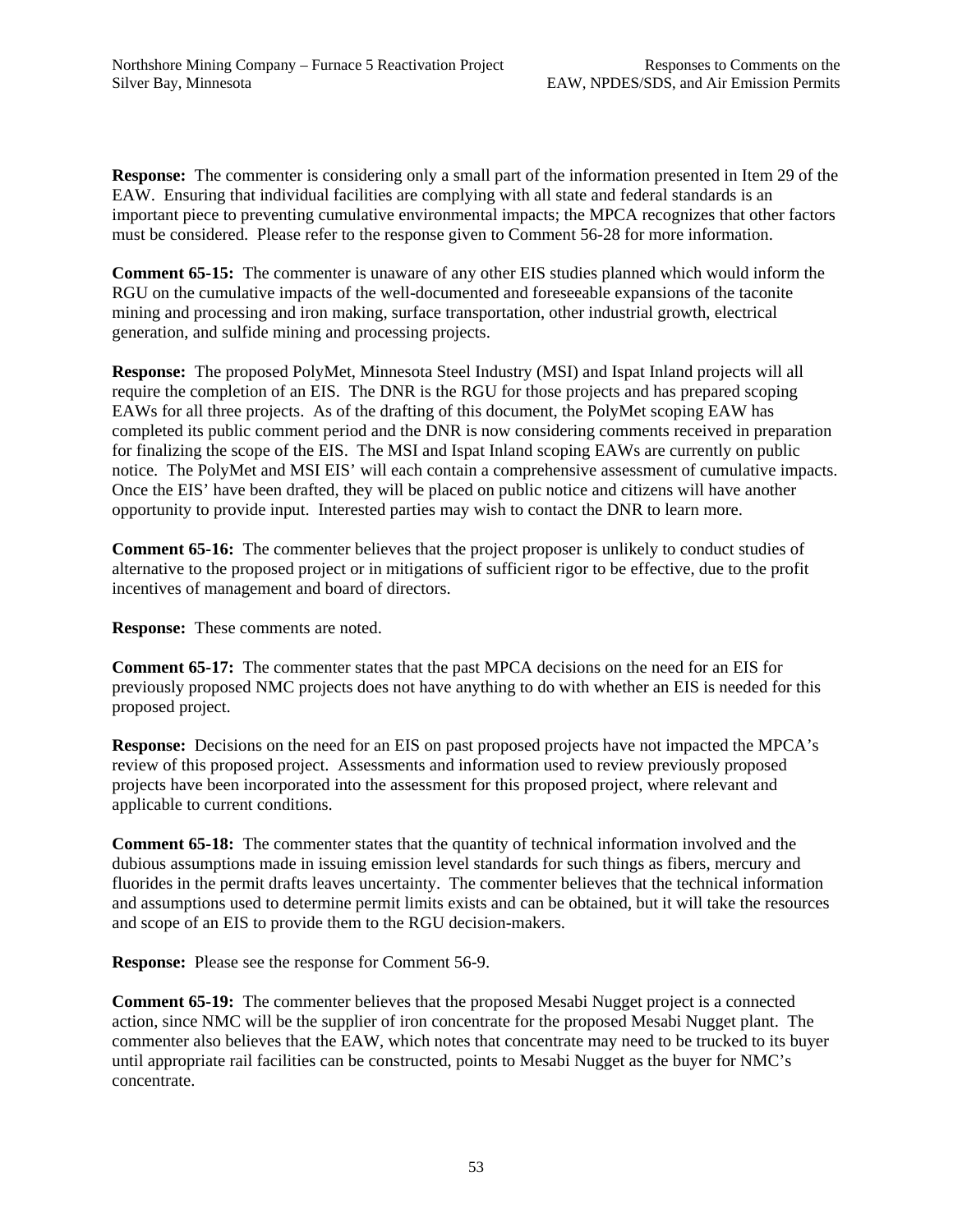**Response:** Please see the response to Comment 56-10.

**Comment 65-20:** The commenter states that the combined impacts of the proposed project and the proposed Mesabi Nugget project on Class I and Class II increments, and the Lake Superior Watershed are significant and require combined analysis to optimize mitigation solutions. The commenter believes that the MPCA must consider the total impacts of these two projects in determining the need for an EIS.

**Response**: Please see the response given for Comment 56-28 for information on potential for cumulative impacts.

**Comment 65-21:** The commenter believes that the expansion of NMC's Babbitt mine is a connected action to the proposed project and must be part of the EIS for the proposed processing expansion. The commenter notes that without the mine expansion, the proposed project is not possible. The commenter accuses the MPCA of avoiding proper environmental review by splitting these two projects.

**Response:** Please see the response to Comment 56-3.

**Comment 65-22:** The commenter notes that the Superior Hiking Trail and Tettegouche, Split Rock, Gooseberry, and Jay Cooke State Parks are near the proposed facility and he feels they will be impacted by the proposed project. The commenter notes that there was little assessment of the impact the project might potentially have on regional biodiversity, recreation experiences and high value conservation areas.

**Response:** The MPCA has considered potential impacts to scenic areas that may be caused by the proposed project. The proposed project will involve the outdoors construction of two concentrate storage silos; other construction activities will occur indoors. The construction phase will be short term and is not expected to have the potential for significant noise, dust, or visual impacts. The silos will be blocked from view by other buildings already in existence at the Facility. The proposed project will not increase operating hours at the Facility beyond their current schedule, and operational changes that will incorporate the new or reactivated units are unlikely to be noticed by the general public. Impacts on natural resources in northeastern Minnesota are discussed in various items of the EAW, including Item 18 (wastewater and tailings basin), Item 23 (air) and Item 26 (visibility).

The Minnesota Department of Natural Resources (DNR) has been involved in reviewing the proposed project and has indicated that they do not believe that it has the potential for significant environmental impacts from a natural resources perspective (Letter 69). The Wisconsin DNR has submitted a comment letter stating that they have reviewed the EAW and they have no comments (Letter 79).

**Comment 65-23:** The commenter notes only visual impacts are mentioned in the EAW with regard to the various recreational areas located near the proposed facility. The commenter believes that deposition and haze impacts for these high value public resource areas could be real and significant and that an EIS is needed so that the RGU can be fully informed of the consequences of the proposed project.

**Response:** The response to Comment 56-28 summarizes the findings of the MPCA's assessment of the potential for visibility and deposition impacts resulting from the proposed project to Class I areas.

The MPCA has relied on input from other authorities, such as the DNR, the MDH, the USFS, and the NPS during the review of the project proposal. None of these entities has indicated a concern regarding deposition or haze from this proposed project or has requested a more detailed assessment for these potential impacts.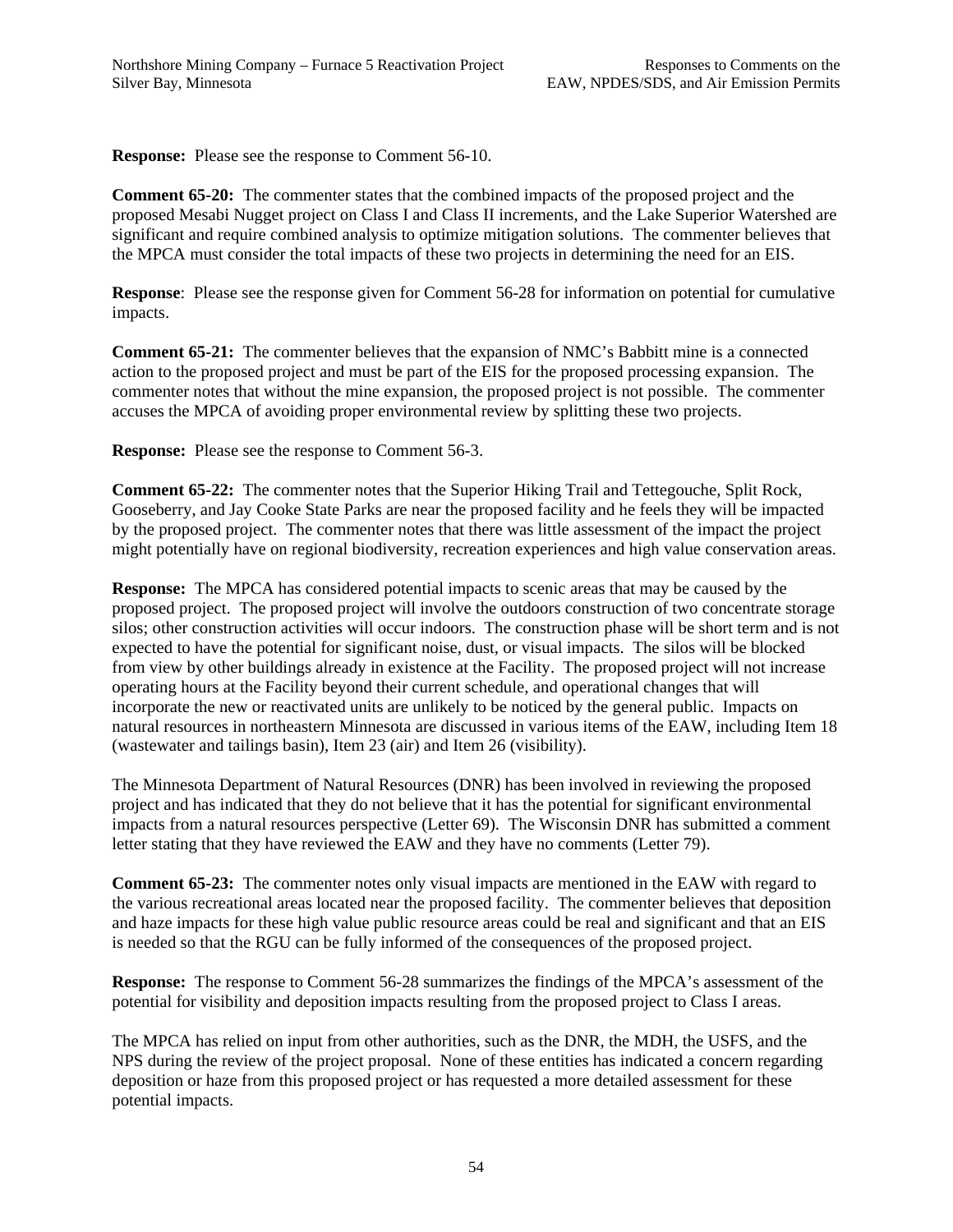Regional haze due to the emissions of numerous sources is being addressed through implementation of the regional haze rule, a revision to which was finalized by the USEPA on June 15, 2005. State Implementation Plans that detail how each state plans on achieving required air emission reductions are due in December 2007, and the commenter is encouraged to participate in that process.

**Comment 65-24:** The commenter believes that the EAW improperly dismisses the off-site impacts of the additional 5-10 megawatts of power that will be needed to operate the proposed project. NMC currently sells this extra electricity to the grid, but plans on utilizing this electricity in the future. The commenter asserts that power not sold by NMC to the grid will be made up somewhere else, most likely in Minnesota and that the effects of this need to be considered in an EIS.

**Response:** Please see the response to Comment 56-4. There is no certainty that electricity produced by NMC for the grid will be made up elsewhere if NMC stops selling this electricity.

**Comment 65-25:** The commenter believes that the EAW implies that it is a public responsibility to accept more pollution (fibers in water, etc) because the tailings basin has excess water. The commenter states that the size, design and operations of the tailings system is the responsibility of NMC and believes that if there were errors in the original design or if the owners have chosen to reduce production, that this does not justify changing the NPDES/SDS Permit to allow more pollution to be discharged and to increase health risks.

**Response:** Please see the responses to Comments 56-11, 56-13, and 56-19.

**Comment 65-26:** The commenter believes that an EIS should look at alternatives such as reducing the size of the tailings ponds, dredging the ponds, and other alternatives.

**Response:** The comment is noted. The MPCA Citizens' Board will consider the need for an EIS for the proposed project at a Board meeting held in St. Paul, Minnesota.

**Comment 65-27:** The commenter believes that Item 9 of the EAW ignores the impact the proposed project would have on the people living in residential areas in Silver and Beaver Bay through air deposition and fugitive dust from the building site or rail lines. Most of Silver Bay is within a mile of the plant, yet there is little discussion of the impacts the proposed facility might have on these people from fibers, mercury and heavy metals emissions. The commenter highlights the fact that Beaver Bay residents complained about dust impacts at the public informational meeting that the MPCA held in Silver Bay on June 7, 2005.

**Response:** The proposed project will meet all regulatory requirements for air emissions. Furthermore, potentially emitted chemicals that have calculable emission rates and IHBs were assessed as part of an Air Risk Analysis completed by the MPCA for this project. The Air Risk Analysis concluded that the proposed project is not expected to pose unacceptable risks to the general public from the chemicals and exposure pathways assessed.

The MPCA has been responsive to citizen complaints regarding dust emissions. Please refer to the responses to Comments 10-2, 65-42, and 65-43 for additional information about how past exceedences of PM emissions requirements have been considered and have resulted in specific conditions within the modified Air Emission Permit.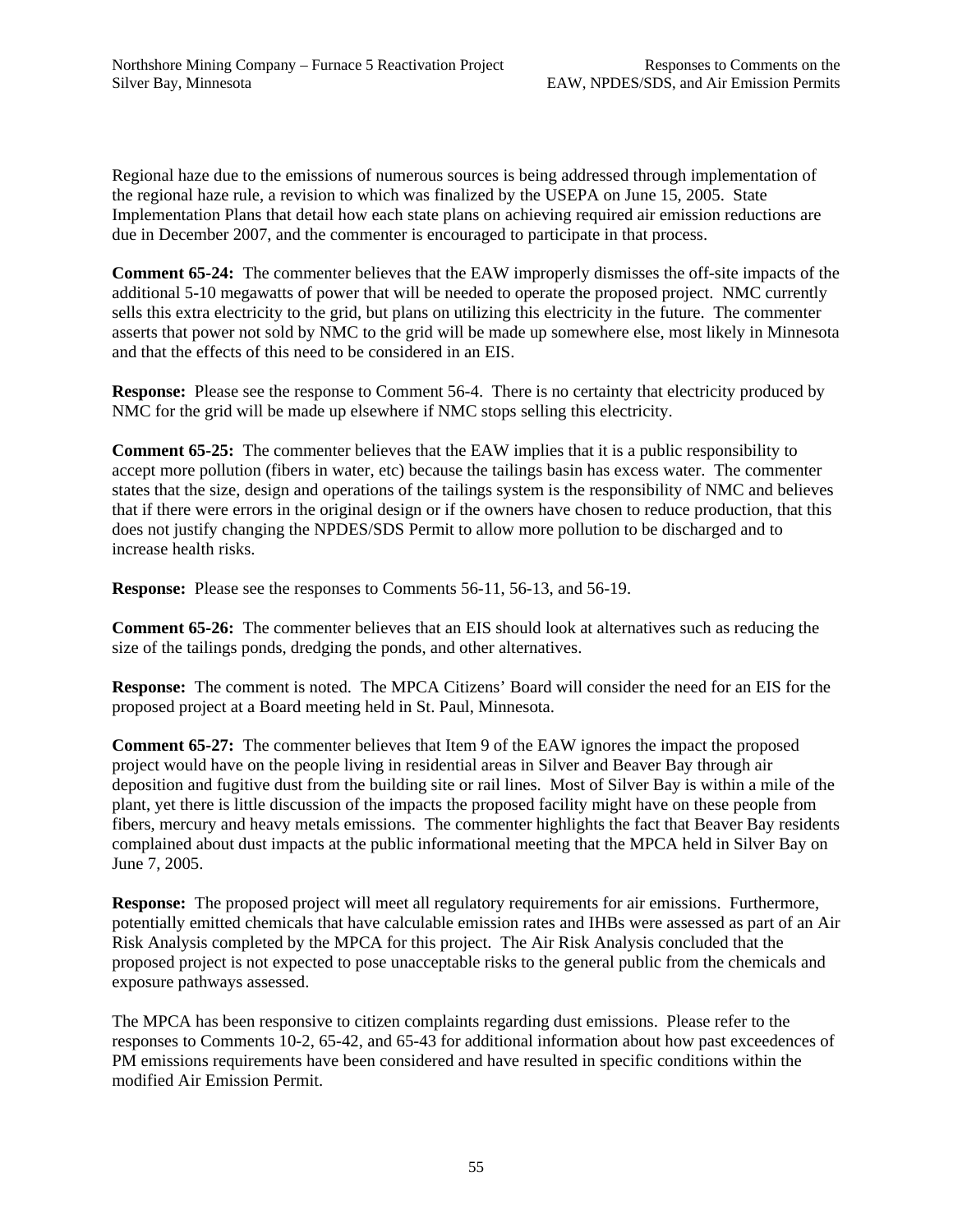**Comment 65-28:** The commenter notes that process wastewater and boiler blowdown water containing chemical residues are sent to Mile Post 7 tailings basin, yet is dissatisfied that the EAW does not state what these chemicals are, how they will be removed at the Mile Post 7 WWTP and what their impact may be on humans or on the environment.

**Response:** The chemical additives and corresponding usage rates are listed in Chapter 11, Requirement 14.3 in the modified NPDES/SDS permit. Each additive has been approved after a review of information as outlined in Chapter 11, Requirement 14.5 in the modified NPDES/SDS Permit. The MPCA is aware of what chemical components may be present in the proposed discharge and have set effluent limits and monitoring schedules as deemed appropriate based on the potential to exceed water quality standards, where they exist. The EAW describes the current situation and the anticipated change to the parameters of the greatest concern. Generally, if there is no limit or monitoring schedule for a given parameter, this is because, in part and generally, there is either no water quality standard for that parameter and MPCA has no present concern about that parameter or because the parameter is present in such small concentrations in the discharge that there is no reasonable potential that the water quality standard will be exceeded.

**Comment 65-29:** The commenter notes that there is no reference in the EAW to a city or county water plan for stormwater or water quality.

**Response:** The city of Silver Bay has a Comprehensive Plan, with a small provision mentioning stormwater, which dates back to 1993. They are in the process of drafting an updated Plan. The North Shore Management Board, a Board established by the DNR and tasked with developing shoreland management standards for the north shore of Lake Superior, is in the process of updating their North Shore Management Plan. Once this has been completed, local units of government along the north shore will be required to incorporate these, or more stringent, standards, into their local plans by no later than July 4, 2006. In light of this, the city of Silver Bay will wait to adopt a new Comprehensive Plan until the new North Shore Management standards have been finalized.

Conversations between MPCA and city staff before and after the EAW was placed on public notice indicate that the proposed project complies with the city's existing Comprehensive Plan and with the city's plans for growth and development. During the public notice period, they sent in a letter of support for the project (Letter 16).

The MPCA staff discussed the project proposal with Lake County staff prior to noticing the EAW. The MPCA understands that the proposed project will comply with County plans and regulations. The EAW was sent to Lake County staff and their comment letters (Letters 2, 6, and 17) appear to support the proposed project.

**Comment 65-30:** The commenter believes that an EIS is needed to develop mitigations to prevent disruption of reproduction the peregrine falcons that have nested at the Silver Bay plant for the past several years. The commenter believes that the mitigations need to meet the DNR's recommendation of no disturbance to an active nest from February 15 to August 15.

**Response:** Please refer to Item 11b of the EAW. DNR staff has recommended that construction activity be located at least 700 feet from an active nest and should ideally be kept as far as 1,500 feet from an active nest between February 1 and August 15; however, it should be noted that this is a recommendation and not a law.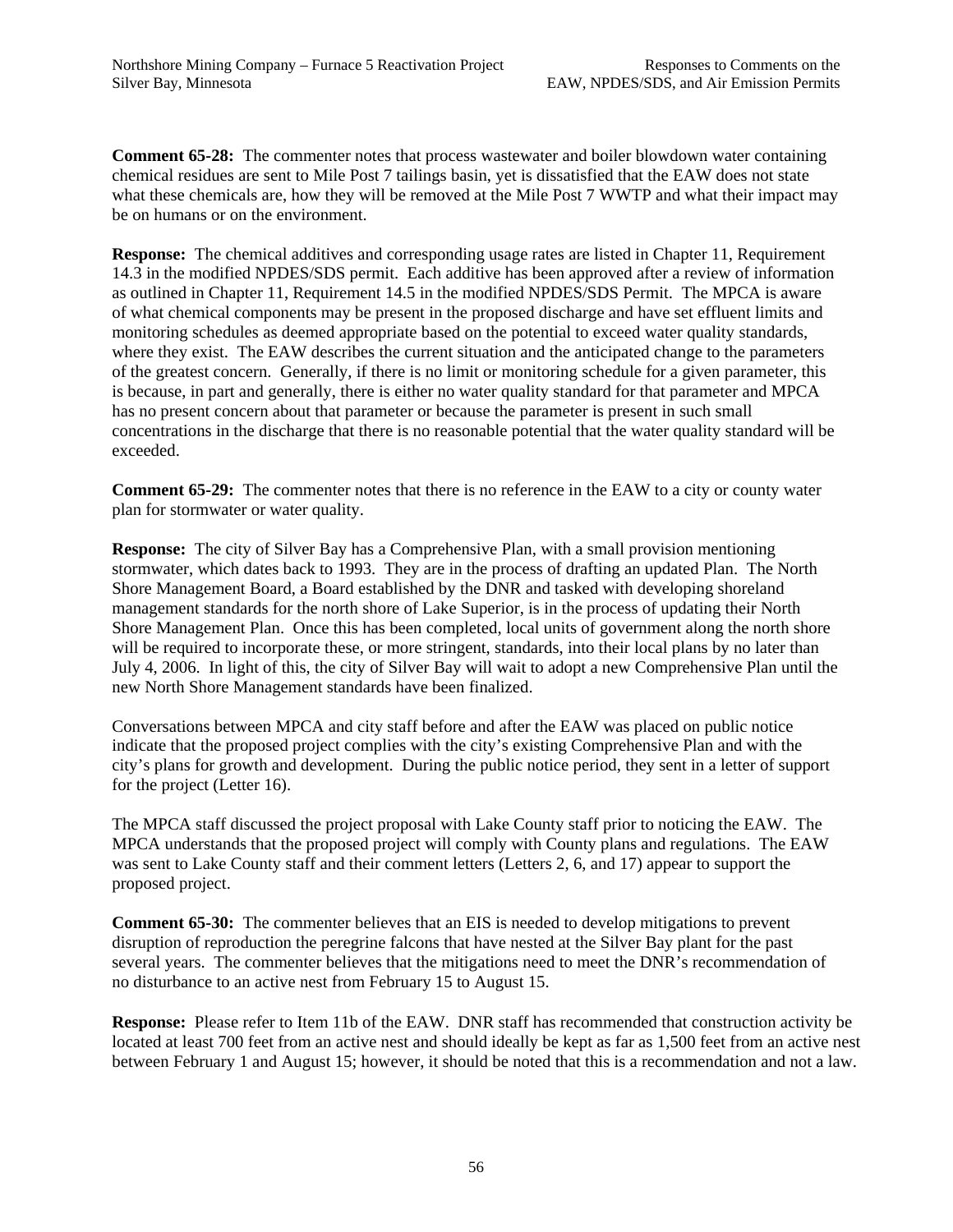The DNR has indicated that the proposed project does not appear to have the potential for significant environmental impacts from a natural resources perspective (Letter 69) and that, once constructed, does not appear as if it will have long-term effects on peregrine nesting in the area (Figure 6 of the EAW).

**Comment 65-31:** The commenter believes that the EAW is inadequate because it does not directly measure and report the impacts of the current facility on the Silver Bay Marina. The commenter believes that since NMC owns the property on which the marina is situated, city staff are not free to make critical comments on the project proposal. The commenter believes that a survey of the slip renters is needed to determine the impacts.

**Response:** The project proposal has been widely announced throughout Silver Bay and the surrounding area. The proposal has been the object of frequent media attention. In addition, NMC held an open house on May 16, 2005, and the MPCA held a public information meeting on June 7, 2005, to discuss the project proposal. The mailing list announcing the availability for public review of the draft EAW included over 400 recipients. The MPCA believes that ample opportunity for review and comment of this proposed project has been given. None of the comments received for this project indicated concern over current or anticipated future marina use.

**Comment 65-32:** The commenter notes that the EAW does not discuss post-closure reclamation of the tailings basin. The commenter believes this is necessary because expending their depth and life will impact their reclamation.

**Response:** Post-closure reclamation was not discussed because the proposed project does not include modifications to the design or capacity of the Mile Post 7 tailings basin itself. Reclamation activities will not be impacted by the proposed project.

**Comment 65-33:** The commenter states that pipeline failures have caused major spills into the Beaver River and notes that they are not mentioned in the EAW. The commenter believes that they must be mentioned in the EAW because the proposed project will increase the likelihood of a repeat pipe failure.

**Response:** The purpose of the EAW is to determine if the proposed project has the potential for significant environmental effects that are reasonably likely to occur. On October 22, 2000, an expansion joint in the above-ground pipeline that carries process wastewater to the Mile Post 7 tailings basin began leaking. Enforcement action, in the form of a Stipulation Agreement, was taken. On June 6 2005, a leak developed in the underground pipeline that carries partially-treated water back to the taconite processing plant for reuse. Investigation into the most recent incident is on-going. The MPCA staff has determined that NMC has taken adequate corrective action to address the leak.

Though pipeline leaks may have the potential for significant environmental effects, they are not believed to be reasonably likely to occur. In the case of NMC, the incidents were five years apart and the leaks occurred on separate pipelines. They have not been routine events. Further, as part of the enforcement action for the October 2000 leak, numerous measures have been undertaken to prevent a repeat event, such as identification of specific thresholds that dictate pipeline rotation, repair and replacement consistent with good engineering practices, alarm systems and response procedures to identify and respond to pipeline failures, predetermined procedures for clean-up and mitigation of adverse impacts from pipeline failures and a higher level of care for the pipeline sections within 0.25 miles on either side of the East Beaver River crossing, among others. Lastly, though more material may be moved through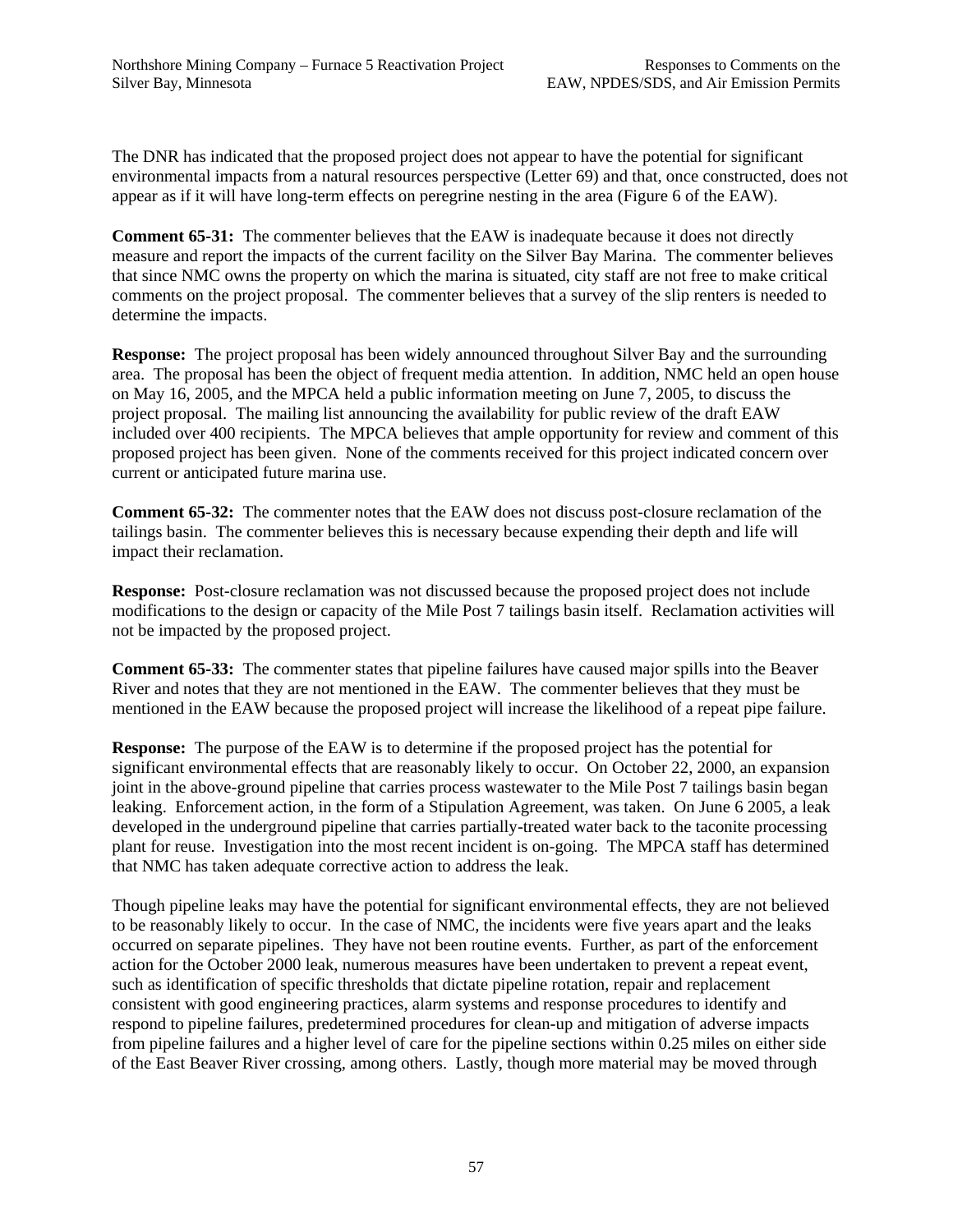the pipelines due to the proposed project, there is no reason to believe that this will increase the likelihood of a future pipeline leak. Considering all this, we do not believe that pipeline leaks will be reasonably likely to occur once the proposed project has been implemented.

**Comment 65-34:** The commenter notes that the Mile Post 7 WWTP does not provide treatment for calcium, magnesium, chloride, manganese, cadmium, lead, chromium, arsenic, selenium, and strontium, which are parameters that are present within the effluent. The commenter states that these are toxics that need to be significantly reduced in the final NPDES/SDS Permit.

**Response:** Though these parameters may be present in the discharge and absent other information indicating greater potential water quality impacts, we would only assign a monitoring requirement or a permit limit if reasonable potential existed that a parameter's water quality standard may be exceeded.

The modified NPDES/SDS Permit does contain monitoring requirements for total calcium, total magnesium and total chloride; these are the only parameters mentioned by the commenter that have water quality standards and concentrations large enough to merit continued monitoring. The MPCA will evaluate this data upon the next NPDES/SDS Permit reissuance to determine if effluent limits are needed to protect the water quality standards for those parameters. The other parameters (manganese, cadmium, lead, chromium, arsenic, selenium, and strontium) either have no applicable water quality standards or are present in such small concentrations that there is no reasonable potential that they will violate water quality standards, so neither monitoring nor a permit limit is warranted at this time based on currently available information.

If the commenter is concerned that the effluent may be toxic to aquatic life, please note that whole effluent toxicity testing of the effluent has been, and will continue to be, required by the NPDES/SDS Permit. Past test results have shown that the effluent is not toxic to aquatic life.

**Comment 65-35:** The commenter notes that the proposed project is expected to increase fog generated by the plant and that it will endanger drivers on US Highway 61.

**Response:** Under certain weather conditions, the steam plumes from the pelletizing furnace Wet-Walled Electrostatic Preciptators (WWESP) stacks can combine with fog or high moisture conditions from Lake Superior blowing across Highway 61 towards the west and create poor visibility for drivers. The proposed project will reactivate three WWESP stacks and the steam from their stacks can be expected to contribute to the occasional foggy weather effect from Lake Superior. However, the additional plumes are not expected to increase the incidence of adverse visibility conditions. When fog is present, an electronic signs warns travelers of adverse road conditions when this occurs and so it is unlikely that the proposed project will significantly increase driver endangerment.

**Comment 65-36:** The commenter states that a handout at the Mesabi Nugget public meetings puts the number of truck loads of binder and slag (same routes as concentrate) at over 1,000 per year and the loads of concentrate at 41 tons/truckload at 980,000 tons per year would be 23,902 one-way trips. The commenter notes that this does not include hauling coal, limestone and dolomite for Mesabi production on the same roads.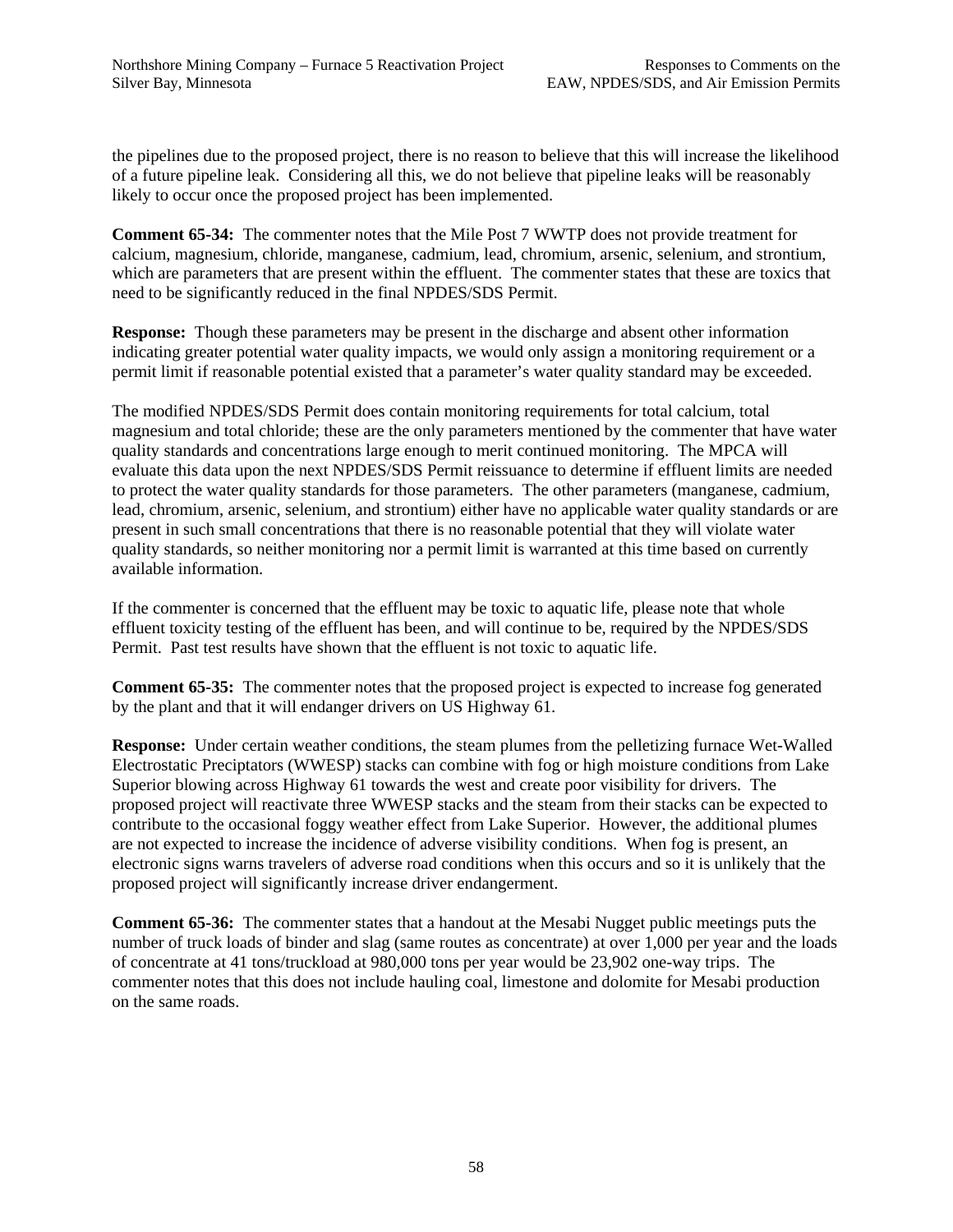**Response:** Item 21 of the EAW provides information on proposed traffic impacts. NMC anticipates that if concentrate is shipped, five trucks per hour would depart from their Silver Bay facility. They estimate that this trucking activity would last approximately one year. Given this, we do not believe the project will result in significant environmental impacts and that it will add a negligible amount of traffic to the region overall.

**Comment 65-37:** The commenter states repeating assurances of cooperation by the project proposer is not an assessment of the impact or a mitigation plan for potential traffic impacts. The commenter believes that the air quality, infrastructure and public safety impacts of increased traffic of this need to be reviewed in an EIS and included in the air quality modeling for this project.

**Response**: Item 21 of the EAW does assess potential traffic impacts. Raw materials arrive primarily by rail and product is shipped by rail or ship. This will not change once the proposed project is implemented, except for the possibility that concentrate may be shipped by truck for a temporary period of time. Trucking concentrate will be so expensive that it would not be used as a permanent shipping method. The addition of mobile source air emissions or traffic to the city or the northeastern region of Minnesota from this temporary activity would be negligible. Considering this, there is no reason to believe that the proposed project will result in the potential for significant traffic-related environmental effects that are reasonably likely to occur.

**Comment 65-38:** The commenter notes that PM smaller than 2.5 microns in size ( $PM_{2.5}$ ) has not been analyzed for the proposed project. The commenter states that these are the most harmful particulates and believes that this is a significant oversight considering the known health impact of asbestos-like fibers in the taconite that NMC processes.

**Response:** There are currently no EPA-approved methods to assess PM2.5 emissions from an individual facility and no means to estimate the ambient impact of those emissions. For these reasons, the MPCA is not currently establishing limits for PM2.5 in air emissions permits. However, the MPCA is currently working with EPA and other states to develop the programs for implementing the PM2.5 ambient standard.

**Comment 65-39:** The commenter states that there is no documentation in the EAW on whether or not the years selected for analysis in the air dispersion modeling are actually representative.

**Response:** This issue is primarily the responsibility of the FLM. They reviewed and approved the use of 1990, 1992, and 1996 meteorological data for the Class I analyses (which have also been used for other projects) and believe those years to be representative.

**Comment 65-40:** The commenter notes that PM<sub>10</sub> for the 24-hour standard is very close (within 0.4%) of exceeding the ambient air standard for all three scenarios modeled for the Class II increment. This is more disturbing as the preferred mitigations made little difference. The commenter believes that changes to the proposed plant design or control systems are needed to build in a safety margin so the limit is not exceeded by the proposed project. This needs to be examined in an EIS and the cause eliminated in the final air permits.

**Response**: The modeling reflects potential emissions, while actual emissions are expected to be much lower, as they have been in the past. As shown in Table 2 of the Air Emission Permit TSD, 2004 actual emissions of PM10 were 982 tons compared to potential emissions of 1644 tons. Post-project actual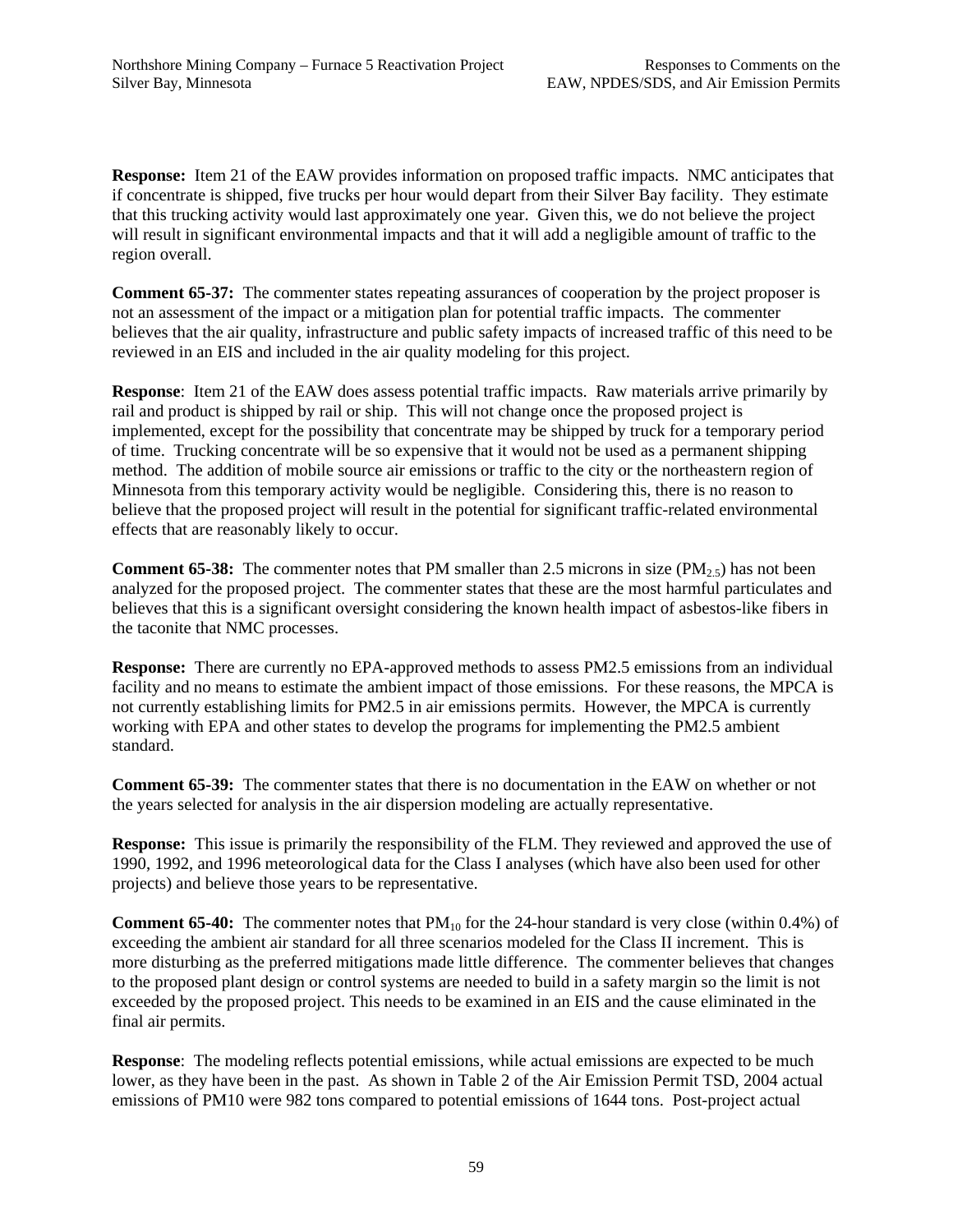emissions of PM10 are expected to increase to 1037 tons per year. Furthermore, maximum-predicted modeling results fall near the property boundary and drop off with distance from the facility (see also response to comment 83-5). Nevertheless, the MPCA staff recognizes that the modeled concentrations are close to the standards for some averaging times. Because PM10 is modeled at about 5 micrograms per cubic meter under the 24-hour standard of 150 (at about 1 SIL), the latitude for future growth in emissions is constrained. Several permit conditions on pages A-1 and A-2 of the Air Emission Permit amendment address this by requiring re-modeling in the event the Permittee desires to make changes to the Facility in the future. For this Facility, unlike most, site-specific ambient monitoring is available as a method of verifying compliance. To further address this issue, an additional condition was added related to the required quarterly ambient monitoring reports, on page B-4 of the Air Emission Permit amendment. If any ambient PM10 measurements are over 145 micrograms per cubic meter, the Permittee is required to evaluate the cause, take appropriate corrective actions, and discuss these instances and document actions taken in the quarterly report.

Since the SIL was not exceeded, actual emissions are expected to be lower than modeled air emissions and since measures have been incorporated into the Air Emission Permit that are intended to prevent an exceedance, the MPCA believes that there is no justification for requiring an EIS on this account.

**Comment 65-41:** The commenter notes that  $PM_{10}$  for the 24-hour standard is within 2.5% of exceeding the (.006/ug/m<sup>3</sup>) USEPA SIL for the Class I increment for the Boundary Waters Canoe Area Wilderness (BWCAW, Table 8, EAW page 29). The commenter believes that changes to the proposed plant design or control systems are needed to build in a safety margin so the limit is not exceeded by the proposed project. This needs to be examined in an EIS and the cause eliminated in the final air permits.

**Response:** Please refer to the response given for Comment 65-40.

**Comment 65-42:** The commenter is concerned that the MPCA's solution to violations of ambient air quality standards in 1999, 2000, 2001, 2002, and 2003 was to remove the monitoring station that recorded the violations rather than controlling the pollution.

**Response:** As Item 23 of the EAW explains, one on-site monitor detecting the most violations had been placed off of U.S. Highway 61, on NMC property, and was screened from public access by a fence. Since it would be extremely unlikely for someone to remain in that area for any period of time, MPCA staff determined that monitoring data from this station was not representative of ambient air quality where public exposure would occur. In addition, since it is on company property within the fence line, it does not fit the definition of "ambient air" in federal regulations. Further improvements are needed to minimize particulate transport off property. The improved fugitive dust plan, and installation of improved air pollution controls for the fine ore bins and other emission units are expected to help resolve this problem.

**Comment 65-43:** The commenter believes that exceedences of ambient air quality standards in 1999, 2000, 2001, 2002, and 2003 demonstrate NMC's unwillingness to voluntarily comply with its Air Emission Permit and take action when monitoring shows they are exceeding it. The commenter believes this should be considered in the EAW and final permits.

**Response:** There have been past instances where ambient air standards have been exceeded. There have also been instances where some emission units have tested over their emission limits. These were considered in setting the limits in the amended Air Emission Permit, as well as the performance testing frequency required. Those units which test closer to their limits are required to be tested more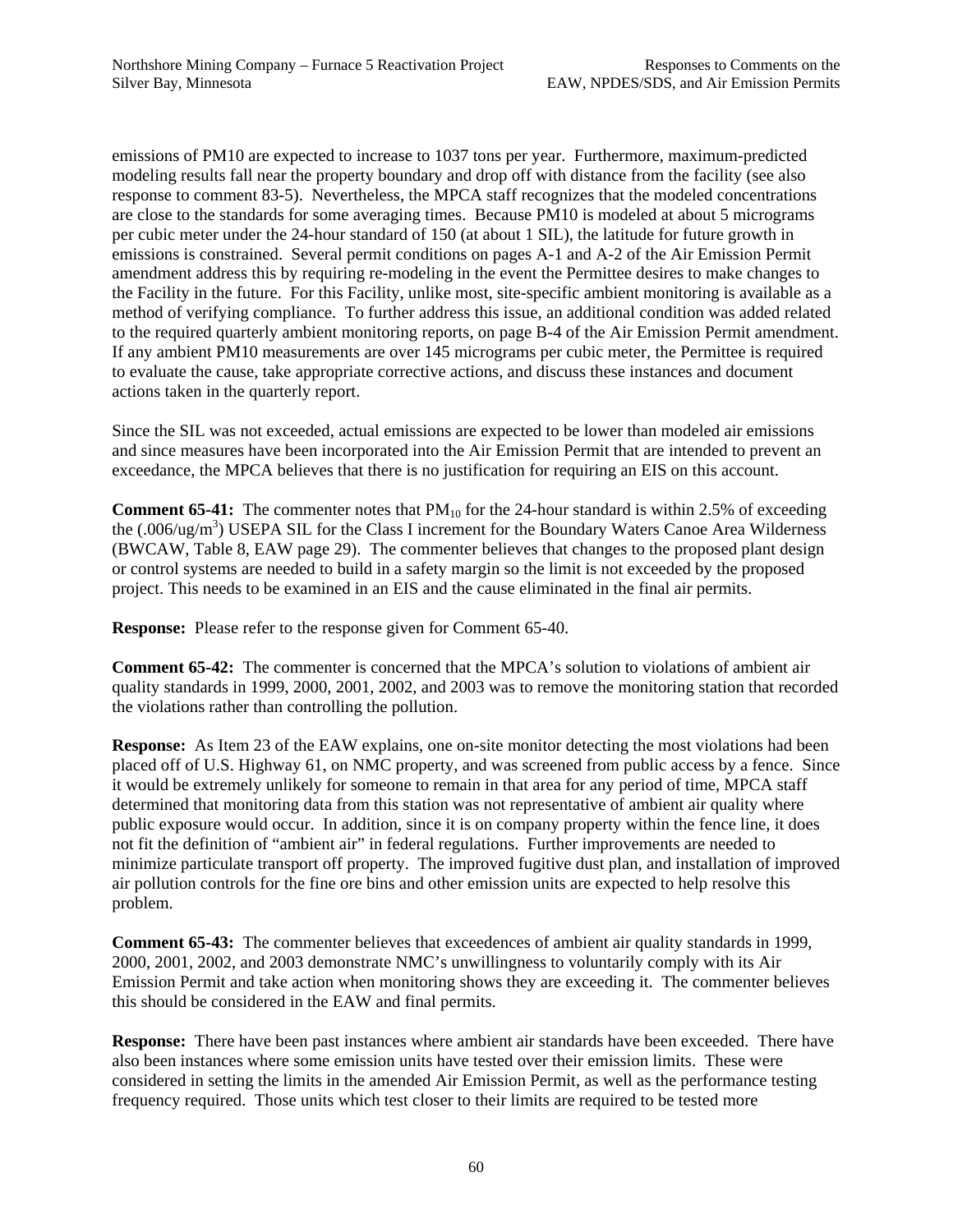frequently. Furthermore, the improved fugitive dust plan and installation of improved air pollution controls for the fine ore bins and other emission units are expected to help reduce emissions.

**Comment 65-44:** The commenter believes that the company's compliance record should be part of the EAW so the public can decide if the company can be trusted.

**Response:** There is no specific question within the EAW (which is a standard worksheet developed by the Environmental Quality Board) that asks about a proposer's compliance record; however, the MPCA attempts to be forthcoming about compliance in their documents. The MPCA's records are open to the public and can be reviewed in person, if a citizen so wishes.

**Comment 65-45:** The commenter is greatly concerned about the potential visibility impacts to the BWCAW and Isle Royale National Park resulting from the proposed project. The commenter believes that the haze measure for the weather of all three historical years analyzed would result in noticeably visible impacts over the BWCAW and in 1990 and 1992 over Isle Royale.

**Response:** Please refer to the response given to Comment 65-23.

**Comment 65-46:** The EAW states that any daily extinction coefficients over 2% are visible to the eye and the commenter notes that the daily extinction coefficients for the proposed project were modeling to show results of 4.9, 7.17 and 3.04 for the BWCAW.

**Response:** The FLMs have reviewed the proposed project modeling protocol and the modeled results prior to the public comment period and believe that they are the best representation available of the potential impact of this project on visibility based on the FLM's current modeling requirements and understanding of the pollutants potentially to be emitted from the project. For decision making purposes, the FLMs have identified the visibility thresholds of five and ten percent as a screening threshold with regard to a project's modeled potential impact; exceedences of the five and ten percent visibility thresholds are assessed for frequency, magnitude, and duration and are used to formulate FLM comments regarding a project's emissions, BACT applicability, and the need for additional air emission controls. However, the FLMs do not identify that a modeled visibility exceedence of two percent is significant.

The modeled visibility impacts from the proposed project are not significant. Anywhere from a two percent to a ten percent change in light extinction as compared to a hypothetical pristine or natural background is generally just noticeable in most landscapes. The EAW text that accompanied Table 12 (modeled visibility impacts for pristine background conditions) stated that when the modeled visibility results were compared to *existing* background conditions there were no exceedences of the five or ten percent visibility thresholds. The visibility modeling and results are considered to represent a conservative estimate of potential impacts due to the use of potential to emit emission rates and a conservative estimate that elemental carbon (soot) makes up 1.5 percent of the proposed project particulate emissions. The proposed project emissions are unlikely to have any elemental carbon (soot) due to the combustion of natural gas and the mineral matter used in the taconite pellet process.

Due to the low frequency of the modeled impact to the BWCAW (over 5 percent for only four days in three years), low magnitude (a highest impact of 7.2 percent extinction and the impacted areas occur over a small geographical portion of the BWCAW for those days with receptors over five percent), and short duration (no consecutive days of impact and all modeled impacts greater than five percent occur during the time of the year that has low visitor use), the FLMs view these modeled impacts to visibility as minor.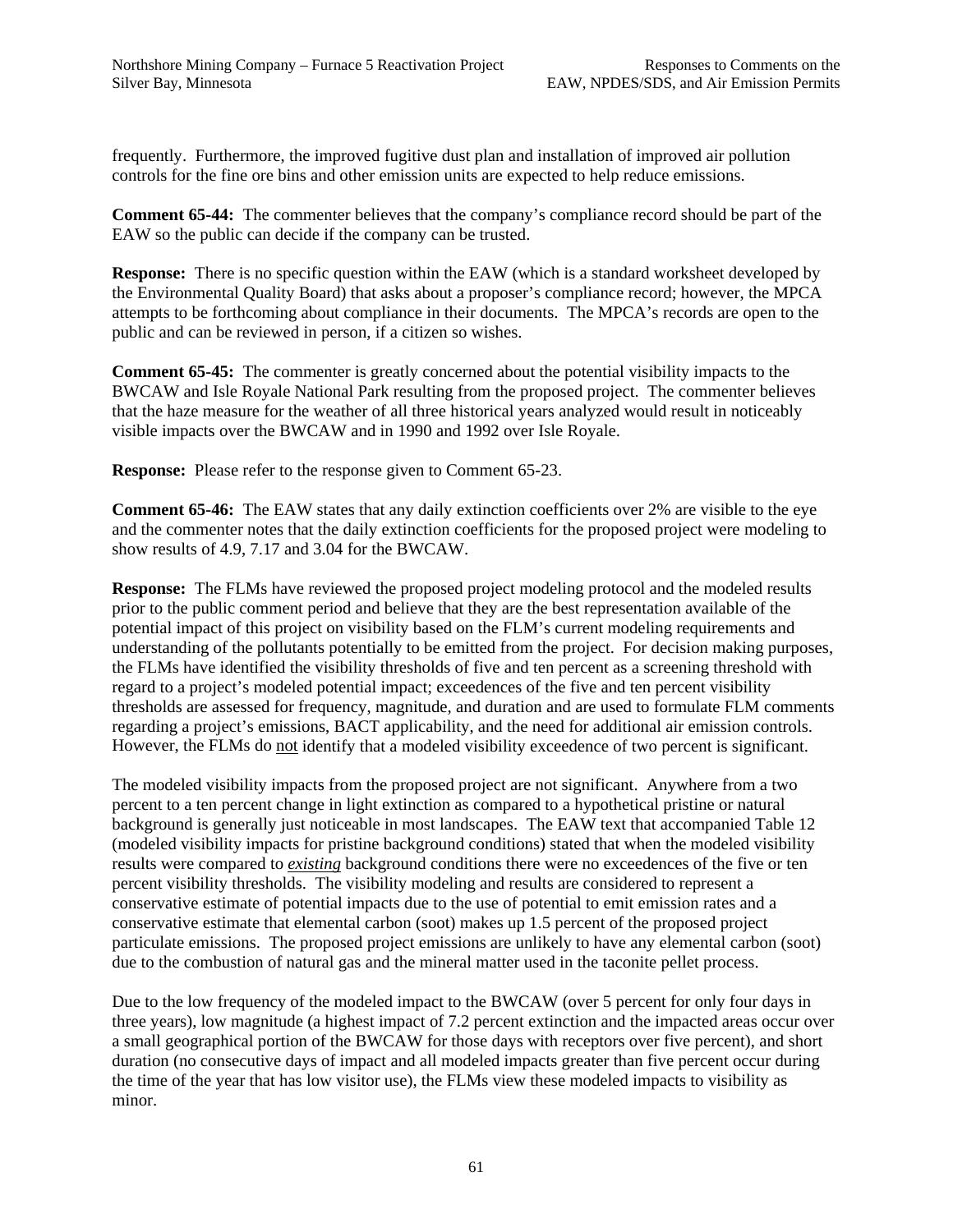**Comment 65-47:** The commenter states that the number of days for which the visibility impacts are identified for the BWCAW is not shown in the EAW, and that this information is needed in the final EAW.

**Response:** The EAW does give the number of days for which the visibility impacts are identified for the BWCAW in Item 23 (page 33): the modeled impact to the BWCAW shows over five percent extinction for four days in three years (0.3 percent of modeled days). The FLMs consider this modeled impact to be low frequency.

**Comment 65-48:** The commenter notes that Table 12 of the EAW shows that the proposed project will result in 4 days that will have over 5% haze for the BWCAW and contends that this is a significant impact. The commenter believes that the proposed project will have significant haze impacts and that the modified Air Emission Permit and EAW do not address them adequately. The commenter believes the facility controls must be changed so there are no visible impacts over 2%.

**Response:** See response to Comment 65-46.

**Comment 65-49:** The Air Risk Analysis indicates an exceedence of the acute (hourly) threshold that is primarily due to nitrogen dioxide  $(NO<sub>2</sub>)$ , with a hazard quotient of 1.4, and the commenter states that this is of great concern. The commenter disagrees with the MPCA's assessment that the maximum modeled hourly  $NO<sub>2</sub>$  concentration falls on Highway 61 where it is unlikely a person would be exposed continuously for an hour (the exposure time frame of concern). The commenter asserts that some people walk, bike and stop to take a break along US Highway 61 and that likewise there are traffic tie-ups due to the fog the plant produces, auto accidents and industrial explosions at the facility (like the gas pipeline explosion). The commenter believes that it is reasonable that people could be exposed to this high hazard level.

**Response:** The MPCA concluded there was enough conservatism in the calculation of the modeled concentration of NO<sub>2</sub> that significant health effects are not anticipated even if a person were to spend an hour at the location of the maximum modeled  $NO<sub>2</sub>$  concentration along Highway 61. In an effort to provide a margin of safety around the risk estimates, hourly emissions were calculated at operation capacity and annual emissions at 8760 hours per year (each reflecting control equipment), as well as worst-case fuel for each pollutant in the case of combustion sources. While the at-capacity calculations may not over-predict the total mass of emissions, assuming combustion of worst-case fuels in the power boilers (which are not being modified) in potential-to-emit calculations likely results in an over-prediction of  $NO<sub>x</sub>$  emissions, which are higher from natural gas combustion than from coal. The power boilers typically run on coal, not natural gas. As an indication, in 2002 and 2003 total facility actual  $NO<sub>x</sub>$ emissions were approximately 54 percent of potential emissions (and other criteria pollutants were in the same range). Furnace 5 potential  $NO_x$  emissions are 2.8 percent of the total facility potential  $NO_x$ emissions.

**Comment 65-50:** The commenter notes that the Air Risk Analysis does not include an assessment of mineral fibers from the estimate of lifetime cancer risk and that this makes the EAW inadequate. The commenter believes that asbestos inhalation cancer risk factors should be used to calculate the risks of the air emissions from this facility and that the lack of this information justifies an EIS.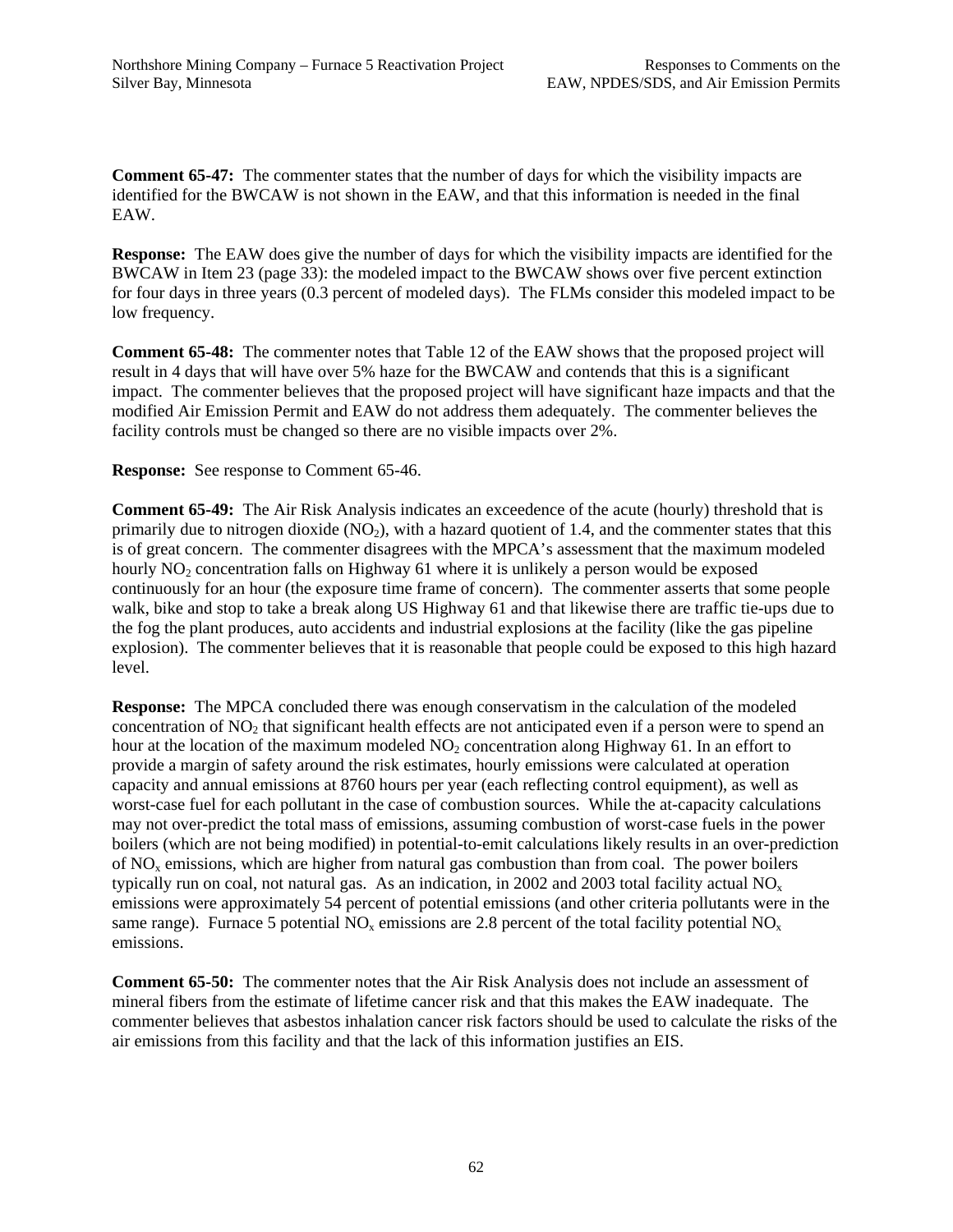**Response:** The USEPA Integrated Risk Information System (IRIS) value for asbestos carcinogenicity is based on analysis by PCM and has traditionally been associated with occupational exposure to commercial asbestos (i.e. relatively longer fibers). MDH has been monitoring and measuring the shorter, naturally occurring ambient fibers released by NMC around the NMC facility in Silver Bay using TEM. The PCMbased IRIS value is not appropriate for calculating risk from exposure to these smaller fibers. There is currently no scientifically acceptable method to convert MDH's TEM findings into PCM fiber counts. As a result, no risk estimates for current or future NMC fiber emissions can be calculated. Due, in part, to the problems associated with estimating risk from fibers, MPCA decided to address the fiber issues independently in the EAW. It should be noted that the fiber emission calculations indicate that fiber air emissions will drop after implementation of the proposed Project. See response to Comment 56-26.

**Comment 65-51:** The commenter believes that the air permit needs to require benchmark testing of amphibole fibers in downtown St. Paul, as required in the Reserve Mining lawsuit. The commenter believes that environmental review of the proposed project cannot be complete without such data and a careful analysis.

**Response:** The MPCA disagrees with the suggestion that environmental review on this project cannot be completed without new fiber monitoring data from St. Paul or another control city. The control city fiber monitoring data that the MPCA used for past compliance determinations was the result of several years of monitoring where consistent results were being obtained. That historical data was used for the purpose of past compliance determinations regarding the "control city" standard. However, the MPCA has determined that (due in part to the time that has passed) it is appropriate, necessary and reasonable to begin the fiber monitor installation and operation process that will result in new, updated control city monitoring data that can then be used for ongoing compliance determinations and as part of the MPCA's ongoing air quality regulatory program to control and mitigate fiber emissions at NMC. The MPCA has implemented a program to collect fresh data. See Responses to Comments 56-26, 64-6, 64-13, and 64-19.

**Comment 65-52:** The commenter finds it interesting that in the EAW, the MPCA accepts an assumption that 50% of elemental mercury will be deposited locally and that the Mesabi Nugget Air Emission Permit states that zero elemental mercury will be deposited locally and desires an explanation.

**Response**: Fifty percent of the mercury to be emitted is assumed to be in a divalent form, which is a form that is much more likely to be deposited locally than elemental mercury. This assumption was used for the mercury screening analysis completed for a previously proposed NMC project in 1999. While it is likely to be an overestimate, the assumption is one that has been used in other environmental reviews to ensure that the potential for local impacts is not underestimated. Since the additional amount of mercury estimated to be released from the facility due to the proposed Furnace 5 Reactivation project (1.5 pounds per year) is anticipated to be less than the estimate associated with the 1999 project (2.3 pounds per year), the 1999 analysis conclusions are still valid; it is not anticipated that there will be a detectable increase of mercury in fish tissue in nearby water bodies due to the proposed project.

The commenter may wish to contact Anne Jackson, of the MPCA, at (651) 296-7949 for information on how mercury was approached for the proposed Mesabi Nugget project.

**Comment 65-53:** The commenter notes that the EAW does not take into consideration the compatibility of the proposed project with the Lake Superior Basin Plan, the North Shore Management Plan, Lake and St. Louis County Water Plans, the DNR Natural Heritage Program or other efforts to improve and protect the environment.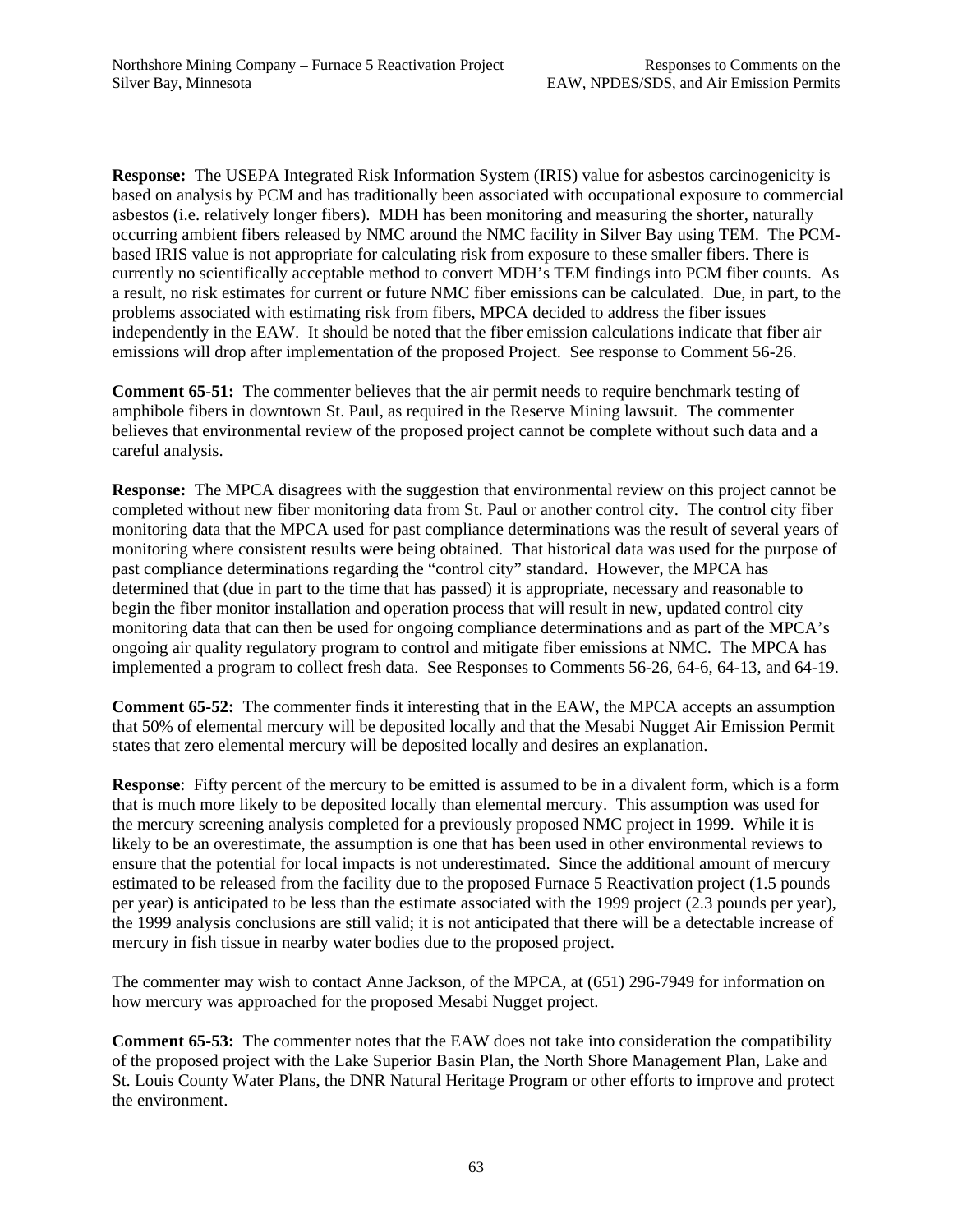**Response:** The DNR Natural Heritage Program was contacted, as mentioned in Item 11b of the EAW. There was no indication in the DNR's response, or in subsequent communications, that the proposed project is noncompliant with the DNR Natural Heritage Program. The DNR submitted a comment letter (Letter 69) indicating they do not believe the project has the potential for significant environmental impacts.

Both the MPCA and the Wisconsin DNR have Lake Superior Basin Plans. The MPCA Lake Superior basin planner was involved during the review of the proposed project and has raised no concerns that the proposed project is noncompliant with Minnesota's Lake Superior Basin Plan. The Wisconsin DNR received a copy of the EAW and submitted a comment letter (Letter 79) stating they had reviewed the EAW and had no comments to make.

MPCA staff did question Lake County staff and was told that the proposed project was compliant with the County's rules, regulations and plans. The MPCA later received three letters from staff representing various Lake County departments supporting the project (Letters 2, 6 and 17).

The North Shore Management Board, a Board established by the DNR to develop shoreland management standards for the north shore of Lake Superior, is in the process of updating their North Shore Management Plan. Once this has been completed, local units of government along the north shore will be required to incorporate these, or more stringent, standards, into their local comprehensive plans by no later than July 4, 2006. The Arrowhead Regional Development Commission (ARDC) provides staff support for this Board and the ARDC did receive a copy of the EAW that was placed on public notice; they did not provide comment. Further discussions between MPCA and ARDC staff indicate that the ARDC is aware of the proposed project and they do not perceive a conflict between the project and the North Shore Management Plan.

The watershed in which NMC's Silver Bay plant is located drains southeast towards Lake Superior. Therefore, it seems unlikely that the proposed project would conflict with St. Louis County's water plan, should they have one.

**Comment 65-54:** The commenter indicates that he has spoken with Larry Lehtinen, president of Mesabi Nugget on June 20, 2005, and that Mr. Lehtinen stated that the NMC site in Silver Bay would be the ideal location for an iron nugget plant and that development of one there can be expected if the Mesabi Nugget project is moved to Indiana instead of Hoyt Lakes. The commenter indicates that shipping economics make the Silver Bay site attractive to iron nugget plant developers and that at current steel prices, such plants would be quickly profitable, and so development proposals are likely. The commenter states that since Class I increment and mercury issues will most likely delay the issuance of permits needed to implement the proposed Mesabi Nugget project, that an iron nugget plant at the NMC site is a reasonably foreseeable future project.

**Response:** According to NMC, there are no current plans for constructing a nugget plant on the Silver Bay plant site. The company feels that nugget technology is commercially unproven at this point and that there is no certainty that a plant will ever be built. NMC has stated in a letter to the MPCA that Mr. Lehtinen is not an officer or an employee of Cleveland-Cliffs Inc. and that he therefore has no insight into the business plans of the company.

**Comment 65-55:** The commenter notes that the EAW does not include a survey of major industrial facilities (paper mills, etc.) that may have unannounced expansion plans and so deems it incomplete.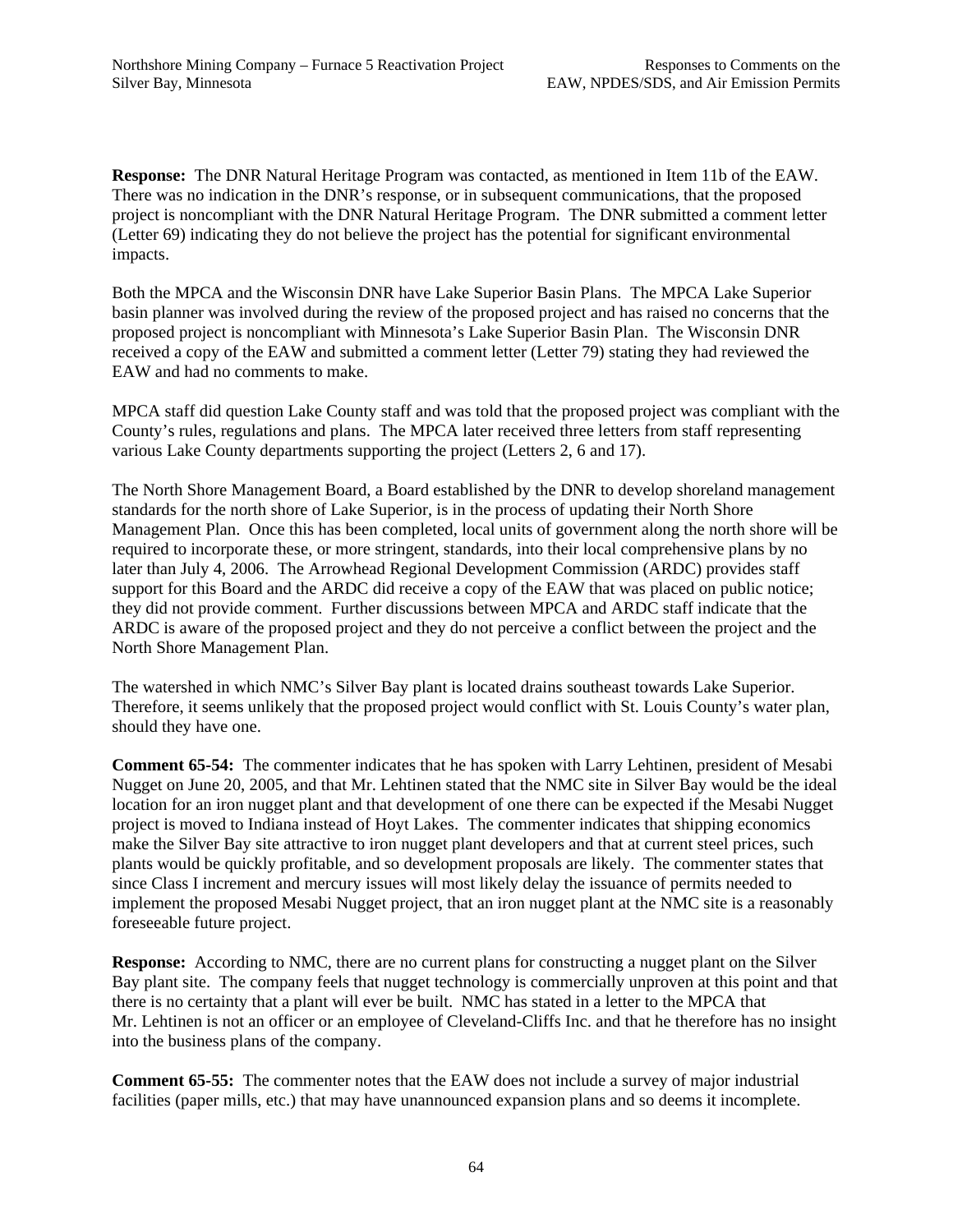**Response:** The MPCA staff followed standard practices to identify projects for the region that are expected to occur within the reasonably foreseeable future. These practices included contacting city of Silver Bay and Lake County staff and identifying other projects known to the MPCA because they are in various stages of environmental and/or permit review. We follow this same basic procedure for each EAW that we draft.

**Comment 65-56:** The commenter believes that the air impacts from the proposed UPA/Blandin paper mill project in Grand Rapids should be included in the air modeling and cumulative impact analysis.

**Response:** Please refer to the response given for Comment 65-55 and Item 29 of the EAW for a discussion on the potential for cumulative impacts.

**Comment 65-57:** The commenter states that cumulative impacts of proposed project's discharges into the Beaver River and Lake Superior are not addressed in the EAW.

**Response:** Please see the responses given for Comments 50-1, 50-2, 56-19, and for 65-28.

**Comment 65-58:** The commenter states that the proposed Mesabi Nugget and PolyMet projects are very likely to add dangerous fibers known to harm human health and other water pollutants to Lake Superior. The commenter believes the potential cumulative impacts from them can only be adequately covered in an EIS.

**Response:** Fibers were considered during the development of the Mesabi Nugget Air Emission Permit. The DNR and Minnesota Department of Transportation (MNDOT) have defined a line along the Iron Range which represents the boundary where contact metamorphic conditions associated with the emplacement of the Duluth Complex were conducive to the formation of fibrous amphibole minerals in the Biwabik Iron Formation. Any concentrate shipped to the Mesabi facility for use in the nugget process will be of sufficient moisture content to prevent release of fiber emissions. The nugget process essentially melts the concentrate, which in turns essentially melts the fibrous minerals trapping any fibers inside the nugget.

The PolyMet pits will be located east of the DNR/MNDOT prescribed line and the DNR, in preparing the scoping EAW for this proposed project, did consider the possibility that fibers are present within the ore. The Polymet deposit is located in a different geologic formation than the Biwabik Iron Formation. Initial drill cores found no fibers, but this testing is considered preliminary and will be redone as a part of the EIS for the proposed PolyMet project. Should fibers be present within the ore that PolyMet plans on processing, they will be assessed as part of the EIS. Based on what is known at this time, then, there is no reason to anticipate the potential for significant cumulative impacts due to fiber air emissions.

**Comment 65-59:** The commenter feels that the fact that DNR wildlife experts were not asked about cumulative impacts of development on the region's wildlife indicates that potential cumulative impacts have not been adequately addressed.

**Response**: DNR wildlife experts were asked for comments on the proposed project. A supervisor within the DNR's Ecological Services Division reviewed and distributed drafts of the EAW to his staff and also received a copy of the draft EAW placed on public notice. Several other DNR staff also received early drafts and the public noticed draft EAW. The DNR has indicated that they do not believe this project will have the potential for significant environmental impacts from a natural resources perspective (Letter 69).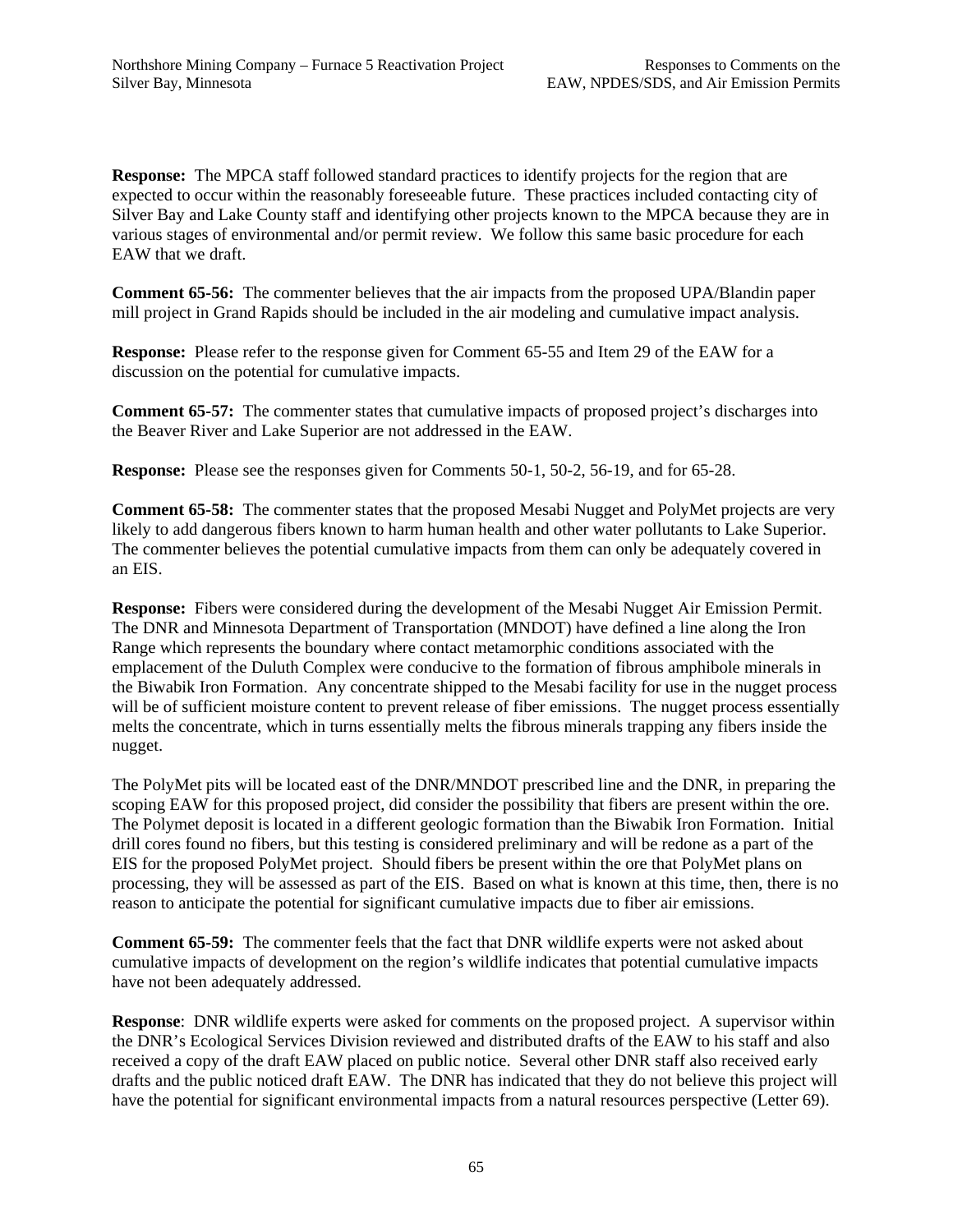**Comment 65-60:** The commenter states that the Minnesota Forest Resources Council is very concerned about forest fragmentation caused by rural housing development, road building, and industrial development as such activities could lead to cutting off wildlife migration routes, destruction of habitat for forage and denning purposes. The commenter notes that development favors forest edge species (which tend to be habitat generalists) and harms interior forest species (which tend to be threatened and are under great stress).

**Response:** These comments are noted. The proposed project is not expected to result in significant construction impacts, nor is the modest increase in staffing at NMC expected to result in the conversion of significant amounts of land for residential development.

**Comment 65-61:** The commenter believes that the loss of wetlands from the mine progression to occur at NMC's Babbitt mine needs to be addressed in the EAW for the proposed project.

**Response:** Please see the response given for Comment 56-3.

**Comment 65-62:** The commenter believes that the EAW does not address the broader environmental threats to the region from the proposed project and related mining projects and how these projects will accelerate them.

**Response:** Please see the response given to Comment 56-28.

**Comment 65-63:** The commenter wishes to know how the MPCA is going to reduce mercury emissions by 93% from 1990 levels without requiring tighter controls on NMC as part of the proposed project.

**Response:** Please see the response to Comment 56-27 for more information.

*The commenter agrees with concerns expressed by SLSA in two of their June 22, 2005 letters to the MPCA and has incorporated text from these two letters into his own. Comments from SLSA's letter are identified under Letters 61 and 64 of this Appendix; the reader can refer to them for responses to those concerns. To the concerns expressed by SLSA, the commenter adds the following in his letter:* 

**Comment 65-64:** The commenter wishes to know how the Safe Drinking Water Act applies to the NPDES/SDS Permit.

**Response:** The Safe Drinking Water Act establishes both the primary and secondary drinking water regulations for all drinking water that is delivered to any user of a public water system. Although the discharge from the Mile Post 7 tailings basin is not a public drinking water facility, the Beaver River is classified as a Class 1B water. According to Minn. R. 7050.0221, sub.3, "The quality of Class 1B waters of the state shall be such that with approved disinfection, such as simple chlorination or its equivalent, the treated water will meet both the primary (maximum contaminant levels) and secondary drinking water standards." MPCA staff interprets the commenter's statements to indicate specific concern for amphibole fibers and fluoride. With respect to amphibole fibers, currently there is neither a primary or secondary drinking water standard. For fluoride, the modified NPDES/SDS permit contains a compliance schedule for attainment of both the primary and the secondary drinking water standards.

**Comment 65-65:** The commenter believes that the Mesabi Nugget furnace needs to be completely removed and not merely "rendered inoperative".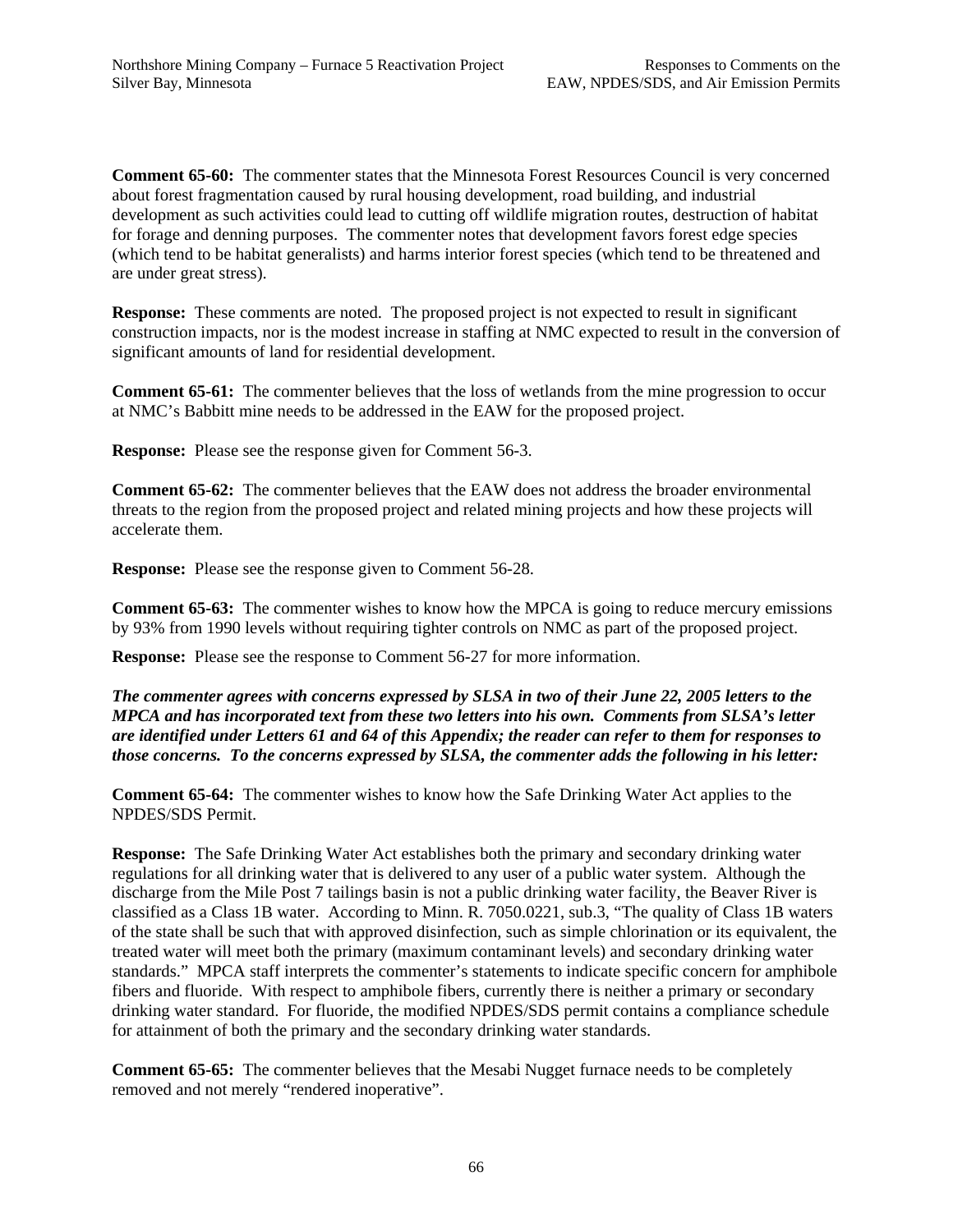**Response:** The equipment to be rendered inoperable is the Iron Nugget Pilot Demonstration Research and Development Plant located at NMC's Silver Bay taconite processing plant. Once the amended Air Emission Permit has been issued, the pilot plant equipment cannot be legally operated. There is no need to have the equipment physically removed from the site.

**Comment 65-66:** The commenter believes that waiting 12 years for compliance with the water quality standard is a poor idea.

**Response:** Although the length of the compliance schedule may seem excessive, this is a very unique situation. The tailings basin contains many billions of gallons of water that are currently above the permitted effluent limits. The Permittee has installed a fluoride pretreatment system to remove the majority of the fluoride prior to the tailings basin. Fluoride treatment at the "end-of-pipe" at the Mile Post 7 WWTP location prior to discharge from the basin is not feasible due to the relatively low concentrations of around 12 mg/L. A review of USEPA's *NRMRL Treatability Database* shows that there is no available full-scale treatment technology capable of meeting the effluent limits given an influent concentration of 12 mg/L. See response to Comment 61-17 for further discussion on the fluoride pretreatment system.

**Comment 65-67:** The commenter notes that the first paragraph of the Air Risk Analysis section under Item 24 of the EAW states that toxins with no IHBs were included in the quantitative analysis, but that there is no qualitative analysis of individual or the blend of chemicals and fibers. The commenter believes that a more complete AERA is needed.

**Response:** The Air Risk Analysis discussion is in Item 23 of the EAW and it states that only pollutants *with* IHBs were included in the quantitative analysis. The MPCA interprets the commenter's statement to mean we did not quantitatively or qualitatively assess pollutants for which there are no IHBs and that he believes we should have done so.

The air emissions risk analysis process developed by the MPCA and MDH was intended to produce information in a timely manner to assist decision makers in understanding whether there is a potential for significant harm. At this time, the toxicity data sources routinely used by MPCA provide IHBs for the 86 potentially emitted chemicals quantitatively assessed in the Furnace 5 risk analysis. Application of various alternative quantitative or qualitative assessment techniques for the other 39 chemicals would result in additional information, but the uncertainties inherent in interpreting the results reduce the usefulness of this information for decision making. Risks from the blend of chemicals and fibers were not estimated for the reasons stated in the response to Comment 65-50.

**Comment 65-68:** The commenter asserts that the cumulative cancer risk of fibers and chemicals must be quantitatively estimated and reported to the public and RGU.

**Response:** Please refer to the response given to Comment 65-50.

**Comment 65-69:** The commenter believes that NMC cannot assert its compliance with the current Air Emission Permit and the proposed modified Air Emission Permit unless they measure ambient air fibers in a control city such as St. Paul, Minnesota. The commenter asserts that the Air Emission Permit says the Permittee must understand its facility and the limits.

**Response:** See Responses to Comments 56-26, 64-6, 64-13, 64-19, and 65-51.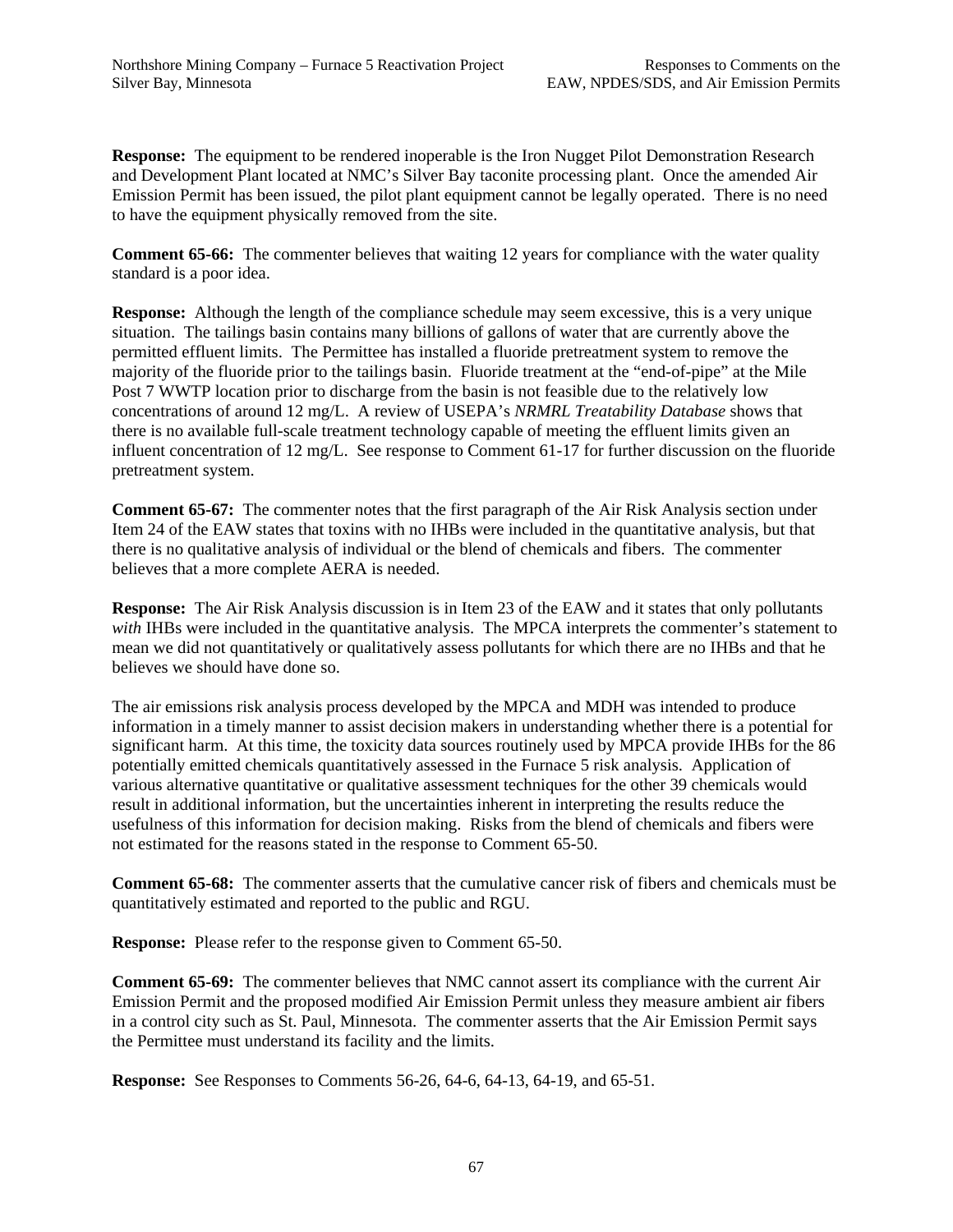**Comment 65-70:** The commenter formally requests that the MPCA Citizens' Board hold a hearing to address the concerns raised during the public comment period for the proposed project.

**Response:** The proposed project will appear before the MPCA Citizens' Board at a Board meeting. Parties that received notice that the EAW was available and citizens who have submitted comments to the EAW and to the modified Air Emission and NPDES/SDS Permits will all receive notification of the upcoming MPCA Citizens' Board meeting.

**Comment 65-71:** The commenter does not believe that the 30-day comment period has been sufficient to address concerns that he believes will have lasting impacts on Minnesota's environment and quality of life.

**Response:** The comment is noted. The minimum length of the comment period is defined in Minn. R. 4410.1600 for the EAW, in Minn. R. 7001.0100, subp. 4(G) for the modified Air Emission and NPDES/SDS Permits. Considering the project was widely announced in the media and many interested parties were anticipating the start of the notice period for the project and considering the mailing list announcing the availability for public review of the draft EAW and draft permits included over 400 recipients, the MPCA believes that a 30-day notice period was sufficient.

## **66. Comments by Darren Vogt, 1854 Authority. Facsimile letter received June 22, 2005.**

**Comment 66-1:** The commenter notes that the 1854 Authority is an inter-tribal natural resource management organization governed by the Bois Forte Band and Grand Portage Band of Lake Superior Chippewa. The organization works to preserve, protect, and enhance the off-reservation treaty rights of these tribes in the 1854 Ceded Territory of northeastern Minnesota.

**Response:** The comment is noted.

**Comment 66-2:** The 1854 Authority is concerned about the proposed expanded discharge of water from the Mile Post 7 WWTP to the Beaver River and questions whether the proposed new effluent fiber limit of 6.8 MF/L will be protective of human health and the environment.

**Response:** Discussions on the effluent fiber limit were held with staff from the MDH, DNR, and the USEPA. Based on these discussions, MPCA staff believes the revised effluent fiber limit of 6.8 MF/L is protective of both human health and the environment. Please refer to the responses for Comments 3-2, 50-1, and 50-2 for more information.

**Comment 66-3:** The commenter states that water quality and health-based standards should be developed, and changes to permitted releases of fibers should be established upon these standards if they are more stringent than BAT.

**Response:** The comment is noted. The effluent limit for fibers is a technology-based limit. The MPCA staff believes that compliance with this limit will not significantly increase the impacts to human health or the environment.

**Comment 66-4:** The commenter further states that the environmental effects of an increased volume of water to be discharged and of increased loads of chemical parameters are unclear and notes that both the Beaver River and Lake Superior are on the 303(d) list of impaired waters. The commenter believes that increased releases from the tailings basin may further harm the system and related natural resources.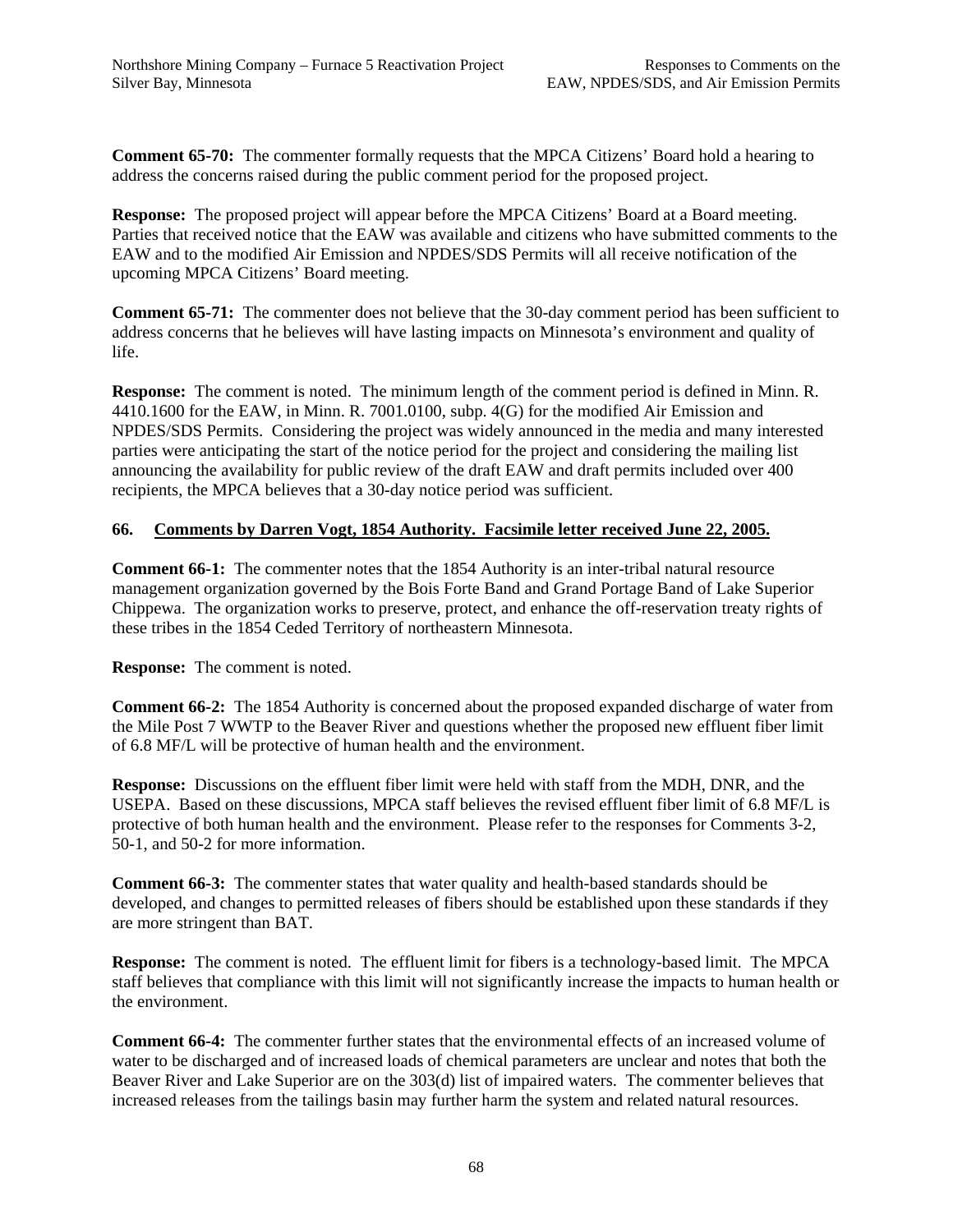**Response:** The Beaver River is currently listed as impaired for mercury, pH, and turbidity. Water column measurements for mercury in the Beaver River are above the 1.3 ng/L water quality standard. The limited amount of mercury effluent monitoring data for the WWTP discharge to date has averaged less than 0.6 ng/L, which is well below the Great Lakes Initiative water quality standard. Monitoring for mercury will continue to be a requirement in the modified NPDES/SDS Permit in order to gather adequate data to determine if a reasonable potential exists to violate water quality standards.

Limits for pH in the current permit reflect the lower and upper bound water quality standards for the receiving water. The cause of the impairment is not from the facility since the facility is in compliance with current permit limitations for pH. The effluent limit for turbidity in the current NPDES/SDS Permit (3 nephelometric turbidity units - NTU) is lower than the water quality standard for the receiving water (10 NTU). The cause of the impairment is not from the facility since the facility is in compliance with current permit limitations for turbidity. Items 18 and 29 of the EAW contain more information.

**Comment 66-5:** The 1854 Authority is also concerned about air releases from the facility, particularly amphibole fibers and mercury. The commenter believes that air monitoring should be used to ensure that no increased release of amphibole fibers results from the proposed project (i.e. that actual monitoring data supports the modeled air results used to review the project proposal) and that the actual air monitoring be used as a basis for initiatives to reduce the total release of fibers from the facility.

**Response:** For more information on mercury, please see the response given to Comment 56-27, concerning fibers, see Responses to Comments 56-26 and 65-51.

**Comment 66-6:** The commenter notes that the proposed project will result in the potential release of 1.5 pounds of mercury annually above the amount already emitted from this facility. The commenter notes that there are already fish consumption advisories in effect for fish taken from waters in the area and this has an adverse effect on fisheries utilized by Tribal and non-Tribal members. Additionally, the proposed project is in direct opposition to the goal of the Lake Superior Binational Program (LaMP) of zero discharge of mercury into the Lake Superior basin. The commenter believes that continued efforts should be made to reduce mercury.

**Response:** As stated in Item 23 of the EAW, at maximum capacity and considering control equipment, the reactivation of the Furnace 5 pelletizer has the potential to emit up to 1.5 pounds of additional mercury to the air each year. Based on a review of the project proposal, the MPCA has concluded there will be no detectable increase in mercury in fish tissue in nearby water bodies as a result of reactivation of Furnace 5.

Though no effluent mercury limit has been incorporated into the NPDES/SDS Permit for the discharge of treated effluent from the Mile Post 7 WWTP to the Beaver River, the Facility does monitor the effluent for low-level mercury. Monitoring data from the past year show that treated effluent discharged to the Beaver River contains less than 0.6 ng/L of mercury and is well below the mercury water quality standard, which is 1.3 ng/L. The proposed project will increase the amount of water discharged from the basin. Due to research that demonstrates that mercury is strongly attached to the particles in the basin, there is no reasonable potential, at this time, that mercury concentrations will exceed the 1.3 ng/L mercury water quality standard. Monitoring for low-level mercury is, and will continue to be, required for this Facility to ensure the treated effluent does not exceed the mercury water quality standard.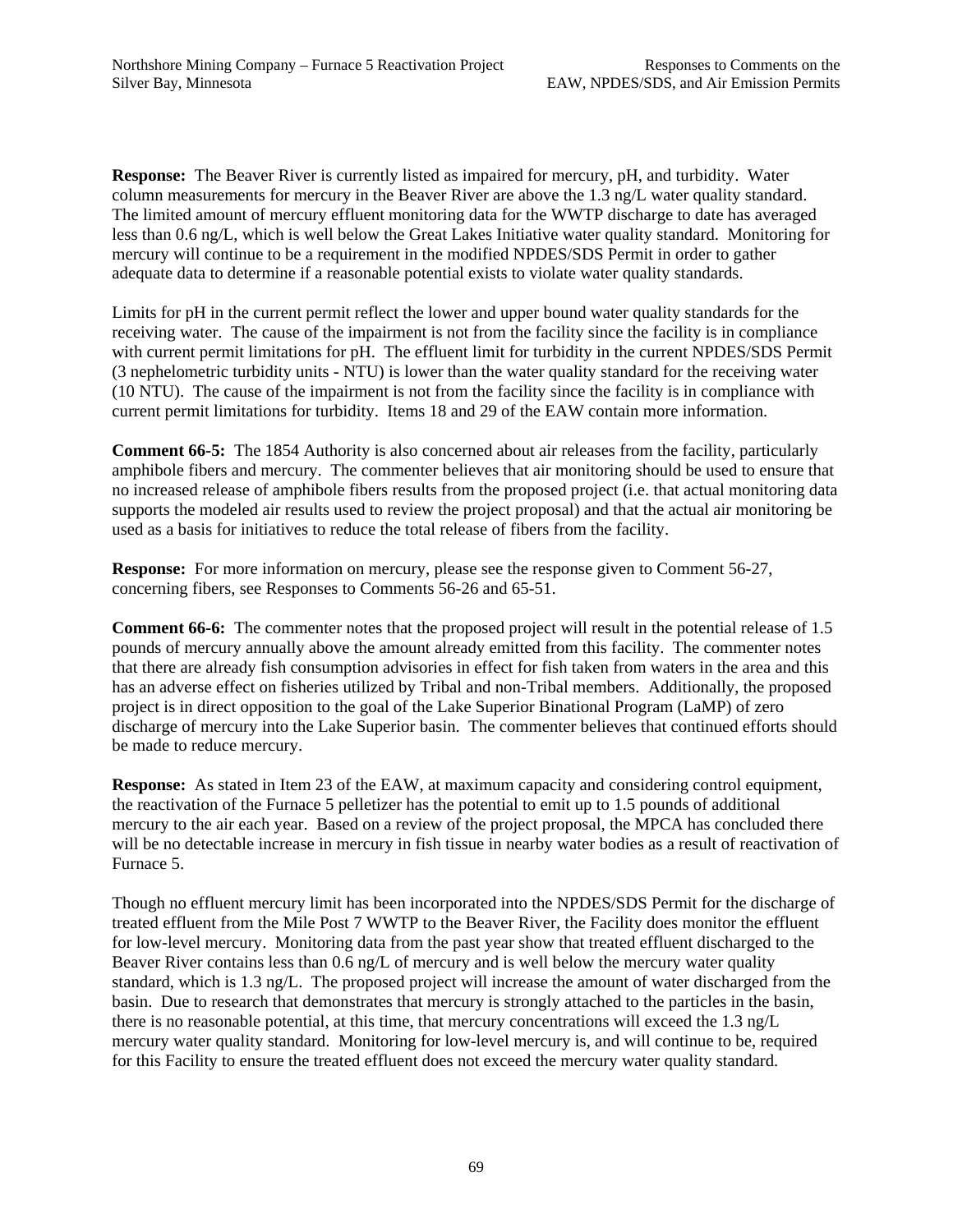The LaMP goal is voluntary and it was never the MPCA's intention to disallow all projects that would result in increased mercury emissions. Rather, the MPCA envisioned an approach that would encourage needed reductions and the installation of newer, cleaner equipment, while allowing desired economic growth. A statewide plan to address mercury contamination of fish has been proposed. Please refer to the response to Comment 56-27 for more information.

**Comment 66-7:** Lastly, the 1854 Authority does not oppose economic development, but believes that such development should only occur when all possible safeguards to protect the environment are implemented. Industrial operations should avoid or minimize negative impacts to natural resources. Any releases to the environment should meet established standards and regulators must ensure that these standards are being met. Industry should provide mitigation and restoration activities for any impacts caused to natural resources.

**Response:** These comments are noted.

# **67. Comments by Elli King, Finland, Minnesota. Letter received June 22, 2005.**

**Comment 67-1:** The commenter states that there have been multiple complaints in recent years regarding loose fibers accumulating on area roadways and residential property. The commenter believes that NMC's first priority should be controlling this contamination better, before the proposed project is implemented.

**Response:** The comment is noted. Similar comments were expressed in previous letters. Please refer to the responses given for Comments 10-2, 65-42, and 65-43.

# **68. Comments by Lois Tweed, Beaver Bay, Minnesota. Letter received June 22, 2005.**

**Comment 68-1:** The commenter owns land and a cabin in Beaver Bay Township and believes she has been negatively impacted by emissions from the Silver Bay plant in the past.

**Response:** The comment is noted.

**Comment 68-2:** The commenter is very concerned that the air pollution controls on the Furnace 5 pelletizing furnace will allow dangerous levels of carcinogens into nearby communities.

**Response:** Potentially emitted chemicals that have calculable emission rates and IHBs (including those associated with the Furnace 5 pelletizing furnace) were assessed as part of the Furnace 5 reactivation Air Risk Analysis. The main exposure pathways evaluated included inhalation of pollutants in the air and ingestion of pollutants from eating home-grown vegetables. The proposed project is not expected to pose unacceptable risks to the general public from the chemicals and exposure pathways assessed.

**Comment 68-3:** The commenter states that prevailing winds in the area follow the north shore of Lake Superior, blowing northeast or southwest much of the summer. Inland, winds from the northwest often turn at the shoreline where they carry high levels of particulates, mercury and other pollutants northeast or southwest towards Duluth, Minnesota. Consequently, she believes that the air dispersion modeling is suspect. The commenter further states that the plant's stacks are shorter than the surrounding hillsides and that this can cause a funneling effect.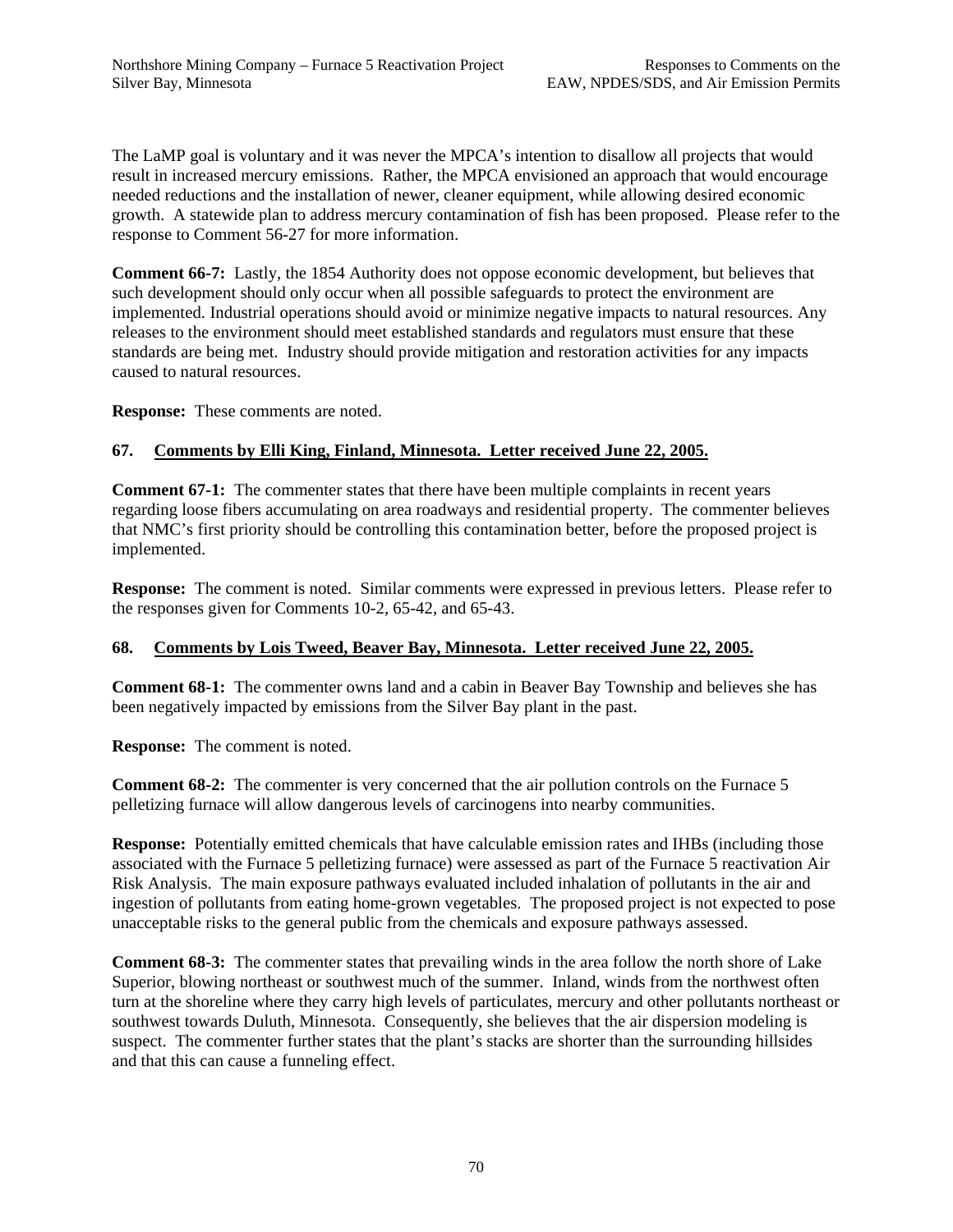**Response:** The air dispersion modeling used site-specific (onsite) meteorological data. In the PSD Air Quality Modeling for Northshore Mining Company, Figure 4-1 on page 37 shows a wind rose with a high frequency of northeast and southwest winds – this matches the observations of the commenter. Therefore, MPCA concludes that the near-field air dispersion modeling is not suspect due to the prevailing northeast/southwest wind directions. The high frequency of northeast and southwest winds parallel to the shoreline comports with the "funneling effect" observed by the commenter.

**Comment 68-4:** The commenter notes that there have been exceedences of the PM emission limit and she believes that the proposed project will greater increase the likelihood of exceedences.

**Response:** Please refer to the responses given for Comments 65-42 and 65-43.

**Comment 68-5:** The commenter believes that Appendix E, Page 17 and Attachment 2, Modeling Summaries, of the modified Air Emission Permit raises more questions than it answers.

**Response:** This comment is part of a broad topic regarding different modeling methods over the past several years that have resulted in increasingly complex modeling scenarios as correctly noted by the commenter. The increased complexity can sometimes be confusing, but it is necessary for increased environmental protection during interim periods (e.g., during the construction phase), and increased operating flexibility throughout the life of the Air Emission Permit.

**Comment 68-6:** The commenter believes that the proposed PolyMet and Mesabi nugget projects will introduce more pollutants into the airshed.

**Response:** Please see the response given for Comment 56-28 for a discussion on cumulative impacts with respect to the proposed project. The DNR will be assessing cumulative impacts for the PolyMet project as part of the EIS to be completed for that project.

**Comment 68-7:** The commenter states that the Minnesota Supreme Court determined many years ago that fiber levels in the air shall be below a medically significant level and feels that hauling concentrate to other facilities will not meet this determination.

**Response:** As noted in response to comment 64-10, the Air Emission Permit continues to have conditions related to this point, carried forward from previous Air Emission Permits issued to the Facility. Dust emissions from concentrate handling (including any entrained fibers) typically are not significant. This is because it is moist and does not contain a lot of fine grained fibrous material as a result of the wet separation and magnetic separation processes.

**Comment 68-8:** The commenter is concerned that the cumulative impact of the proposed project combined with other operations elsewhere will fail to protect human health.

**Response:** Please refer to the response given for Comment 56-28.

**Comment 68-9:** The commenter is dismayed that the maximum available control technology is not being required for the proposed facility, considering the presence of fibers within the ore than NMC processes. The commenter believes that the economics of the mining industry should allow them to put in state-ofthe-art equipment.

**Response:** As highlighted by the condition on page A-2 of the modified Air Emission Permit, the facility is subject to the National Emission Standards for Hazardous Air Pollutants for Taconite Ore Processing. Those units subject to "existing source MACT (maximum achievable control technology)" must comply by October 30, 2006. As summarized on page 7 of the TSD to the Air Emission Permit, "new source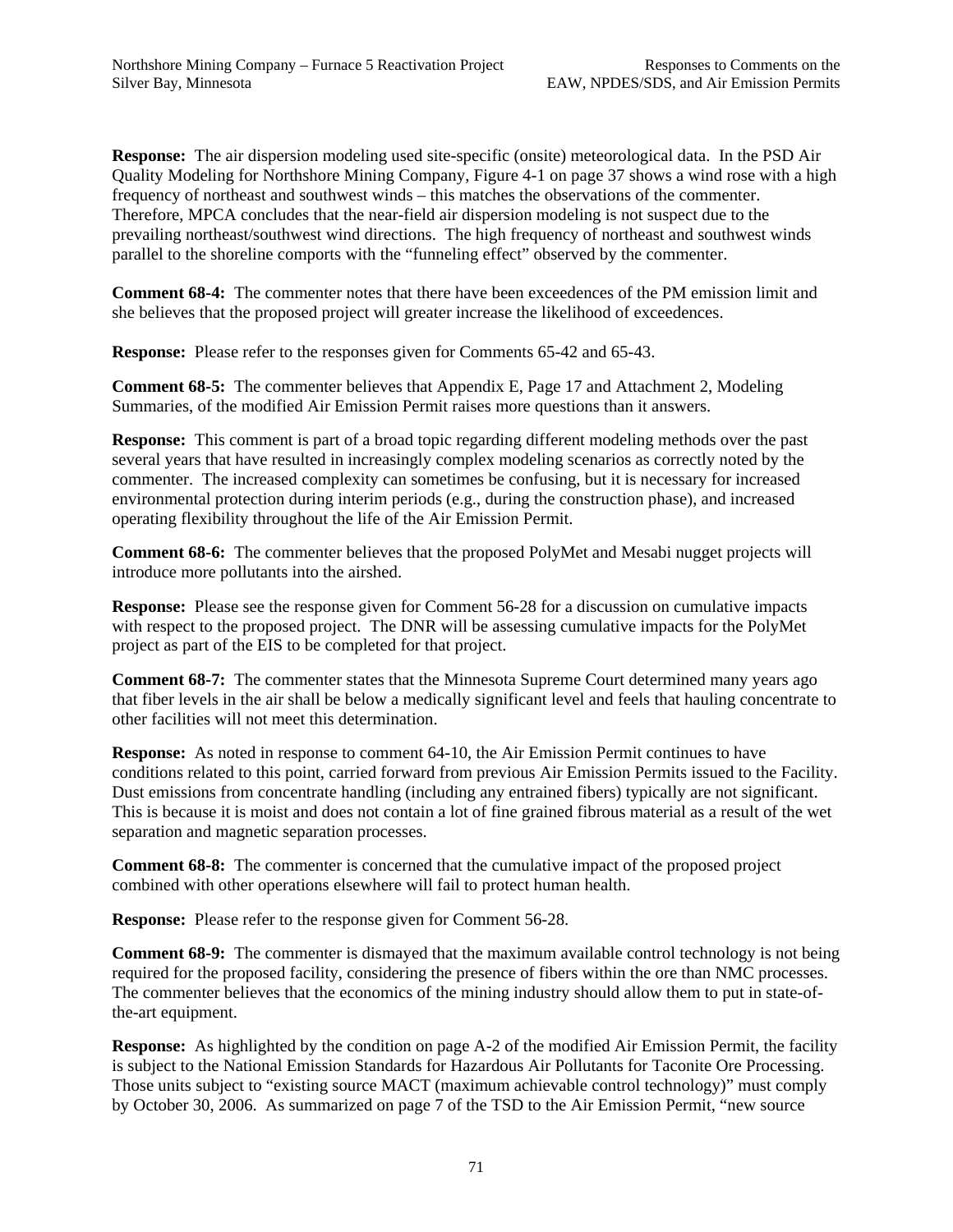MACT" does not apply to the reactivated units, since they are not undergoing "reconstruction," as defined in the regulations in 40 CFR pt. 63. The equipment to be reactivated, however, was evaluated as new sources under the PSD Program (40 CFR Section 52.21) and are required to have BACT.

**Comment 68-10:** The commenter requests an EIS to consider the cumulative impacts of the proposed project before the Air Emission Permit can be issued.

**Response:** The comment is noted. Please see the responses given for Comment 56-2 for information on a future MPCA Citizens' Board meeting and to Comment 56-28 for a discussion on cumulative impacts.

### **69. Comments by Matt Langan, Minnesota Department of Natural Resources. Letter received June 20, 2005.**

**Comment 69-1:** The commenter states that, from a natural resources perspective, the proposed project does not appear to have the potential for significant environmental effects, and does not require the preparation of an EIS.

**Response:** These comments are noted.

## **70. Comments by Jim Glowacki, The JPG Group. Letter received June 20, 2005.**

**Comment 70-1:** The commenter believes the proposed project merits approval because it would result in production of additional taconite and concentrate and would provide economic benefits.

**Response:** The comment is noted. Please see the response given for Comment 1-1.

**Comment 70-2:** The commenter notes the addition of state-of-the-art BACT air pollution control equipment and BAT at the WWTP.

**Response:** The comment is noted.

**Comment 70-3:** The commenter notes that even will the increased production, the new air pollution control equipment would reduce air emissions.

**Response:** The comment is noted. Please refer to the response given for Comment 26-2.

**Comment 70-4:** The commenter notes that the fiber limit is not likely to have an adverse impact on the public's health and that the discharge from the Mile Post 7 WWTP will not degrade the water quality of the Beaver River or of Lake Superior.

**Response:** These comments are noted.

**Comment 70-5:** The commenter notes that the MPCA's air toxics risk evaluation concluded the limits in the proposed permits are acceptable.

**Response:** The comment is noted. Please refer to the response given for Comment 28-2.

**Comment 70-6:** The commenter notes that the environmental analyses for the BWCAW and Voyageur's National Park indicate that air emissions will be below standards and visibility will not be significantly impaired.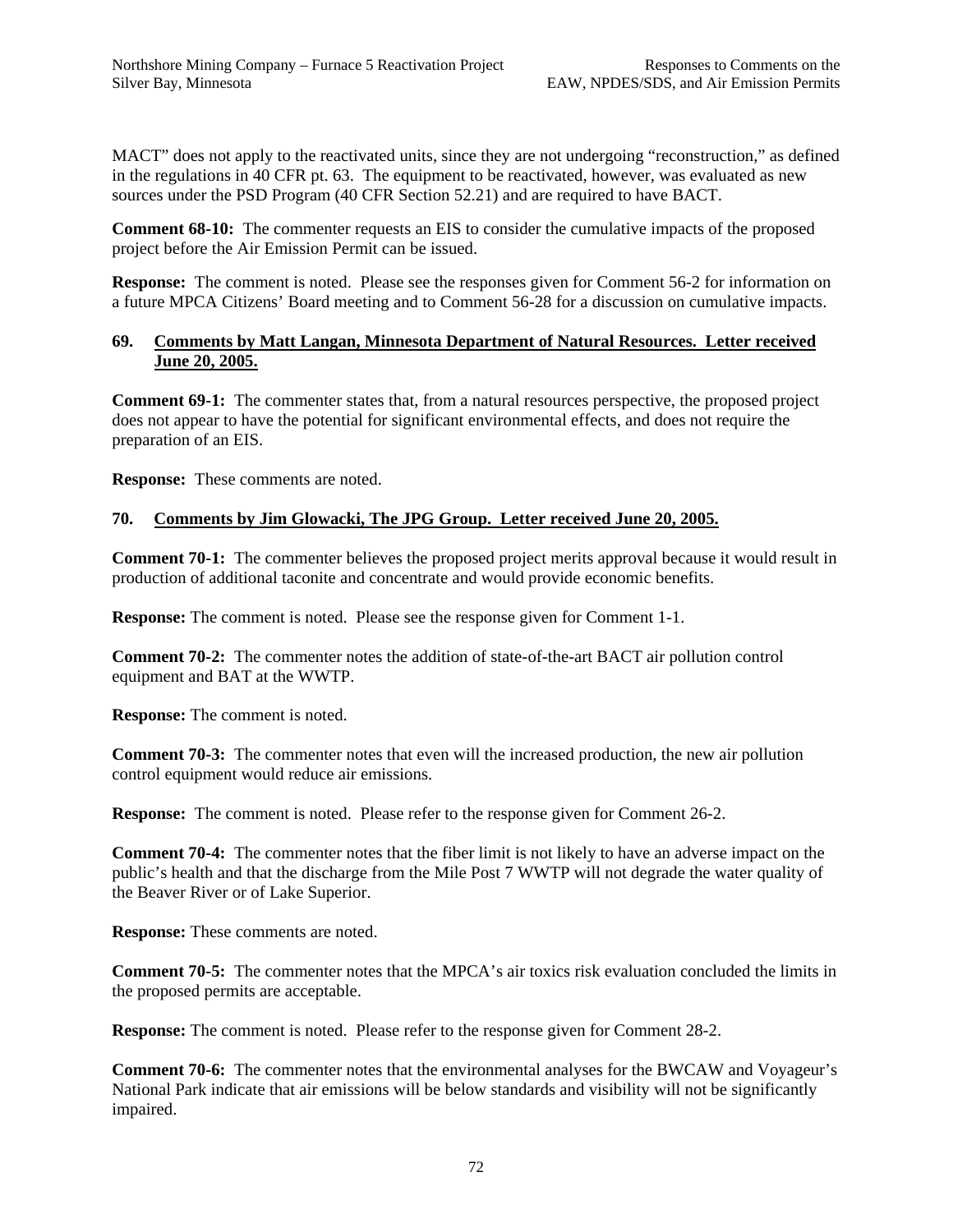**Response:** The comment is noted.

**Comment 70-7:** The commenter notes that although there is no health-based drinking water standard for fibers, the fiber limit established for the proposed discharge will be lower than the drinking water standard for asbestos.

**Response:** The comment is noted.

#### **71. Comments by Robert Tisovich, Louis Leustek and Sons, Incorporated. Letter received June 20, 2005.**

**Comment 71-1:** The commenter supports the proposed project.

**Response:** The comment is noted.

**Comment 71-2:** The commenter notes the depressed economy of northeastern Minnesota and believes that NMC is a solid firm that pays high wages with full fringe benefits.

**Response:** The comment is noted.

**Comment 71-3:** The commenter believes that people opposed to the proposed project represent a greatly biased opinion that is anti-business growth in northeastern Minnesota. The commenter does not believe their claims that the project will be harmful to the environment.

**Response:** These comments are noted.

**Comment 71-4:** The commenter believes that government should base its decisions on common sense and facts, not on the emotions of a vocal minority or on threats of lawsuits from extremist groups.

**Response:** The comment is noted.

**Comment 71-5:** The commenter states that government's purpose is not to hinder business and society.

**Response:** The comment is noted.

### **72. Comments by Ronald J. and Elizabeth Ann Harri, Ely, Minnesota. Letter received June 21, 2005.**

**Comment 72-1:** The commenters endorse the issuances of permits necessary to implement the proposed project.

**Response:** The comment is noted.

**Comment 72-2:** The commenters state that, after hearing that the idled equipment to be reactivated is located within existing buildings and after hearing that the process will be within the present parameters, they believe the permits should be issued.

**Response:** These comments are noted.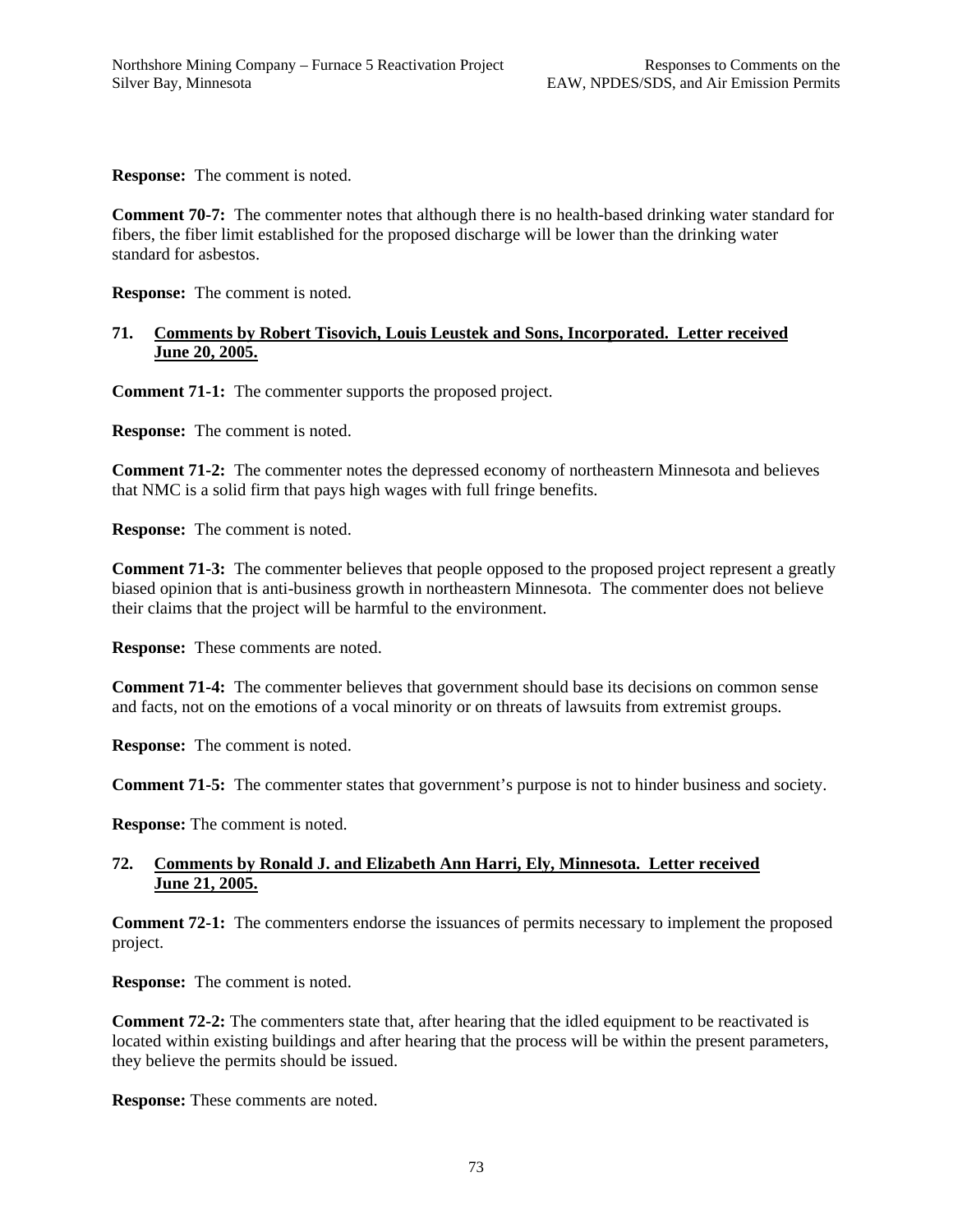### **73. Comments by Carol Youngberg, Silver Bay, Minnesota. Letter received June 22, 2005.**

**Comment 73-1:** The commenter is a board member of the Lake Superior School District and fully supports the proposed project.

**Response:** The comment is noted.

**Comment 73-2:** The commenter believes that the proposed project will create much-needed jobs, which would bring in new families to the area and students to the declining student population.

**Response:** The comment is noted. Please refer to the response given for Comment 1-1.

#### **74. Comments by Jeremy M. Fryberger, Hallett Dock Company. Letter received June 22, 2005.**

**Comment 74-1:** The commenter supports the proposed project.

**Response:** The comment is noted.

**Comment 74-2:** The commenter notes that the proposed project would result in production of additional taconite and concentrate and would provide economic benefits, such as jobs.

**Response:** The comment is noted. Please see the response given for Comment 1-1.

**Comment 74-3:** The commenter notes that the discharge from the Mile Post 7 WWTP will not degrade the water quality of the Beaver River or of Lake Superior.

**Response:** The comment is noted.

**Comment 74-4:** The commenter notes that even with the increased production the new air pollution control equipment would reduce air emissions.

**Response:** The comment is noted. Please see the response given for Comment 26-2.

**Comment 74-5:** The commenter applauds the MPCA and NMC for working together to thoroughly analyze the positive and negative features of the proposed project.

**Response:** The comment is noted.

#### **75. Comments by Dennis Wagner, Northshore Mining Company. Letter received June 22, 2005.**

**Comment 75-1:** The commenter provides documentation in support of the process to modify the modified NPDES/SDS Permit to increase the discharge from the Mile Post 7 WWTP and to modify the total fiber effluent limit.

**Response:** The information is noted.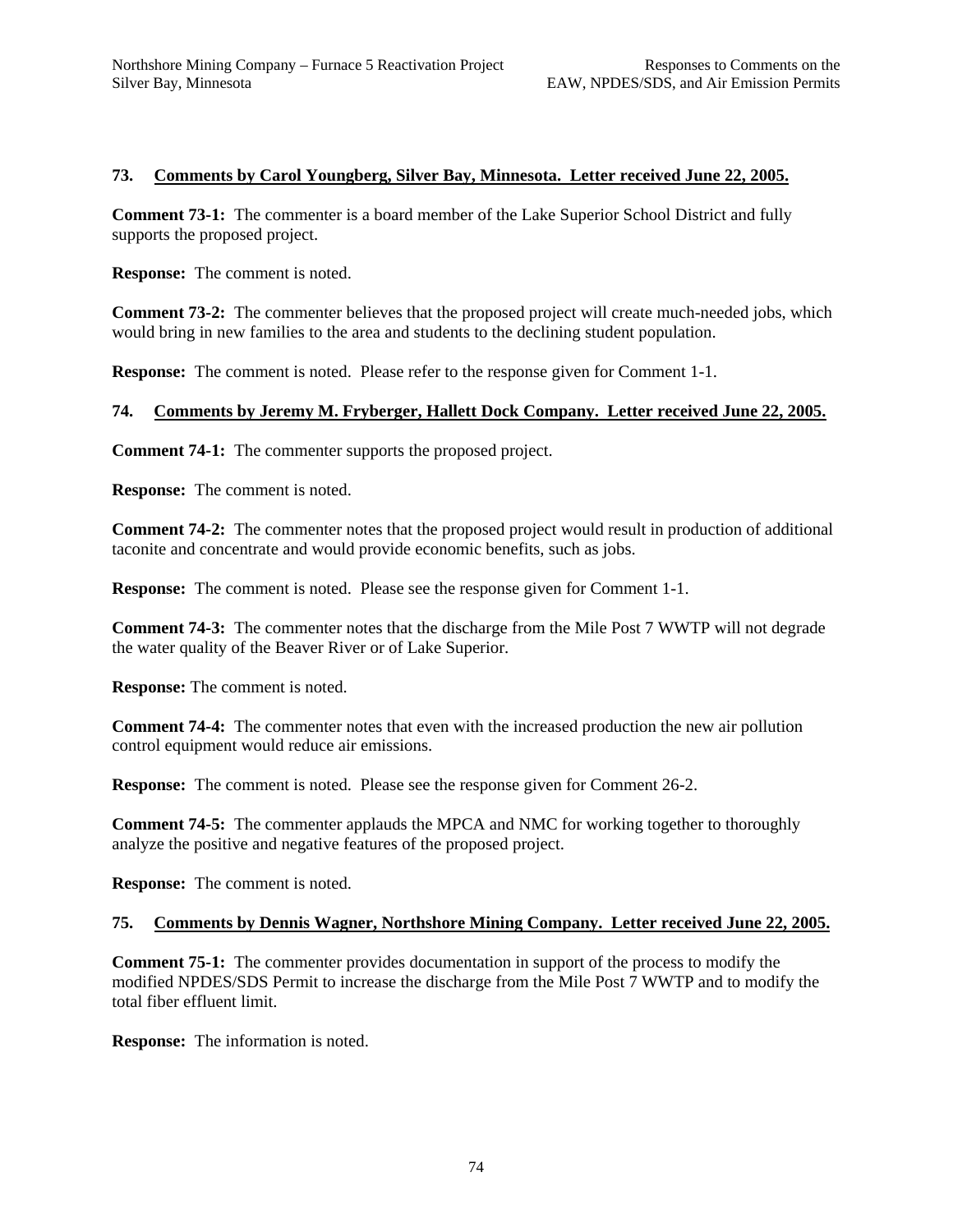## **76. Comments by Dan Hestetune, Short, Elliot, Hendrickson Incorporated. Letter received June 23, 2005.**

**Comment 76-1:** The commenter supports the proposed project.

**Response:** The comment is noted.

**Comment 76-2:** The commenter notes that the proposed project would result in production of additional taconite and concentrate.

**Response:** The comment is noted.

**Comment 76-3:** The commenter notes that even with the increased production the new air pollution control equipment would reduce air emissions.

**Response:** The comment is noted. Please see the response given for Comment 26-2.

**Comment 76-4:** The commenter notes that the effluent fiber limit is not likely to have an adverse impact on the public's health and that the discharge from the Mile Post 7 WWTP will not degrade the water quality of the Beaver River or of Lake Superior.

**Response:** These comments are noted.

**Comment 76-5:** The commenter notes that the MPCA's air toxics risk evaluation concluded the limits in the proposed permits are acceptable.

**Response:** The comment is noted. Please see the response given for Comment 28-2.

**Comment 76-6:** The commenter notes that the environmental analyses for the Boundary Water Canoe Area Wilderness and Voyageur's National Park indicate that air emissions will be below standards and visibility will not be significantly impaired.

**Response:** The comment is noted.

**Comment 76-7:** The commenter notes the economic benefits of the project proposal.

**Response:** The comment is noted. Please see the response given for Comment 1-1.

#### **77. Comments by Elli King, Finland, Minnesota. Letter received June 23, 2005.**

**Comment 77-1:** The commenter is concerned about fibers present in the discharge from the Mile Post 7 WWTP to the Beaver River. The commenter does not believe any research has been done on the health effects of these fibers and feels there should be before allowing increased production at the NMC's Silver Bay taconite processing plant.

**Response:** Please see the response to Comment 50-3.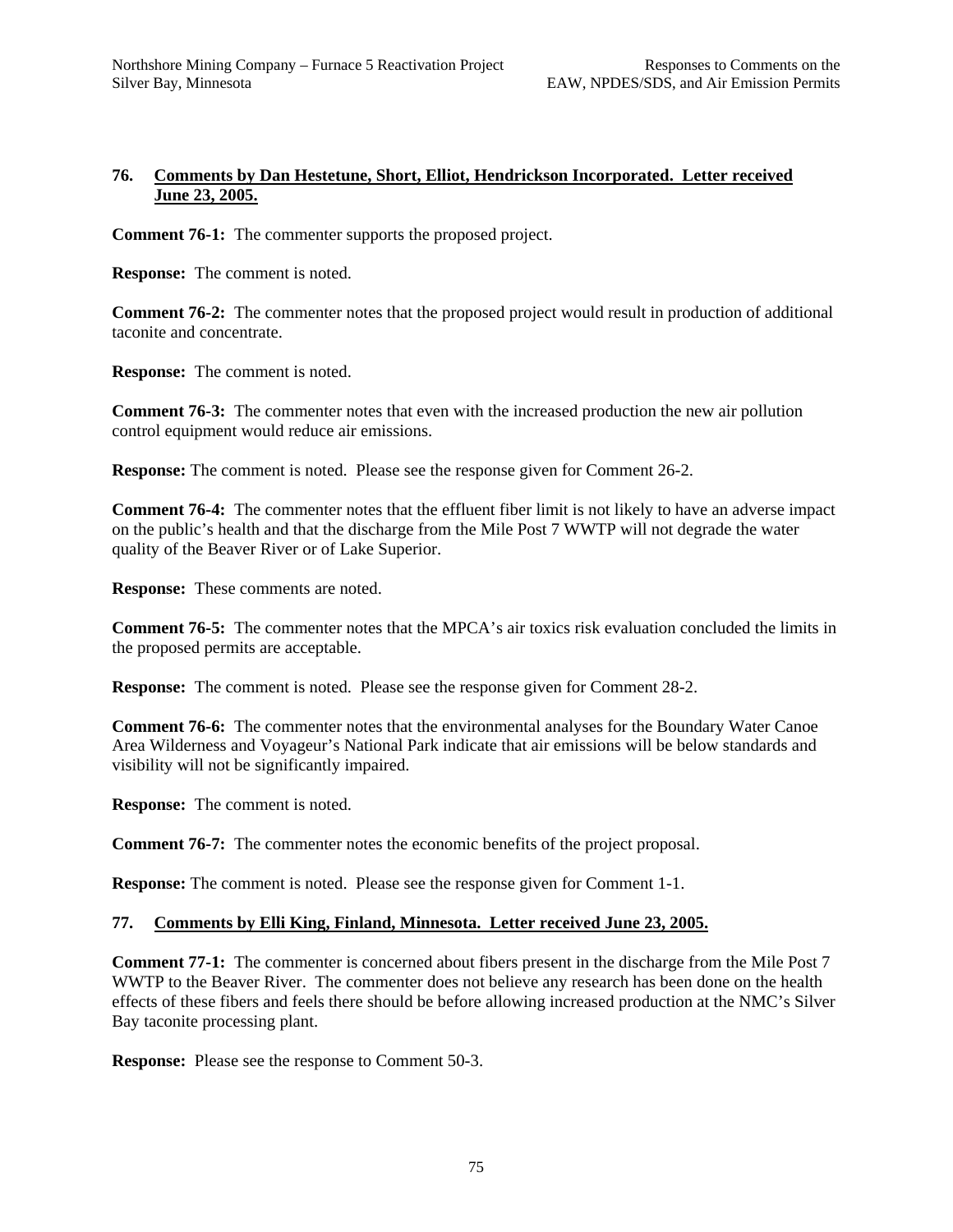**Comment 77-2:** The commenter would like information on the condition of the Mile Post 7 tailings basin and the WWTP. The commenter wishes to know how much seepage justifies a seepage recovery pond and if there are seepage points below this volume that are considered harmless and left unaddressed.

**Response:** The condition of the Mile Post 7 tailings basin is usually defined in terms of structural integrity of the basin dams. Those dams are regulated by the DNR's Mine Safety Program. Routine monitoring and inspections are required in order to ensure that the basin is structurally stable and safe. Currently, the basin is considered in stable and safe condition. The MPCA staff determined that the WWTP has been operated and maintained properly, as detailed in Attachment 4 to the NPDES/SDS Permit Fact Sheet. Therefore, MPCA staff considers the treatment plant to be in good condition.

Seepage recovery has been, and continues to be, a major design consideration at Mile Post 7. Due to the slight permeability of the construction materials, seepage does occur through the dams. Seepage collection is accomplished through the proper placement of both low permeability materials and drainage points. Where the dams abut bedrock, grout is used to control seepage through shallow fractures in the rock. Given these construction practices, dam seepage is controlled in a manner that minimizes the risk of uncontrolled seepage points from developing. Although the basin is located over clay soils, some seepage may occur through the base of the basin. A ground-water monitoring network is in place around the parameter of the tailings basin to monitor potential impacts to ground water. Surface water monitoring is also included at specific locations around the tailings basin to monitor potential impacts to surface water, specifically the East Branch of the Beaver River, Beaver River, and Bear Lake.

## **78. Comments by Lynn LaPatka, Mountain Iron, Minnesota. Letter received June 24, 2005.**

**Comment 78-1:** The commenter is concerned about the new air and mercury pollution the proposed project will cause. The commenter states that there is technology to prevent this kind of pollution and the commenter believes it is foolish to put money into a project that will create problems.

**Response:** The comment is noted. Please see the response given for Comment 56-1.

**Comment 78-2:** The commenter hopes that we have all learned from our experiences from the late 1970s and early 1980s in removing NMC's discharge from Lake Superior.

**Response:** The comment is noted.

**Comment 78-3:** The commenter requests an EIS.

**Response:** The comment is noted. Please see the response given for Comment 56-2.

### **79. Comments by William Gantz, Wisconsin Department of Natural Resources. Letter received June 24, 2005.**

**Comment 79-1:** The commenter states that the Wisconsin DNR as reviewed the EAW and has no comments.

**Response:** The comment is noted.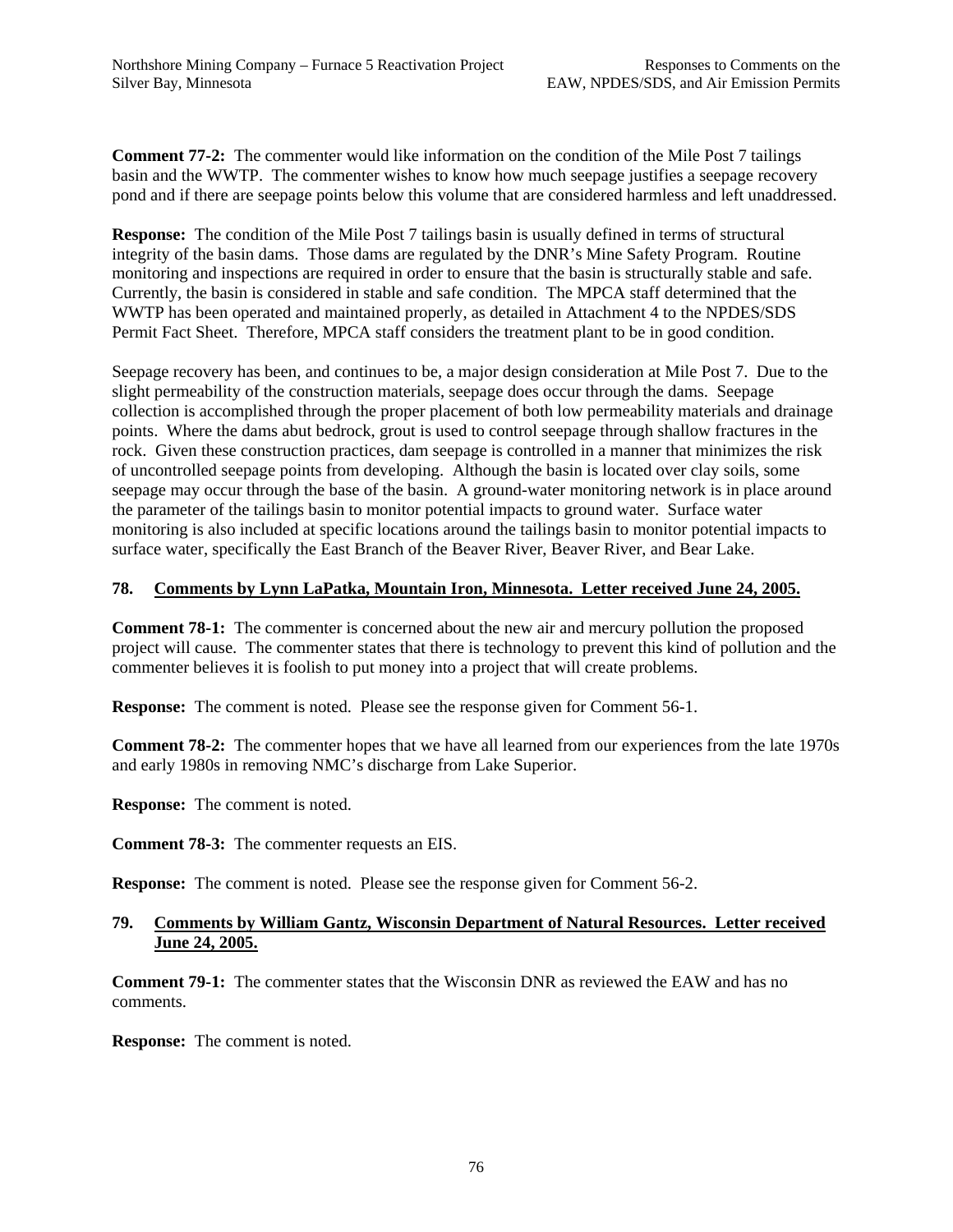### **80. Comments by Sandor Pitek, Silver Bay, Minnesota. Letter received June 27, 2005.**

**Comment 80-1:** The commenter can appreciate the economic boost the proposed project would provide, but still has concerns.

**Response:** The comment is noted.

**Comment 80-2:** The commenter would like confirmation that the proposed bag filters are as effective as NMC representatives claim they are. The commenter is most concerned about fiber air particles.

**Response:** The proposed project entails, in part, reactivating nine concentrator sections and upgrading multiclones on all nine with fabric filters as the sections are reactivated. In addition, multiclones on all currently operating concentrator sections will be replaced with new fabric filters. The MPCA has assessed potential fiber air emissions and has found that although additional equipment will be in operation after implementation of the proposed project, fiber air emissions from the facility are expected to decline due to the more effective air pollution control equipment. Calculations regarding the expected overall decrease in fiber emissions are further discussed in response to comment 64-8. As noted, Attachment 4 of the Air Emission Permit TSD contains the major details. Note that the results from stack tests indicate that the emission rate from multiclones is on the order of 20 million fibers per dry standard cubic foot (fbrs/dscf), while that from cartridge collectors is on the order of 34 thousand fbrs/dscf.

**Comment 80-3:** The commenter would also like to understand the consequences of the proposed project with regards to mercury.

**Response:** Please see the response to Comment 66-6.

**Comment 80-4:** The commenter wishes to know what concentration of the fibers in the Beaver River is naturally occurring and what concentration is due to the Mile Post 7 discharge.

**Response:** Based on fiber sampling conducted in the Beaver River prior to permitting the discharge from the Mile Post 7 tailings basin, fibers do exist in the Beaver River upstream of the tailings basin. The background data at the time was considered naturally occurring, although it was noted that the fiber levels may have been impacted by construction activities at the basin or air emission deposition, so it is difficult to estimate the contribution of naturally occurring fibers. What can be said is that the concentration of fibers discharged to the Beaver River from the tailings basin is not expected to change from current levels. With an increase in the discharge rate, there will be an increase in the "total count" of fibers released to the Beaver River, and ultimately to Lake Superior. The MPCA staff does not expect the concentration of fibers in the discharge to increase from current levels. Although the revised fiber limit is higher than current limit, the revised limit is based on past fiber concentrations in the effluent. Fiber concentrations in the discharge from Mile Post 7, using applicable past performance data from January 2004 through March 2005, shows fiber concentrations ranging from 0 to 5.4 million fibers per liter. Statistically, there is no difference between these past effluent concentrations and the revised daily maximum limit of 6.8 MFL. It should be noted that fiber data prior to January 2004 shows fiber concentrations ranging from 0 to 20.8 million fibers per liter.

**Comment 80-5:** The commenter urges to MPCA to thoroughly and carefully examine the project proposal.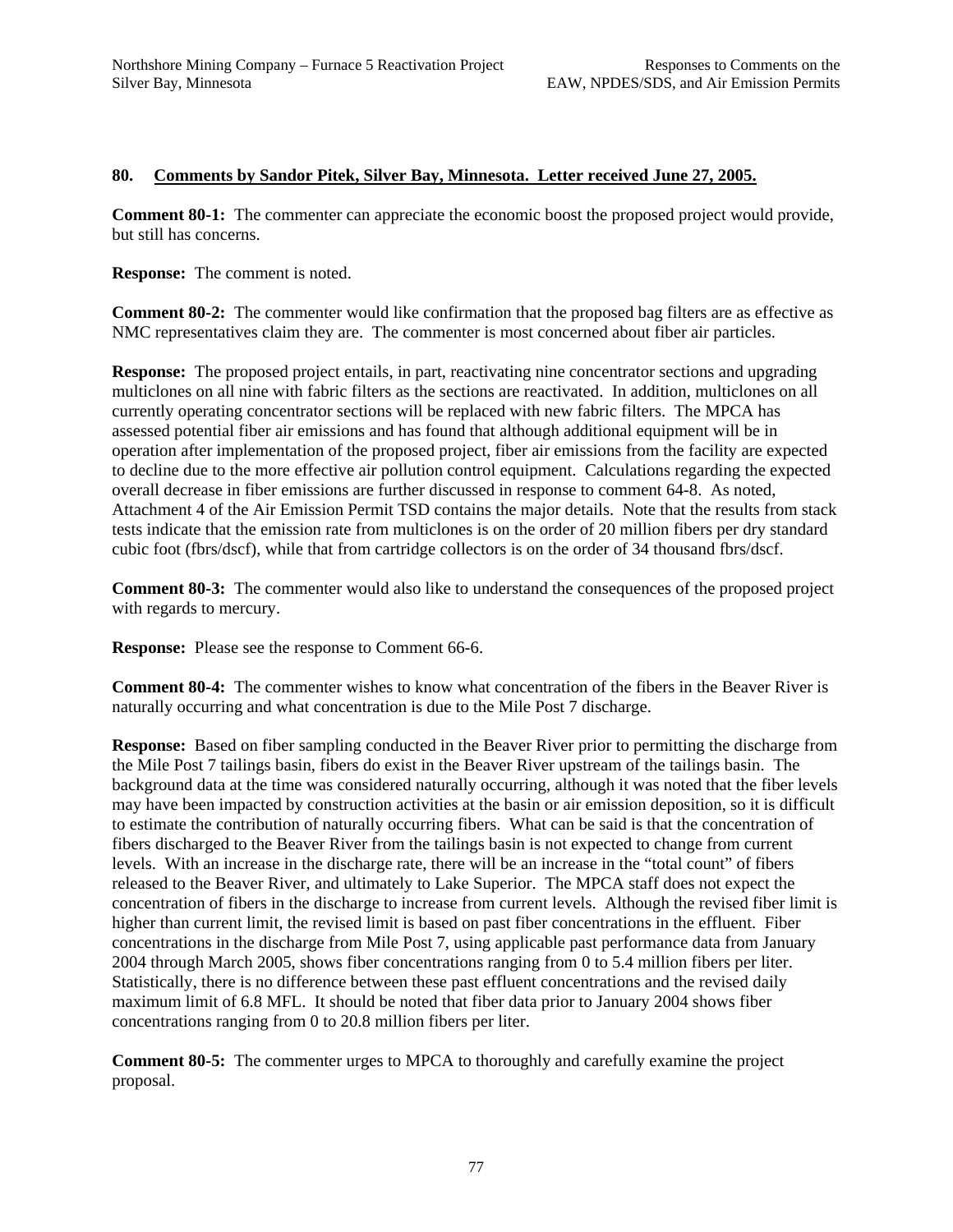**Response:** The comment is noted. Based on the available information, the MPCA does not believe the proposed project has the potential for significant environmental effects that are reasonably likely to occur.

## **81. Comments by Gary Vequist, NPS. E-mail received June 27, 2005.**

**Comment 81-1:** The commenter notes that the proposed project will be about 150 kilometers (km) southeast of Voyageurs National Park, and 160 km southwest of Isle Royale National Park, both Federal Class I air quality areas managed by the NPS.

**Response:** These comments are noted.

**Comment 81-2:** Emissions from the proposed project have triggered PSD review for  $PM_{10}$ , SO<sub>2</sub>, and NO2. Based on the NPS' review, the impacts of the proposed emissions on the Air Quality Related Values at Voyageurs and Isle Royale National Parks would be insignificant.

**Response:** The comment is noted.

**Comment 81-3:** The NPS is also concerned that the MPCA did not follow proper procedures regarding notification of the FLMs. Specifically, the NPS did not receive "all information relevant to the permit application…at least 60 days prior to public hearing" as required by 40CFR51.307. In fact, MPCA did not even notify the NPS of the beginning of the public comment period or provide us a copy of the draft permit or staff analysis.

**Response:** A copy of the EAW was sent to Don Shepherd of the NPS at the beginning of the public comment period, which included internet links to electronic copies of the modified Air Emission and NPDES/SDS Permits and the Class I Area Impact Analysis, but the commenter is correct in his claims that the NPS was inadvertently omitted from the draft Air Emission Permit mailing list. Like the U.S. Forest Service, the NPS was sent the initial air permit application package in October 2004, as well as the revised, re-certified package shortly before the public comment period in May 2005. The MPCA staff spoke with Don Shepherd of the NPS on at least two occasions during the permit drafting process and was told that the NPS did not have significant interest in the project, due to its scope and distance to the national parks relative to the BWCA. The Permittee and MPCA staff were in close communication with USFS staff, the FLM for the BWCA. USFS comments were documented in a letter during the permit drafting process, and were the subject of telephone conversations between USFS and MPCA staff. The NPS comments largely echo these earlier USFS comments.

**Comment 81-4:** The NPS believes that the MPCA should expand its analysis of the feasibility of reducing NO<sub>y</sub> emissions. The USFS had previously informed MPCA that low temperature oxidation technology might represent a feasible option, yet the NPS notes that no discussion of this technology is included in the MPCA staff analysis.

**Response:** Low temperature oxidation was not specifically mentioned in the TSD for the Air Emission Permit; however, it was addressed in the revised BACT report in the revised air permit application package.

**Comment 81-5:** The NPS continues to support MPCA's determination that Selective Catalytic Reduction (SCR) is technically feasible for application to the taconite pellet indurating process and believes that NMC should conduct an analysis of the economic feasibility of applying SCR to Furnace #5.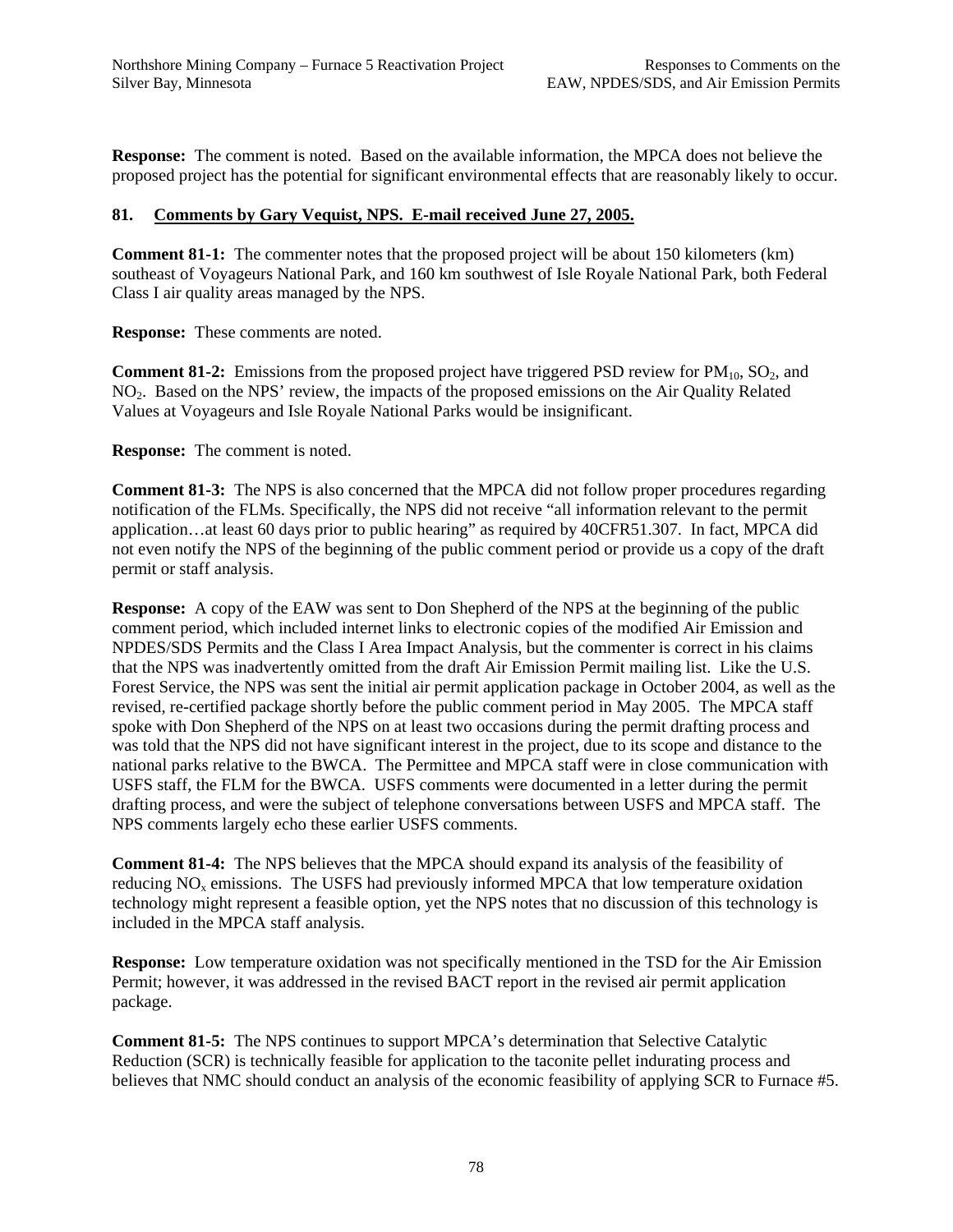**Response:** SCR control technology was ruled out in the BACT analysis, similar to other situations, due to the high cost and high energy use to re-heat the gas stream after the wet electrostatic precipitators. SCR cannot be installed upstream due to the presence of catalyst poisons, such as sulfur.

**Comment 81-6:** The commenter also believes that NMC should conduct analyses to determine the costs associated with re-heating the gas streams to temperatures in the 250 – 600 degrees Fahrenheit range. For example, CRI International, a subsidiary of Royal Dutch Shell, has demonstrated  $NO<sub>x</sub>$  removals of 42 – 97.5 percent on 291 – 419 degrees Fahrenheit gas steams from ethylene cracker furnaces in Europe.

**Response:** These analyses have been done and the costs and energy impacts are still prohibitive even at the low end of the temperature range (see the attachment to the revised TSD). It bears mentioning that no other taconite plant has SCR at this time.

**Comment 81-7:** The NPS supports the proposal by USFS that either a two-tier limit (one for fuel oil, one for natural gas) or a control efficiency requirement equal to the assumed figure of 80 percent should be incorporated into the permit to control  $SO<sub>2</sub>$  emissions from the furnace.

**Response:** The revised permit application and draft Air Emission Permit contain the suggested two-tier limit for Furnace 5.

**Comment 81-8:** For PM, the NPS agrees with USFS that the proposed BACT limit of 0.01 grains per dry standard cubic foot (gr/dscf, filterable plus organic condensables) is too high and should be held to the new source standard in the rule of 0.006 gr/dscf (front half filterable catch only).

**Response:** This change suggested by the USFS was not reflected in the draft Air Emission Permit, and this has been discussed with USFS staff. As explained in the Air Emission Permit TSD, Furnace 5 is not subject to "new-source MACT" under the taconite NESHAP in 40 CFR pt. 63, subp. RRRRR, since it is not being "reconstructed," under the rule definition. The 0.01 limit in the permit includes dry (front-half filterable catch) plus organic condensables plus inorganic condensables. The "new-source MACT" limit only includes the dry portion. Considering available stack testing data in which the front-half catch is about half the total, the 0.006 limit for front-half catch will effectively be met. The decision to use the 0.01 limit, described above, was made considering the form of similar limits in the USEPA Reasonably Available Control Technology/BACT/Lowest Achievable Emission Rate Clearinghouse and those in the facility's existing operating permit.

## **82. Comments by Britta L. Bloomberg, Minnesota Historical Society. Letter received June 28, 2005.**

**Comment 82-1:** Based on a review of the project information, the Minnesota Historical Society has concluded that there are no properties listed on the National or State Registers of Historic Places, and no known or suspected archeological properties in the area that will be affected by the proposed project.

**Response:** The comment is noted.

**Comment 82-2:** The commenter notes that the comment letter does not address the requirements of Section 106 of the National Historic Preservation Act of 1966 and 36CFR800, procedures of the Advisory Council on Historic Preservation for the protection of historic properties.

**Response:** The information is noted.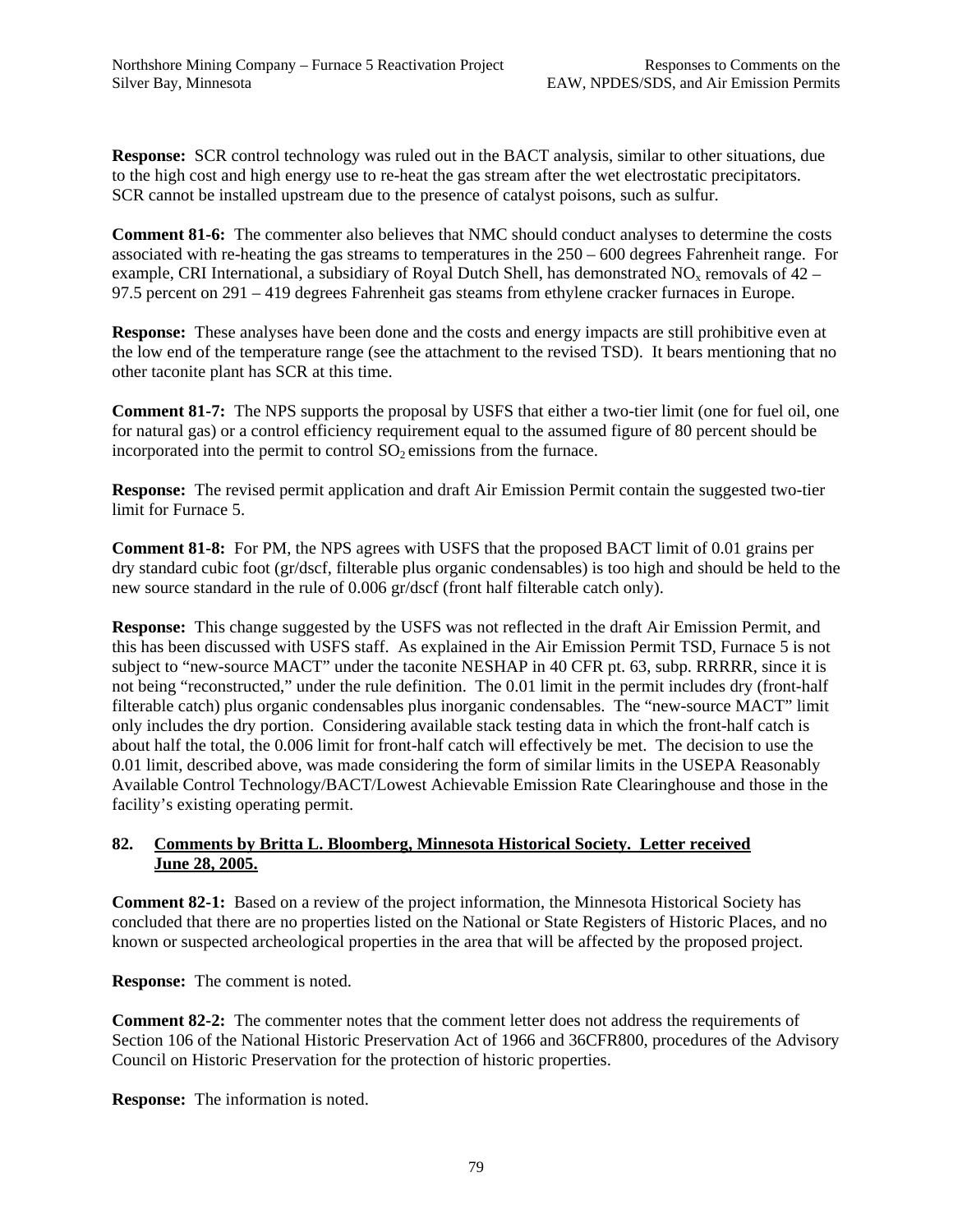## **83. Comments by Peter J. Defoe, Fond du Lac Reservation. Letter received July 5, 2005.**

**Comment 83-1:** The commenter notes that the Fond du Lac Band of Lake Superior Chippewa (Band) retains hunting, fishing and gathering rights on 8 million acres of territory ceded to the United States and that the proposed project is located within the Ceded Territories, meaning that any air pollutants emitted by the proposed facility may have the potential to affect the Band's treaty-protected rights.

**Response:** These comments are noted.

**Comment 83-2:** The commenter notes that the air dispersion modeling for  $PM_{10}$  performed in the three separate modeling scenarios demonstrate that they are within 97% of the 24-hour ambient air quality standard. This allows very little leeway to account for modeling uncertainties, adverse weather patterns or excess emissions from other sources, all of which could cause the standard to be exceeded. The Band believes that this should be reduced to no more than 90% of the standard.

**Response:** Please see response to Comment 65-40.

**Comment 83-3:** The commenter notes that the Air Risk Analysis identifies a veteran's home, a high school and other sensitive populations are located near the facility. Sensitive populations may need more protection than what is currently proposed in the draft Air Emission Permit.

**Response:** Sensitive individuals in the general population are those who may be at greater risk for developing adverse effects following chemical exposure, including those with increased exposure (e.g., children, adults engaged in physical activity), those undergoing physiological change (e.g., children, pregnant women and their fetuses), individuals with impaired physiological conditions (e.g., elderly persons, persons with existing diseases such as lung, heart or liver disease), and individuals with lower levels of protective biological mechanisms due to genetic variability within the population. Less susceptible individuals are healthy adults without any genetic or biological predisposition that may increase sensitivity to the chemical of concern.

IHBs are concentrations in air below which adverse health effects are generally not anticipated to occur in people (including sensitive receptors) exposed to concentrations below the IHBs. However, because the full range of variability within the human population for most responses is unknown, there may be a proportion of the population for which IHBs will not be protective. For example, they may not protect hypersensitive individuals (those exhibiting idiosyncratic responses that cannot be predicted from studying the health effects of the substance). While an attempt has been made in developing the IHBs to identify specific sensitive subgroups for each substance from the literature, it has not been possible to identify all conditions predisposing toward adverse health effects following exposure to toxic substances. As more susceptible groups are defined, the intent is to adjust levels as necessary to protect such individuals.

In addition to considering the protectiveness of the health benchmarks, it is important to consider whether a sensitive population might be exposed to the levels the benchmarks represent. Because the more sensitive Silver Bay receptors do not live in the areas of maximum modeled air concentrations, and because even the maximum modeled concentrations are less than benchmarks designed to be protective of most receptors (with the exception of  $NO<sub>2</sub>$ ), the potential for significant effects to adversely impact Silver Bay residents from the pollutants quantitatively assessed in the risk analysis is low.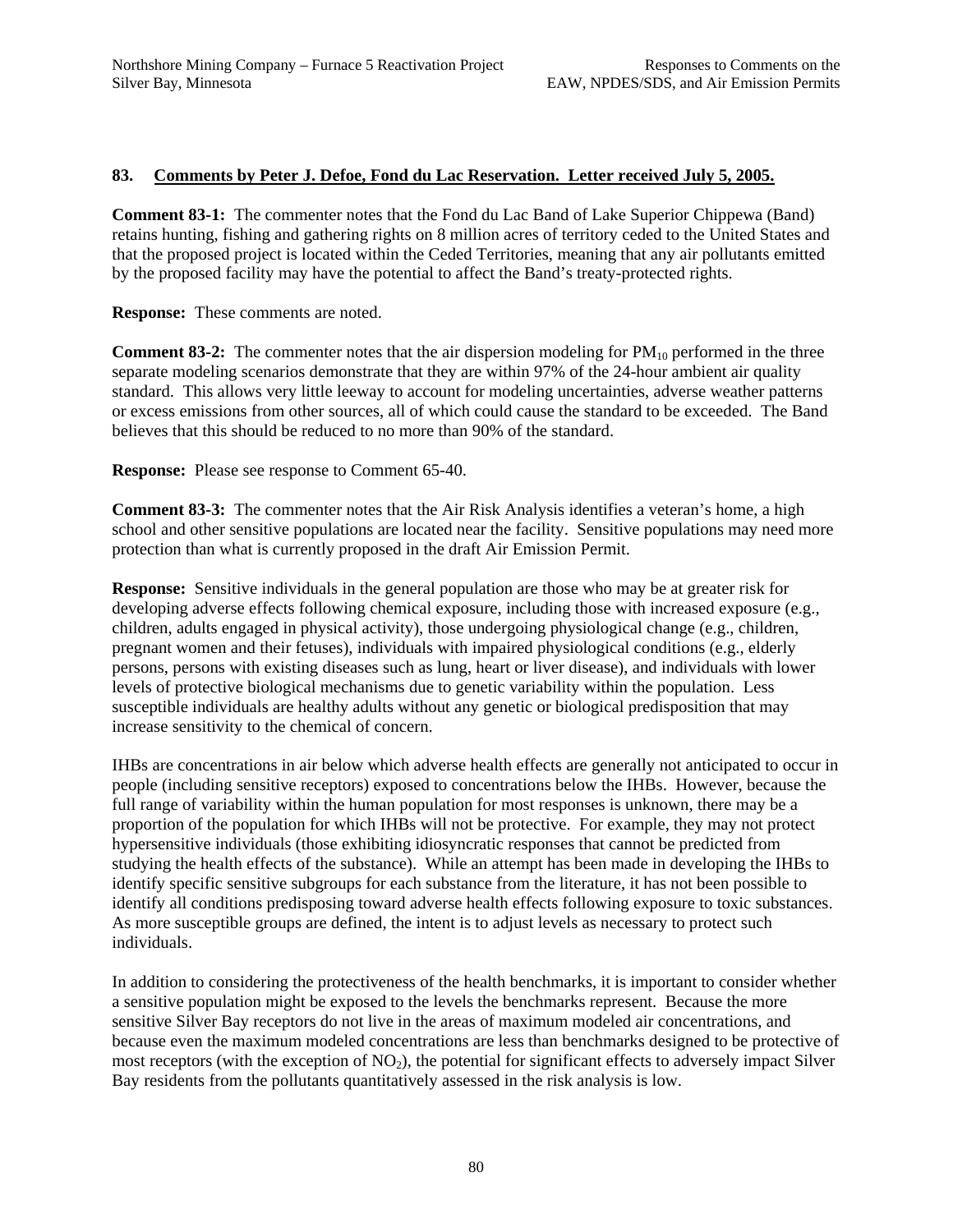The only chemical evaluated in the risk analysis where the maximum modeled concentration was over the health benchmark is NO<sub>2</sub>. Given the proximity of the sensitive receptors of Silver Bay to the areas of modeled maximum  $NO<sub>2</sub>$  concentrations, it is unlikely exposure would occur to high enough concentrations to trigger an adverse response. The maximum modeled hourly concentration falls on Highway 61; concentrations decrease as distance from the highway increases. Locations of modeled concentrations greater than the benchmark for the most part fall to the northeast of the facility in an area zoned industrial/commercial (see the  $NO<sub>2</sub>$  hourly concentration plot figure in the risk analysis at http://www.pca.state.mn.us/hot/pubs/nsm-riskanalysis.pdf). Additionally, the acute Reference Exposure Level (REL) for NO<sub>2</sub> developed by California's Office of Environmental Health Hazard Assessment is based on a study population of sensitive humans (asthmatics). It is thought to be protective against mild adverse effects in asthmatics since adverse effects were not observed in the study populations at concentrations below the acute REL. Given the potential mild impacts to a sensitive individual if exposure occurs at the  $NO<sub>2</sub>$  benchmark concentration and the low likelihood that a sensitive receptor will be exposed for a significant amount of time at that level, there is no indication that significant harm could occur.

**Comment 83-4:** The Air Risk Analysis states under Section 20 that the 3-hour modeled impact of SO<sub>2</sub> reaches 99% of the standard, although this does not appear to be confirmed in data found in the draft EAW. The Band is concerned that  $SO<sub>2</sub>$  levels in the area may be allowed to come so close to the air quality standard.

**Response:** It needs to be noted that the summary information in the EAW uses so-called "second high" results in the comparison (per the form of the ambient air quality standard), while the summaries in the air risk analysis use "first high," a more conservative number. The relevant ratio of modeled concentration to the ambient standard for the 3-hour standard Minnesota Ambient Air Quality Standard is more stringent than the National Ambient Air Quality Standard is 0.78, which is the highest of all averaging times. Furthermore, maximum modeled concentrations are near the property boundary and decline further away. Given this, and considering actual  $SO<sub>2</sub>$  emissions are less than the modeled potential emissions, MPCA staff conclude the  $SO<sub>2</sub>$  ambient standards are not threatened. As indicated in Table 2 of the air permit TSD, actual SO<sub>2</sub> emissions (the vast majority of which come from the two existing electric power boilers) in 2004 were 2797 tons, less than half of the potential emissions of 9095 tons (and post-project actual emissions are expected to increase only slightly to 2818 tons per year).

**Comment 83-5:** A statement on dispersion modeling in the Air Risk Analysis is startling to the commenter, "Uncertainty is moderate due to the use of a less refined reference model with poor quality stack/building coordinates and limited onsite meteorology" (Section 34(b)). If uncertainty is moderate, predicted levels should not be allowed to come so close to the National Ambient Air Quality Standards.

**Response:** See also Responses to Comments 65-40 related to PM10, 83-4 related to SO<sub>2</sub>. NMC used the less refined ISC model which is not overly sensitive for such errors. MPCA expects better quality stack/building coordinates together with more refined modeling would improve all and reduce most predicted concentrations (especially along Highway 61, where the highest predicted impacts occur). Other factors also contribute to the degree of assurance in making the risk management decision that the permit conditions are sufficiently protective. For example, for  $PM_{10}$  there will continue to be ongoing ambient monitoring, and a provision was added to the permit requiring the Permittee to investigate potential causes of instances when measured  $PM_{10}$  concentrations are within five micrograms per cubic meter of the 24-hour standard. The provision also requires taking any appropriate corrective actions, and reporting on them in the quarterly monitoring reports submitted to the MPCA. Providing additional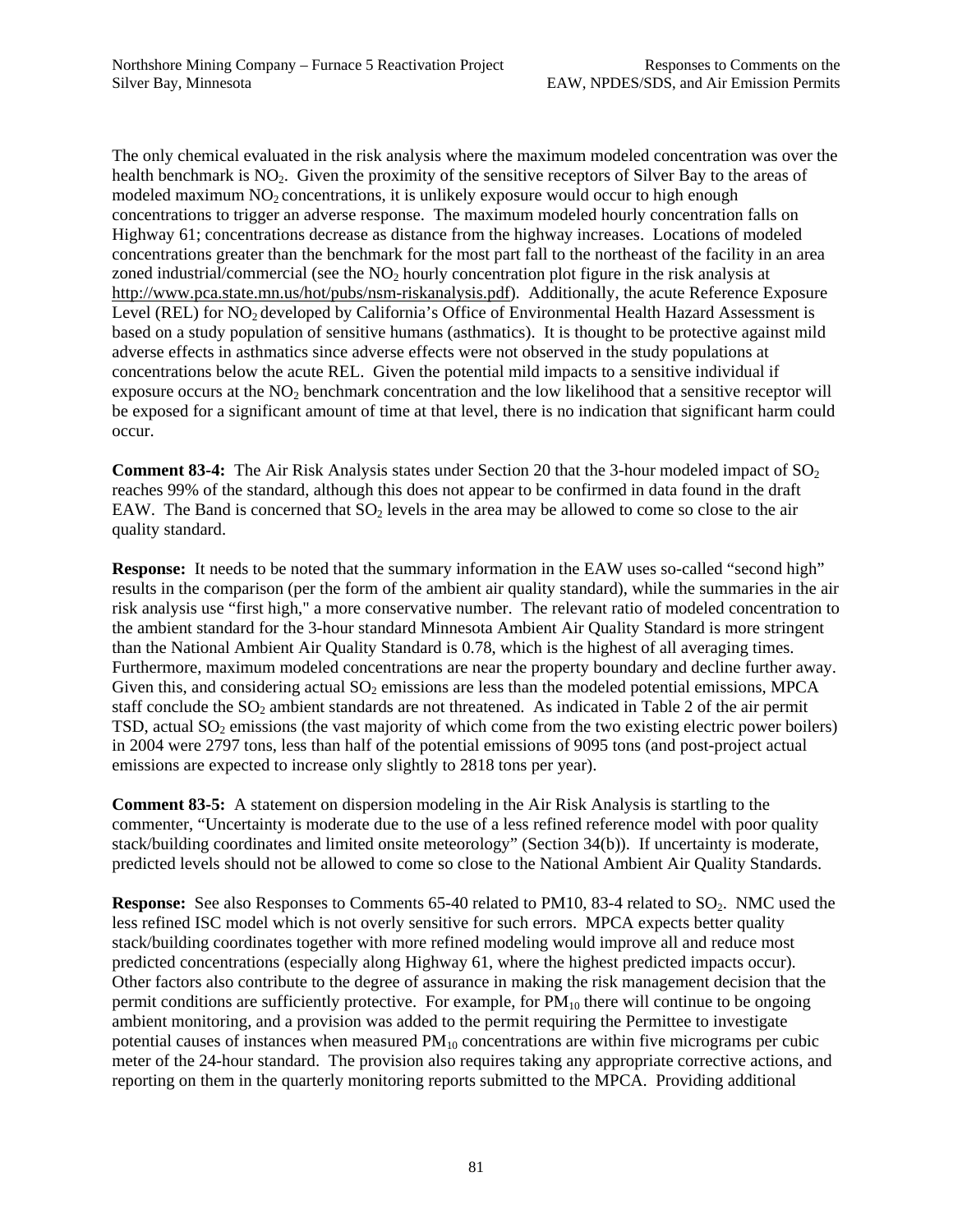assurance for  $SO_2$ , and other pollutants, is the fact that the modeling is based on potential emissions assuming worst-case fuels, while actual emissions are lower. See also Responses to Comments 65-40 related to  $PM_{10}$ , 83-4 related to  $SO_2$ .

**Comment 83-6:** Table 8 of the draft EAW shows that the modeled maximum air concentration of PM<sub>10</sub> at the BWCAW is 0.294, just below the SIL of 0.3. The Band believes that more should be done to address air quality in the BWCAW.

**Response:** Please see Responses to Comments 65-46, 65-47. Like for other PSD projects where visibility modeling is done, standard practices according to FLM guidance were followed for this project. The USFS and NPS, responsible for the BWCA and other Class I areas, have concluded that visibility impacts from the project are insignificant. The commenter is encouraged to remain involved in the regional haze rule implementation process mentioned in Comment 65-46.

Regional haze due to the emissions of numerous sources is being addressed through implementation of the regional haze rule, a revision to which was finalized by the USEPA on June 15, 2005. State Implementation Plans that detail how each state plans on achieving required air emission reductions are due in December 2007, and the commenter is encouraged to participate in that process.

**Comment 83-7:** Modeling results in the draft EAW show that the potential exists for the project to exceed a 5% increase over pristine background extinction coefficients within the BWCAW for several days out of a modeled year. The Band disagrees with the USFS' assessment that the potential visibility impairment is minor. They believe that visibility should be protected for the sake of the land itself and because the BWCAW is as much a winter tourist destination as a summer one.

**Response:** Please see Responses to Comments 65-46, 65-47, and 83-6.

**Comment 83-8:** The commenter notes that the acute hazard index threshold was exceeded for hourly NO<sub>2</sub> emissions. Since the index of 1.0 indicates a level of risk of less than 1 in 100,000 excess cancers, the Band wishes to know how many excess cancers an index of 1.4 allows.

**Response:** NO<sub>2</sub> is not considered a potential cancer-causing chemical, and the threshold of 1 in 100,000 excess cancers does not apply. A hazard quotient of 1.4 was estimated for  $NO<sub>2</sub>$  in the air risk analysis (vs. a hazard index, which is the sum of hazard quotients developed for individual chemicals). The hazard quotient is intended to be an indication of the potential for adverse *noncancer* health effects. The NO<sub>2</sub> hazard quotient is the ratio of the maximum modeled hourly  $NO<sub>2</sub>$  concentration (estimated to be at a location along Highway 61) to the IHB concentration for  $NO_2$  of 470  $\mu$ g/m3, which is based on increased airway reactivity observed in asthmatics. The hazard quotient indicates that a modeled concentration along US Highway 61 could be approximately 1.4 times higher than the  $NO<sub>2</sub>$  IHB. Concentrations of  $NO<sub>2</sub>$  in air below this level are not anticipated to result in adverse health impacts.

**Comment 83-9:** The commenter disagrees with the MPCA assertion that it would be unlikely for people to spend a full hour on US Highway 61 and they assume that people do walk and bike on the highway and may live close to it. They believe this matter needs further investigation and that residents living near the facility should be notified of the finding, especially considering most of the city of Silver Bay lives within one mile of the facility.

**Response:** Please refer to the response to Comment 65-49.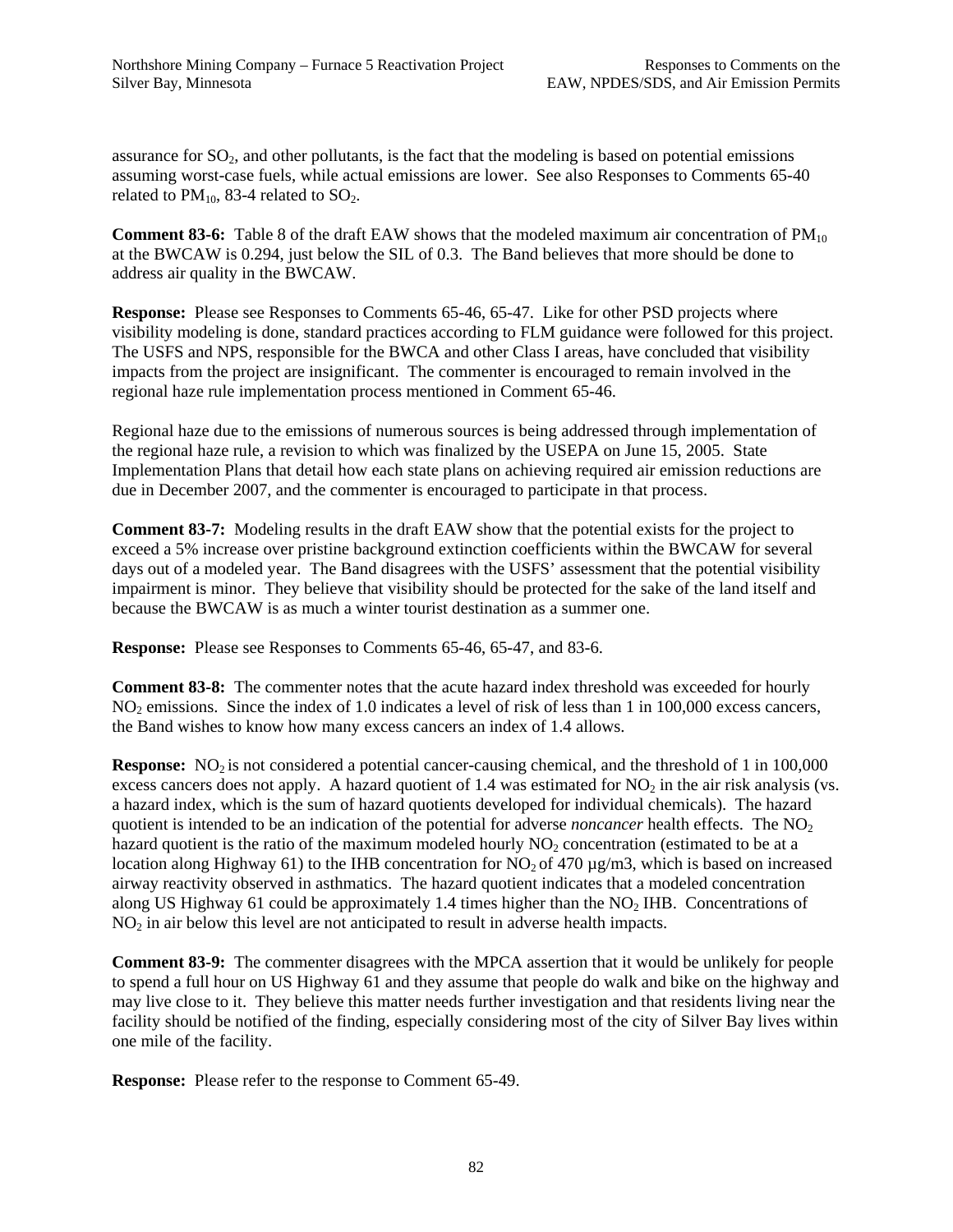**Comment 83-10:** The Air Risk Analysis states that the acute NO<sub>2</sub> hazard quotient does not include emergency generator emissions, meaning that the actual risk may be even higher. The power boilers, which are not being modified as a result of the proposed project, are the main contributors to the facility's high NO<sub>2</sub> hazard index while burning natural gas. These boilers normally burn coal rather than natural gas. The Band urges the MPCA to include conditions within the Air Emission Permit that prevent an exceedence of the hazard quotient, for example by limiting the amount of natural gas that can be burned in the boilers.

**Response:** As explained in the Air Risk Summary document, the MPCA risk managers concluded that the Air Emission Permit conditions as drafted are sufficiently protective.

**Comment 83-12:** The Air Risk Analysis states that people who fish were not assessed. The Band believes this is an oversight, as many people on northern Minnesota fish, and Indian people have a higher level of fish consumption than other groups.

**Response:** As noted by the commenter, risks from eating fish from nearby or distant water bodies were not calculated. The MPCA staff is currently reviewing chemical fate and transport models for the purposes of estimating concentrations in water bodies and in fish that could result from facility air emissions. Due to the dynamic nature of a large number of variables that come into play in predicting uptake of mercury into fish (e.g., watershed to water body size ratio, turnover rate of water body, permeability of watershed soils, and many other parameters), the fate and transport models under consideration have not yet been determined by MPCA staff to provide conservative estimates of fish uptake while not providing unrealistically high estimates. However, the mercury emissions analysis described in the draft EAW concluded that there would not be a detectable increase of mercury in fish tissue in nearby water bodies due to the proposed project. A statewide plan to address mercury contamination of fish has been proposed. Please refer to the response to Comment 56-27 for more information.

**Comment 83-13:** The draft Air Emission Permit states that actual emissions of hazardous air pollutants from this facility will total 134 tons once the project has been implemented. The draft EAW anticipates that about 12.5 pounds of mercury (2.5 pounds attributable to Furnace 5) will be emitted once the project has been implemented. The Band has been unable to locate an explicit accounting of what other toxics will be released, in what amounts, and what release will be directly attributable to this project. Though the Air Risk Analysis gives a list of chemicals, it doesn't say in what amounts they will be emitted or compare potential emissions to health-based thresholds. The band believes this should have been better explained.

**Response:** Emissions estimates, including for air toxics, are contained in Attachments 5 and 6 to the Air Emission Permit TSD. Chemical-by-chemical results of modeled air concentrations compared to IHBs for the maximum exposed individual concept are shown in Table 5-2 of the "Air Emissions Risk Analysis for the Furnace 5 Reactivation Project" submitted May 2, 2005, which has been added as an attachment to the Air Emission Permit's TSD. Emissions for 86 chemicals were quantitatively assessed in this manner. Consistent with the MPCA's Air Emissions Risk Analysis process, the remaining potentially emitted chemicals which do not have IHBs are noted in item 13 of the Air Risk Analysis Summary. Item 23 of the draft EAW explains that an estimated 1.5 pounds of mercury (at most) would be emitted from Furnace 5.

**Comment 83-14:** The commenter notes that Minnesota is a member of LaMP and that the proposed project does not meet the goal of attaining the voluntary goal of zero mercury emissions within the Lake Superior basin.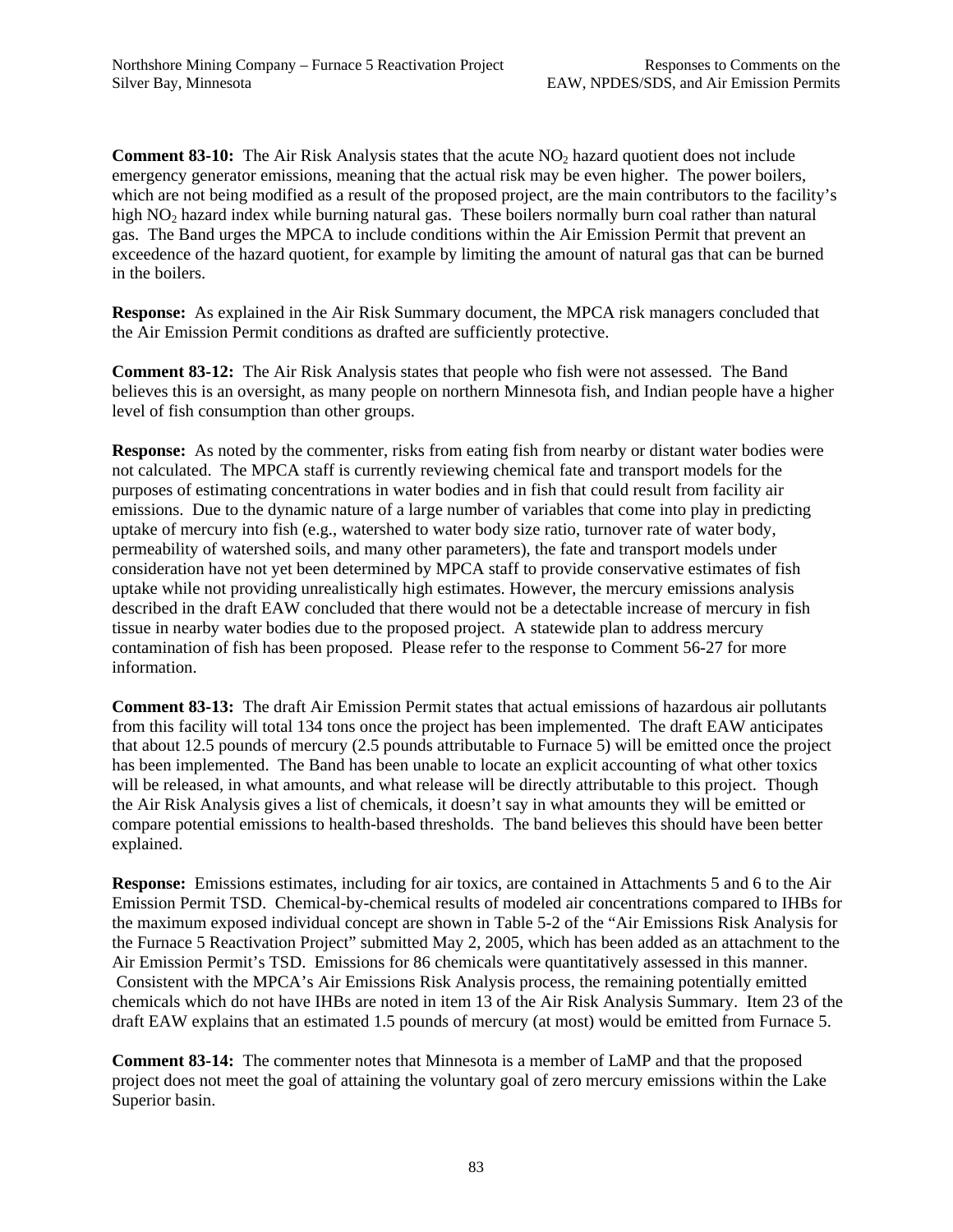**Response:** The commenter is correct in its statement; however, it should be noted that the LaMP goal is voluntary and it was never the MPCA's intention to disallow all projects that would result in increased mercury emissions. Rather, the MPCA envisioned an approach that would encourage needed reductions and the installation of newer, cleaner equipment, while allowing desired economic growth. Please refer to the response to Comment 56-27 for more information on the MPCA's strategy to reduce mercury in our waters statewide.

**Comment 83-15:** The commenter does not believe that the cumulative impacts of the proposed project and other mining projects proposed for northeastern Minnesota have been considered.

**Response:** Please refer to the response given to Comment 56-28.

**Comment 83-16:** The commenter further notes that the United States and Canada, with cooperation from state, tribal and provincial agencies, have agreed to the Great Lakes Binational Toxics Strategy, the purpose of which is to work towards the goal of virtual elimination of persistent toxic substances resulting from human activities. The proposed project does not meet this goal.

**Response:** Although the MPCA has committed to reducing mercury emissions throughout the state and, specifically, in the Great Lakes basin, it did not commit to a ban on all new sources of mercury. The MPCA plans to continue its mercury reduction efforts by taking advantage of opportunities at existing sources where controls can lower mercury emissions. The state's mercury TMDL and the voluntary mercury reduction strategy are also elements of the MPCA's efforts to reduce mercury emissions.

**Comment 83-17:** The commenter notes that the statewide mercury TMDL proposes requiring in-state control of mercury only after other contributing sources have been controlled. The proposed project will not reduce mercury within the state nor provide protection from mercury deposition of states downwind from Minnesota.

**Response:** Please refer to the response given for Comment 56-27. The proposed mercury TMDL has its own process, which includes a public comment period at which time citizens may voice concerns about the proposed TMDL approach. Please contact Howard Markus of the MPCA at (651) 296-7295 for the status of the mercury TMDL.

**Comment 83-18:** The Band opposes the prospect of any additional mercury within its traditional hunting, fishing and gathering grounds. The Air Risk Analysis concluded that "this assessment showed no significant increases in local deposition to nearby lakes", yet very little mercury is needed to contaminate a water body.

**Response:** The MPCA's assessment of the proposed project determined that the proposed project would cause no measurable increases in local mercury deposition to nearby lakes. Please refer to the response given to Comment 56-27 for more information on how Minnesota intends to reduce mercury in its waters.

**Comment 83-19:** The MPCA needs to take a statewide approach to reducing mercury and notes that the Band has written to both the MPCA and the USEPA on numerous occasions about this issue. Band members are especially at risk from mercury contamination due to the higher level of consumption of fish.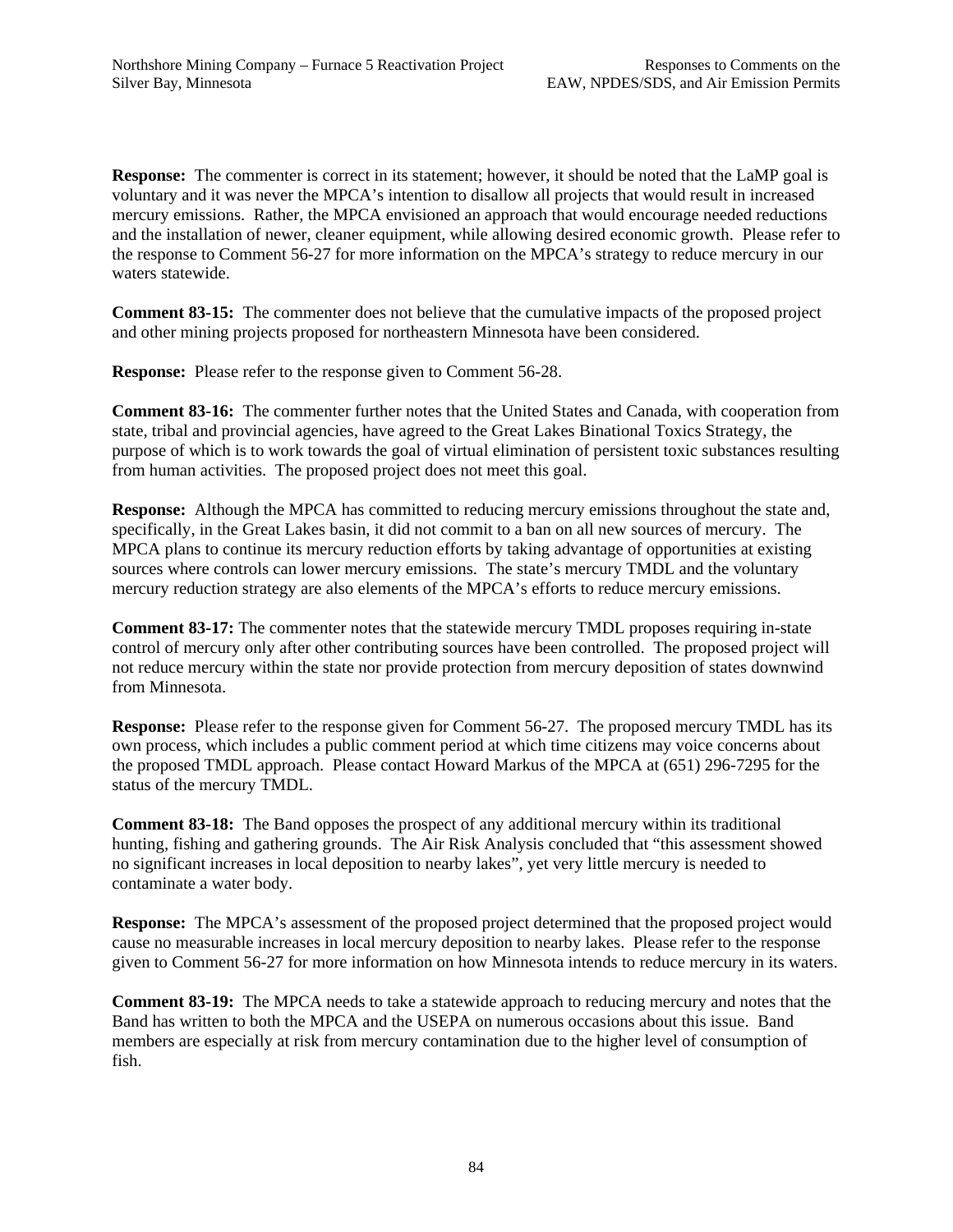**Response:** The MPCA appreciates the Band's concerns with regards to mercury and has proposed a statewide approach to reducing mercury in the form of the statewide mercury TMDL. Please refer to the response given to Comment 56-27.

**Comment 83-20:** The draft EAW states that the amount of coal burned will not increase as a result of the proposed project and the Band would like to see this included as a permit condition. They would also like to see mercury deposition monitoring near the facility.

**Response:** The coal-burning units at the facility are not part of the proposed project, are permitted at their capacity, and were analyzed in that manner. A coal usage permit condition, therefore, is unnecessary. An ambient monitor for mercury would accumulate pollutants not only from the Facility, but also from other nearby, regional and global sources. Differentiating among the specific facilities or even the types of facilities at which a pollutant or set of pollutants was generated would be difficult (if not impossible) and the desired outcome – "proof" that the facility was clean – is likely to be unattainable.

A number of non-industry sponsored monitoring sites are located in northern Minnesota for fine particle speciation, mercury and heavy metals that could detect changes over time if the proposed project or other projects do not live up to expectations. The locations and parameters of these monitor are:

- Fernberg Road site. Parameters include: total and methyl mercury in precipitation, acid rain for cations and anions, ozone, fine particle mass, fine particle speciation which includes anion. cations, elemental carbon, organic carbon, crustal metals, and heavy metals.
- Wolf Ridge Environmental Learning Center acid rain monitoring station. Parameters include: pH, conductivity, anions, and cations.
- Virginia City Hall monitoring site. Parameters include:  $PM_{2.5}$  mass,  $PM_{10}$  mass, TSP mass, and TSP metals. Metals include 16 crustal and heavy metals.
- Voyageurs National Park monitoring site at Ash River. Parameters include: acid rain for cations and anions, ozone, fine particle mass, fine particle speciation which includes anions, cations, elemental carbon, organic carbon, crustal metals, and heavy metals.
- USFS Marcel Experimental Forest monitoring site. Parameters include: total and methyl mercury in precipitation, acid rain for cations and anions.

These monitors would not address source questions, but could detect changes over time. All of these sites are funded by state and/or federal agencies.

**Comment 83-22:** The Band is disappointed with the lack of consultation with Minnesota tribes on the draft Air Emission Permit. The MPCA should have provided outreach to the Band upon receiving a completed permit application.

**Response:** The MPCA acknowledges that there was no pre-permit consultation with potentially affected tribes. Though not consulted during the pre-permitting stage of the project, the MPCA staff believes the Air Emission and NPDES Permits directly address the concerns raised by the affected Tribes. The MPCA is interested in ensuring a good working relationship with the tribes and has recently contacted tribal representatives in an effort to establish procedures for early communication with the tribes regarding future projects. Efforts will continue to discuss a consultation process that would meet the tribes' and MPCA's needs.

**Comment 83-23:** The Band encourages the MPCA to provide consultation opportunities for tribes in the future on sensitive issues, such as this one.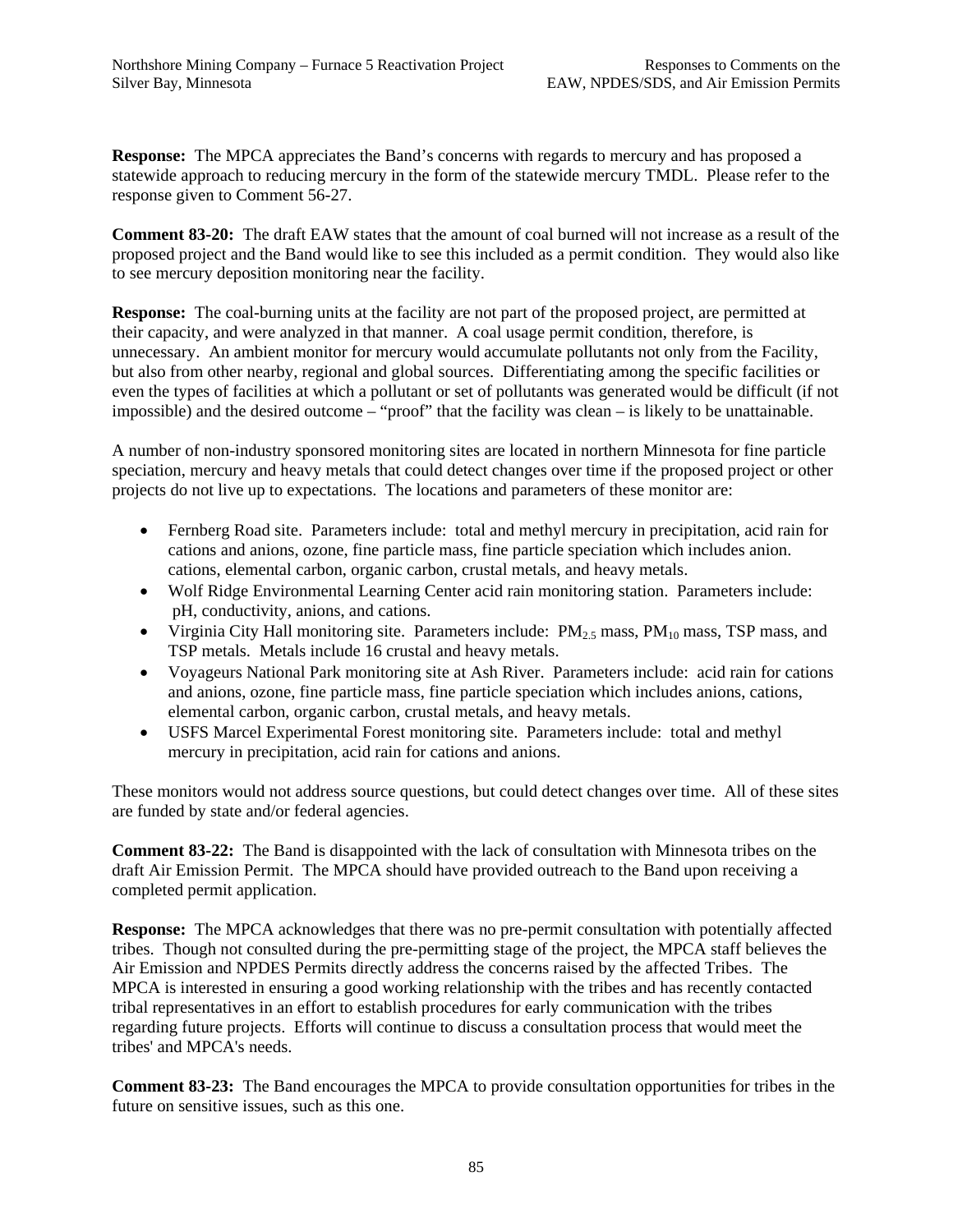**Response:** Please see the response to Comment 83-22.

### **84. Comments by David Z. Skolasinski, Northshore Mining Company. Letter received August 1, 2005.**

**Comment 84-1:** The commenter discusses the costs of fiber monitoring in the past both in the Silver Bay area and in other Minnesota Cities. The commenter suggests that these costs were covered by the company.

**Response:** Who paid is not germane. However, in meeting with present and past MPCA and MDH staff involved in the fiber monitoring, staff recalls that funding came from the legislature and agency budgets for St. Paul monitoring.

**Comment 84-2:** The commenter states that: "After gathering and comparing data from 1979 – 1983 at the approved fiber monitoring sites, MPCA concluded that the controls put in place by Reserve had met the court-ordered fiber standard. The Agency also concluded that given this showing it was no longer necessary to continue the St. Paul monitoring or the level of fiber monitoring at Silver Bay."

**Response:** The MPCA staff agrees that the above-referenced historic data demonstrated that the ambient concentrations of fiber levels in the Silver Bay areas were less than those observed and monitored in St. Paul in that limited time period and that the MPCA agreed to reduce the sampling and number of analyses for fibers in the Silver Bay area. Those historic monitoring results reflected the conditions existing at that time (e.g. then existing facility equipment conditions and production levels, then existing fiber pollution control equipment and mitigation methods, Mile Post 7 operations at that time, etc.).

The St. Paul monitoring stopped for a number of reasons, including but not limited to the fact that the then-existing control city monitoring data showed fiber levels in the Silver Bay area to be lower than in St. Paul. The St. Paul monitoring also showed that significant changes in the control city monitoring results were not being observed, i.e., the data demonstrated a relatively consistent level. During this approximate time period, continued government funding for continued control city monitoring became unavailable and the then-existing relatively consistent data may have been a factor in funding decisions (i.e. no funding) for continued monitoring. In summary, the MPCA did not determine that one control city fiber monitoring data set from the late 70s/early 80s was adequate for compliance determinations with the control city standard in perpetuity. In fact, the MPCA staff was considering the restart of control city fiber monitoring at the approximate time period that the fiber health hazard symposium (see Response to Comment 64-11) was being proposed. The MPCA staff delayed that monitoring restart determination in hopes that the symposium would provide information that could be used to develop an acceptable industry-wide standard (which did not occur), which could then be factored into the fiber related decisions regarding this NMC facility.

**Comment 84-3:** The commenter states: "On this history, for anyone to now suggest (over 20 years and numerous permit reissuances later) that this [cessation of fiber monitoring in St. Paul] was simply an oversight or mistake needing correction is nonsense. Clearly, the Agency made the determination that Reserve had put in place the proper controls to meet the court-ordered standard. Just as clearly, all persons within and without the Agency who had been involved with the court decision would have been in a position and mentality to note and take action at such a grievous 'mistake'. Most certainly this would specifically include USEPA, which was not only a party to the court proceedings, but would have reviewed any and all permit reissuances from 1986 to the present. That there was no such objection from